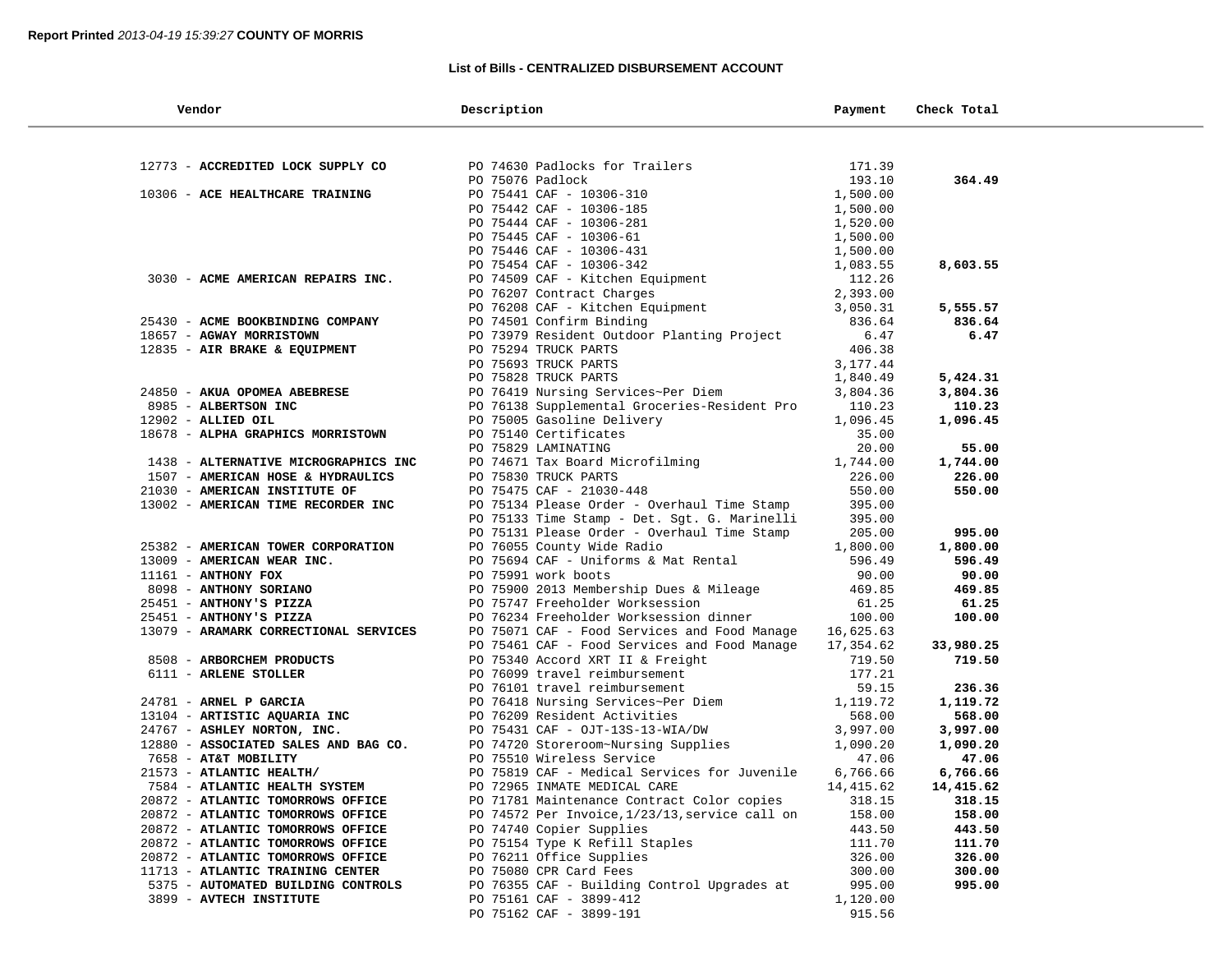|                 |                                                                               |               | 1, 168.00<br>362.67<br>874.67<br>261.34<br>1, 269.33<br>1, 312.50<br>1, 248.00<br>1, 866.66<br>1, 674.66<br>1, 674.66<br>1, 205.33<br>960.00<br>1, 344.00<br>1, 418.66<br>2, 465.00<br>2, 465.00<br>2, 425.00<br>2, 425.00<br>2, 425.00<br>2, 425.00<br>2, 425.00<br>PO 75163 CAF - 3899-147 |          |           |
|-----------------|-------------------------------------------------------------------------------|---------------|----------------------------------------------------------------------------------------------------------------------------------------------------------------------------------------------------------------------------------------------------------------------------------------------|----------|-----------|
|                 |                                                                               |               | PO 75164 CAF - 3899-148                                                                                                                                                                                                                                                                      |          |           |
|                 |                                                                               |               | PO 75165 CAF - 3899-197                                                                                                                                                                                                                                                                      |          |           |
|                 |                                                                               |               | PO 75166 CAF - 3899-113                                                                                                                                                                                                                                                                      |          |           |
|                 |                                                                               |               | PO 75167 CAF - 3899-512                                                                                                                                                                                                                                                                      |          |           |
|                 |                                                                               |               | PO 75168 CAF - 3899-330                                                                                                                                                                                                                                                                      |          | 7,284.07  |
|                 | 3899 - AVTECH INSTITUTE<br>PO 75169 CAF - 3899-332<br>PO 75170 CAF - 3899-172 |               |                                                                                                                                                                                                                                                                                              |          |           |
|                 |                                                                               |               |                                                                                                                                                                                                                                                                                              |          |           |
|                 |                                                                               |               | PO 75171 CAF - 3899-358                                                                                                                                                                                                                                                                      |          |           |
|                 |                                                                               |               | PO 75172 CAF - 3899-257                                                                                                                                                                                                                                                                      |          |           |
|                 |                                                                               |               | PO 75173 CAF - 3899-299                                                                                                                                                                                                                                                                      |          |           |
|                 |                                                                               |               |                                                                                                                                                                                                                                                                                              |          |           |
|                 |                                                                               |               | PO 75174 CAF - 3899-269                                                                                                                                                                                                                                                                      |          |           |
|                 |                                                                               |               | PO 75175 CAF - 3899-415                                                                                                                                                                                                                                                                      |          |           |
|                 |                                                                               |               | PO 75447 CAF - 3899-514                                                                                                                                                                                                                                                                      |          | 11,349.31 |
|                 |                                                                               |               |                                                                                                                                                                                                                                                                                              |          | 2,465.00  |
|                 |                                                                               |               |                                                                                                                                                                                                                                                                                              |          | 4,278.00  |
|                 |                                                                               |               |                                                                                                                                                                                                                                                                                              |          | 1,902.60  |
|                 |                                                                               |               |                                                                                                                                                                                                                                                                                              |          |           |
|                 |                                                                               |               |                                                                                                                                                                                                                                                                                              |          | 10,023.74 |
|                 |                                                                               |               |                                                                                                                                                                                                                                                                                              |          |           |
|                 |                                                                               |               |                                                                                                                                                                                                                                                                                              |          |           |
|                 |                                                                               |               |                                                                                                                                                                                                                                                                                              |          | 8,552.80  |
|                 |                                                                               |               |                                                                                                                                                                                                                                                                                              |          |           |
|                 |                                                                               |               |                                                                                                                                                                                                                                                                                              |          | 345.00    |
|                 |                                                                               |               |                                                                                                                                                                                                                                                                                              |          | 267.40    |
|                 |                                                                               |               |                                                                                                                                                                                                                                                                                              |          | 47.00     |
|                 |                                                                               |               |                                                                                                                                                                                                                                                                                              |          | 112.45    |
|                 |                                                                               |               |                                                                                                                                                                                                                                                                                              |          | 7.50      |
|                 |                                                                               |               |                                                                                                                                                                                                                                                                                              |          | 174.66    |
|                 |                                                                               |               |                                                                                                                                                                                                                                                                                              |          |           |
|                 |                                                                               | PO 75543 HVAC |                                                                                                                                                                                                                                                                                              | 5,939.75 | 8,870.92  |
|                 |                                                                               |               |                                                                                                                                                                                                                                                                                              |          |           |
|                 |                                                                               |               |                                                                                                                                                                                                                                                                                              |          | 2,878.99  |
|                 |                                                                               |               | 9476 - BIRSAT & SNUEK SERVICES LEG UP 75541 NWC<br>673541 NWC<br>6725 - <b>BIO-REFERENCE LABORATORIES</b> , PO 69866 CAP - Medical Laboratory Diagnostic 2,978.75<br>16109 - <b>BIO-REFERENCE LABORATORIES, INC</b><br>17413 - <b>PO 74935 CAP - M</b>                                       |          | 1,411.76  |
|                 |                                                                               |               |                                                                                                                                                                                                                                                                                              |          |           |
|                 |                                                                               |               |                                                                                                                                                                                                                                                                                              |          | 1,346.26  |
|                 |                                                                               |               |                                                                                                                                                                                                                                                                                              |          | 141.71    |
|                 |                                                                               |               |                                                                                                                                                                                                                                                                                              |          | 767.36    |
|                 |                                                                               |               |                                                                                                                                                                                                                                                                                              |          | 274.20    |
|                 |                                                                               |               |                                                                                                                                                                                                                                                                                              |          | 195.30    |
|                 |                                                                               |               |                                                                                                                                                                                                                                                                                              |          | 528.50    |
|                 |                                                                               |               |                                                                                                                                                                                                                                                                                              |          | 3,000.00  |
|                 |                                                                               |               |                                                                                                                                                                                                                                                                                              |          | 135.00    |
|                 |                                                                               |               |                                                                                                                                                                                                                                                                                              |          |           |
|                 |                                                                               |               |                                                                                                                                                                                                                                                                                              |          | 799.67    |
|                 |                                                                               |               |                                                                                                                                                                                                                                                                                              |          | 469.62    |
|                 |                                                                               |               |                                                                                                                                                                                                                                                                                              |          | 54.95     |
|                 |                                                                               |               |                                                                                                                                                                                                                                                                                              |          | 81.14     |
|                 |                                                                               |               |                                                                                                                                                                                                                                                                                              |          | 218.64    |
|                 |                                                                               |               |                                                                                                                                                                                                                                                                                              |          | 166.26    |
|                 |                                                                               |               |                                                                                                                                                                                                                                                                                              |          | 4,296.99  |
|                 |                                                                               |               |                                                                                                                                                                                                                                                                                              |          | 198.00    |
| $13609$ - CALEA |                                                                               |               | PO 74695 On-Site Fee                                                                                                                                                                                                                                                                         | 1,085.72 |           |
|                 |                                                                               |               | PO 74696 Nameplates                                                                                                                                                                                                                                                                          | 180.00   | 1,265.72  |
|                 | 24315 - CANINE TACTICAL OPERATIONS                                            |               | PO 60676 SWAT & K-9 Training - Det.J. Deltur                                                                                                                                                                                                                                                 | 900.00   | 900.00    |
|                 | 24595 - CAPOZZI OVERHEAD DOORS, INC.                                          |               | PO 75544 CAF - Garage Door Repair                                                                                                                                                                                                                                                            | 1,298.40 | 1,298.40  |
|                 | 24820 - CARLOS PEREZ JR.                                                      |               | PO 76118 mileage reimbursement                                                                                                                                                                                                                                                               | 80.11    | 80.11     |
|                 |                                                                               |               |                                                                                                                                                                                                                                                                                              |          |           |
|                 | 13194 - CARMEN N. AYALA                                                       |               | PO 75935 EXPENSE VOUCHER                                                                                                                                                                                                                                                                     | 51.55    | 51.55     |
|                 | 25474 - CARRELLE L CALIXTE                                                    |               | PO 76416 Nursing Services~Per diem                                                                                                                                                                                                                                                           | 2,800.00 | 2,800.00  |
|                 | 13675 - CARSTENS HEALTH INDUSTRIES INC                                        |               | PO 75367 Medical Records Documentation                                                                                                                                                                                                                                                       | 153.71   | 153.71    |
|                 | 25462 - CASTLE PRINTING                                                       |               | PO 75349 Visitor badges                                                                                                                                                                                                                                                                      | 75.00    | 75.00     |
|                 | 793 - CENTENNIAL PRODUCTS INC.                                                |               | PO 76291 Morgue Supplies                                                                                                                                                                                                                                                                     | 1,488.09 | 1,488.09  |
|                 | 3638 - CENTER POINT PUBLISHING                                                |               | PO 75238 Confirm Large Print Books                                                                                                                                                                                                                                                           | 71.93    | 71.93     |
|                 | 13726 - CENTRAL JERSEY TITLE CO INC                                           |               | PO 76019 Sussex Turnpike Improvement Project                                                                                                                                                                                                                                                 | 1,610.00 | 1,610.00  |
|                 | 20487 - CENTURYLINK                                                           |               | PO 76050 Telephone - (T1 Century)                                                                                                                                                                                                                                                            | 1,785.33 | 1,785.33  |
|                 | 17594 - CHARLES J. SELLINGER                                                  |               | PO 76476 RMB travel for 1st Otr 2013                                                                                                                                                                                                                                                         | 142.09   | 142.09    |
|                 |                                                                               |               |                                                                                                                                                                                                                                                                                              |          |           |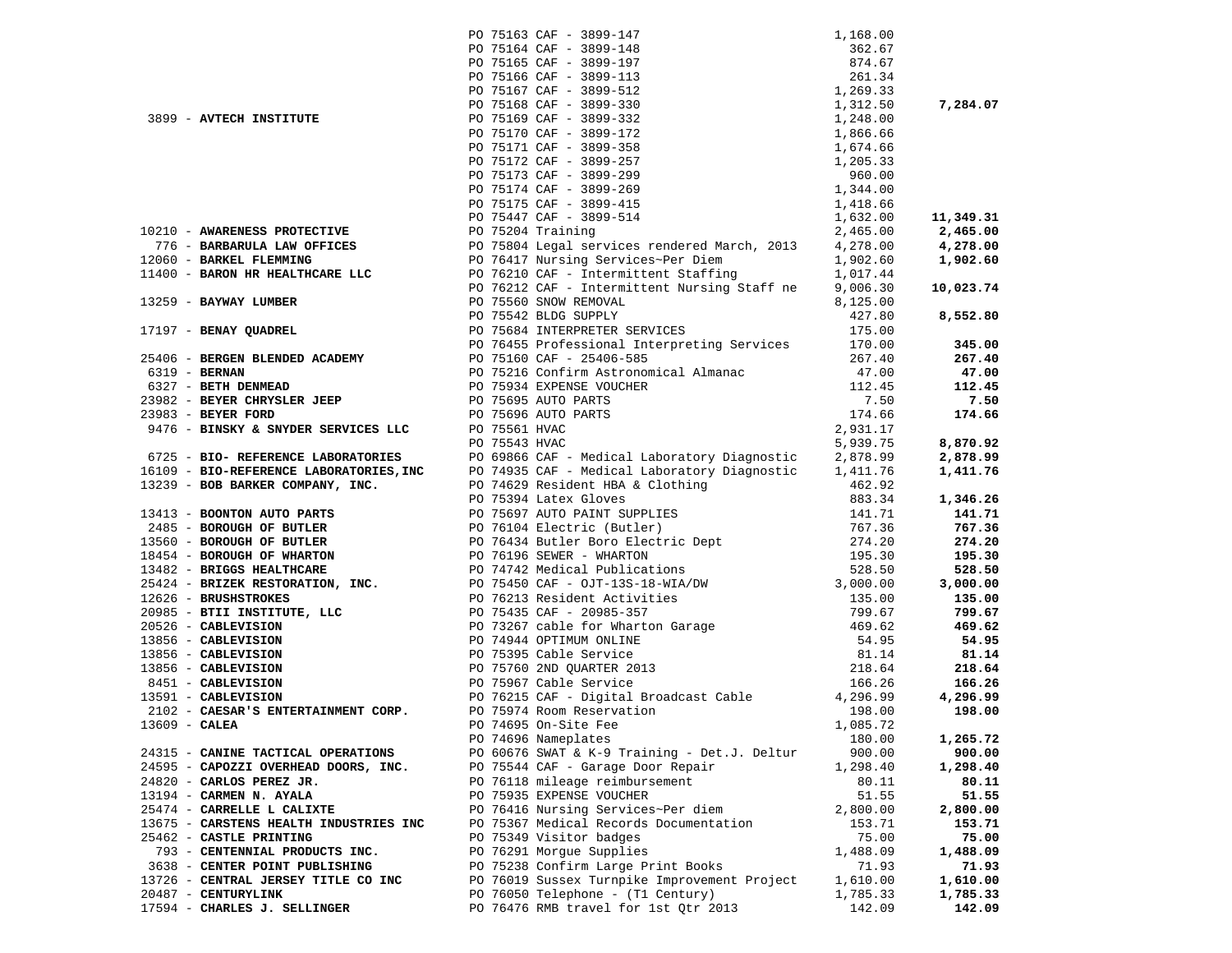|                                        |                                                                                                                                                                                                                                                |          | 1,960.00   |
|----------------------------------------|------------------------------------------------------------------------------------------------------------------------------------------------------------------------------------------------------------------------------------------------|----------|------------|
|                                        | 7940 - CHARLES NADARAJAH $P0 76420$ Nursing Services-Per Diem $1,960.00$<br>19787 - CHERRY VALLEY TRACTOR $P0 75295$ TRUCK PARTS<br>21857 - CITYSIDE ARCHIVES, LTD $P0 76112$ CAF - Record Storage March 1-31, 20 4,449.02<br>21857            |          | 30.31      |
|                                        |                                                                                                                                                                                                                                                |          | 1,966.35   |
|                                        |                                                                                                                                                                                                                                                |          | 4,449.02   |
|                                        |                                                                                                                                                                                                                                                |          | 4,361.32   |
|                                        |                                                                                                                                                                                                                                                |          | 2,360.90   |
|                                        |                                                                                                                                                                                                                                                |          | 5,729.89   |
|                                        |                                                                                                                                                                                                                                                |          | 2,818.75   |
|                                        |                                                                                                                                                                                                                                                |          | 800.00     |
|                                        |                                                                                                                                                                                                                                                |          | 226.89     |
|                                        |                                                                                                                                                                                                                                                |          | 450.00     |
|                                        | 2,390.00<br>PO 64388 County Wide Radio System<br>PO 75248 SECURITY EQUIP<br>PO 75735 Cable<br>PO 76008 Computer Cable<br>PO 75812 Expenditures for Mini-10 18.00<br>PO 75812 Expenditures for Mini-10 18.00                                    |          |            |
|                                        |                                                                                                                                                                                                                                                |          |            |
|                                        |                                                                                                                                                                                                                                                |          |            |
|                                        |                                                                                                                                                                                                                                                |          | 6,015.00   |
| 13937 - COMPUTER CABLE & CONNECTOR CO  |                                                                                                                                                                                                                                                |          |            |
|                                        |                                                                                                                                                                                                                                                |          | 30.29      |
|                                        | 14027 - COUNTY COLLEGE OF MORRIS PO 75812 Expenditures for Major Repairs and 16,429.36                                                                                                                                                         |          | 16,429.36  |
|                                        |                                                                                                                                                                                                                                                |          | 7,070.90   |
|                                        |                                                                                                                                                                                                                                                |          | 568,256.75 |
|                                        |                                                                                                                                                                                                                                                |          | 512.75     |
|                                        |                                                                                                                                                                                                                                                |          | 305.00     |
|                                        |                                                                                                                                                                                                                                                |          | 612.00     |
|                                        |                                                                                                                                                                                                                                                |          | 512.75     |
|                                        |                                                                                                                                                                                                                                                |          | 2,152.57   |
|                                        |                                                                                                                                                                                                                                                |          | 42,915.94  |
|                                        |                                                                                                                                                                                                                                                |          | 89,453.60  |
|                                        |                                                                                                                                                                                                                                                |          |            |
|                                        |                                                                                                                                                                                                                                                |          | 62,958.02  |
|                                        |                                                                                                                                                                                                                                                |          | 23,000.00  |
|                                        |                                                                                                                                                                                                                                                |          | 534,481.77 |
|                                        |                                                                                                                                                                                                                                                |          | 371,390.11 |
|                                        |                                                                                                                                                                                                                                                |          | 908,194.84 |
|                                        |                                                                                                                                                                                                                                                |          | 104,016.85 |
|                                        |                                                                                                                                                                                                                                                |          | 242.47     |
|                                        |                                                                                                                                                                                                                                                |          | 7,457.34   |
|                                        |                                                                                                                                                                                                                                                |          |            |
|                                        | 14027 <b>COURTY COLLEGE OF MORRIS</b> PO 75812 Expenditures for Major Repairs and 16,429.36 COURTY COLLEGE OF MORRIS PO 75813 Expenditures for Major Repairs and 7,070.90<br>14022 <b>COURTY COLLEGE OF MORRIS</b> PO 75813 Expenditures f     |          |            |
|                                        |                                                                                                                                                                                                                                                |          |            |
|                                        |                                                                                                                                                                                                                                                |          |            |
|                                        |                                                                                                                                                                                                                                                |          | 134.30     |
|                                        |                                                                                                                                                                                                                                                |          | 922.44     |
|                                        |                                                                                                                                                                                                                                                |          | 150.00     |
|                                        |                                                                                                                                                                                                                                                |          | 1,260.00   |
|                                        |                                                                                                                                                                                                                                                |          | 400.50     |
|                                        |                                                                                                                                                                                                                                                |          |            |
|                                        | 14041 - <b>COUNTY WELDING SUPPLY CO</b><br>PO 74902 CWS 125 CF Argon<br>PO 75084 Oxygen Compressed 2.2 CWS 251cf cyl<br>PO 75088 CF Argon, CWS 125 AR/CO2, CWS Med A<br>21.50<br>PO 75086 UNIO72 Oxygen Compressed 2.2, CWS 2<br>PO 75080 UNIO |          | 222.45     |
|                                        |                                                                                                                                                                                                                                                |          |            |
|                                        |                                                                                                                                                                                                                                                |          | 15.98      |
|                                        |                                                                                                                                                                                                                                                |          |            |
|                                        |                                                                                                                                                                                                                                                |          |            |
|                                        |                                                                                                                                                                                                                                                |          | 7,752.97   |
| 11783 - D.R. JOHNSON & ASSOCIATES, LLC | PO 75824 CAF - Reviewing of Land Development 1,664.32                                                                                                                                                                                          |          | 1,664.32   |
| 14123 - DAILY RECORD                   | PO 68257 General Election Ads                                                                                                                                                                                                                  | 2,736.00 | 2,736.00   |
| 14123 - DAILY RECORD                   | PO 73857 Commissioners Meeting                                                                                                                                                                                                                 | 301.88   | 301.88     |
| 4843 - DAILY RECORD                    | PO 74818 Legal Notice                                                                                                                                                                                                                          | 62.56    | 62.56      |
| 14123 - DAILY RECORD                   | PO 75111 Delivery Newspaper                                                                                                                                                                                                                    | 264.02   | 264.02     |
| 14123 - DAILY RECORD                   | PO 75921 Hanover Park Election 2/18/13,3/11                                                                                                                                                                                                    | 213.78   | 213.78     |
| 14123 - DAILY RECORD                   | PO 75999 Legal Ad-Primary Election - Party D                                                                                                                                                                                                   | 160.84   | 160.84     |
| 14123 - DAILY RECORD                   | PO 76062 Contract Awards 3/27/13 Mtg.                                                                                                                                                                                                          | 107.96   | 107.96     |
| 14032 - DANIEL W. O'MULLAN             | PO 75872 Petty cash reimbursement                                                                                                                                                                                                              | 199.00   | 199.00     |
| 11155 - DANILO LAPID                   | PO 76421 Nursing Services~Per Diem                                                                                                                                                                                                             | 1,116.85 | 1,116.85   |
| 25386 - DAVID JEAN-LOUIS               | PO 76422 Nursing Services~Per Diem                                                                                                                                                                                                             | 2,352.00 | 2,352.00   |
| 14202 - DECOTIIS, FITZPATRICK &        | PO 76014 Greystone Psychiatric Hospital-lega                                                                                                                                                                                                   | 356.50   | 356.50     |
| $274$ - DEER PARK                      | PO 74863 water for ETS; Jan.-Feb. bill                                                                                                                                                                                                         | 42.54    | 42.54      |
|                                        |                                                                                                                                                                                                                                                |          |            |
| $274$ - DEER PARK                      | PO 75305 Water supply                                                                                                                                                                                                                          | 4.18     | 4.18       |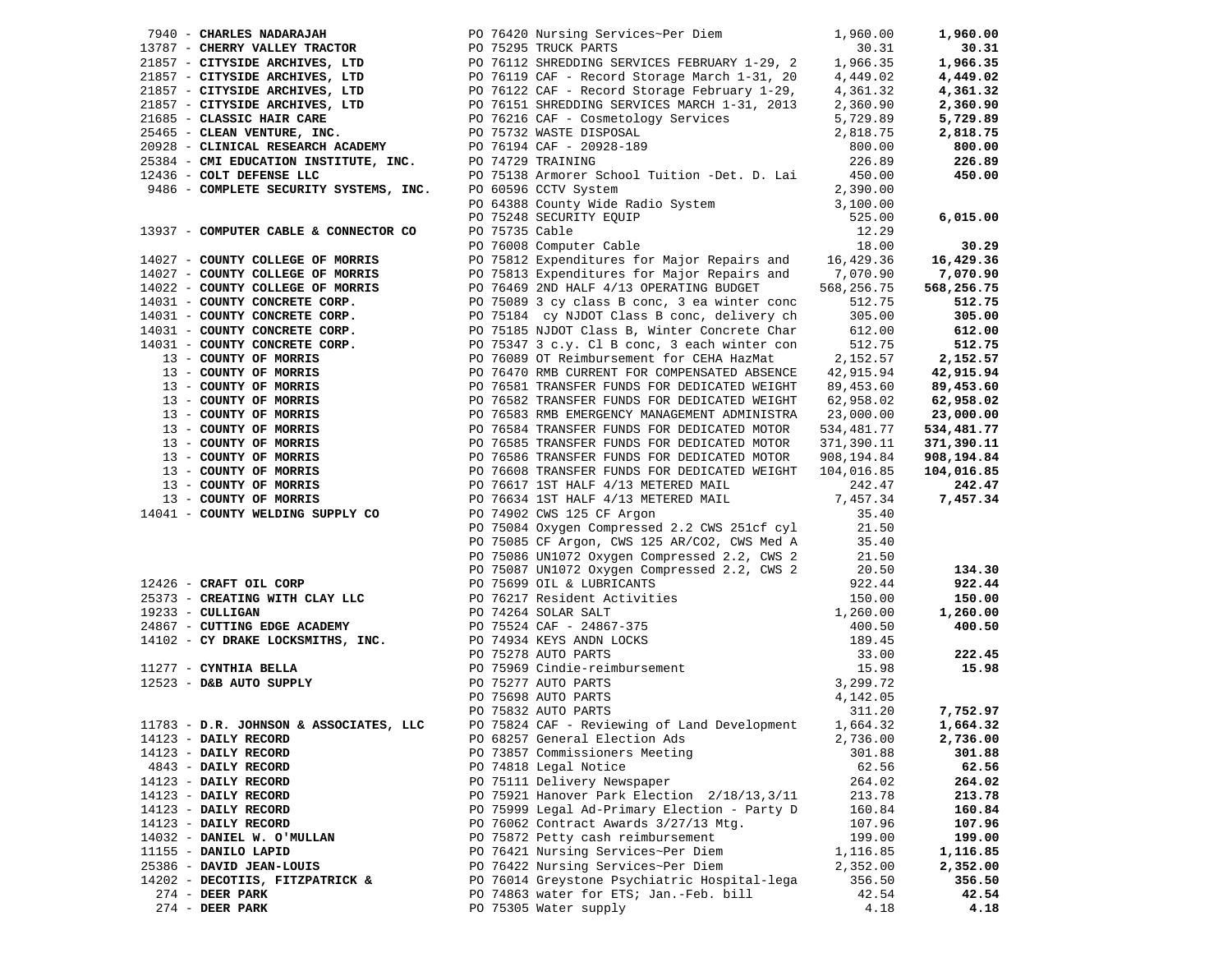| $274$ - DEER PARK                       |                                        | PO 75339 Office Water                                                    | 183.92          | 183.92          |
|-----------------------------------------|----------------------------------------|--------------------------------------------------------------------------|-----------------|-----------------|
| $274$ - DEER PARK                       |                                        | PO 75375 Water delivery on March 11, 2013                                | 16.72           | 16.72           |
| $274$ - DEER PARK                       | PO 75388 Water                         |                                                                          | 37.62           | 37.62           |
| $274$ - DEER PARK                       |                                        | PO 75389 Resident Drinking Water                                         | 18.81           | 18.81           |
| $274$ - DEER PARK                       | PO 75562 water                         |                                                                          | 16.13           | 16.13           |
| 274 - DEER PARK                         | PO 75563 water                         |                                                                          | 6.27            | 6.27            |
| $274$ - DEER PARK                       | PO 75564 water                         |                                                                          | 7.97            | 7.97            |
| $274$ - DEER PARK                       |                                        | PO 75576 Monthly Statement - 2/15/13 - 3/14/                             | 194.58          | 194.58          |
| $274$ - DEER PARK                       |                                        | PO 75745 Deer Park-water cooler                                          | 41.37           | 41.37           |
| $274$ - DEER PARK                       |                                        | PO 76047 Office supply (D.Prk)                                           | 59.83           | 59.83           |
| 13038 - DEMCO                           |                                        | PO 75217 Confirm Processing Materials                                    | 214.52          | 214.52          |
| 25169 - DENISE THORNTON                 |                                        | PO 76159 REIMBURSEMENT - CALEA Conference                                | 1,658.65        | 1,658.65        |
| 14265 - DENTRUST DENTAL INC.            |                                        | PO 74936 CAF - Dental Services for Inmates                               | 3,529.00        | 3,529.00        |
| 2551 - DERMA RITE INDUSTRIES LLC        |                                        | PO 76218 Storeroom~Nursing Supplies                                      | 960.00          | 960.00          |
| 9495 - DERMATOLOGY CONSULTANTS OF       |                                        | PO 74938 INMATE MEDICAL CARE                                             | 230.00          | 230.00          |
| 12003 - DESESA ENGINEERING CO., INC.    |                                        | PO 75898 CAF - Boiler Replacement at Motor S                             | 40,588.75       | 40,588.75       |
|                                         |                                        |                                                                          | 11,593.80       |                 |
|                                         |                                        |                                                                          | 212.99          | 11,806.79       |
|                                         |                                        | PO 76220 CAF - Pharmaceutical and related Se                             | 35,959.45       | 35,959.45       |
|                                         |                                        | PO 75797 COBRA Benefits - Main County and Mo                             | 872.60<br>71.50 | 872.60<br>71.50 |
|                                         |                                        |                                                                          | 144.09          | 144.09          |
|                                         |                                        | PO 74791 AutoCAD Raster Design Subscription                              | 125.00          | 125.00          |
|                                         |                                        |                                                                          | 2,880.00        | 2,880.00        |
|                                         |                                        |                                                                          | 2,134.65        | 2,134.65        |
|                                         |                                        | PO 75941 CAF - Grant in Aid Funding 2013                                 | 7,362.00        |                 |
|                                         |                                        | PO 75981 CAF - Grant in Aid Funding 2013 GIA                             | 7,362.00        | 14,724.00       |
|                                         |                                        | PO 76429 Medicare B Reimbursement July, 2012                             | 599.40          | 599.40          |
|                                         |                                        |                                                                          | 75.00           | 75.00           |
|                                         |                                        |                                                                          | 14,097.80       | 14,097.80       |
| 2047 - EMPLOYMENT HORIZONS, INC.        |                                        | PO 76061 CAF - Lawn Cutting and Office Clean                             | 31,010.00       | 31,010.00       |
| 20265 - EVELYN TOLENTINO                |                                        | PO 76423 Nursing Services~Per Diem                                       | 1,338.75        | 1,338.75        |
| 14604 - EXTEL COMMUNICATIONS            |                                        | PO 73459 Yearly Maintenance Renewal                                      | 542.88          | 542.88          |
| 14644 - FAMILY SERVICE OF MORRIS COUNTY |                                        | PO 76560 CAF - 2013 funding through the Olde                             | 5,206.00        |                 |
|                                         |                                        | PO 76564 CAF - 2013 funding through the Olde                             | 8,645.00        |                 |
|                                         |                                        | PO 76565 CA $F - 2013$ funding through the Old                           | 5,018.00        |                 |
|                                         |                                        | PO 76566 CAF - 2013 funding through the Olde                             | 6,045.00        |                 |
|                                         |                                        | PO 76567 CAF - 2013 funding through the Olde                             | 4,734.00        |                 |
|                                         |                                        | PO 76568 CAF - Grant in Aid Funding 2013                                 | 704.00          |                 |
|                                         |                                        | PO 76569 CAF - Grant in Aid Funding 2013                                 | 7,995.00        |                 |
|                                         |                                        | PO 76223 CAF - Social Work Services                                      | 21,000.00       | 59,347.00       |
| 4585 - FAUNA FOODS CORP.                | PO 75132 K-9 Dog Food<br>PO 75321 Dues |                                                                          | 1,234.73        | 1,234.73        |
| $5088$ - FBI/LEEDA                      |                                        |                                                                          | 50.00           | 50.00           |
| $14668$ - FEDEX                         |                                        | PO 74706 shipping & Insurance of Portacount                              | 622.79          |                 |
|                                         |                                        | PO 75916 Shipping                                                        | 98.68           | 741.29          |
| 9388 - FIREFIGHTER ONE LLC              |                                        | PO 76098 Delivery Service<br>PO 74364 Calibration Cylinder<br>DO 76060 5 | 19.82<br>468.80 | 468.80          |
| 3051 - LAZ PARKING                      |                                        | PO 76063 CAF - Juror Parking at Headquarters                             | 4,461.75        | 4,461.75        |
| 12151 - FLEMINGTON BUICK CHEVROLET      |                                        | PO 75279 AUTO PARTS                                                      | 351.71          |                 |
|                                         |                                        | PO 75700 AUTO PARTS                                                      | 93.35           |                 |
|                                         |                                        | PO 75833 AUTO PARTS                                                      | 181.30          | 626.36          |
| 25333 - FLORHAM PARK POLICE             |                                        | PO 75472 DRE Reimbursement - December 2012                               | 220.00          | 220.00          |
| 14760 - FORENSIC DRUG ABUSE             | PO 73113 CME                           |                                                                          | 394.00          | 394.00          |
| 14768 - FOSTER & COMPANY, INC.          |                                        | PO 75075 MAINTENANCE HARDWARE                                            | 213.83          | 213.83          |
| 14786 - FRED PRYOR SEMINARS             |                                        | PO 75155 Staff training                                                  | 149.00          |                 |
|                                         |                                        | PO 74959 TRAINING                                                        | 298.00          | 447.00          |
| $14839 - GALE$                          |                                        | PO 74539 Confirm Books Received                                          | 2,514.63        | 2,514.63        |
| 14841 - GALETON GLOVES                  |                                        | PO 75088 Gloves, 6400-XL knit gloves Ltx Pal                             | 69.75           | 69.75           |
| $14852$ - GANN LAW BOOKS                |                                        | PO 74540 Confirm Order NJ Police Manual 2013                             | 59.00           |                 |
|                                         |                                        | PO 74541 Confirm Order NJ Zoning & Land Use                              | 105.00          |                 |
|                                         |                                        | PO 74542 Confirm Order NJ Attorney Ethics by                             | 128.00          |                 |
|                                         |                                        | PO 75149 Law Book                                                        | 110.00          | 402.00          |
| 20411 - GARDEN STATE UROLOGY LLC        |                                        | PO 75369 Resident Medical Treatment                                      | 27.03           | 27.03           |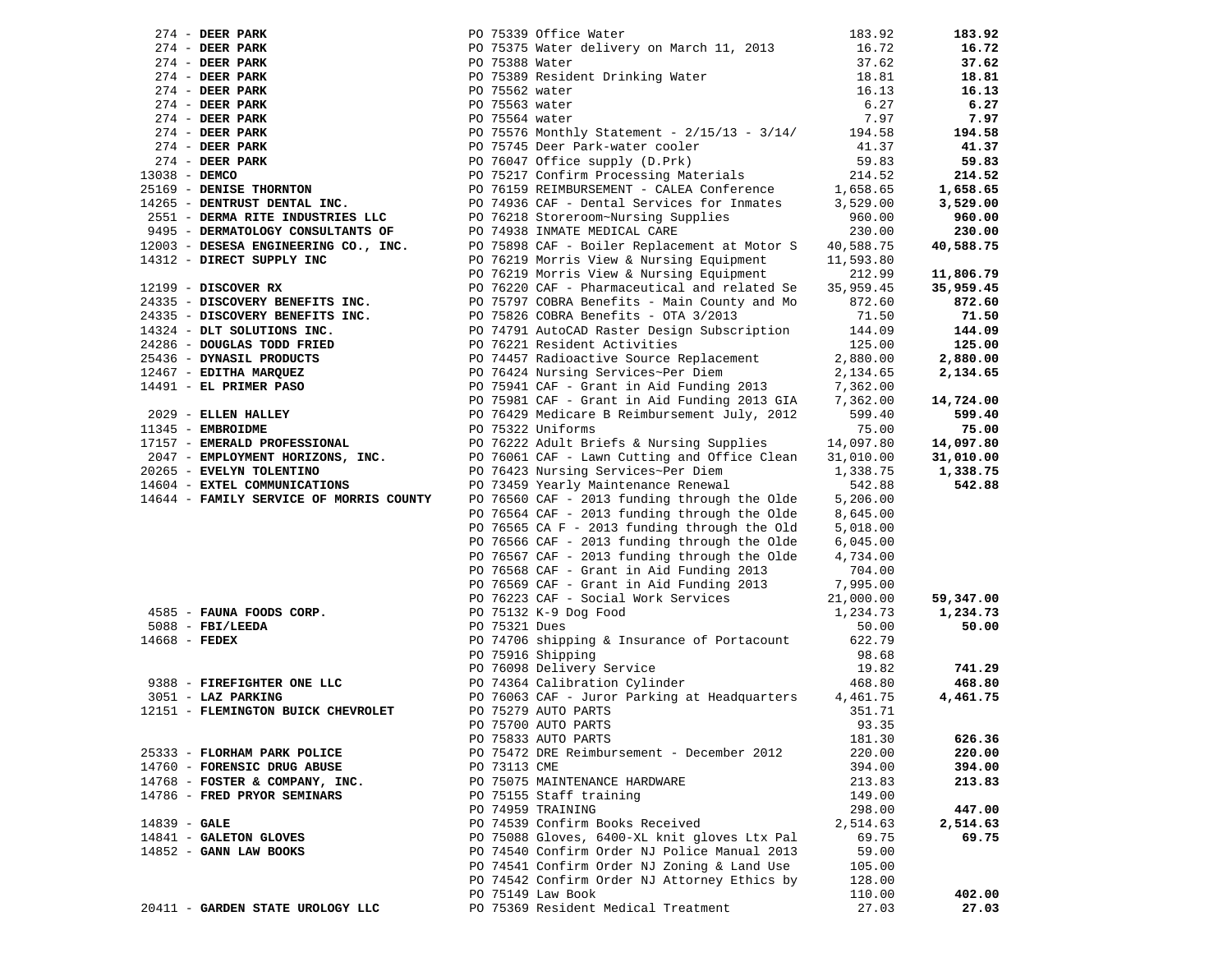|                                 | 1991 - Geology Southern Property (1992 - 2002)<br>1991 - Southern Property (1992 - 2003)<br>1991 - Southern Property (1992 - 2003)<br>1991 - Concern Property (1992 - 2003)<br>1992 - Concern Property (1992 - 2003)<br>1992 - Concern |          |                      |
|---------------------------------|----------------------------------------------------------------------------------------------------------------------------------------------------------------------------------------------------------------------------------------|----------|----------------------|
|                                 |                                                                                                                                                                                                                                        |          |                      |
|                                 |                                                                                                                                                                                                                                        |          |                      |
|                                 |                                                                                                                                                                                                                                        |          |                      |
|                                 |                                                                                                                                                                                                                                        |          |                      |
|                                 |                                                                                                                                                                                                                                        |          |                      |
|                                 |                                                                                                                                                                                                                                        |          |                      |
|                                 |                                                                                                                                                                                                                                        |          |                      |
|                                 |                                                                                                                                                                                                                                        |          |                      |
|                                 |                                                                                                                                                                                                                                        |          |                      |
|                                 |                                                                                                                                                                                                                                        |          |                      |
|                                 |                                                                                                                                                                                                                                        |          |                      |
|                                 |                                                                                                                                                                                                                                        |          |                      |
|                                 |                                                                                                                                                                                                                                        |          |                      |
|                                 |                                                                                                                                                                                                                                        |          |                      |
|                                 |                                                                                                                                                                                                                                        |          |                      |
|                                 |                                                                                                                                                                                                                                        |          |                      |
|                                 |                                                                                                                                                                                                                                        |          |                      |
|                                 |                                                                                                                                                                                                                                        |          |                      |
|                                 |                                                                                                                                                                                                                                        |          |                      |
|                                 |                                                                                                                                                                                                                                        |          |                      |
|                                 |                                                                                                                                                                                                                                        |          |                      |
|                                 |                                                                                                                                                                                                                                        |          |                      |
|                                 |                                                                                                                                                                                                                                        |          |                      |
|                                 |                                                                                                                                                                                                                                        |          |                      |
|                                 |                                                                                                                                                                                                                                        |          |                      |
|                                 |                                                                                                                                                                                                                                        |          |                      |
|                                 |                                                                                                                                                                                                                                        |          |                      |
|                                 |                                                                                                                                                                                                                                        |          |                      |
|                                 |                                                                                                                                                                                                                                        |          |                      |
|                                 |                                                                                                                                                                                                                                        |          |                      |
|                                 |                                                                                                                                                                                                                                        |          |                      |
|                                 |                                                                                                                                                                                                                                        |          |                      |
|                                 |                                                                                                                                                                                                                                        |          |                      |
|                                 |                                                                                                                                                                                                                                        |          |                      |
|                                 |                                                                                                                                                                                                                                        |          |                      |
|                                 |                                                                                                                                                                                                                                        |          |                      |
|                                 |                                                                                                                                                                                                                                        |          |                      |
|                                 |                                                                                                                                                                                                                                        |          |                      |
|                                 |                                                                                                                                                                                                                                        |          |                      |
|                                 |                                                                                                                                                                                                                                        |          | 2,795.00<br>1,680.00 |
|                                 |                                                                                                                                                                                                                                        |          |                      |
|                                 |                                                                                                                                                                                                                                        |          |                      |
|                                 |                                                                                                                                                                                                                                        |          |                      |
|                                 |                                                                                                                                                                                                                                        |          |                      |
|                                 |                                                                                                                                                                                                                                        |          |                      |
|                                 |                                                                                                                                                                                                                                        |          |                      |
|                                 |                                                                                                                                                                                                                                        |          |                      |
|                                 |                                                                                                                                                                                                                                        |          |                      |
|                                 |                                                                                                                                                                                                                                        |          |                      |
| 4592 - INFORMATION & TECHNOLOGY | PO 76199 CAF - 4592-295                                                                                                                                                                                                                | 480.00   |                      |
|                                 | PO 76200 CAF - 4592-283                                                                                                                                                                                                                | 570.00   |                      |
|                                 | PO 76201 CAF - 4592-292                                                                                                                                                                                                                | 870.00   |                      |
|                                 | PO 76237 CAF - 4592-291                                                                                                                                                                                                                | 870.00   |                      |
|                                 | PO 76238 CAF - 4592-293                                                                                                                                                                                                                | 870.00   |                      |
|                                 | PO 76239 CAF - 4592-346                                                                                                                                                                                                                | 870.00   |                      |
|                                 | PO 76240 CAF - 4592-289                                                                                                                                                                                                                | 870.00   |                      |
|                                 | PO 76241 CAF - 4592-297                                                                                                                                                                                                                | 870.00   | 6,270.00             |
| 4592 - INFORMATION & TECHNOLOGY | PO 76242 CAF - 4592-554                                                                                                                                                                                                                | 800.00   |                      |
|                                 | PO 76243 CAF - 4592-290                                                                                                                                                                                                                | 510.00   |                      |
|                                 | PO 76244 CAF - 4592-539                                                                                                                                                                                                                | 1,280.00 |                      |
|                                 | PO 76245 CAF - 4592-286                                                                                                                                                                                                                | 510.00   |                      |
|                                 | PO 76246 CAF - 4592-287                                                                                                                                                                                                                | 600.00   | 3,700.00             |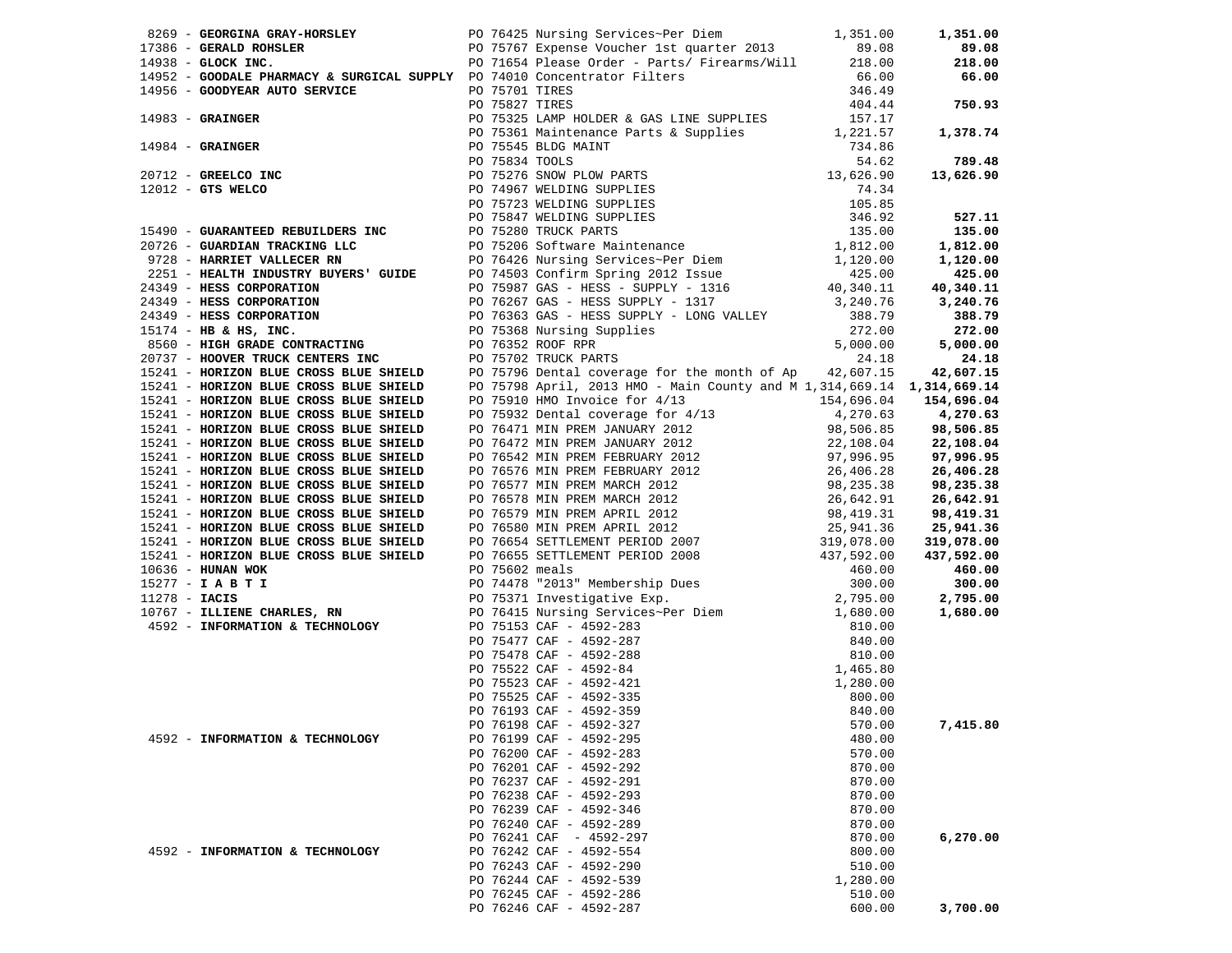| 1664 - INGRAM LIBRARY SERVICES     |  |                                                                                                                                                                                                                                          |            |            |
|------------------------------------|--|------------------------------------------------------------------------------------------------------------------------------------------------------------------------------------------------------------------------------------------|------------|------------|
|                                    |  |                                                                                                                                                                                                                                          |            | 2,456.92   |
|                                    |  | 15647 - INTEGRA REALTY RESOURCES-<br>PO 75692 Appraisal Services - Donaldson Prop 4,500.00                                                                                                                                               |            | 4,500.00   |
|                                    |  |                                                                                                                                                                                                                                          |            |            |
|                                    |  |                                                                                                                                                                                                                                          |            | 3,712.48   |
|                                    |  |                                                                                                                                                                                                                                          |            |            |
|                                    |  |                                                                                                                                                                                                                                          |            | 4,410.00   |
|                                    |  |                                                                                                                                                                                                                                          |            | 3,015.74   |
|                                    |  |                                                                                                                                                                                                                                          |            | 2,200.00   |
|                                    |  |                                                                                                                                                                                                                                          |            | 1,437.50   |
|                                    |  |                                                                                                                                                                                                                                          |            | 148.75     |
|                                    |  |                                                                                                                                                                                                                                          |            | 325.80     |
|                                    |  |                                                                                                                                                                                                                                          |            | 90.00      |
|                                    |  |                                                                                                                                                                                                                                          |            | 131.29     |
|                                    |  |                                                                                                                                                                                                                                          |            | 65.10      |
|                                    |  |                                                                                                                                                                                                                                          |            | 374.32     |
|                                    |  |                                                                                                                                                                                                                                          |            | 716.51     |
|                                    |  |                                                                                                                                                                                                                                          |            | 7,869.68   |
|                                    |  |                                                                                                                                                                                                                                          |            | 92,206.76  |
|                                    |  |                                                                                                                                                                                                                                          |            | 38.42      |
|                                    |  |                                                                                                                                                                                                                                          |            |            |
|                                    |  |                                                                                                                                                                                                                                          |            | 87.46      |
|                                    |  |                                                                                                                                                                                                                                          |            | 3,914.70   |
|                                    |  |                                                                                                                                                                                                                                          |            | 242.79     |
|                                    |  |                                                                                                                                                                                                                                          |            | 4,448.89   |
| 960 - JERSEY CENTRAL POWER & LIGHT |  | PO 76273 ELECTRIC - MORRISTOWN - 0528 37, 235.38                                                                                                                                                                                         |            | 37,235.38  |
|                                    |  |                                                                                                                                                                                                                                          |            | 832.80     |
|                                    |  |                                                                                                                                                                                                                                          |            | 37.80      |
|                                    |  |                                                                                                                                                                                                                                          |            | 3,200.00   |
|                                    |  |                                                                                                                                                                                                                                          |            | 377.96     |
|                                    |  |                                                                                                                                                                                                                                          |            | 207.20     |
|                                    |  |                                                                                                                                                                                                                                          |            | 550.56     |
|                                    |  |                                                                                                                                                                                                                                          |            | 132.94     |
|                                    |  |                                                                                                                                                                                                                                          |            | 452.00     |
|                                    |  |                                                                                                                                                                                                                                          |            | 599.40     |
|                                    |  |                                                                                                                                                                                                                                          |            |            |
|                                    |  |                                                                                                                                                                                                                                          |            | 3,670.40   |
|                                    |  |                                                                                                                                                                                                                                          |            |            |
|                                    |  |                                                                                                                                                                                                                                          |            | 1,583.06   |
|                                    |  |                                                                                                                                                                                                                                          |            |            |
|                                    |  |                                                                                                                                                                                                                                          |            | 92.15      |
|                                    |  |                                                                                                                                                                                                                                          |            | 1,827.84   |
|                                    |  |                                                                                                                                                                                                                                          |            | 1,198.80   |
|                                    |  |                                                                                                                                                                                                                                          |            | 36.24      |
|                                    |  |                                                                                                                                                                                                                                          |            | 49.80      |
|                                    |  |                                                                                                                                                                                                                                          |            | 211.63     |
|                                    |  |                                                                                                                                                                                                                                          |            | 231.81     |
|                                    |  |                                                                                                                                                                                                                                          |            | 3,410.56   |
|                                    |  | 916) - JAMEST CRIPTAL POWER & LEGHT<br>9616 - JERSEY CRIPTAL POWER & LEGHT<br>9616 - JERSEY CRIPTAL POWER & LEGHT<br>962 - JERSEY CRIPTAL POWER & LEGHT<br>1979 - JAMEST CRIPTAL INC.<br>1979 - JAMEST CRIPTAL INC.<br>1979 - JAMEST CRI |            | 166.10     |
|                                    |  |                                                                                                                                                                                                                                          |            | 725.00     |
|                                    |  |                                                                                                                                                                                                                                          |            | 9,400.00   |
|                                    |  |                                                                                                                                                                                                                                          |            |            |
|                                    |  | PO 75496 skin pack 5.5 wedge                                                                                                                                                                                                             | 19.77      |            |
|                                    |  | PO 75705 TRUCK PARTS                                                                                                                                                                                                                     | 41.33      | 160.92     |
| 11214 - KEVIN SITLICK              |  | PO 75903 2013 Membership Dues                                                                                                                                                                                                            | 409.00     | 409.00     |
| 11406 - KONKUS CORPORATION         |  | PO 76543 CAF - Replacement of County Bridge                                                                                                                                                                                              | 181,082.17 | 181,082.17 |
| 15634 - KORNER STORE INC           |  | PO 75597 meals                                                                                                                                                                                                                           | 471.50     | 471.50     |
| 801 - KRISTINE A. BEIRNE           |  | PO 75931 EXPENSE VOUCHER                                                                                                                                                                                                                 | 55.05      | 55.05      |
| 19318 - KUIKEN BROTHERS CO. INC.   |  | PO 75245 BLDG MAINT                                                                                                                                                                                                                      | 363.56     | 363.56     |
|                                    |  |                                                                                                                                                                                                                                          |            |            |
| 21496 - KYOCERA MITA AMERICA INC.  |  | PO 72469 Leasing Charges                                                                                                                                                                                                                 | 1,028.97   | 1,028.97   |
| 21496 - KYOCERA MITA AMERICA INC.  |  | PO 75191 lease on 2 copiers                                                                                                                                                                                                              | 1,006.18   | 1,006.18   |
| 12650 - KYOCERA MITA AMERICA, INC. |  | PO 73819 Copier Quarterly Payment                                                                                                                                                                                                        | 851.97     |            |
|                                    |  | PO 74719 2nd Qtr 2013 - Billing 3/09/13 - 06                                                                                                                                                                                             | 946.05     |            |
|                                    |  | PO 74508 LEASE PAYMENT FOR COPIERS                                                                                                                                                                                                       | 3,923.70   |            |
|                                    |  | PO 75484 Kyocera Copier rental                                                                                                                                                                                                           | 1,224.27   | 6,945.99   |
| 12726 - LANGUAGE LINE SERVICES     |  | PO 75109 Interpretation Service                                                                                                                                                                                                          | 11.90      |            |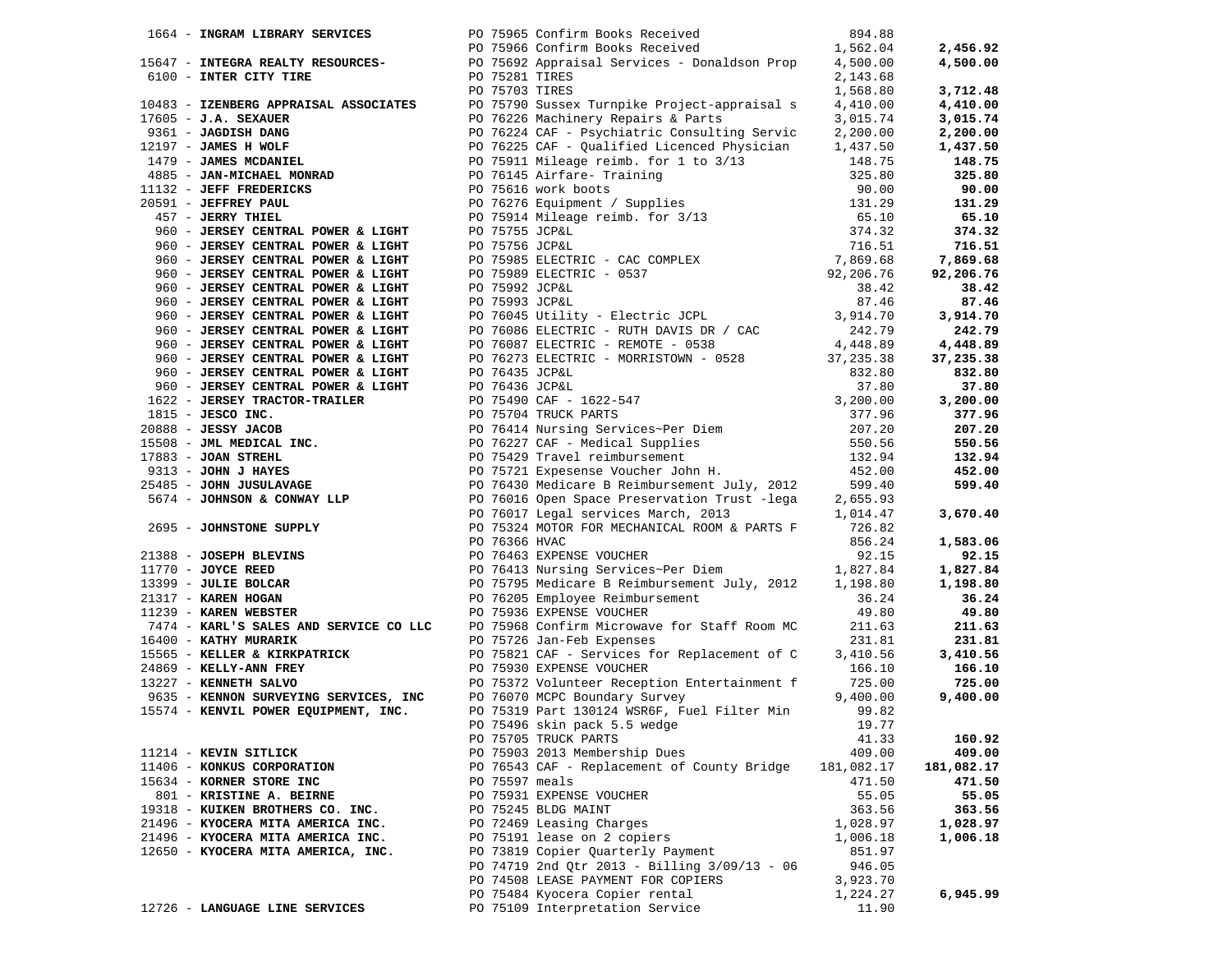|                                                                                                                                                                                                                                        |               | PO 75942 Mileage & Postage reimb. for 3/13 39.66<br>PO 75942 Mileage & Postage reimb. for 3/13 39.66<br>PO 76458 Mileage reimb. for 1/13 to 3/13 104.30<br>PO 76458 Mileage reimb. for 1/13 to 3/13 104.30<br>Financial is County 672.00 |                               | 940.10     |
|----------------------------------------------------------------------------------------------------------------------------------------------------------------------------------------------------------------------------------------|---------------|------------------------------------------------------------------------------------------------------------------------------------------------------------------------------------------------------------------------------------------|-------------------------------|------------|
|                                                                                                                                                                                                                                        |               |                                                                                                                                                                                                                                          |                               | 39.66      |
|                                                                                                                                                                                                                                        |               |                                                                                                                                                                                                                                          |                               | 104.30     |
|                                                                                                                                                                                                                                        |               |                                                                                                                                                                                                                                          |                               | 672.00     |
| 5855 - LEXIS NEXIS                                                                                                                                                                                                                     |               | PO 74529 On-Line Service for Period January 348.00                                                                                                                                                                                       |                               | 348.00     |
| 5068 - LEXIS NEXIS/MATTHEW BENDER PO 76467 BOOKS                                                                                                                                                                                       |               |                                                                                                                                                                                                                                          | 204.73                        | 204.73     |
|                                                                                                                                                                                                                                        |               | 21896 - LIBERTY MECHANICAL CONTRACTORS, INC PO 76360 CAF - Chiller Plant Replacement 102,123.35                                                                                                                                          |                               | 102,123.35 |
|                                                                                                                                                                                                                                        |               |                                                                                                                                                                                                                                          | 90.00                         | 90.00      |
|                                                                                                                                                                                                                                        |               |                                                                                                                                                                                                                                          | 67.23                         |            |
|                                                                                                                                                                                                                                        |               |                                                                                                                                                                                                                                          | 15.00                         | 82.23      |
|                                                                                                                                                                                                                                        |               |                                                                                                                                                                                                                                          | 319.50                        |            |
|                                                                                                                                                                                                                                        |               |                                                                                                                                                                                                                                          | 451.21                        | 770.71     |
| 9885 - LIDIA AVELAR PO 75880 2013 WORK BOOTS<br>15775 - LIFESAVERS INC PO 76056 Training<br>15783 - LINCOLN TECHNICAL INSTITUTE PO 75455 CAF - 15783-190<br>5989 - LINCOLN TECHNICAL INSTITUTE PO 75456 CAF - 15783-581<br>5989 - LINC |               |                                                                                                                                                                                                                                          | 798.80                        | 798.80     |
| 5989 - LINCOLN TECHNICAL INSTITUTE PO 75457 CAF-5989-214<br>412 - LINDA CSENGETO PO 76452 Mileage reimb.                                                                                                                               |               | PO 76452 Mileage reimb. from 1/13 through 3/ 154.05                                                                                                                                                                                      |                               | 154.05     |
|                                                                                                                                                                                                                                        |               | PO 74728 MEDICAL SUPPLIES                                                                                                                                                                                                                | 290.00                        | 290.00     |
| 8132 - LK PHYSICIANS AND HOSP SPPY<br>5816 - LONGFELLOWS SANDWICH DELI<br>15816 - LONGFELLOWS SANDWICH DELI                                                                                                                            |               | PO 75337 Refreshments                                                                                                                                                                                                                    | 180.00                        | 180.00     |
| 15816 - LONGFELLOWS SANDWICH DELI                                                                                                                                                                                                      |               |                                                                                                                                                                                                                                          |                               | 309.00     |
| 15816 - LONGFELLOWS SANDWICH DELI                                                                                                                                                                                                      |               | PO 75772 refreshement for meeting held at F& 309.00<br>PO 75775 Department Director's Meeting 75.00                                                                                                                                      |                               | 75.00      |
|                                                                                                                                                                                                                                        |               | 15816 - LONGFELLOWS SANDWICH DELI<br>214.50<br>22.15816 - Contract Covernment<br>214.50                                                                                                                                                  |                               | 214.50     |
| 25431 - LONGSTREET HOUSE                                                                                                                                                                                                               |               |                                                                                                                                                                                                                                          | 157.00                        | 157.00     |
|                                                                                                                                                                                                                                        |               | PO 74502 Confirm Books Received<br>DO 74560 Booklet Undates                                                                                                                                                                              |                               | 42.70      |
|                                                                                                                                                                                                                                        |               |                                                                                                                                                                                                                                          |                               | 53.20      |
|                                                                                                                                                                                                                                        |               |                                                                                                                                                                                                                                          |                               | 2,362.50   |
|                                                                                                                                                                                                                                        |               |                                                                                                                                                                                                                                          |                               | 92.72      |
|                                                                                                                                                                                                                                        |               |                                                                                                                                                                                                                                          |                               | 70.00      |
|                                                                                                                                                                                                                                        |               |                                                                                                                                                                                                                                          |                               | 90.00      |
|                                                                                                                                                                                                                                        |               |                                                                                                                                                                                                                                          |                               |            |
|                                                                                                                                                                                                                                        |               |                                                                                                                                                                                                                                          |                               |            |
|                                                                                                                                                                                                                                        |               | 19416 - LONGETING SARDALCA PRODUCE SUPERV<br>195320 CONTENTRATIONS TROP (P1502 CONTENTRATIONS Received 157.00<br>195320 - LONGETING TROP (P1502 CONTENTRATIONS TROP (P1502 CONTENTRATIONS TROP (P1502 CONTENTRATIONS TROP (P1502         |                               | 2,487.98   |
|                                                                                                                                                                                                                                        |               |                                                                                                                                                                                                                                          |                               | 2,777.95   |
|                                                                                                                                                                                                                                        |               |                                                                                                                                                                                                                                          |                               | 1,723.09   |
|                                                                                                                                                                                                                                        |               |                                                                                                                                                                                                                                          |                               | 2,520.00   |
|                                                                                                                                                                                                                                        |               |                                                                                                                                                                                                                                          |                               | 611.44     |
|                                                                                                                                                                                                                                        |               |                                                                                                                                                                                                                                          |                               | 154.45     |
|                                                                                                                                                                                                                                        |               |                                                                                                                                                                                                                                          |                               | 280.00     |
|                                                                                                                                                                                                                                        |               |                                                                                                                                                                                                                                          |                               | 938.00     |
|                                                                                                                                                                                                                                        |               |                                                                                                                                                                                                                                          |                               | 21.98      |
|                                                                                                                                                                                                                                        |               |                                                                                                                                                                                                                                          |                               | 90.00      |
|                                                                                                                                                                                                                                        |               |                                                                                                                                                                                                                                          |                               | 1,398.95   |
|                                                                                                                                                                                                                                        |               |                                                                                                                                                                                                                                          |                               | 30.00      |
|                                                                                                                                                                                                                                        |               |                                                                                                                                                                                                                                          |                               | 1,120.00   |
|                                                                                                                                                                                                                                        |               |                                                                                                                                                                                                                                          |                               | 440.00     |
|                                                                                                                                                                                                                                        |               |                                                                                                                                                                                                                                          |                               | 1,100.00   |
|                                                                                                                                                                                                                                        |               |                                                                                                                                                                                                                                          |                               | 210.00     |
|                                                                                                                                                                                                                                        |               |                                                                                                                                                                                                                                          |                               | 165.00     |
| 24951 - MICHELLE CAPILI                                                                                                                                                                                                                |               |                                                                                                                                                                                                                                          |                               | 840.00     |
| 295 - MID-ATLANTIC TRUCK CENTRE INC PO 75282 TRUCK PARTS                                                                                                                                                                               |               | PO 76405 Nursing Services~Per Diem<br>PO 75282 TRUCK PARTS<br>PO 75282 TRUCK PARTS<br>PO 75707 TRUCK PARTS<br>PO 74545 Confirm CD's & DVD's                                                                                              | 451.69                        |            |
|                                                                                                                                                                                                                                        |               |                                                                                                                                                                                                                                          | 724.85                        | 1,176.54   |
| 11453 - MIDWEST TAPE LLC                                                                                                                                                                                                               |               |                                                                                                                                                                                                                                          | 1,205.42                      |            |
|                                                                                                                                                                                                                                        |               | PO 75221 Confirm DVD's                                                                                                                                                                                                                   | 1,101.08                      | 2,306.50   |
| 16223 - MINUTEMAN PRESS                                                                                                                                                                                                                |               | PO 75482 Business Cards                                                                                                                                                                                                                  | 99.40                         | 99.40      |
| 6408 - MIRION TECHNOLOGIES (GDS) INC                                                                                                                                                                                                   | PO 75137 Film |                                                                                                                                                                                                                                          | 721.54                        | 721.54     |
| 25428 - MIRLENE ESTRIPLET                                                                                                                                                                                                              |               | PO 76404 Nursing Services~Per Diem                                                                                                                                                                                                       | 4,340.00                      | 4,340.00   |
| 7313 - MONTAGE ENTERPRISES INC.                                                                                                                                                                                                        |               | PO 75283 TRUCK PARTS                                                                                                                                                                                                                     | 73.95                         |            |
|                                                                                                                                                                                                                                        |               | PO 75708 TRUCK PARTS                                                                                                                                                                                                                     | 432.90                        | 506.85     |
| 24348 - MOONLIGHT DESIGNS                                                                                                                                                                                                              |               | PO 76228 Resident Activities                                                                                                                                                                                                             | 165.00                        | 165.00     |
| 19478 - MORRIS COUNTY CHAMBER OF                                                                                                                                                                                                       |               | PO 75335 Legislative Lunch                                                                                                                                                                                                               | 195.00                        | 195.00     |
| 24308 - MORRIS COUNTY ORTHOPAEDIC                                                                                                                                                                                                      |               | PO 75365 Medical Treatment                                                                                                                                                                                                               | 37.50                         | 37.50      |
| 1800 - MORRIS COUNTY PARK COMMISSION                                                                                                                                                                                                   |               | PO 76468 MCPC 2013 TAX SUPPORT REQUEST #3                                                                                                                                                                                                | 2, 279, 167.00 2, 279, 167.00 |            |
| 21894 - MORRISTOWN & ERIE RAILWAY INC                                                                                                                                                                                                  |               | PO 76079 CAF - Management Agreement for the                                                                                                                                                                                              | 12,599.67                     | 12,599.67  |
| 16321 - MORRISTOWN LUMBER &                                                                                                                                                                                                            |               | PO 75591 hose, mailboxes, post                                                                                                                                                                                                           | 507.54                        |            |
|                                                                                                                                                                                                                                        |               | PO 76023 MCC Supplies                                                                                                                                                                                                                    | 17.97                         | 525.51     |
| 21791 - MOTOROLA SOLUTIONS INC                                                                                                                                                                                                         |               | PO 74576 Radio installation/removal                                                                                                                                                                                                      | 393.00                        | 393.00     |
|                                                                                                                                                                                                                                        |               |                                                                                                                                                                                                                                          |                               |            |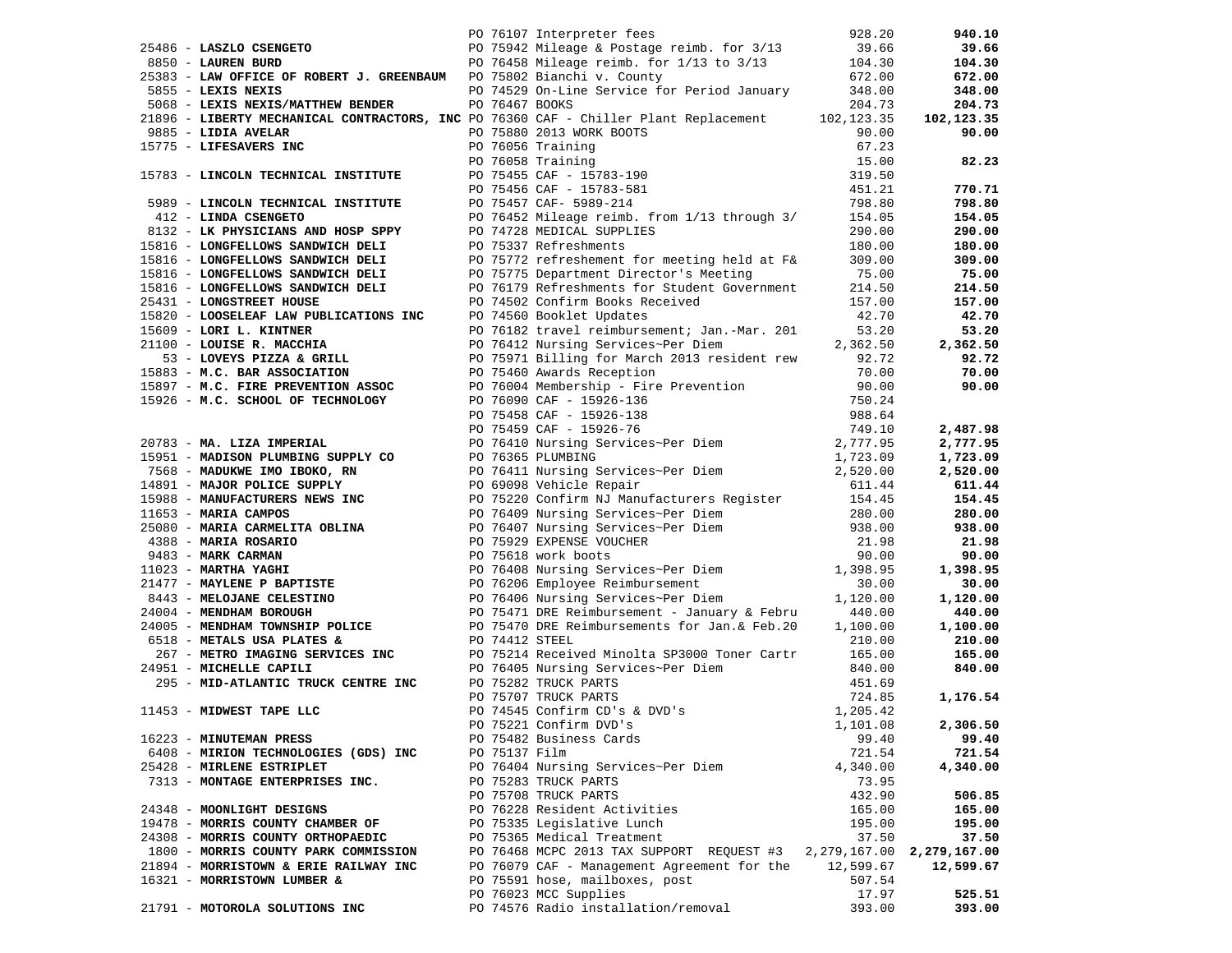|  |                                                                                                                                                                                                                                                  |                | 21791 - MOTOROLA SOLUTIONS INC<br>19501 - MSC INDUSTRIAL SUPPLY CO.<br>292.14<br>292.14<br>29.075709 HARDWARE<br>2075836 HARDWARE<br>2075836 HARDWARE<br>2075836 HARDWARE<br>2075836 HARDWARE<br>2075836 HARDWARE<br>2075836 HARDWARE            |                    | 172,785.47 |
|--|--------------------------------------------------------------------------------------------------------------------------------------------------------------------------------------------------------------------------------------------------|----------------|--------------------------------------------------------------------------------------------------------------------------------------------------------------------------------------------------------------------------------------------------|--------------------|------------|
|  |                                                                                                                                                                                                                                                  |                |                                                                                                                                                                                                                                                  |                    |            |
|  |                                                                                                                                                                                                                                                  |                |                                                                                                                                                                                                                                                  |                    |            |
|  |                                                                                                                                                                                                                                                  |                | PO 75836 HARDWARE                                                                                                                                                                                                                                | 109.94             | 1,759.15   |
|  | 21858 - MUNICIPAL CAPITAL CORP                                                                                                                                                                                                                   |                | 109.94<br>PO 75645 lease payment for C9130 copier in 5,289.48                                                                                                                                                                                    |                    | 5,289.48   |
|  | 21858 - MUNICIPAL CAPITAL CORP                                                                                                                                                                                                                   |                | PO 75837 COPIER LEASE                                                                                                                                                                                                                            | 151.52             | 151.52     |
|  | 21858 - MUNICIPAL CAPITAL CORP                                                                                                                                                                                                                   |                | PO 75984 quarterly copier lease                                                                                                                                                                                                                  | 586.83             | 586.83     |
|  | 21858 - MUNICIPAL CAPITAL CORP                                                                                                                                                                                                                   |                |                                                                                                                                                                                                                                                  |                    | 797.28     |
|  | 21858 - MUNICIPAL CAPITAL CORP                                                                                                                                                                                                                   |                | PO 76001 Municipal Capital Corp Savin Copier 797.28<br>PO 76078 Quartly Payment 5-15-13 thru 7-15-1 1,029.09                                                                                                                                     |                    | 1,029.09   |
|  | $12624$ - MY TOOL LADY                                                                                                                                                                                                                           | PO 75710 TOOLS |                                                                                                                                                                                                                                                  |                    | 102.00     |
|  |                                                                                                                                                                                                                                                  |                |                                                                                                                                                                                                                                                  | 102.00<br>1,347.23 |            |
|  | 19523 - N.J. NATURAL GAS COMPANY                                                                                                                                                                                                                 |                | PO 76081 NATURAL GAS - WHARTON BRIDGES                                                                                                                                                                                                           |                    |            |
|  |                                                                                                                                                                                                                                                  |                | PO 76082 NATURAL GAS - WHARTON ROADS                                                                                                                                                                                                             | 639.20             |            |
|  |                                                                                                                                                                                                                                                  |                | PO 76084 NATURAL GAS - DOVER PROBATION                                                                                                                                                                                                           | 302.98             |            |
|  |                                                                                                                                                                                                                                                  |                |                                                                                                                                                                                                                                                  |                    | 2,449.30   |
|  |                                                                                                                                                                                                                                                  |                |                                                                                                                                                                                                                                                  |                    | 72.00      |
|  |                                                                                                                                                                                                                                                  |                |                                                                                                                                                                                                                                                  |                    | 60.00      |
|  |                                                                                                                                                                                                                                                  |                |                                                                                                                                                                                                                                                  |                    | 78,829.92  |
|  |                                                                                                                                                                                                                                                  |                |                                                                                                                                                                                                                                                  |                    | 14,108.60  |
|  |                                                                                                                                                                                                                                                  |                |                                                                                                                                                                                                                                                  |                    | 31,630.05  |
|  |                                                                                                                                                                                                                                                  |                |                                                                                                                                                                                                                                                  |                    |            |
|  |                                                                                                                                                                                                                                                  |                |                                                                                                                                                                                                                                                  |                    | 74,105.89  |
|  |                                                                                                                                                                                                                                                  |                |                                                                                                                                                                                                                                                  |                    | 16.76      |
|  |                                                                                                                                                                                                                                                  |                |                                                                                                                                                                                                                                                  |                    | 498.00     |
|  |                                                                                                                                                                                                                                                  |                |                                                                                                                                                                                                                                                  |                    | 2,272.95   |
|  |                                                                                                                                                                                                                                                  |                |                                                                                                                                                                                                                                                  |                    | 2,789.70   |
|  |                                                                                                                                                                                                                                                  |                |                                                                                                                                                                                                                                                  |                    | 2,188.00   |
|  |                                                                                                                                                                                                                                                  |                |                                                                                                                                                                                                                                                  |                    | 3,200.00   |
|  |                                                                                                                                                                                                                                                  |                | PO 76184 CAF - Subgrant Agreement # NEWSER-1 3,558.00                                                                                                                                                                                            |                    |            |
|  | 20856 - NEW HORIZONS COMPUTER LEARNING<br>20856 - NEW HORIZONS COMPUTER LEARNING<br>20856 - NEW HORIZONS COMPUTER LEARNING<br>20856 - NEW HORIZONS COMPUTER LEARNING<br>20856 - NEW HORIZONS COMPUTER LEARNING<br>20076188 CAF - 2013 fundi<br>2 |                | PO 76558 CAF - 2013 funding through the Olde                                                                                                                                                                                                     | 8,293.00           | 11,851.00  |
|  |                                                                                                                                                                                                                                                  |                | 24712 - NICHOLAS L. ROCCAFORTE<br>16163 - NICHOLAS MICCHELLI PO 7629 Resident Activities<br>23981 - NIELSEN DODGE - C-J-R<br>23981 - NIELSEN DODGE - C-J-R<br>23981 - NIELSEN DODGE - C-J-R<br>23981 - NIELSEN DODGE - C-J-R<br>23981 - N        |                    | 75.00      |
|  |                                                                                                                                                                                                                                                  |                |                                                                                                                                                                                                                                                  |                    | 23.65      |
|  |                                                                                                                                                                                                                                                  |                |                                                                                                                                                                                                                                                  |                    | 255.48     |
|  |                                                                                                                                                                                                                                                  |                |                                                                                                                                                                                                                                                  |                    |            |
|  |                                                                                                                                                                                                                                                  |                |                                                                                                                                                                                                                                                  |                    | 863.12     |
|  |                                                                                                                                                                                                                                                  |                |                                                                                                                                                                                                                                                  |                    | 672.24     |
|  |                                                                                                                                                                                                                                                  |                |                                                                                                                                                                                                                                                  |                    | 8,555.00   |
|  |                                                                                                                                                                                                                                                  |                |                                                                                                                                                                                                                                                  |                    | 75.00      |
|  |                                                                                                                                                                                                                                                  |                |                                                                                                                                                                                                                                                  |                    | 60.00      |
|  |                                                                                                                                                                                                                                                  |                |                                                                                                                                                                                                                                                  |                    | 75.00      |
|  |                                                                                                                                                                                                                                                  |                |                                                                                                                                                                                                                                                  |                    | 27.30      |
|  | 16642 - NJ NATURAL GAS CO.                                                                                                                                                                                                                       |                |                                                                                                                                                                                                                                                  |                    | 177.03     |
|  | 10594 - NJ STATE ASSO. OF CHIEFS POLICE                                                                                                                                                                                                          |                |                                                                                                                                                                                                                                                  |                    | 50.00      |
|  | 20398 - NJ TAXI & BLACK CAR SERVICES LLC                                                                                                                                                                                                         |                |                                                                                                                                                                                                                                                  |                    |            |
|  |                                                                                                                                                                                                                                                  |                |                                                                                                                                                                                                                                                  |                    |            |
|  |                                                                                                                                                                                                                                                  |                |                                                                                                                                                                                                                                                  |                    | 368.42     |
|  | 2909 - <b>NJAC</b><br>10662 - <b>NMS LABS</b>                                                                                                                                                                                                    |                | PO 75437 Legal Notice<br>PO 75437 Legal Notice<br>PO 75435 SERVICE<br>PO 76465 SERVICE<br>PO 75923 Transportation<br>PO 76457 Transportation<br>PO 76457 Transportation<br>PO 76459 Transportation<br>PO 76459 Transportation<br>PO 76459 Transp |                    |            |
|  |                                                                                                                                                                                                                                                  |                |                                                                                                                                                                                                                                                  |                    | 11,470.00  |
|  |                                                                                                                                                                                                                                                  |                |                                                                                                                                                                                                                                                  |                    |            |
|  |                                                                                                                                                                                                                                                  |                | PO 75937 CAF - Toxicological Testing Service                                                                                                                                                                                                     | 6,061.04           |            |
|  |                                                                                                                                                                                                                                                  |                | PO 76018 CAF - Toxicological Testing Service                                                                                                                                                                                                     | 5,325.04           | 11,775.08  |
|  | 1359 - NORMAN GALE OLDSMOBILE CORP                                                                                                                                                                                                               |                | PO 75839 AUTO PARTS 66.80 66.80                                                                                                                                                                                                                  |                    |            |
|  | 16738 - NORTHEASTERN HARDWARE CO INC                                                                                                                                                                                                             |                | PO 75590 handles                                                                                                                                                                                                                                 | 77.88              | 77.88      |
|  | $16763 - NU-LAR$                                                                                                                                                                                                                                 |                | PO 74189 Maintenance/Cleaning of Mannequins                                                                                                                                                                                                      | 715.00             | 715.00     |
|  | 16786 - O'MULLAN & BRADY P.C.                                                                                                                                                                                                                    |                | PO 75801 County Counsel Administration                                                                                                                                                                                                           | 18,330.00          | 18,330.00  |
|  | 21565 - OCLC ONLINE COMPUTER                                                                                                                                                                                                                     |                | PO 74557 On-Line Service for February 1 - 28                                                                                                                                                                                                     | 3,492.40           | 3,492.40   |
|  | 16801 - ODYSSEY AUTOMOTIVE                                                                                                                                                                                                                       |                | PO 68998 PLS ORDER - Bomb Truck Ramp System                                                                                                                                                                                                      | 3,128.00           | 3,128.00   |
|  | 10246 - OFFICE OF TEMPORARY ASSISTANCE                                                                                                                                                                                                           |                | PO 76453 Estimated County Share to SSIR for                                                                                                                                                                                                      | 74,000.00          | 74,000.00  |
|  | 10246 - OFFICE OF TEMPORARY ASSISTANCE                                                                                                                                                                                                           |                | PO 76454 Esimated County Share for TANF Reci                                                                                                                                                                                                     | 19,600.00          | 19,600.00  |
|  | 8687 - ON TIME TRANSPORT INC.                                                                                                                                                                                                                    |                | PO 75364 Medical Transport                                                                                                                                                                                                                       | 3,729.00           | 3,729.00   |
|  | 14076 - OPHELIA V. CRUSE                                                                                                                                                                                                                         |                | PO 76464 EXPENSE VOUCHER                                                                                                                                                                                                                         | 71.85              | 71.85      |
|  | 21446 - OPTIMUS EMR, INC.                                                                                                                                                                                                                        |                | PO 76230 Software Maintenance for Patient Ac                                                                                                                                                                                                     | 1,336.32           | 1,336.32   |
|  | 4920 - OPTUMINSIGHT, INC.                                                                                                                                                                                                                        |                | PO 72057 Nursing Publications & Subscription                                                                                                                                                                                                     | 721.54             | 721.54     |
|  |                                                                                                                                                                                                                                                  |                | PO 76060 CAF - Labor Rates Concrete Replacem                                                                                                                                                                                                     |                    |            |
|  | 10287 - PANCIELLO CONSTRUCTION LLC                                                                                                                                                                                                               |                |                                                                                                                                                                                                                                                  | 2,720.00           | 2,720.00   |
|  | 16887 - PAPER MART INC                                                                                                                                                                                                                           |                | PO 75528 Office Supplies                                                                                                                                                                                                                         | 830.10             |            |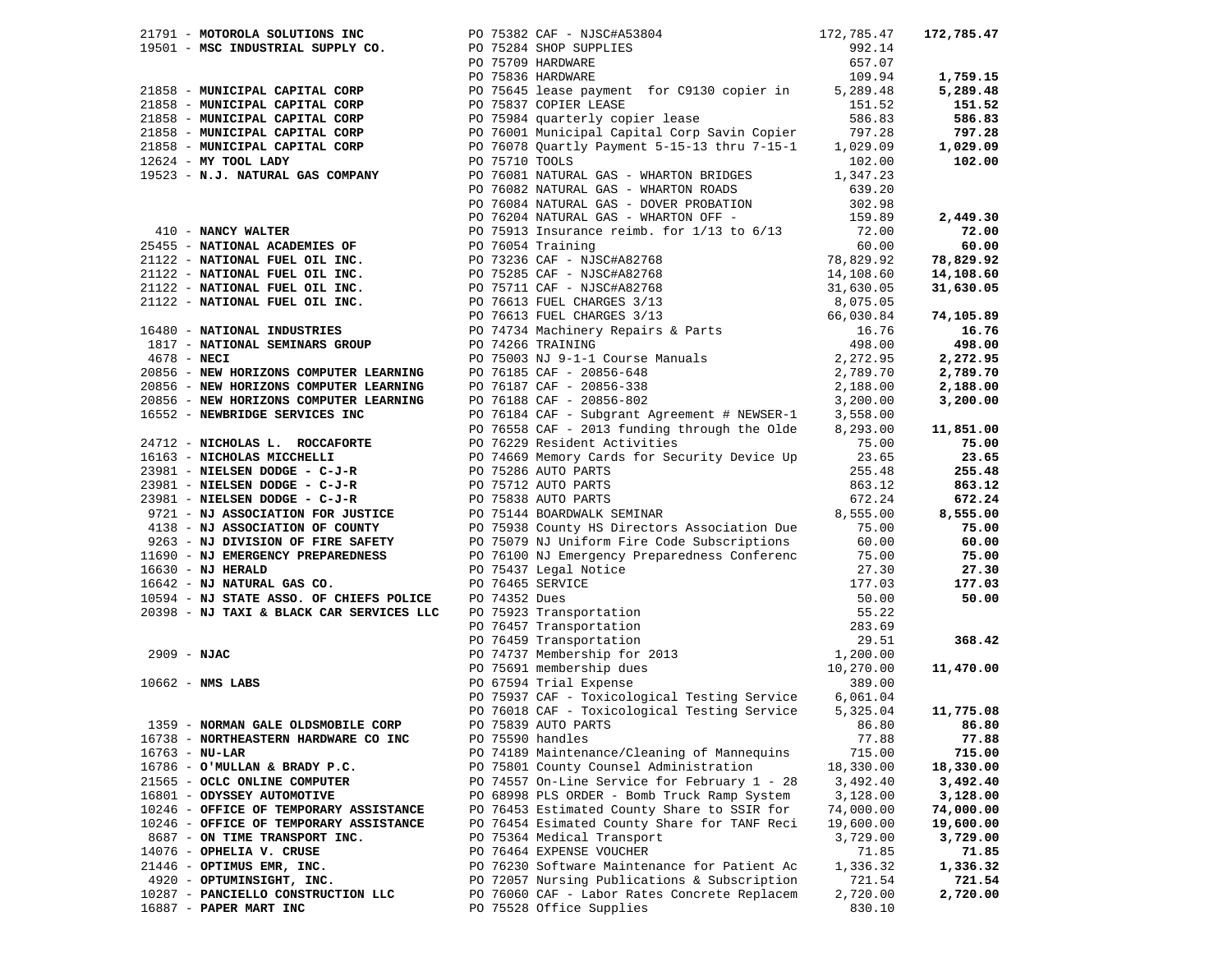|                                        | PO 75766 Office Copy Paper Supply 109.29                                                                                                                                                                                                                                                                                                                                                            |           |                  |
|----------------------------------------|-----------------------------------------------------------------------------------------------------------------------------------------------------------------------------------------------------------------------------------------------------------------------------------------------------------------------------------------------------------------------------------------------------|-----------|------------------|
|                                        | PO 75776 paper used for office map room and 1,086.75                                                                                                                                                                                                                                                                                                                                                |           | 2,026.14         |
|                                        |                                                                                                                                                                                                                                                                                                                                                                                                     |           | 53.30            |
|                                        |                                                                                                                                                                                                                                                                                                                                                                                                     |           | 41.62            |
|                                        |                                                                                                                                                                                                                                                                                                                                                                                                     |           | 59.95            |
|                                        |                                                                                                                                                                                                                                                                                                                                                                                                     |           | 639.44           |
|                                        |                                                                                                                                                                                                                                                                                                                                                                                                     |           | 1,094.10         |
|                                        |                                                                                                                                                                                                                                                                                                                                                                                                     |           | 1,800.00         |
|                                        |                                                                                                                                                                                                                                                                                                                                                                                                     |           | 800.00           |
|                                        |                                                                                                                                                                                                                                                                                                                                                                                                     |           | 3,730.32         |
|                                        |                                                                                                                                                                                                                                                                                                                                                                                                     |           |                  |
|                                        |                                                                                                                                                                                                                                                                                                                                                                                                     |           | 2,687.46         |
|                                        |                                                                                                                                                                                                                                                                                                                                                                                                     |           |                  |
|                                        | 17066 – PLAINSMAN AUTO SUPPLY PO 75714 AUTO PARTS 1,618.32<br>PO 75842 AUTO PARTS 1,579.77<br>5120 – POSTER COMPLIANCE CENTER PO 75715 SUBSCRIPTION RENEWAL<br>19.00<br>PO 76236 CAF – Management Services 76,915.51                                                                                                                                                                                |           | 3,198.09         |
|                                        |                                                                                                                                                                                                                                                                                                                                                                                                     |           | 79.00            |
|                                        |                                                                                                                                                                                                                                                                                                                                                                                                     |           | 76,915.51        |
|                                        | 21397 - PRESERVATION DESIGN PARTNERSHIP LLC PO 75994 CAF - C1213-1 - Consultants for the 6,500.00                                                                                                                                                                                                                                                                                                   |           | 6,500.00         |
|                                        | 21397 - PRESERVATION DESIGN PARTNERSHIP LLC PO 75995 CAF - C1113-1 - Consultants for his 760.00                                                                                                                                                                                                                                                                                                     |           | 760.00           |
|                                        |                                                                                                                                                                                                                                                                                                                                                                                                     |           | 730.80           |
|                                        |                                                                                                                                                                                                                                                                                                                                                                                                     |           | 5,310.00         |
|                                        |                                                                                                                                                                                                                                                                                                                                                                                                     |           |                  |
|                                        |                                                                                                                                                                                                                                                                                                                                                                                                     |           | 5,140.00         |
|                                        |                                                                                                                                                                                                                                                                                                                                                                                                     |           |                  |
|                                        |                                                                                                                                                                                                                                                                                                                                                                                                     |           |                  |
|                                        |                                                                                                                                                                                                                                                                                                                                                                                                     |           | 47,325.95        |
|                                        |                                                                                                                                                                                                                                                                                                                                                                                                     |           | 2,300.00         |
|                                        |                                                                                                                                                                                                                                                                                                                                                                                                     |           |                  |
|                                        |                                                                                                                                                                                                                                                                                                                                                                                                     |           | 213.82<br>190.04 |
|                                        |                                                                                                                                                                                                                                                                                                                                                                                                     |           | 175.00           |
|                                        |                                                                                                                                                                                                                                                                                                                                                                                                     |           | 559.75           |
|                                        |                                                                                                                                                                                                                                                                                                                                                                                                     |           |                  |
|                                        |                                                                                                                                                                                                                                                                                                                                                                                                     |           | 3,288.50         |
|                                        | 21397 - PRESERVATION DESIGN PARTNERSHIP LLC PO 7595 CAF - C1113-1 - Consultants for his 760.00<br>24230 - PRIME TIME PERSONNEL INC PO 75152 Temporary staffing<br>2730.80<br>24230 - PROJECT SELF SUFFICIENCY PO 75157 CAF - Subgra                                                                                                                                                                 |           | 379.20           |
|                                        |                                                                                                                                                                                                                                                                                                                                                                                                     |           | 64.00            |
|                                        |                                                                                                                                                                                                                                                                                                                                                                                                     |           |                  |
|                                        |                                                                                                                                                                                                                                                                                                                                                                                                     |           | 3,135.48         |
|                                        |                                                                                                                                                                                                                                                                                                                                                                                                     |           | 4,201.63         |
|                                        |                                                                                                                                                                                                                                                                                                                                                                                                     |           | 450.00           |
|                                        |                                                                                                                                                                                                                                                                                                                                                                                                     |           | 90.00            |
|                                        |                                                                                                                                                                                                                                                                                                                                                                                                     |           | 400.00           |
|                                        |                                                                                                                                                                                                                                                                                                                                                                                                     |           | 280.00           |
|                                        |                                                                                                                                                                                                                                                                                                                                                                                                     |           | 29.00            |
|                                        |                                                                                                                                                                                                                                                                                                                                                                                                     |           | 45.85            |
|                                        |                                                                                                                                                                                                                                                                                                                                                                                                     |           | 1,088.77         |
|                                        |                                                                                                                                                                                                                                                                                                                                                                                                     |           | 1,400.00         |
|                                        |                                                                                                                                                                                                                                                                                                                                                                                                     |           | 1,120.00         |
|                                        | $\begin{tabular}{l ll} \texttt{12128} & \texttt{READY SUPPLY} & \texttt{PO 76254 } \texttt{Scor2D0ID B OOS DUC} & \texttt{PO 76254 } \texttt{Scor2D0ID} & \texttt{379.286.50} \\ \texttt{17269} & \texttt{RECONODBID NONDBICMS, INCC} & \texttt{PO 75317 } \texttt{OST9 75311 } \texttt{NewspapeF S} & \texttt{SDO-1517 } \texttt{CIDNODBICMS, INCC} \\ \texttt{10296} & \texttt{REDMONDBCKS, INCC$ |           |                  |
|                                        |                                                                                                                                                                                                                                                                                                                                                                                                     |           |                  |
|                                        |                                                                                                                                                                                                                                                                                                                                                                                                     | 98.50     | 1,170.21         |
|                                        |                                                                                                                                                                                                                                                                                                                                                                                                     |           | 85.56            |
| 17419 - ROYAL COMMUNICATIONS INC.      | PO 72069 Circuit Breakers - 13-5, "2013 Chev 67.50                                                                                                                                                                                                                                                                                                                                                  |           |                  |
|                                        | PO 75677 COMMUNICATION EQUIPMENT                                                                                                                                                                                                                                                                                                                                                                    | 200.00    |                  |
|                                        | PO 76108 Radio installation/removal                                                                                                                                                                                                                                                                                                                                                                 | 3,675.00  |                  |
|                                        | PO 76293 Radio installation/removal                                                                                                                                                                                                                                                                                                                                                                 | 2,300.00  | 6,242.50         |
| 11827 - RUBBERCYCLE                    | PO 75845 TIRE RECYCLING                                                                                                                                                                                                                                                                                                                                                                             | 705.50    | 705.50           |
| $25252 - SAFE - T$                     | PO 72995 FIRE SAFETY GEAR                                                                                                                                                                                                                                                                                                                                                                           | 12,807.60 | 12,807.60        |
| 21604 - SAM CONSULTING SERVICES INC    | PO 75159 CAF - 21604-367                                                                                                                                                                                                                                                                                                                                                                            | 3,200.00  | 3,200.00         |
| 17530 - SCALES INDUSTRIAL              | PO 76255 Machinery Repairs & Parts                                                                                                                                                                                                                                                                                                                                                                  | 1,132.25  | 1,132.25         |
| 24238 - SCANTRON CORPORATION           | PO 73820 Exam Answer Sheets                                                                                                                                                                                                                                                                                                                                                                         | 241.81    | 241.81           |
| 21319 - SCHINDLER ELEVATOR CORPORATION | PO 76256 Contract Charges                                                                                                                                                                                                                                                                                                                                                                           | 2,334.14  | 2,334.14         |
| 3032 - SCIENTIFIC WATER CONDITIONING   | PO 75317 1ST OUARTER 2013                                                                                                                                                                                                                                                                                                                                                                           | 175.00    | 175.00           |
| 24841 - SELECT ADVANTAGE               | PO 76057 Training                                                                                                                                                                                                                                                                                                                                                                                   | 25.00     | 25.00            |
| 4361 - SERVICE TIRE TRUCK CENTERS INC  | PO 75296 TIRES                                                                                                                                                                                                                                                                                                                                                                                      | 376.93    |                  |
|                                        | PO 75720 TIRES                                                                                                                                                                                                                                                                                                                                                                                      | 85.44     | 462.37           |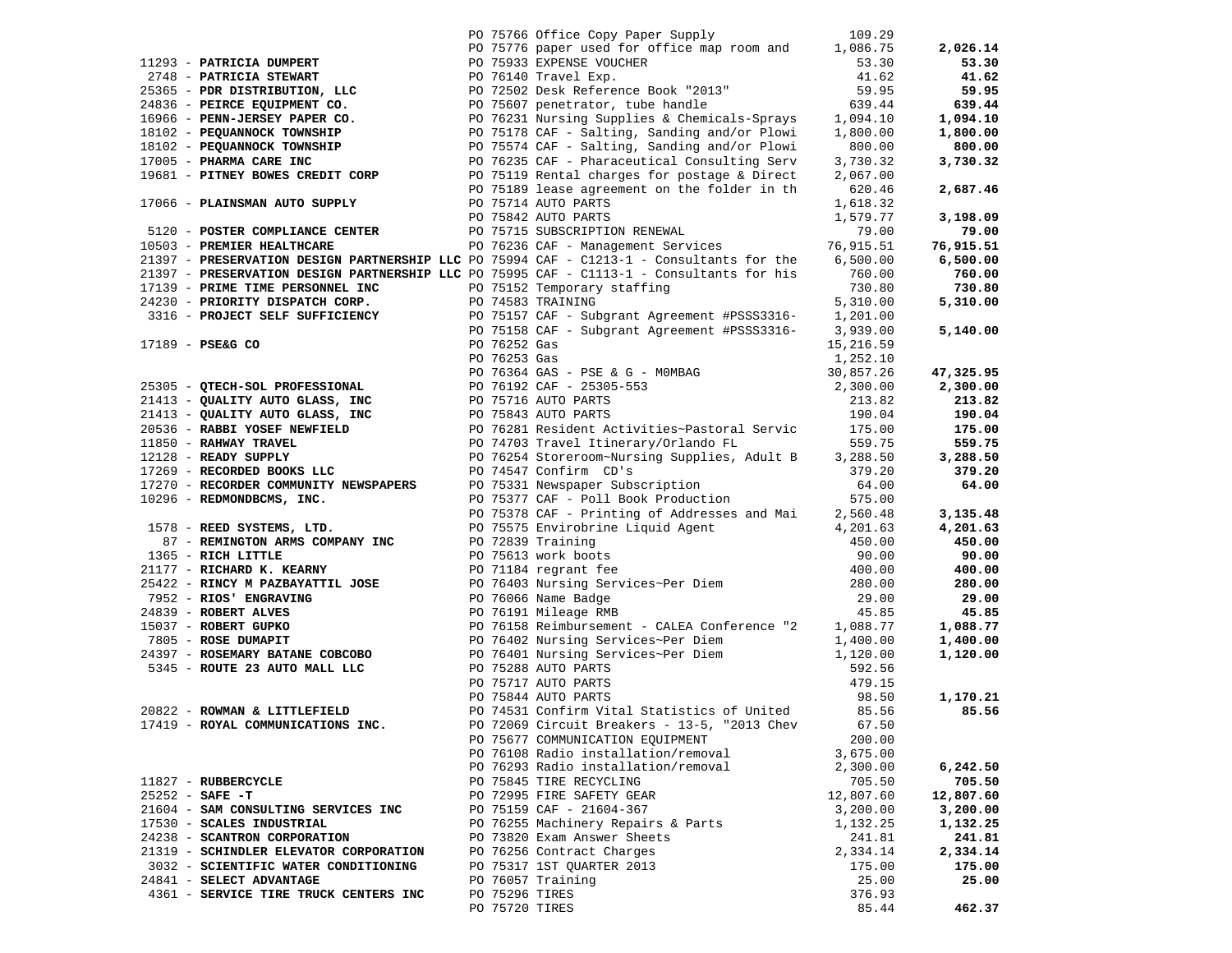|                                      | 1983 - SHEMITRING IN The Context of the State Height (1982, 2013)<br>1983 - SHEMITRING IN The Context of the State State State State State State State State State State State State State State State State State State State |          |          |
|--------------------------------------|--------------------------------------------------------------------------------------------------------------------------------------------------------------------------------------------------------------------------------|----------|----------|
|                                      |                                                                                                                                                                                                                                |          |          |
|                                      |                                                                                                                                                                                                                                |          |          |
|                                      |                                                                                                                                                                                                                                |          |          |
|                                      |                                                                                                                                                                                                                                |          |          |
|                                      |                                                                                                                                                                                                                                |          |          |
|                                      |                                                                                                                                                                                                                                |          |          |
| 4611 - STAPLES BUSINESS ADVANTAGE    | PO 76025 Office Supplies                                                                                                                                                                                                       | 166.62   | 166.62   |
| 4611 - STAPLES BUSINESS ADVANTAGE    | PO 76074 OTHER OPER                                                                                                                                                                                                            | 78.80    | 78.80    |
| 4611 - STAPLES BUSINESS ADVANTAGE    | PO 76097 Various office supplies                                                                                                                                                                                               | 469.46   | 469.46   |
| 4611 - STAPLES BUSINESS ADVANTAGE    | PO 76167 Office Supplies - Coat Rack                                                                                                                                                                                           | 58.29    | 58.29    |
| 4611 - STAPLES BUSINESS ADVANTAGE    | PO 76264 Office Supplies                                                                                                                                                                                                       | 344.41   | 344.41   |
| 4611 - STAPLES BUSINESS ADVANTAGE    | PO 76290 Office Supplies                                                                                                                                                                                                       | 288.11   | 288.11   |
|                                      |                                                                                                                                                                                                                                |          |          |
| $17819$ - STAR LEDGER                | PO 76265 Newspapers for Bistro                                                                                                                                                                                                 | 62.79    | 62.79    |
| 17837 - STATE OF NJ                  | PO 74727 Food                                                                                                                                                                                                                  | 4,855.97 | 4,855.97 |
| 5021 - STATE SHUTTTLE INC            | PO 75489 CAF - Subgrant Agreement #STASHUT-1                                                                                                                                                                                   | 3,650.20 | 3,650.20 |
| 16675 - STATE TOXICOLOGY LABORATORY  | PO 75518 Background Tests                                                                                                                                                                                                      | 900.00   | 900.00   |
| 12311 - STATEWIDE COMMUNICATIONS INC | PO 73458 Telephone Line Repair                                                                                                                                                                                                 | 134.00   | 134.00   |
| 17844 - STATIONERS INC               | PO 75143 Office Supply                                                                                                                                                                                                         | 290.69   | 290.69   |
| 24120 - STEVE SEIDLER                | PO 75241 CAF - K-9 Supervisory Trainer                                                                                                                                                                                         | 1,140.00 | 1,140.00 |
|                                      |                                                                                                                                                                                                                                |          |          |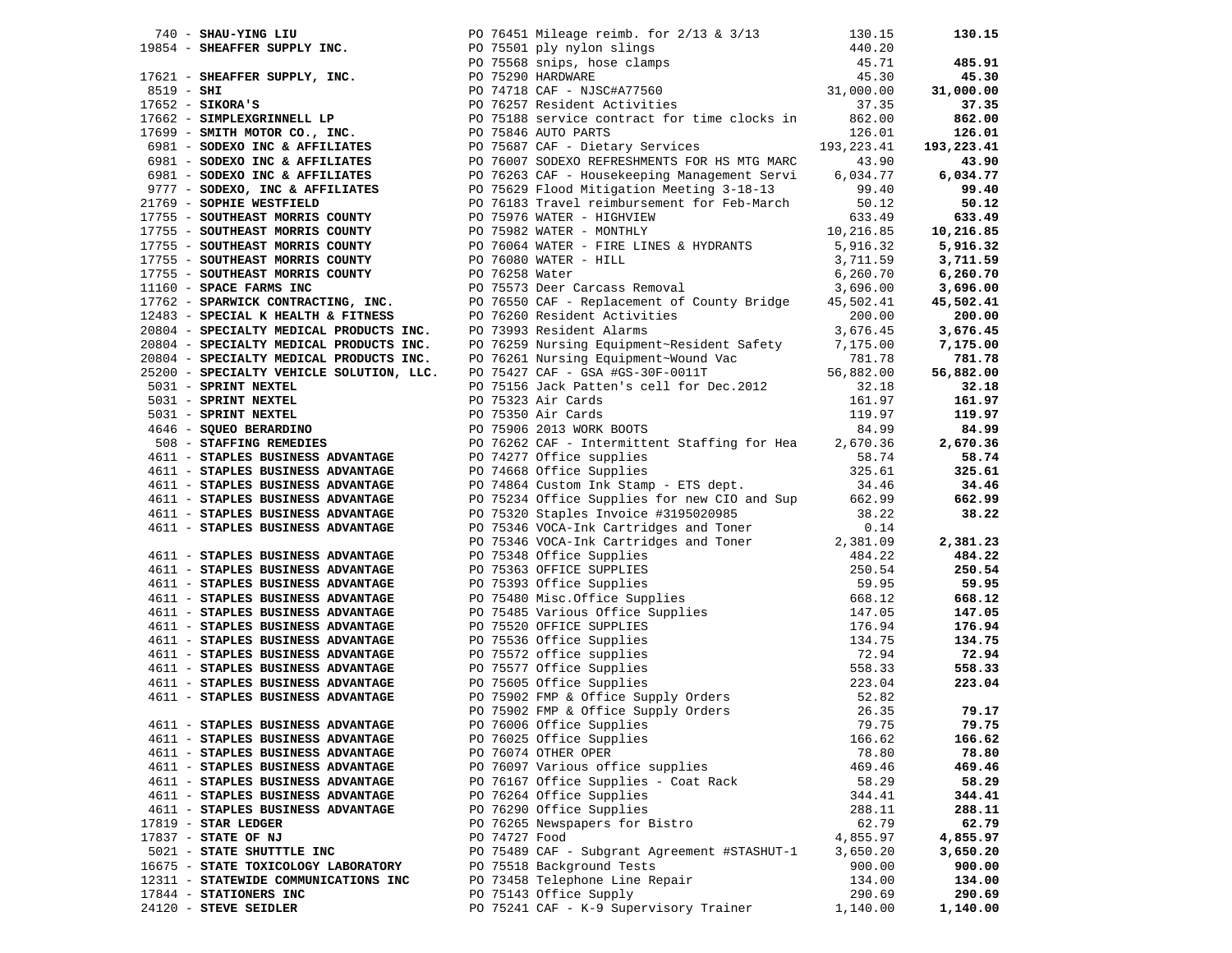| 24132 - STS TIRE & AUTO CENTERS                                               | PO 75719 TIRES |                                                                                 | 292.89    | 292.89    |
|-------------------------------------------------------------------------------|----------------|---------------------------------------------------------------------------------|-----------|-----------|
| 8621 - SUBURBAN PROPANE -2347                                                 |                | PO 74561 Propane Delivery                                                       | 2,842.73  | 2,842.73  |
| 17937 - SUSSEX COUNTY COMMUNITY COLLEGE                                       |                | PO 75448 CAF - 17937-237                                                        | 2,295.00  | 2,295.00  |
| 17934 - SUSSEX COUNTY TECH SCHOOL                                             |                | PO 75428 CAF - Subgrant agreement #SCVOTE-13                                    | 10,000.00 | 10,000.00 |
| 25400 - SUZIE COLLIN                                                          |                | PO 76400 Nursing Services~Per Diem                                              | 2,826.25  | 2,826.25  |
| 11231 - T-MOBILE USA                                                          |                | PO 75532 Investigative Expense                                                  | 1,775.00  | 1,775.00  |
| 17975 - TAYLOR & FRIEDBERG, LLC                                               |                | PO 76362 SWMPA-Transfer stations (Par-Troy a                                    | 343.75    | 343.75    |
| 5611 - TBS CONTROLS LLC                                                       |                | PO 75370 CAF - Environmental Control and HVA                                    | 2,679.17  | 2,679.17  |
| 21073 - TECHNOFORCE LLC                                                       |                | PO 76180 CAF - Subgrant Agreement # Technofo                                    | 8,673.90  | 8,673.90  |
| 7574 - TELE-MEASUREMENTS, INC.                                                |                | PO 75078 VGA Cable                                                              | 49.00     | 49.00     |
| 17990 - TELESEARCH INC                                                        |                | PO 75436 Temporary staffing                                                     | 530.40    | 530.40    |
| 19966 - THE 200 CLUB OF MORRIS COUNTY                                         |                | PO 75147 Awards Dinner                                                          | 340.00    | 340.00    |
| 17242 - THE LAW OFFICE OF                                                     |                | PO 75873 Legal services-Morris View collecti                                    | 493.11    | 493.11    |
| 20797 - THE MUSIAL GROUP PA                                                   |                | PO 76428 CAF - Construction Inspection Servi                                    | 5,780.00  |           |
|                                                                               |                | PO 76427 CAF - Construction Inspection Servi                                    | 875.00    | 6,655.00  |
| 12497 - THE RONED GROUP                                                       |                | PO 75341 case of white spray paint                                              | 66.00     | 66.00     |
| 9016 - THE STAR LEDGER                                                        |                | PO 75273 1 year subscription for star ledger                                    | 361.40    | 361.40    |
| 11938 - THOMSON PROFESSIONAL &                                                |                | PO 74534 Confirm RIA - All States Tax Handbo                                    | 99.46     | 99.46     |
| 122 - TILCON NEW YORK INC.                                                    |                | PO 75571 Bituminous Concrete                                                    | 3,736.58  |           |
|                                                                               | PO 75570 Stone |                                                                                 | 283.93    |           |
|                                                                               |                | PO 75569 Bituminous Concrete                                                    | 1,994.43  | 6,014.94  |
| 3973 - TOM POLLIO                                                             |                | PO 76286 Reimbursement                                                          | 40.09     | 40.09     |
| 281 - TOMAR INDUSTRIES INC                                                    |                | PO 75722 JANITORIAL SUPLLIES                                                    | 120.10    | 120.10    |
| 13419 - TOWN OF BOONTON                                                       |                | PO 75473 DRE Reimbursement                                                      | 220.00    | 220.00    |
| 16352 - TOWN OF MORRISTOWN                                                    |                | PO 75540 INSPECTION FEES                                                        | 3,630.00  | 3,630.00  |
| 18398 - TOWNSHIP OF WASHINGTON                                                |                | PO 74911 Fuel - OEM                                                             | 153.55    | 153.55    |
| 18105 - TOWNSQUARE DINER RESTAURANT                                           | PO 75594 meals |                                                                                 | 149.50    | 149.50    |
| 18113 - TRANSACTION CONFERENCE                                                |                | PO 73976 Registration for Deena Leary P&D Di                                    | 295.00    |           |
|                                                                               |                | PO 74169 Registration for 2013 TransAction C                                    | 885.00    | 1,180.00  |
|                                                                               |                |                                                                                 | 300.00    | 300.00    |
| 8952 - TREASURER STATE OF NEW JERSEY<br>19995 - TREASURER-STATE OF NEW JERSEY |                | PO 75567 UFC Subscription renewal for MC CBA<br>PO 75211 ANNUAL INSPECTION FEES |           |           |
|                                                                               |                |                                                                                 | 1,812.00  | 1,812.00  |
| 19998 - TREASURER-STATE OF NEW JERSEY                                         |                | PO 76002 NJ Fire Codes                                                          | 30.00     | 30.00     |
| 18144 - TREE KING INC                                                         |                | PO 75194 CAF - Snow Plowing<br>PO 75733 CAF - Snow Plowing                      | 5,535.00  |           |
|                                                                               |                |                                                                                 | 6,210.00  | 11,745.00 |
| 2773 - TRI-DIM FILTER CORPORATION                                             |                | PO 75002 Filters for Firing Range                                               | 284.78    |           |
|                                                                               |                | PO 75096 HEPA Filters for Firing Range                                          | 4,868.82  | 5,153.60  |
| 12333 - TRIMBOLI & PRUSINOWSKI, LLC                                           |                | PO 75803 County Counsel legal services                                          | 1,608.00  | 1,608.00  |
| 24804 - TRITEC OFFICE EQUIPMENT INC                                           |                | PO 75199 new fax machine for the election de                                    | 1,933.95  | 1,933.95  |
| 12739 - TURTLE & HUGHES, INC.                                                 |                | PO 75548 CAF - Electrical Supplies/Equipment                                    | 429.32    |           |
|                                                                               | PO 75547 BULBS |                                                                                 | 647.54    | 1,076.86  |
| 12739 - TURTLE & HUGHES, INC.                                                 |                | PO 75551 CAF - Electrical Supplies/Equipment                                    | 2,505.98  |           |
|                                                                               |                | PO 75550 CAF - Electrical Supplies/Equipment                                    | 1,526.19  |           |
|                                                                               |                | PO 75549 CAF - Electrical Supplies/Equipment                                    | 1,101.16  | 5,133.33  |
| 217 - US LIFE INSURANCE COMPANY                                               |                | PO 75430 Group life for ETS staff                                               | 251.44    | 251.44    |
| 9285 - U.S. SECURITY ASSOCIATES, INC.                                         |                | PO 68746 CAF - Unarmed Security Guards                                          | 1,666.10  |           |
|                                                                               |                | PO 68748 CAF - Unarmed Security Guards                                          | 1,788.17  |           |
|                                                                               |                | PO 74480 CAF - Unarmed Security Guardsf for                                     | 1,906.24  |           |
|                                                                               |                | PO 75110 CAF - Unarmed Security Guardsf for                                     | 2,364.90  |           |
|                                                                               |                | PO 75120 CAF - Unarmed Security Guardsf for                                     | 2,382.80  | 10,108.21 |
| 18233 - UNITED PARCEL SERVICE                                                 |                | PO 75222 Postage charges for ILL returns                                        | 78.99     |           |
|                                                                               |                | PO 75774 summary on account # 6x7742                                            | 497.44    |           |
|                                                                               |                | PO 75806 UPS shipment                                                           | 27.48     | 603.91    |
| 18232 - UNITED PARCEL SERVICE                                                 |                | PO 76137 Overnight shipment to D. Hawkins                                       | 37.57     | 37.57     |
| 20034 - UNIVERSAL SUPPLY GROUP INC.                                           |                | PO 74639 PLUMBING                                                               | 101.17    | 101.17    |
| 15732 - UNIVERSAL UNIFORM SALES CO INC                                        |                | PO 74697 CAF - Custom Fitted Uniforms                                           | 356.90    |           |
|                                                                               |                | PO 75124 CAF - Custom Fitted Uniforms                                           | 225.80    |           |
|                                                                               |                | PO 75392 Uniform components                                                     | 785.44    |           |
|                                                                               |                | PO 76292 Uniforms                                                               | 5,913.63  | 7,281.77  |
| 9716 - UNIVERSITY HOSPITAL                                                    |                | PO 74939 INMATE MEDICAL CARE                                                    | 19,583.20 | 19,583.20 |
| 9996 - UNIVERSITY PHYSICIAN ASSO.                                             |                | PO 74937 INMATE MEDICAL CARE                                                    | 1,404.00  |           |
|                                                                               |                | PO 74940 INMATE MEDICAL CARE                                                    | 16,416.40 | 17,820.40 |
| 24207 - VALENCIA COLLEGE                                                      |                | PO 71499 Training                                                               | 490.00    | 490.00    |
| 20795 - VALLEY PHARMACY                                                       |                | PO 76460 Prescriptions                                                          | 152.86    | 152.86    |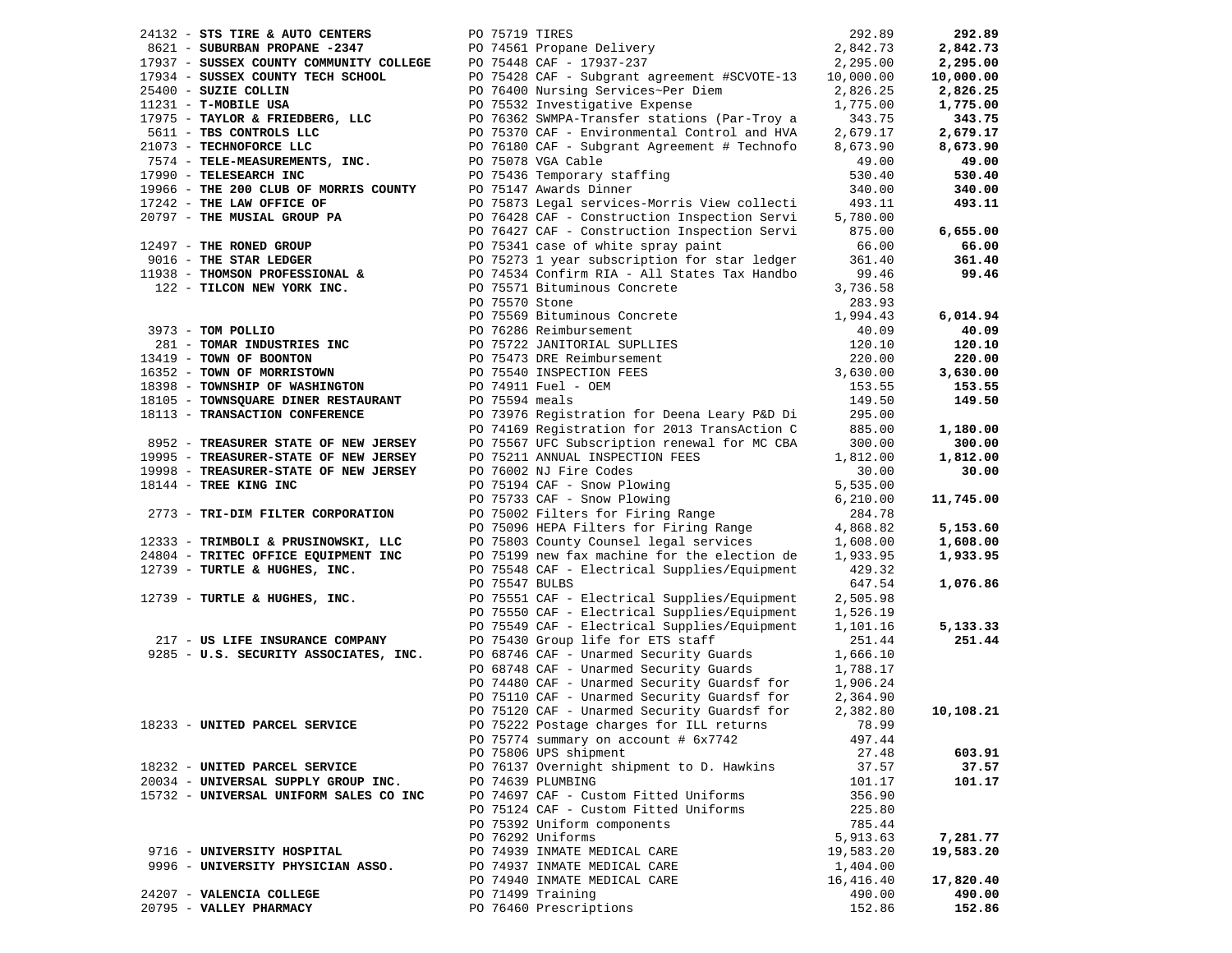|                                          |               | 1286 - <b>VERIZON</b><br>1286 - <b>VERIZON</b><br>1286 - <b>VERIZON</b><br>1286 - <b>VERIZON</b><br>1286 - <b>VERIZON</b><br>1286 - <b>VERIZON</b><br>1286 - <b>VERIZON</b><br>1286 - <b>VERIZON</b><br>1286 - <b>VERIZON</b><br>1286 - <b>VERIZON</b><br>1286 - <b>VERIZON</b><br>1286 - <b>VERIZON</b><br>1286 - | 1,324.80             | 1,324.80              |
|------------------------------------------|---------------|--------------------------------------------------------------------------------------------------------------------------------------------------------------------------------------------------------------------------------------------------------------------------------------------------------------------|----------------------|-----------------------|
|                                          |               |                                                                                                                                                                                                                                                                                                                    | 29.48                | 29.48                 |
|                                          |               |                                                                                                                                                                                                                                                                                                                    | 248.89               | 248.89                |
|                                          |               |                                                                                                                                                                                                                                                                                                                    | 28.30                | 28.30                 |
|                                          |               |                                                                                                                                                                                                                                                                                                                    | 866.00               | 866.00                |
|                                          |               |                                                                                                                                                                                                                                                                                                                    | 917.37               | 917.37                |
|                                          |               |                                                                                                                                                                                                                                                                                                                    | 10,305.75            | 10,305.75             |
|                                          |               |                                                                                                                                                                                                                                                                                                                    | 64.83                | 64.83                 |
|                                          |               |                                                                                                                                                                                                                                                                                                                    | 27.53                | 27.53                 |
|                                          |               |                                                                                                                                                                                                                                                                                                                    | 274.00               | 274.00                |
|                                          |               |                                                                                                                                                                                                                                                                                                                    | 910.76               | 910.76                |
|                                          |               |                                                                                                                                                                                                                                                                                                                    | 752.55               |                       |
|                                          |               |                                                                                                                                                                                                                                                                                                                    | 372.98               |                       |
|                                          |               | PO 73381 Monthly Statement                                                                                                                                                                                                                                                                                         | 1,320.47             |                       |
|                                          |               | PO 73362 Monthly Statement                                                                                                                                                                                                                                                                                         | 1,300.67             |                       |
|                                          |               | PO 74384 Monthly Statement - Acct#682268073                                                                                                                                                                                                                                                                        | 41.52                |                       |
|                                          |               | PO 74388 Monthly Statement                                                                                                                                                                                                                                                                                         | 1,479.63             |                       |
|                                          |               | PO 74523 CELL PHONES                                                                                                                                                                                                                                                                                               | 346.50               |                       |
| 1348 - VERIZON WIRELESS                  |               | PO 76113 VERIZON MOBILE PHONE SERVICE - MARC                                                                                                                                                                                                                                                                       | 340.69               | 5,955.01              |
|                                          |               | PO 76113 VERIZON MOBILE PHONE SERVICE - MARC                                                                                                                                                                                                                                                                       | 284.69               |                       |
|                                          |               | PO 76113 VERIZON MOBILE PHONE SERVICE - MARC                                                                                                                                                                                                                                                                       | 4,885.17             | 5,169.86              |
| 10821 - VICTORINE FUNG                   |               | PO 75927 EXPENSE VOUCHER                                                                                                                                                                                                                                                                                           | 59.30                | 59.30                 |
| 18327 - VIKING TERMITE & PEST            |               | PO 76269 Pest Control Services                                                                                                                                                                                                                                                                                     | 1,295.00             | 1,295.00              |
| 14173 - VIRGINIA DAVIS                   |               | PO 76189 Travel reimbursement for monthly me                                                                                                                                                                                                                                                                       | 22.40                | 22.40                 |
| 14319 - VISITING NURSE ASSOC. OF         |               | PO 76555 CAF - 2012 Funding through the Olde                                                                                                                                                                                                                                                                       | 28,397.00            |                       |
|                                          |               | PO 76554 CAF - 2013 funding through the Olde                                                                                                                                                                                                                                                                       | 26,096.00            |                       |
|                                          |               | PO 76561 CAF - 2013 funding through the Olde                                                                                                                                                                                                                                                                       | 2,604.00             |                       |
|                                          |               | PO 76562 CAF - 2013 funding through the Olde                                                                                                                                                                                                                                                                       | 20,149.00            |                       |
|                                          |               | PO 76563 CAF - Grant in Aid Funding 2013                                                                                                                                                                                                                                                                           | 11,646.00            | 88,892.00<br>1,259.65 |
|                                          |               | 21185 - <b>VIVIAN BLANDURA</b> PO 76399 Nursing Services~Per Diem<br>8384 - <b>VMC</b> 8384 - <b>VMC</b>                                                                                                                                                                                                           | 1,259.65             |                       |
|                                          |               |                                                                                                                                                                                                                                                                                                                    | 7,600.00             |                       |
|                                          |               | PO 76557 CAF - 2013 funding through the Olde                                                                                                                                                                                                                                                                       | 6,702.00<br>5,963.00 | 20,265.00             |
| 6146 - W.B. MASON COMPANY INC            |               | PO 76559 CAF - 2013 funding through the Olde                                                                                                                                                                                                                                                                       | 29.92                |                       |
|                                          |               | PO 74110 OFFICE SUPPLIES<br>PO 75126 supplies<br>PO 75223 Received Supplies<br>PO 75197 supplies<br>PO 75380 OFFICE SUPPLIES<br>PO 75380 OFFICE SUPPLIES<br>CO 75519 Desk Calanders                                                                                                                                | 24.62                |                       |
|                                          |               |                                                                                                                                                                                                                                                                                                                    | 69.80                |                       |
|                                          |               |                                                                                                                                                                                                                                                                                                                    | 645.73               |                       |
|                                          |               |                                                                                                                                                                                                                                                                                                                    | 202.26               |                       |
|                                          |               |                                                                                                                                                                                                                                                                                                                    | 404.52               |                       |
|                                          |               |                                                                                                                                                                                                                                                                                                                    | 972.50               |                       |
|                                          |               |                                                                                                                                                                                                                                                                                                                    | 263.24               | 2,612.59              |
| 6146 - W.B. MASON COMPANY INC            |               | PO 75825 paper shredder, air freshners<br>PO 76136 FMP & HP Supplies                                                                                                                                                                                                                                               | 233.71               | 233.71                |
| 10107 - WAL-MART STORE                   |               | PO 76020 Resident Holiday Supplies                                                                                                                                                                                                                                                                                 | 142.98               | 142.98                |
| 18388 - WARREN COUNTY COMMUNITY COLL.    |               | PO 75451 CAF - 18388-171                                                                                                                                                                                                                                                                                           | 1,236.46             |                       |
|                                          |               | PO 75452 CAF - 18388-142                                                                                                                                                                                                                                                                                           | 2,328.00             |                       |
|                                          |               | PO 75453 CAF - 18388-683                                                                                                                                                                                                                                                                                           | 1,656.00             | 5,220.46              |
| 8481 - WARREN COUNTY DIVISON OF          |               | PO 76181 WFNJ TANF and GA/FS transportation                                                                                                                                                                                                                                                                        | 50,000.00            | 50,000.00             |
| 18389 - WARREN COUNTY TECHNICAL SCHOOL   |               | PO 75183 CAF - 18389-459                                                                                                                                                                                                                                                                                           | 471.42               | 471.42                |
| 18395 - WASHINGTON TWP MUNICIPAL         | PO 75689 Fuel |                                                                                                                                                                                                                                                                                                                    | 4,374.11             | 4,374.11              |
| 18400 - WASTE MANAGEMENT OF NEW JERSEY   |               | PO 76271 CAF - Refuse Collection and Removal                                                                                                                                                                                                                                                                       | 16,170.66            | 16,170.66             |
| 24231 - WATERS, MCPHERSON, MCNEILL, P.C. |               | PO 75870 Powerville Rd., Boonton Twp. and Hi                                                                                                                                                                                                                                                                       | 826.60               | 826.60                |
| 24231 - WATERS, MCPHERSON, MCNEILL, P.C. |               | PO 75871 Sussex Turnpike Improvement project                                                                                                                                                                                                                                                                       | 4,904.12             | 4,904.12              |
| 18435 - WEST CHESTER MACHINERY AND       |               | PO 75291 PLOW SUPPLIES                                                                                                                                                                                                                                                                                             | 170.00               |                       |
|                                          |               | PO 75724 PLOW BLADE                                                                                                                                                                                                                                                                                                | 170.00               | 340.00                |
| 18437 - WEST PAYMENT CENTER              |               | PO 75240 Annual Charges 3/1/13 - 2/28/14                                                                                                                                                                                                                                                                           | 483.96               | 483.96                |
| 5455 - WEST PAYMENT CENTER               |               | PO 74550 On-Line Service for Period Jan 01 -                                                                                                                                                                                                                                                                       | 682.35               | 682.35                |
| 10812 - WEST PAYMENT CENTER              |               | PO 74748 Information charges - Feb 2013                                                                                                                                                                                                                                                                            | 540.40               | 540.40                |
| 10812 - WEST PAYMENT CENTER              |               | PO 75176 discount plan charges: $2/5/13 - 3/4$                                                                                                                                                                                                                                                                     | 144.50               | 144.50                |
| 10812 - WEST PAYMENT CENTER              |               | PO 75345 Online Charges                                                                                                                                                                                                                                                                                            | 2,579.00             | 2,579.00              |
| 453 - WHITES HEALTHCARE                  |               | PO 75924 Prescriptions                                                                                                                                                                                                                                                                                             | 630.00               | 630.00                |
| 8335 - WILLIAM PATERSON UNIVERSITY       |               | PO 75476 CAF - 8335-89                                                                                                                                                                                                                                                                                             | 800.00               |                       |
|                                          |               | PO 75491 CAF - 8335-523                                                                                                                                                                                                                                                                                            | 1,185.00             |                       |
|                                          |               | PO 76197 CAF - 8335-343                                                                                                                                                                                                                                                                                            | 800.00               | 2,785.00              |
|                                          |               |                                                                                                                                                                                                                                                                                                                    |                      |                       |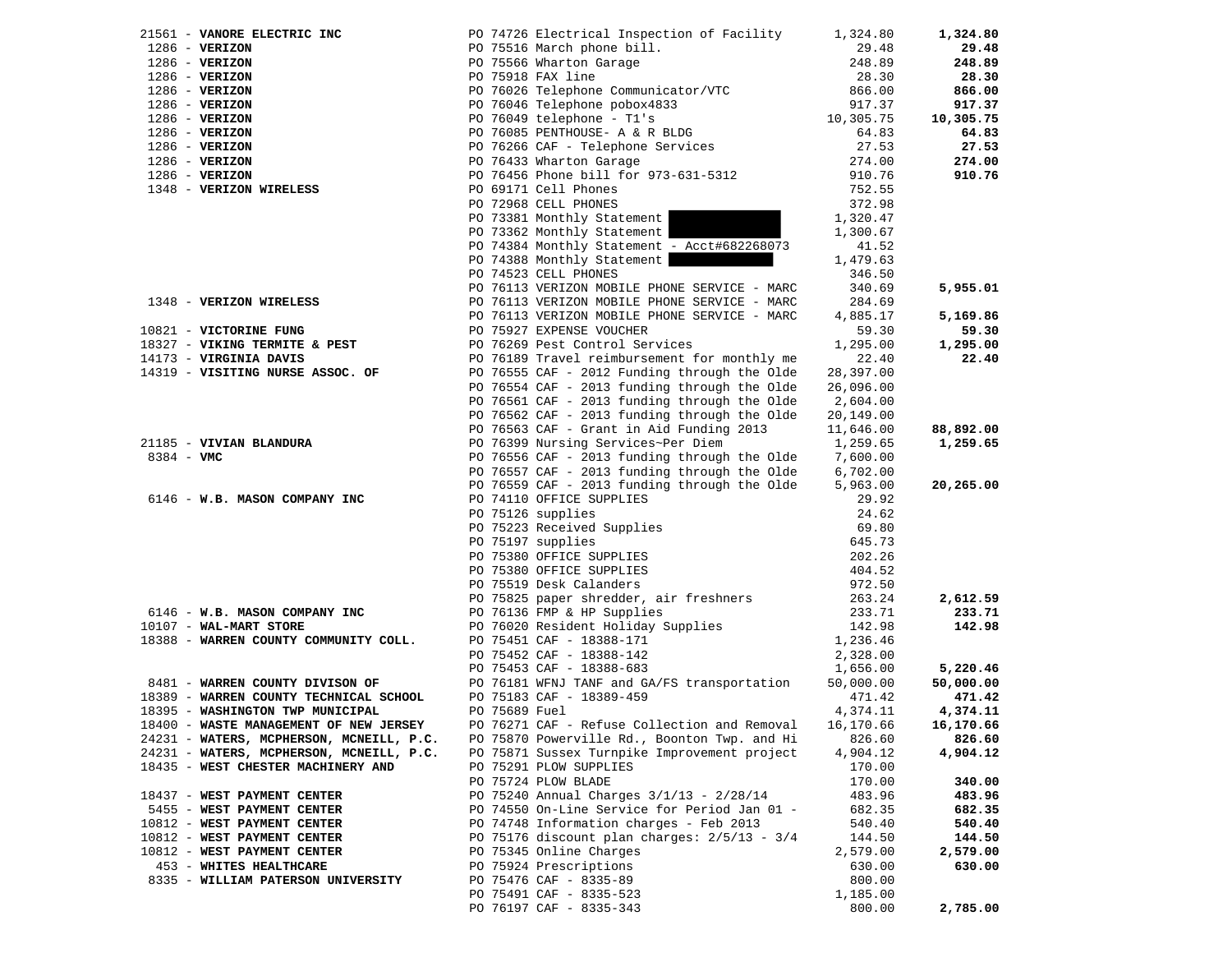| 25432 - WINTERGREEN ORCHARD HOUSE                             |              | PO 74535 Confirm Guide to Private Special Ed | 38.95              | 38.95              |
|---------------------------------------------------------------|--------------|----------------------------------------------|--------------------|--------------------|
| 3793 - WOODRUFF ENERGY<br>18541 - WORLD BOOK EDUCATIONAL PROD | PO 76280 Gas | PO 74536 Confirm Dinosaurs 4V                | 29,009.67<br>75.00 | 29,009.67<br>75.00 |
|                                                               |              |                                              |                    |                    |
| 18564 - XEROX CORP                                            |              | PO 75070 base charge and meter usage on xero | 359.59             | 359.59             |
| $20820 - Y - PERS$ INC                                        |              | PO 75292 ABSORBANT PADS                      | 227.29             | 227.29             |
| 18568 - YBP LIBRARY SERVICE                                   |              | PO 74551 Confirm International Directory of  | 542.85             | 542.85             |
| 24294 - ZONTA CLUB OF MORRISTOWN                              |              | PO 75336 Dinner                              | 150.00             | 150.00             |
| TOTAL                                                         |              |                                              |                    | 10,463,555.02      |
| Total to be paid from Fund 01 Current Fund                    |              |                                              | 7,335,315.17       |                    |
| Total to be paid from Fund 02 Grant Fund                      |              |                                              | 496,756.73         |                    |
| Total to be paid from Fund 04 County Capital                  |              |                                              | 460,871.87         |                    |
| Total to be paid from Fund 13 Dedicated Trust                 |              |                                              | 2,170,611.25       |                    |
|                                                               |              |                                              |                    |                    |
|                                                               |              |                                              | 10,463,555.02      |                    |

**Report Printed** *2013-04-19 15:39:38* **COUNTY OF MORRIS**

## **List of Bills (Department/Account Detail) - CENTRALIZED DISBURSEMENT ACCOUNT**

| Account                                     | <b>PO #</b> | Vendor                           | Description                              | Payment  | Account Total |  |
|---------------------------------------------|-------------|----------------------------------|------------------------------------------|----------|---------------|--|
|                                             |             |                                  | <b>Current Fund</b>                      |          |               |  |
| <b>County Administrator</b>                 |             |                                  |                                          |          |               |  |
|                                             |             | 76097 STAPLES BUSINESS ADVANTAGE | HP Color Laserjet CB540A Black, HP Color | 469.46   |               |  |
|                                             |             | 74277 STAPLES BUSINESS ADVANTAGE | Mini label laser, standard staples, file | 58.74    |               |  |
|                                             |             | 75485 STAPLES BUSINESS ADVANTAGE | HP C4096A Black Toner, HP Laser Jet CB43 | 147.05   |               |  |
|                                             |             | 75766 PAPER MART INC             | Office copy paper                        | 109.29   |               |  |
| 01-201-20-100100-058                        |             | Office Supplies & Stationery     | TOTAL FOR ACCOUNT                        |          | 784.54        |  |
|                                             |             | 76634 COUNTY OF MORRIS           | 1ST HALF 4/13 METERED MAIL               | 24.34    |               |  |
| 01-201-20-100100-068 Postage & Metered Mail |             |                                  | TOTAL FOR ACCOUNT                        |          | 24.34         |  |
|                                             |             | 75775 LONGFELLOWS SANDWICH DELI  | Monthly Dept Director's Meeting April 3, | 75.00    |               |  |
| 01-201-20-100100-079                        |             | Special Projects                 | TOTAL FOR ACCOUNT                        |          | 75.00         |  |
|                                             |             | 75335 MORRIS COUNTY CHAMBER OF   | Reservation for County Administrator Joh | 65.00    |               |  |
| 01-201-20-100100-082                        |             | Travel Expense                   | TOTAL FOR ACCOUNT                        |          | 65.00         |  |
|                                             |             | 76112 CITYSIDE ARCHIVES, LTD     | ADMINISTRATOR 0803/ADMINI                | 176.35   |               |  |
| 01-201-20-100100-084                        |             | Other Outside Services           | TOTAL FOR ACCOUNT                        |          | 176.35        |  |
|                                             |             | 71781 ATLANTIC TOMORROWS OFFICE  | Maintenance contract color copies 9/30/1 | 318.15   |               |  |
|                                             |             | 75484 KYOCERA MITA AMERICA, INC. | Final bill for Kyocera copier rental     | 1,224.27 |               |  |
| 01-203-20-100100-164                        |             | (2012) Office Machines - Rental  | TOTAL FOR ACCOUNT                        |          | 1,542.42      |  |
|                                             |             |                                  |                                          |          | ============  |  |
|                                             |             | TOTAL for County Administrator   |                                          |          | 2,667.65      |  |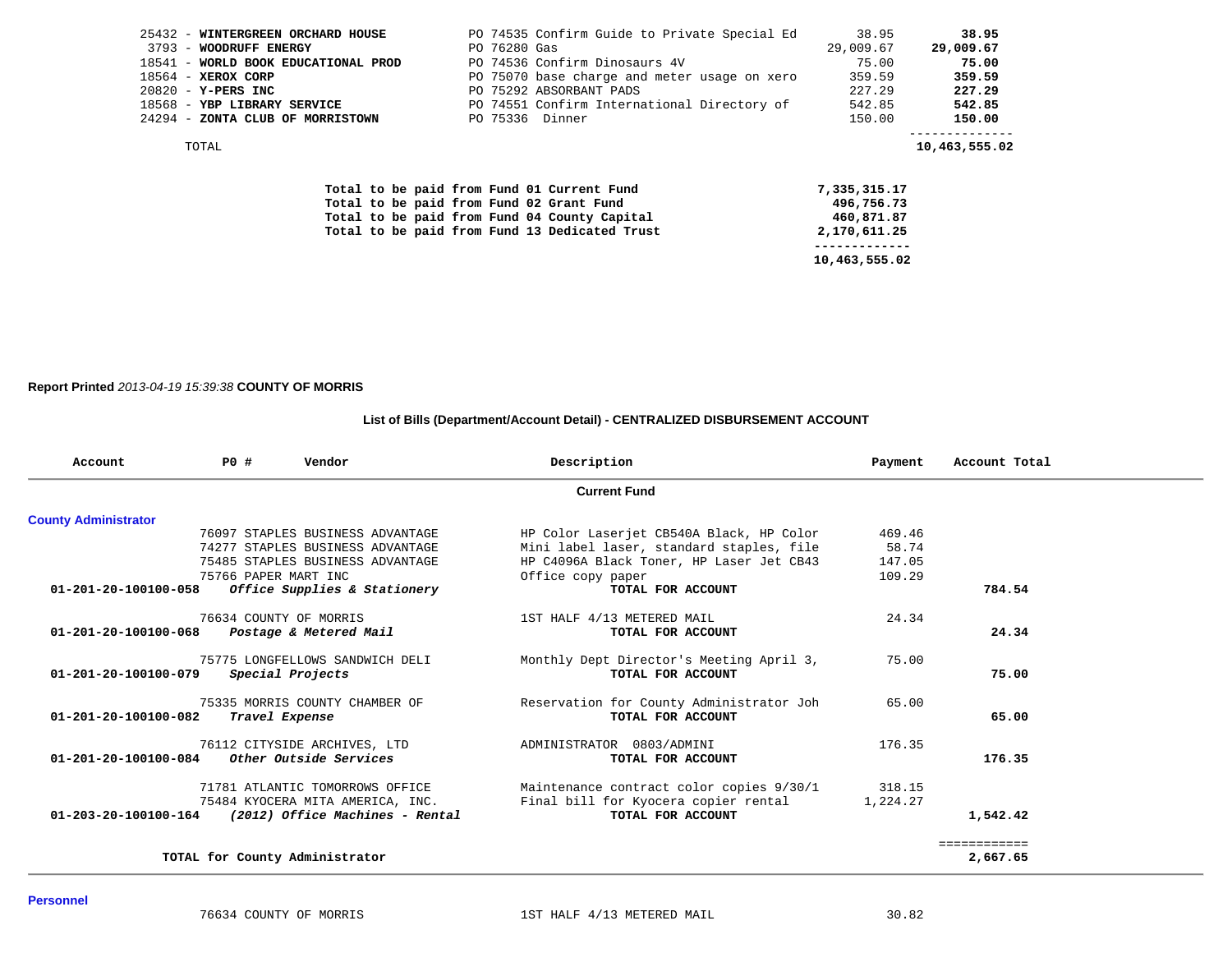| 01-201-20-105100-068               | Postage & Metered Mail                                      | TOTAL FOR ACCOUNT                                             |           | 30.82                     |  |
|------------------------------------|-------------------------------------------------------------|---------------------------------------------------------------|-----------|---------------------------|--|
| 01-201-20-105100-095               | 75305 DEER PARK<br>Other Administrative Supplies            | 0436628846 1/15-2/14 03b0436628846<br>TOTAL FOR ACCOUNT       | 4.18      | 4.18                      |  |
|                                    | TOTAL for Personnel                                         |                                                               |           | ============<br>35.00     |  |
|                                    |                                                             |                                                               |           |                           |  |
| <b>Board of Chosen Freeholders</b> |                                                             |                                                               |           |                           |  |
|                                    | 75691 NJAC                                                  | 2013 Membership Dues                                          | 10,270.00 |                           |  |
| 01-201-20-110100-023               | Associations and Memberships                                | TOTAL FOR ACCOUNT                                             |           | 10,270.00                 |  |
|                                    | 75331 RECORDER COMMUNITY NEWSPAPERS                         | Renewal Subscription for the Madison Eag                      | 32.00     |                           |  |
|                                    | 75331 RECORDER COMMUNITY NEWSPAPERS                         | Renewal Subscription for the Chatham Cou                      | 32.00     |                           |  |
| 01-201-20-110100-028               | Books & Periodicals                                         | TOTAL FOR ACCOUNT                                             |           | 64.00                     |  |
|                                    | 76634 COUNTY OF MORRIS                                      | 1ST HALF 4/13 METERED MAIL                                    | 71.54     |                           |  |
|                                    | 76634 COUNTY OF MORRIS                                      | 1ST HALF 4/13 METERED MAIL                                    | 139.62    |                           |  |
| 01-201-20-110100-068               | Postage & Metered Mail                                      | TOTAL FOR ACCOUNT                                             |           | 211.16                    |  |
|                                    | 76234 ANTHONY'S PIZZA                                       | Dinner for 12 4/10/13 Freeholder Workses                      | 100.00    |                           |  |
|                                    | 75747 ANTHONY'S PIZZA                                       | 3/13/13 Freeholder Worksession dinner fo                      | 61.25     |                           |  |
|                                    | 75372 KENNETH SALVO                                         | Banjo Entertainment Group for 5/21 Volun                      | 725.00    |                           |  |
|                                    | 76179 LONGFELLOWS SANDWICH DELI                             | 20 People Sandwich Platter                                    | 160.00    |                           |  |
|                                    | 76179 LONGFELLOWS SANDWICH DELI                             | Bottles of Water                                              | 10.00     |                           |  |
|                                    | 76179 LONGFELLOWS SANDWICH DELI                             | 2 Liters of Soda                                              | 4.50      |                           |  |
|                                    | 76179 LONGFELLOWS SANDWICH DELI                             | Cookie Platter                                                | 40.00     |                           |  |
|                                    | 75335 MORRIS COUNTY CHAMBER OF                              | Reservations for the following to attend                      | 130.00    |                           |  |
|                                    | 76066 RIOS' ENGRAVING                                       | Mafnetic Name Badge for Ann Grossi                            | 29.00     |                           |  |
| 01-201-20-110100-079               | Special Projects                                            | TOTAL FOR ACCOUNT                                             |           | 1,259.75                  |  |
|                                    |                                                             |                                                               |           |                           |  |
| 01-201-20-110100-164               | 72469 KYOCERA MITA AMERICA INC.<br>Office Machines - Rental | 7629689-001 Leasing Charges 01/20/13 - 0<br>TOTAL FOR ACCOUNT | 1,028.97  | 1,028.97                  |  |
|                                    |                                                             |                                                               |           |                           |  |
|                                    | TOTAL for Board of Chosen Freeholders                       |                                                               |           | ============<br>12,833.88 |  |
|                                    |                                                             |                                                               |           |                           |  |
| <b>Clerk of the Board</b>          |                                                             |                                                               |           |                           |  |
|                                    | 76062 DAILY RECORD                                          | Hatch Mott $(p/d \t 4/2)$                                     | 55.28     |                           |  |
|                                    | 76062 DAILY RECORD                                          | Keller & Kirkpatrick (p/d 4/2)                                | 52.68     |                           |  |
| 01-201-20-110105-022               | Advertising                                                 | TOTAL FOR ACCOUNT                                             |           | 107.96                    |  |
|                                    |                                                             |                                                               |           | ============              |  |
|                                    | TOTAL for Clerk of the Board                                |                                                               |           | 107.96                    |  |
|                                    |                                                             |                                                               |           |                           |  |
| <b>County Clerk</b>                |                                                             |                                                               |           |                           |  |
|                                    | 75273 THE STAR LEDGER                                       | 1 year subscription for the star ledger                       | 361.40    |                           |  |
|                                    | 01-201-20-120100-028 Books & Periodicals                    | TOTAL FOR ACCOUNT                                             |           | 361.40                    |  |
|                                    | 75070 XEROX CORP                                            | base charge on wide format 6204 in the m                      | 82.32     |                           |  |
|                                    | 75070 XEROX CORP                                            | meter usage on 6204 ser.# AGF-421251                          | 168.39    |                           |  |
|                                    | 75070 XEROX CORP                                            | meter read on Wc7335P ser.# FkA-937519                        | 89.32     |                           |  |
|                                    | 75070 XEROX CORP                                            | meter usage on WC7335 ser.# FKA-937519                        | 19.56     |                           |  |
| 01-201-20-120100-044               | Equipment Service Agreements                                | TOTAL FOR ACCOUNT                                             |           | 359.59                    |  |
|                                    | 76634 COUNTY OF MORRIS                                      | 1ST HALF 4/13 METERED MAIL                                    | 1,895.09  |                           |  |
|                                    | 01-201-20-120100-068 Postage & Metered Mail                 | TOTAL FOR ACCOUNT                                             |           | 1,895.09                  |  |
|                                    |                                                             |                                                               |           |                           |  |
|                                    | 75776 PAPER MART INC                                        | paper forthe office 8 1/2 11 20cnts 2 8                       | 1,086.75  |                           |  |
| 01-201-20-120100-069               | Printing                                                    | TOTAL FOR ACCOUNT                                             |           | 1,086.75                  |  |
|                                    |                                                             |                                                               |           |                           |  |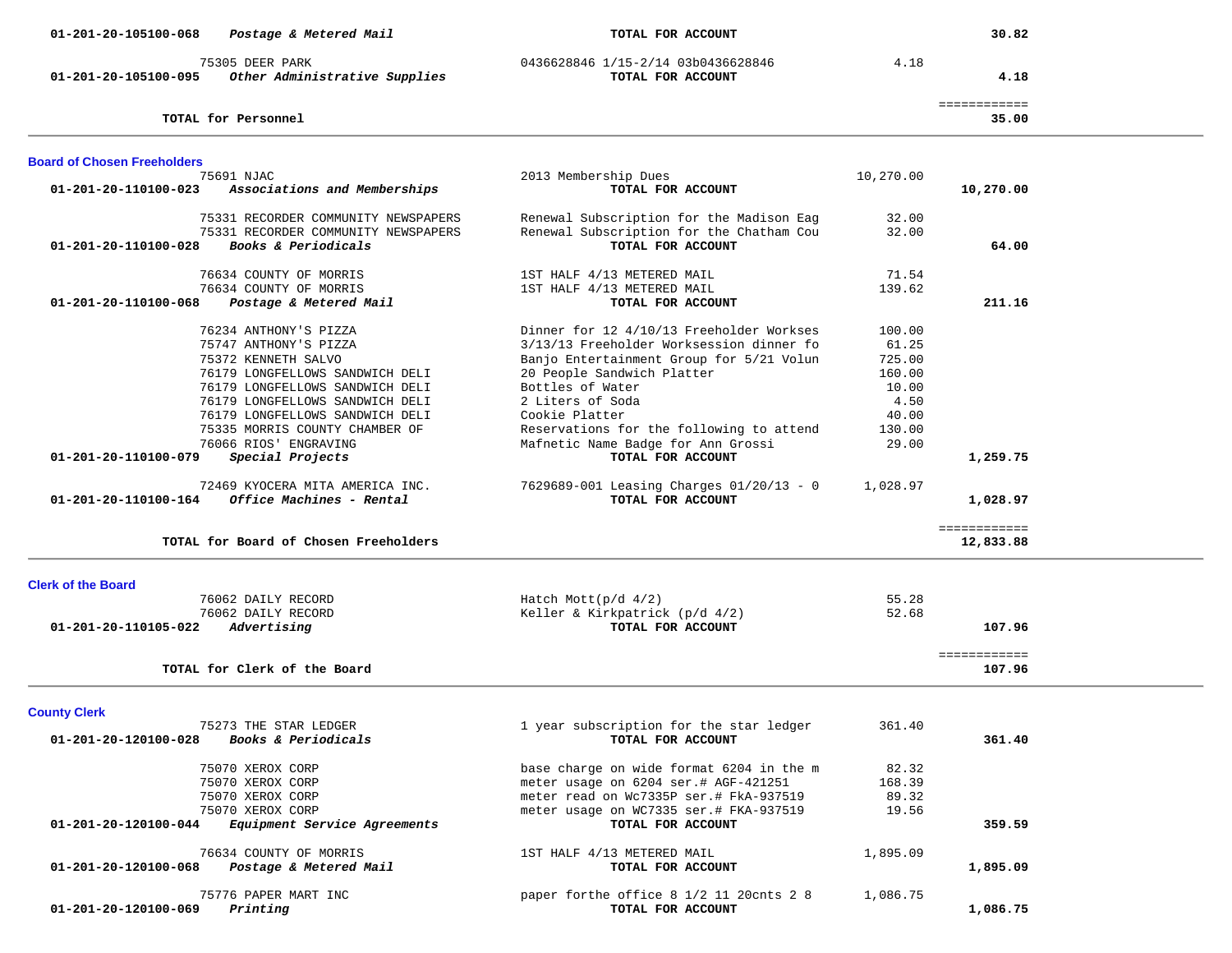| 75774 UNITED PARCEL SERVICE<br>75774 UNITED PARCEL SERVICE<br>Other Outside Services<br>01-201-20-120100-084 | summary on account #6x7742<br>summary on account #6x7742<br>TOTAL FOR ACCOUNT | 286.34<br>211.10 | 497.44                   |  |
|--------------------------------------------------------------------------------------------------------------|-------------------------------------------------------------------------------|------------------|--------------------------|--|
| 75191 KYOCERA MITA AMERICA INC.<br>Office Machines - Rental<br>01-201-20-120100-164                          | 7629689-042 lease on kyocera copier seri<br>TOTAL FOR ACCOUNT                 | 1,006.18         | 1,006.18                 |  |
| 75772 LONGFELLOWS SANDWICH DELI<br>01-201-20-120100-185<br>Food                                              | refreshment for training at P&F on March<br>TOTAL FOR ACCOUNT                 | 309.00           | 309.00                   |  |
| TOTAL for County Clerk                                                                                       |                                                                               |                  | ============<br>5,515.45 |  |
| <b>County Board of Elections</b>                                                                             |                                                                               |                  |                          |  |
| 75921 DAILY RECORD                                                                                           | Hanover Park Election 2/18/13, 3/11/13                                        | 139.00           |                          |  |
| 75921 DAILY RECORD                                                                                           | Late Night Voting 3/19/13                                                     | 74.78            |                          |  |
| 73857 DAILY RECORD                                                                                           | Commissioners Meeting 2/05/13                                                 | 43.32            |                          |  |
| 73857 DAILY RECORD                                                                                           | Commissioners Meeting 2/02/13                                                 | 45.92            |                          |  |
| 73857 DAILY RECORD                                                                                           | MTG CHANGED TO 4/16 3/30/16                                                   | 45.92            |                          |  |
| 73857 DAILY RECORD                                                                                           | CHALLENGER AD SPANISH 3/29/13                                                 | 86.48            |                          |  |
|                                                                                                              |                                                                               | 80.24            |                          |  |
| 73857 DAILY RECORD                                                                                           | CHALLENGER AD ENGLISH 3/28/13                                                 |                  |                          |  |
| Advertising<br>01-201-20-121100-022                                                                          | TOTAL FOR ACCOUNT                                                             |                  | 515.66                   |  |
|                                                                                                              |                                                                               |                  |                          |  |
| 75918 VERIZON                                                                                                | 973 984-8412 477 35Y 3/22/13 FAX line                                         | 28.30            |                          |  |
| 01-201-20-121100-059<br>Other General Expenses                                                               | TOTAL FOR ACCOUNT                                                             |                  | 28.30                    |  |
|                                                                                                              |                                                                               |                  |                          |  |
| 76634 COUNTY OF MORRIS                                                                                       | 1ST HALF 4/13 METERED MAIL                                                    | 5.00             |                          |  |
| 01-201-20-121100-068<br>Postage & Metered Mail                                                               | TOTAL FOR ACCOUNT                                                             |                  | 5.00                     |  |
|                                                                                                              |                                                                               |                  |                          |  |
| 68257 DAILY RECORD                                                                                           | GENERAL ELECTION 11/6 10/12/12                                                | 2,411.40         |                          |  |
| 68257 DAILY RECORD                                                                                           | Challenger Spanish 10/21/12                                                   | 87.00            |                          |  |
| 68257 DAILY RECORD                                                                                           | Registration of Voter 10/12/12                                                | 111.96           |                          |  |
| 68257 DAILY RECORD                                                                                           | Challenger English 10/21/12                                                   | 79.20            |                          |  |
| 68257 DAILY RECORD                                                                                           | OpScan 5 Scanner 10/28/12                                                     | 46.44            |                          |  |
| (2012) Advertising<br>01-203-20-121100-022                                                                   | TOTAL FOR ACCOUNT                                                             |                  | 2,736.00                 |  |
|                                                                                                              |                                                                               |                  |                          |  |
|                                                                                                              |                                                                               |                  | ============             |  |
| TOTAL for County Board of Elections                                                                          |                                                                               |                  | 3,284.96                 |  |
|                                                                                                              |                                                                               |                  |                          |  |
| <b>Superintendent of Elections</b>                                                                           |                                                                               |                  |                          |  |
| 75999 DAILY RECORD                                                                                           | Party Delcaration deadline - Account #18                                      | 125.84           |                          |  |
| 75999 DAILY RECORD                                                                                           | Affidavit of Publication                                                      | 35.00            |                          |  |
| 01-201-20-121105-022<br>Advertising                                                                          | TOTAL FOR ACCOUNT                                                             |                  | 160.84                   |  |
|                                                                                                              |                                                                               |                  |                          |  |
| 76151 CITYSIDE ARCHIVES, LTD                                                                                 | SUPT. OF ELECTIONS                                                            | 605.00           |                          |  |
| National Voter Registration<br>01-201-20-121105-057                                                          | TOTAL FOR ACCOUNT                                                             |                  | 605.00                   |  |
|                                                                                                              |                                                                               |                  |                          |  |
| 75320 STAPLES BUSINESS ADVANTAGE                                                                             | Phone Wipes Anti Static 12 PK                                                 | 8.82             |                          |  |
| 75320 STAPLES BUSINESS ADVANTAGE                                                                             | Pen style Grip Hiliter YLW DZ                                                 | 5.02             |                          |  |
| 75320 STAPLES BUSINESS ADVANTAGE                                                                             | LRG Reg Perm Gluestick 6PK                                                    | 10.16            |                          |  |
| 75320 STAPLES BUSINESS ADVANTAGE                                                                             | STPLS Clrview Pkg 1.88 x 109 6PK                                              | 14.22            |                          |  |
| 01-201-20-121105-058<br>Office Supplies & Stationery                                                         | TOTAL FOR ACCOUNT                                                             |                  | 38.22                    |  |
|                                                                                                              |                                                                               |                  |                          |  |
| 76634 COUNTY OF MORRIS                                                                                       | 1ST HALF 4/13 METERED MAIL                                                    | 538.93           |                          |  |
| Postage & Metered Mail<br>01-201-20-121105-068                                                               | TOTAL FOR ACCOUNT                                                             |                  | 538.93                   |  |
|                                                                                                              |                                                                               |                  |                          |  |
| 75378 REDMONDBCMS, INC.                                                                                      | Hanover Park Regional School District -                                       | 2,560.48         |                          |  |
| 75377 REDMONDBCMS, INC.                                                                                      | Hanover Park Regional School District -                                       | 575.00           |                          |  |
| School Board Elections<br>01-201-20-121105-076                                                               | TOTAL FOR ACCOUNT                                                             |                  | 3,135.48                 |  |
|                                                                                                              |                                                                               |                  |                          |  |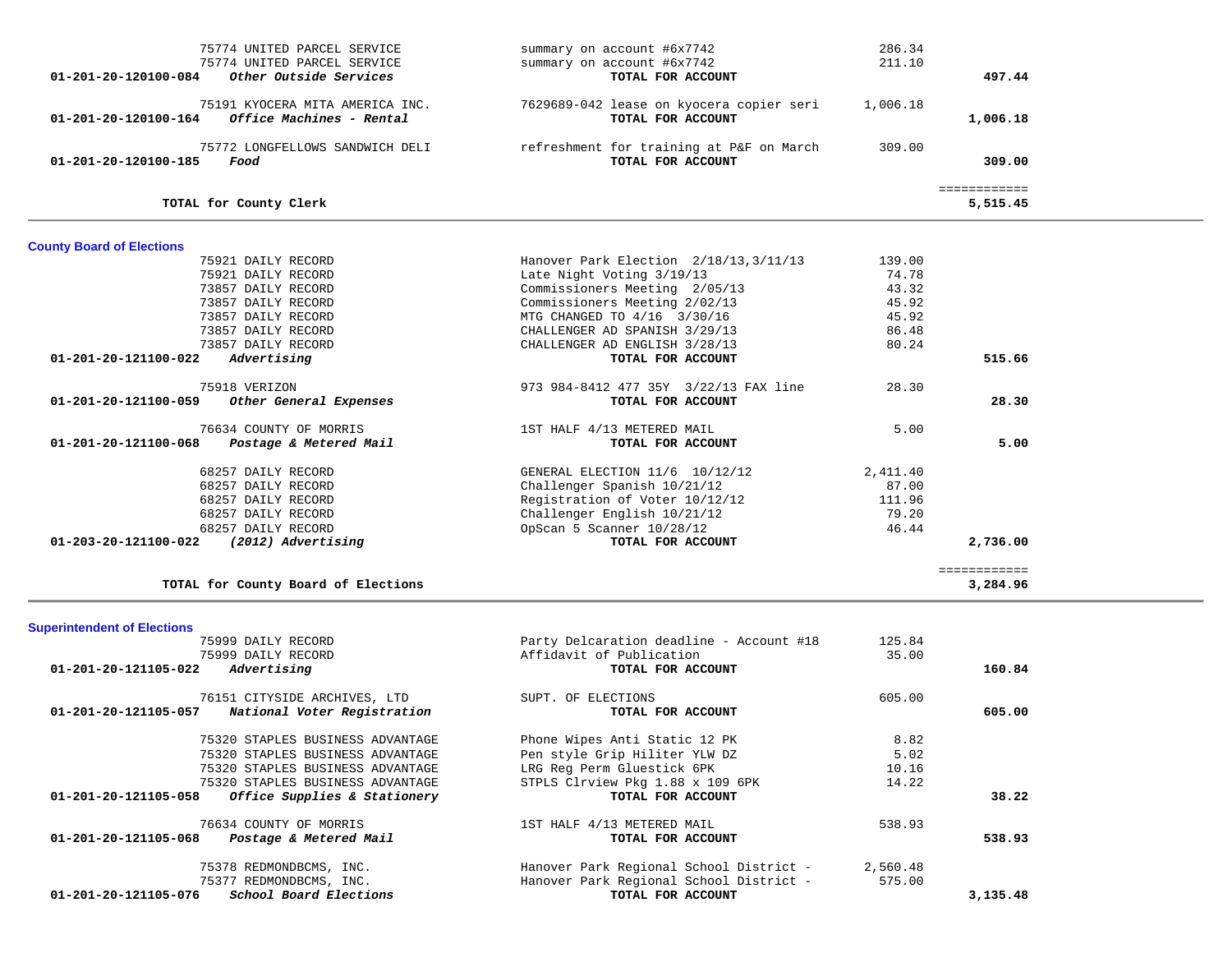| 01-201-20-121105-164                | 76001 MUNICIPAL CAPITAL CORP<br>Office Machines - Rental                                                                                                                                                                                                                                     | Savin MP4002SP Copier - Contract #9202<br>TOTAL FOR ACCOUNT                                                                                     | 797.28                                                                 | 797.28                   |  |
|-------------------------------------|----------------------------------------------------------------------------------------------------------------------------------------------------------------------------------------------------------------------------------------------------------------------------------------------|-------------------------------------------------------------------------------------------------------------------------------------------------|------------------------------------------------------------------------|--------------------------|--|
|                                     | TOTAL for Superintendent of Elections                                                                                                                                                                                                                                                        |                                                                                                                                                 |                                                                        | ============<br>5,275.75 |  |
| <b>County Elections (Cty Clerk)</b> |                                                                                                                                                                                                                                                                                              |                                                                                                                                                 |                                                                        |                          |  |
| 01-201-20-121110-044                | 75188 SIMPLEXGRINNELL LP<br>Equipment Service Agreements                                                                                                                                                                                                                                     | service contract on time clocks in elect<br>TOTAL FOR ACCOUNT                                                                                   | 862.00                                                                 | 862.00                   |  |
| 01-201-20-121110-068                | 76634 COUNTY OF MORRIS<br>Postage & Metered Mail                                                                                                                                                                                                                                             | 1ST HALF 4/13 METERED MAIL<br>TOTAL FOR ACCOUNT                                                                                                 | 115.73                                                                 | 115.73                   |  |
| 01-201-20-121110-259                | 75189 PITNEY BOWES CREDIT CORP<br>Equipment Rental                                                                                                                                                                                                                                           | leasing invoice for the folder in the el<br>TOTAL FOR ACCOUNT                                                                                   | 620.46                                                                 | 620.46                   |  |
|                                     | TOTAL for County Elections (Cty Clerk)                                                                                                                                                                                                                                                       |                                                                                                                                                 |                                                                        | ============<br>1,598.19 |  |
| <b>County Treasurer</b>             |                                                                                                                                                                                                                                                                                              |                                                                                                                                                 |                                                                        |                          |  |
| 01-201-20-130100-068                | 76634 COUNTY OF MORRIS<br>Postage & Metered Mail                                                                                                                                                                                                                                             | 1ST HALF 4/13 METERED MAIL<br>TOTAL FOR ACCOUNT                                                                                                 | 147.79                                                                 | 147.79                   |  |
| 01-201-20-130100-073                | 76151 CITYSIDE ARCHIVES, LTD<br>Records Managment Services                                                                                                                                                                                                                                   | TREASURER<br>TOTAL FOR ACCOUNT                                                                                                                  | 14.95                                                                  | 14.95                    |  |
|                                     | TOTAL for County Treasurer                                                                                                                                                                                                                                                                   |                                                                                                                                                 |                                                                        | ============<br>162.74   |  |
| <b>Purchasing Division</b>          |                                                                                                                                                                                                                                                                                              |                                                                                                                                                 |                                                                        |                          |  |
| 01-201-20-130105-068                | 76634 COUNTY OF MORRIS<br>Postage & Metered Mail                                                                                                                                                                                                                                             | 1ST HALF 4/13 METERED MAIL<br>TOTAL FOR ACCOUNT                                                                                                 | 122.84                                                                 | 122.84                   |  |
|                                     | TOTAL for Purchasing Division                                                                                                                                                                                                                                                                |                                                                                                                                                 |                                                                        | ============<br>122.84   |  |
| <b>Information Technology Div</b>   |                                                                                                                                                                                                                                                                                              |                                                                                                                                                 |                                                                        |                          |  |
| 01-201-20-140100-054                | 74671 ALTERNATIVE MICROGRAPHICS INC<br>Microfilming                                                                                                                                                                                                                                          | Microfilmig of Tax Board Records<br>TOTAL FOR ACCOUNT                                                                                           | 1,744.00                                                               | 1,744.00                 |  |
|                                     | 75234 STAPLES BUSINESS ADVANTAGE<br>75234 STAPLES BUSINESS ADVANTAGE<br>75234 STAPLES BUSINESS ADVANTAGE<br>75234 STAPLES BUSINESS ADVANTAGE<br>75234 STAPLES BUSINESS ADVANTAGE<br>75234 STAPLES BUSINESS ADVANTAGE<br>75234 STAPLES BUSINESS ADVANTAGE<br>74668 STAPLES BUSINESS ADVANTAGE | Office Supplies<br>Office Supplies<br>Office Supplies<br>Office Supplies<br>Office Supplies<br>Office Supplies<br>Office Supplies<br>Desk Chair | 36.37<br>150.71<br>11.39<br>354.12<br>8.49<br>17.92<br>83.99<br>325.61 |                          |  |
| 01-201-20-140100-058                | Office Supplies & Stationery                                                                                                                                                                                                                                                                 | TOTAL FOR ACCOUNT                                                                                                                               |                                                                        | 988.60                   |  |
| 01-201-20-140100-068                | 76634 COUNTY OF MORRIS<br>Postage & Metered Mail                                                                                                                                                                                                                                             | 1ST HALF 4/13 METERED MAIL<br>TOTAL FOR ACCOUNT                                                                                                 | 2.96                                                                   | 2.96                     |  |
| 01-201-20-140100-073                | 76151 CITYSIDE ARCHIVES, LTD<br>76119 CITYSIDE ARCHIVES, LTD<br>76122 CITYSIDE ARCHIVES, LTD<br>Records Managment Services                                                                                                                                                                   | INFORMATION TECHNOLOGY<br>STORAGE SERVICES - OFFICE SERVICES ACCT#<br>STORAGE SERVICES - OFFICE SERVICES ACCT#<br>TOTAL FOR ACCOUNT             | 24.95<br>3,905.60<br>3,826.40                                          | 7,756.95                 |  |
|                                     | 74669 NICHOLAS MICCHELLI                                                                                                                                                                                                                                                                     | Kingston 4GB CF Cards                                                                                                                           | 23.65                                                                  |                          |  |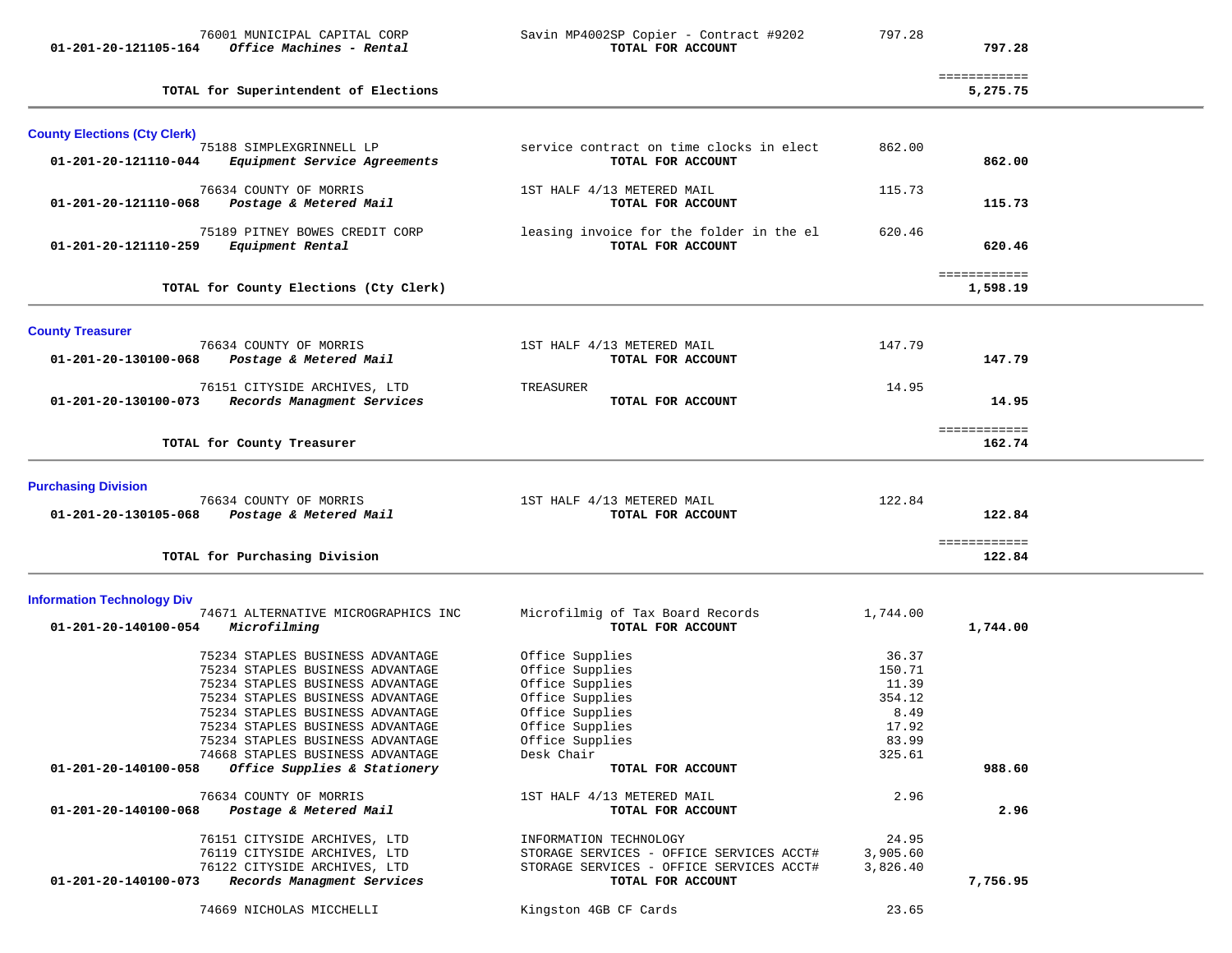| 01-201-20-140100-098 | Other Operating&Repair Supply | TOTAL FOR ACCOUNT | 23.65 |
|----------------------|-------------------------------|-------------------|-------|

| ×<br>۰. |  |
|---------|--|
|---------|--|

|                                              | ______________<br>_____________ |
|----------------------------------------------|---------------------------------|
|                                              | <b>10 516 16</b>                |
| <b>TOTAL for Information Toghnology Dive</b> | 516                             |

**TOTAL for Information Technology Div 10,516.16**

| 75375 DEER PARK                                      | 0438862047 dated 03/16/13; 2/15/13-3/14                 | 16.72    |              |
|------------------------------------------------------|---------------------------------------------------------|----------|--------------|
| 01-201-20-140105-058<br>Office Supplies & Stationery | TOTAL FOR ACCOUNT                                       |          | 16.72        |
| 76476 CHARLES J. SELLINGER                           | MCL to LHT to MCL (21.46 + 21.05) *0.35                 | 14.88    |              |
| 76476 CHARLES J. SELLINGER                           | MCL to RIV to MCL (17.56 + 18.83) *0.35                 | 12.74    |              |
|                                                      |                                                         |          |              |
| 76476 CHARLES J. SELLINGER                           | MCL to PT to MCL $(4.8 + 4.8)$ *0.35                    | 3.36     |              |
| 76476 CHARLES J. SELLINGER                           | MCL to PT to DEN to CV to MCL $(4.8 + 6.1$              | 11.31    |              |
| 76476 CHARLES J. SELLINGER                           | MCL to DOV to MCL (9.99 + 9.99) *0.35                   | 7.00     |              |
| 76476 CHARLES J. SELLINGER                           | MCL to CHA to MCL (8.57 + 8.43) *0.35                   | 5.95     |              |
| 76476 CHARLES J. SELLINGER                           | MCL to CHA to MCL $(8.57 + 8.43)$ *0.35                 | 5.95     |              |
| 76476 CHARLES J. SELLINGER                           | MCL to RCB to MCL (9.27 + 9.01) *0.35                   | 6.41     |              |
| 76476 CHARLES J. SELLINGER                           | MCL to LKH to MCL (8.12 + 7.33) *0.35                   | 5.43     |              |
| 76476 CHARLES J. SELLINGER                           | MCL to RCB to MCL (9.27 + 9.01) *0.35                   | 6.41     |              |
| 76476 CHARLES J. SELLINGER                           | MCL to ROX to DOV to MCL $(14.44 + 5.13 +$              | 10.36    |              |
| 76476 CHARLES J. SELLINGER                           | MCL to DOV to MCL (9.99 + 9.99) *0.35                   | 7.00     |              |
| 76476 CHARLES J. SELLINGER                           | MCL to LPK to MCL (13.8 + 15.57) *0.35                  | 10.29    |              |
| 76476 CHARLES J. SELLINGER                           | MCL to LPK to MCL (13.8 + 15.57) *0.35                  | 10.29    |              |
| 76476 CHARLES J. SELLINGER                           | MCL to LPK to MCL (13.8 + 15.57) *0.35                  | 10.29    |              |
| 76476 CHARLES J. SELLINGER                           | MCL to WAS to MCL (20.61 + 20.62) *0.35                 | 14.42    |              |
| 01-201-20-140105-082<br>Travel Expense               | TOTAL FOR ACCOUNT                                       |          | 142.09       |
| 74719 KYOCERA MITA AMERICA, INC.                     | 7629689-017 dated 02/24/13; 2nd Qtr 2013                | 946.05   |              |
| Office Machines - Rental<br>01-201-20-140105-164     | TOTAL FOR ACCOUNT                                       |          | 946.05       |
|                                                      |                                                         |          |              |
|                                                      |                                                         |          | ============ |
| TOTAL for O.L.I.S.                                   |                                                         |          | 1,104.86     |
|                                                      |                                                         |          |              |
| <b>County Board of Taxation</b>                      |                                                         |          |              |
| 76634 COUNTY OF MORRIS                               | 1ST HALF 4/13 METERED MAIL                              | 150.84   |              |
| 01-201-20-150100-068<br>Postage & Metered Mail       | TOTAL FOR ACCOUNT                                       |          | 150.84       |
|                                                      |                                                         |          |              |
|                                                      |                                                         |          | ============ |
| TOTAL for County Board of Taxation                   |                                                         |          | 150.84       |
|                                                      |                                                         |          |              |
| 75176 WEST PAYMENT CENTER                            |                                                         | 144.50   |              |
| 74748 WEST PAYMENT CENTER                            | Discount plan charges: $2/5/13 - 3/4/13$                | 540.40   |              |
| 01-201-20-155100-050<br>Law Books                    | Information charges: February 2013<br>TOTAL FOR ACCOUNT |          | 684.90       |
|                                                      |                                                         |          |              |
| 75804 BARBARULA LAW OFFICES                          | Civil commitment                                        | 660.00   |              |
| 75804 BARBARULA LAW OFFICES                          | Nemeth Disc. (3)                                        | 252.00   |              |
| 75804 BARBARULA LAW OFFICES                          | Thomson v. Cty.                                         | 396.00   |              |
| 75804 BARBARULA LAW OFFICES                          | Megna Disc.                                             | 72.00    |              |
| 75804 BARBARULA LAW OFFICES                          | Bessler Disc. (1)                                       | 36.00    |              |
| 75804 BARBARULA LAW OFFICES                          | Diaz Disc.                                              | 516.00   |              |
| 75804 BARBARULA LAW OFFICES                          | Law Disc. (3)                                           | 48.00    |              |
| 75804 BARBARULA LAW OFFICES                          | Quinn Disc. (5)                                         | 1,782.00 |              |
| 75804 BARBARULA LAW OFFICES                          | Rojas v. MCSD                                           | 504.00   |              |
| 75804 BARBARULA LAW OFFICES                          | Torkos v. MCSD                                          | 12.00    |              |
| 76017 JOHNSON & CONWAY LLP                           | Special Counsel                                         | 225.15   |              |
| 76017 JOHNSON & CONWAY LLP                           | Construction Board                                      | 437.41   |              |
| 76017 JOHNSON & CONWAY LLP                           | Morris View-Matheny                                     | 327.61   |              |
| <b>County Counsel</b><br>76017 JOHNSON & CONWAY LLP  | Pigeon Hill Wetlands                                    | 24.30    |              |

75802 LAW OFFICE OF ROBERT J. GREENBAUM legal services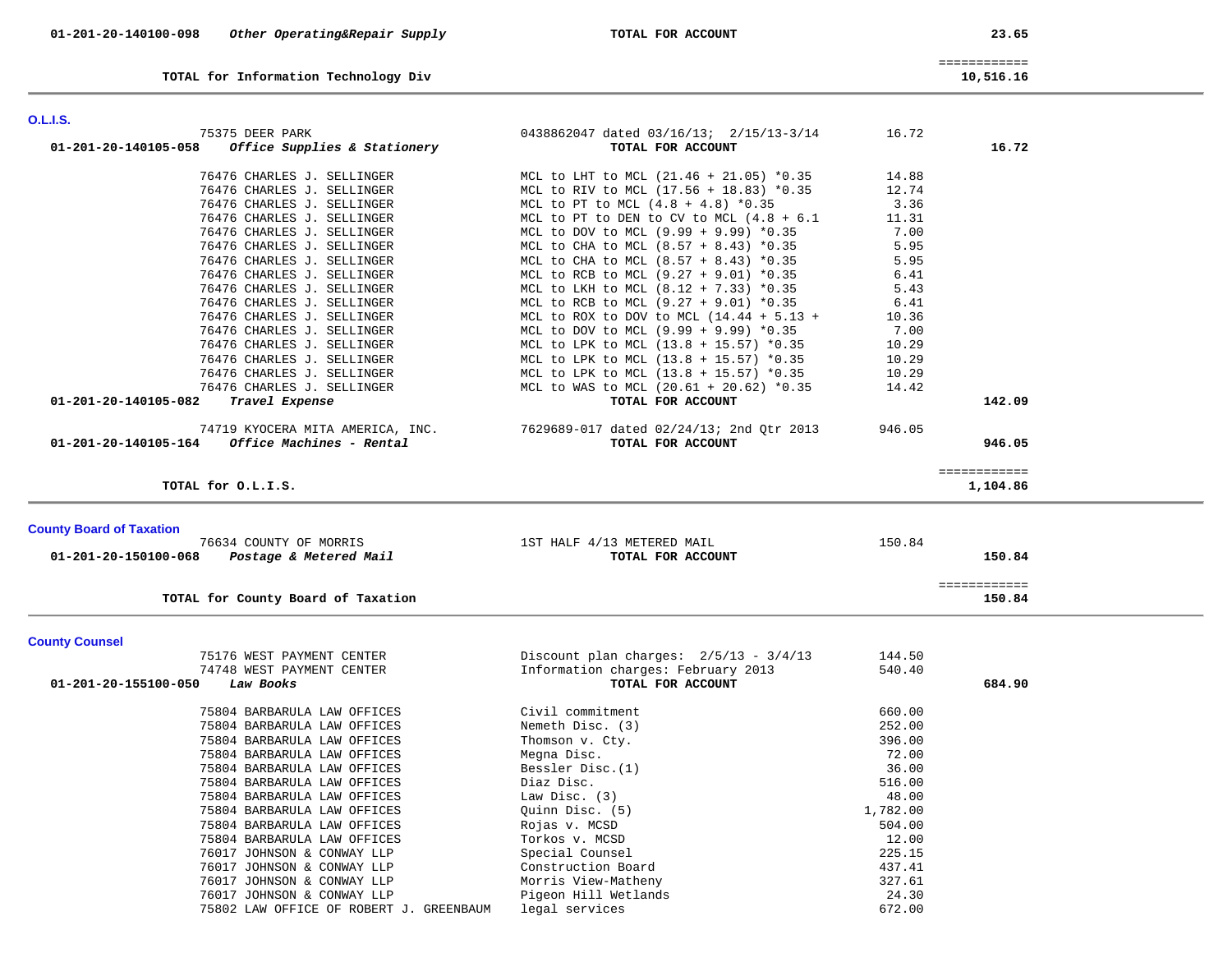| 75801 O'MULLAN & BRADY P.C.                                                          | 8843-13 legal svcs.                        | 18,330.00      |              |  |
|--------------------------------------------------------------------------------------|--------------------------------------------|----------------|--------------|--|
| 75873 THE LAW OFFICE OF                                                              | Mary McIves-Hand                           | 114.11         |              |  |
| 75873 THE LAW OFFICE OF                                                              | Helen Snedeker                             | 84.00          |              |  |
| 75873 THE LAW OFFICE OF                                                              | Mary McKenna                               | 120.00         |              |  |
| 75873 THE LAW OFFICE OF                                                              | Edward Poculosky                           | 60.00          |              |  |
| 75873 THE LAW OFFICE OF                                                              | Frank Nitti                                | 96.00          |              |  |
| 75873 THE LAW OFFICE OF                                                              | Informatics, Ltd                           | 19.00          |              |  |
| 75803 TRIMBOLI & PRUSINOWSKI, LLC                                                    | Robert Gordon                              | 396.00         |              |  |
| 75803 TRIMBOLI & PRUSINOWSKI, LLC                                                    | Ubertaccio grievance                       | 24.00          |              |  |
| 75803 TRIMBOLI & PRUSINOWSKI, LLC                                                    | DelVecchio, Bryan                          | 84.00          |              |  |
| 75803 TRIMBOLI & PRUSINOWSKI, LLC                                                    | Monica Jonite                              | 1,032.00       |              |  |
| 75803 TRIMBOLI & PRUSINOWSKI, LLC<br>75803 TRIMBOLI & PRUSINOWSKI, LLC               | Audrey Watson<br>General                   | 48.00<br>24.00 |              |  |
| 01-201-20-155100-051<br>Legal                                                        | TOTAL FOR ACCOUNT                          |                | 26,395.58    |  |
|                                                                                      |                                            |                |              |  |
| 75872 DANIEL W. O'MULLAN                                                             | Reimbursement for check #1580 - NJ Lawye   | 199.00         |              |  |
| 76362 TAYLOR & FRIEDBERG, LLC                                                        | $02.13.13$ hrg.                            | 343.75         |              |  |
| 01-201-20-155100-059<br>Other General Expenses                                       | TOTAL FOR ACCOUNT                          |                | 542.75       |  |
| 76634 COUNTY OF MORRIS                                                               | 1ST HALF 4/13 METERED MAIL                 | 10.38          |              |  |
| 01-201-20-155100-068<br>Postage & Metered Mail                                       | TOTAL FOR ACCOUNT                          |                | 10.38        |  |
|                                                                                      |                                            |                |              |  |
| 76151 CITYSIDE ARCHIVES, LTD                                                         | COUNTY COUNSEL -                           | 192.50         |              |  |
| 01-201-20-155100-163 Office Machines                                                 | TOTAL FOR ACCOUNT                          |                | 192.50       |  |
|                                                                                      |                                            |                |              |  |
|                                                                                      |                                            |                | ============ |  |
| TOTAL for County Counsel                                                             |                                            |                | 27,826.11    |  |
|                                                                                      |                                            |                |              |  |
| <b>County Surrogate</b>                                                              |                                            |                |              |  |
|                                                                                      |                                            | 24.62          |              |  |
| 75126 W.B. MASON COMPANY INC                                                         | SUPPLIES                                   |                |              |  |
| 01-201-20-160100-058<br>Office Supplies & Stationery                                 | TOTAL FOR ACCOUNT                          |                | 24.62        |  |
| 76634 COUNTY OF MORRIS                                                               | 1ST HALF 4/13 METERED MAIL                 | 320.10         |              |  |
| 01-201-20-160100-068<br>Postage & Metered Mail                                       | TOTAL FOR ACCOUNT                          |                | 320.10       |  |
|                                                                                      |                                            |                |              |  |
|                                                                                      |                                            |                | ============ |  |
| TOTAL for County Surrogate                                                           |                                            |                | 344.72       |  |
|                                                                                      |                                            |                |              |  |
| <b>Engineering</b>                                                                   |                                            |                |              |  |
| 75825 W.B. MASON COMPANY INC                                                         | SPLS 24 Sheet Crosscut Shrdr               | 240.17         |              |  |
| 75825 W.B. MASON COMPANY INC                                                         | Air Freshner Febreeze                      | 12.51          |              |  |
| 75825 W.B. MASON COMPANY INC<br>Office Supplies & Stationery<br>01-201-20-165100-058 | Air Freshner Febreeze<br>TOTAL FOR ACCOUNT | 10.56          | 263.24       |  |
|                                                                                      |                                            |                |              |  |
| 76634 COUNTY OF MORRIS                                                               | 1ST HALF 4/13 METERED MAIL                 | 2.44           |              |  |
| 76634 COUNTY OF MORRIS                                                               | 1ST HALF 4/13 METERED MAIL                 | 33.66          |              |  |
| 01-201-20-165100-068<br>Postage & Metered Mail                                       | TOTAL FOR ACCOUNT                          |                | 36.10        |  |
| 74791 DLT SOLUTIONS INC.                                                             | AutoCAD Raster Design Subscription renew   | 144.09         |              |  |
| Other Outside Services<br>01-201-20-165100-084                                       | TOTAL FOR ACCOUNT                          |                | 144.09       |  |
|                                                                                      |                                            |                |              |  |
| 75088 GALETON GLOVES                                                                 | Gloves6400-XL Knit Glvs LTX Palm Mens SZ   | 57.25          |              |  |
| 75088 GALETON GLOVES                                                                 | Freight                                    | 12.50          |              |  |
| 75341 THE RONED GROUP                                                                | case of white spray paint                  | 66.00          |              |  |
| 75340 ARBORCHEM PRODUCTS                                                             | Accord XRT II                              | 630.00         |              |  |
| 75340 ARBORCHEM PRODUCTS                                                             | Freight                                    | 89.50          |              |  |
| Chemicals & Sprays<br>01-201-20-165100-225                                           | TOTAL FOR ACCOUNT                          |                | 855.25       |  |

 ============ ============<br>1,298.68

**TOTAL for Engineering 1,298.68**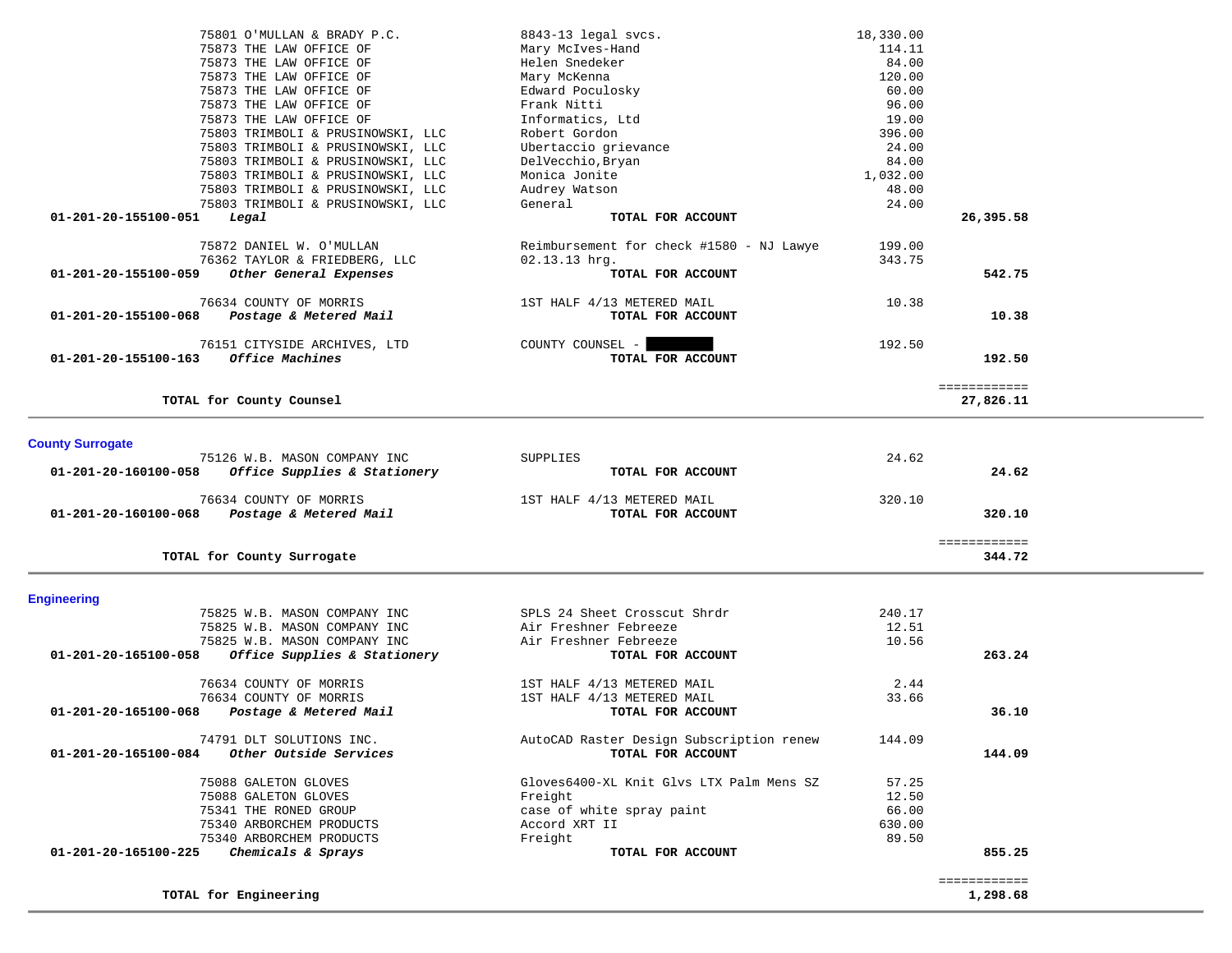| <b>Heritage Commission</b>       |                                                                  |                                                               |        |                       |  |
|----------------------------------|------------------------------------------------------------------|---------------------------------------------------------------|--------|-----------------------|--|
| 01-201-20-175100-068             | 76634 COUNTY OF MORRIS<br>Postage & Metered Mail                 | 1ST HALF 4/13 METERED MAIL<br>TOTAL FOR ACCOUNT               | 11.96  | 11.96                 |  |
|                                  |                                                                  |                                                               |        |                       |  |
|                                  | TOTAL for Heritage Commission                                    |                                                               |        | ============<br>11.96 |  |
|                                  |                                                                  |                                                               |        |                       |  |
| <b>Planning Board</b>            |                                                                  |                                                               |        |                       |  |
|                                  | 75900 ANTHONY SORIANO                                            | 2013 APA/AICP Membership Dues Member ID#                      | 452.00 |                       |  |
|                                  | 75903 KEVIN SITLICK                                              | 2013 APA/AICP Membership Renewal Fee - 7                      | 409.00 |                       |  |
| 01-201-20-180100-023             | Associations and Memberships                                     | TOTAL FOR ACCOUNT                                             |        | 861.00                |  |
|                                  | 75900 ANTHONY SORIANO                                            | Mileage for NJLOM Economic Development K                      | 17.85  |                       |  |
| 01-201-20-180100-082             | Travel Expense                                                   | TOTAL FOR ACCOUNT                                             |        | 17.85                 |  |
|                                  |                                                                  |                                                               |        | ============          |  |
|                                  | TOTAL for Planning Board                                         |                                                               |        | 878.85                |  |
|                                  |                                                                  |                                                               |        |                       |  |
| <b>Transportation Management</b> |                                                                  |                                                               |        |                       |  |
| 01-201-20-180105-023             | 75721 JOHN J HAYES<br>Associations and Memberships               | APA Membership, AICP Certification and N<br>TOTAL FOR ACCOUNT | 452.00 | 452.00                |  |
|                                  |                                                                  |                                                               |        |                       |  |
|                                  | 74169 TRANSACTION CONFERENCE                                     | Registration for Gerald Rohsler, John Ha                      | 885.00 |                       |  |
| 01-201-20-180105-039             | Education Schools & Training                                     | TOTAL FOR ACCOUNT                                             |        | 885.00                |  |
|                                  | 75767 GERALD ROHSLER                                             | Board of Transportation Meeting 1/22/201                      | 16.08  |                       |  |
| 01-201-20-180105-059             | Other General Expenses                                           | TOTAL FOR ACCOUNT                                             |        | 16.08                 |  |
|                                  | 75767 GERALD ROHSLER                                             | NJTPA Meetings - Parking fees                                 | 73.00  |                       |  |
| 01-201-20-180105-082             | Travel Expense                                                   | TOTAL FOR ACCOUNT                                             |        | 73.00                 |  |
|                                  |                                                                  |                                                               |        | ============          |  |
|                                  | TOTAL for Transportation Management                              |                                                               |        | 1,426.08              |  |
|                                  |                                                                  |                                                               |        |                       |  |
| <b>PDT - General Admin</b>       | 73976 TRANSACTION CONFERENCE                                     | Registration for Deena Leary, P&D Direct                      | 295.00 |                       |  |
| 01-201-20-180115-039             | Education Schools & Training                                     | TOTAL FOR ACCOUNT                                             |        | 295.00                |  |
|                                  |                                                                  |                                                               |        |                       |  |
| 01-201-20-180115-058             | 76167 STAPLES BUSINESS ADVANTAGE<br>Office Supplies & Stationery | Office Supplies - Mahogany Coat Rack Inv<br>TOTAL FOR ACCOUNT | 58.29  | 58.29                 |  |
|                                  |                                                                  |                                                               |        |                       |  |
|                                  | 76634 COUNTY OF MORRIS                                           | 1ST HALF 4/13 METERED MAIL                                    | 152.16 |                       |  |
|                                  | 75806 UNITED PARCEL SERVICE                                      | Shipment to King Transcription Service                        | 27.48  |                       |  |
| 01-201-20-180115-068             | Postage & Metered Mail                                           | TOTAL FOR ACCOUNT                                             |        | 179.64                |  |
|                                  |                                                                  |                                                               |        | ============          |  |
|                                  | TOTAL for PDT - General Admin                                    |                                                               |        | 532.93                |  |
| <b>Preservation Trust</b>        |                                                                  |                                                               |        |                       |  |
|                                  | 75902 STAPLES BUSINESS ADVANTAGE                                 | Office Supply Orders                                          | 26.35  |                       |  |
| 01-201-20-180120-058             | Office Supplies & Stationery                                     | TOTAL FOR ACCOUNT                                             |        | 26.35                 |  |
|                                  |                                                                  |                                                               |        | ============          |  |
|                                  | TOTAL for Preservation Trust                                     |                                                               |        | 26.35                 |  |
|                                  |                                                                  |                                                               |        |                       |  |

# **County Weights & Measures**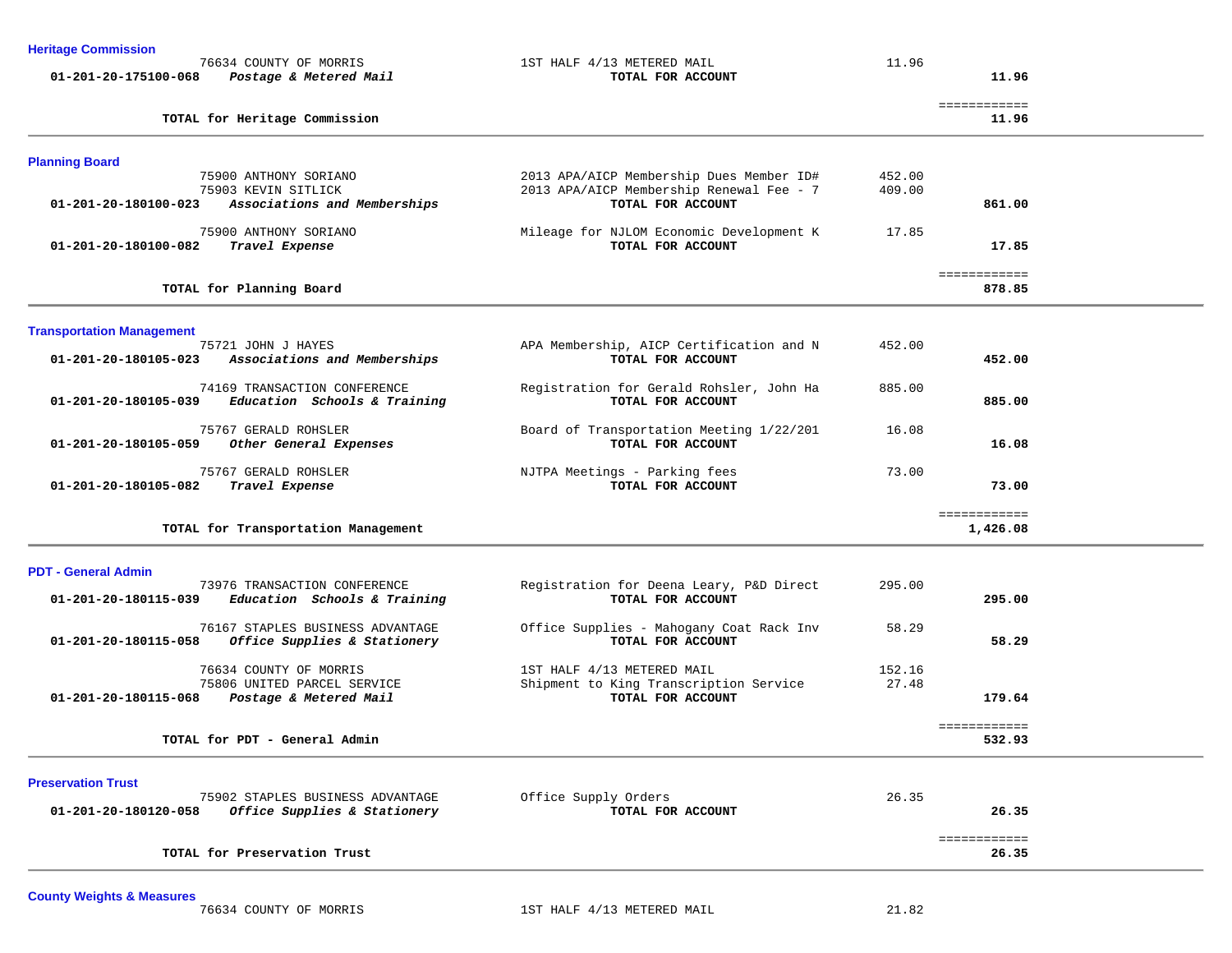| 75760 CABLEVISION                                                                         | ACT# 07876-542182-02-5 . 2ND QRTR- 2013                      | 218.64     |                          |  |
|-------------------------------------------------------------------------------------------|--------------------------------------------------------------|------------|--------------------------|--|
| 75317 SCIENTIFIC WATER CONDITIONING                                                       | WATER GUARD SERVICE                                          | 175.00     |                          |  |
| Other Outside Services<br>01-201-22-201100-084                                            | TOTAL FOR ACCOUNT                                            |            | 393.64                   |  |
| 76613 NATIONAL FUEL OIL INC.                                                              | FUEL CHARGES 3/13                                            | 998.24     |                          |  |
| 01-201-22-201100-140<br>Gas Purchases                                                     | TOTAL FOR ACCOUNT                                            |            | 998.24                   |  |
| 75987 HESS CORPORATION                                                                    | WEIGHTS & MEASURES (62830/612936)                            | 781.67     |                          |  |
| 76364 PSE&G CO                                                                            | REF # MOMBAG/ 65-513-961-00 W & M                            | 678.65     |                          |  |
| 01-201-22-201100-141<br>Natural Gas                                                       | TOTAL FOR ACCOUNT                                            |            | 1,460.32                 |  |
| TOTAL for County Weights & Measures                                                       |                                                              |            | ============<br>2,874.02 |  |
|                                                                                           |                                                              |            |                          |  |
| <b>Employee Group Insurance</b>                                                           |                                                              |            |                          |  |
| 75826 DISCOVERY BENEFITS INC.                                                             | COBRA 3/2013 OTA                                             | 71.50      |                          |  |
| 75797 DISCOVERY BENEFITS INC.                                                             | COBRA 3/2013 Main County and Morris View                     | 872.60     |                          |  |
| 75798 HORIZON BLUE CROSS BLUE SHIELD                                                      | April, 2013 HMO Main Cty and Morris View 1, 314, 669.14      |            |                          |  |
| 75796 HORIZON BLUE CROSS BLUE SHIELD                                                      | Dental Coverage for the month of April 2                     | 42,607.15  |                          |  |
| Employee Group Insurance Expenditures<br>01-201-23-220100-090                             | TOTAL FOR ACCOUNT                                            |            | 1,358,220.39             |  |
| 75795 JULIE BOLCAR                                                                        | Medicare B July, 2012 to December, 2012                      | 1,198.80   |                          |  |
| 76471 HORIZON BLUE CROSS BLUE SHIELD                                                      | MIN PREM JANUARY 2012                                        | 91,735.65  |                          |  |
| 76472 HORIZON BLUE CROSS BLUE SHIELD                                                      | MIN PREM JANUARY 2012                                        | 22,108.04  |                          |  |
| 76542 HORIZON BLUE CROSS BLUE SHIELD                                                      | MIN PREM FEBRUARY 2012                                       | 91,360.25  |                          |  |
| 76576 HORIZON BLUE CROSS BLUE SHIELD                                                      | MIN PREM FEBRUARY 2012                                       | 26,406.28  |                          |  |
| 76577 HORIZON BLUE CROSS BLUE SHIELD                                                      | MIN PREM MARCH 2012                                          | 91,319.52  |                          |  |
| 76578 HORIZON BLUE CROSS BLUE SHIELD                                                      | MIN PREM MARCH 2012                                          | 26,642.91  |                          |  |
| 76579 HORIZON BLUE CROSS BLUE SHIELD                                                      | MIN PREM APRIL 2012                                          | 91,503.45  |                          |  |
| 76580 HORIZON BLUE CROSS BLUE SHIELD                                                      | MIN PREM APRIL 2012                                          | 25,941.36  |                          |  |
| 76429 ELLEN HALLEY                                                                        |                                                              | 599.40     |                          |  |
|                                                                                           | Medicare B July, 2012 to December, 2012                      |            |                          |  |
| 76430 JOHN JUSULAVAGE<br>(2012) Employee Group Insurance Expendit<br>01-203-23-220100-090 | Medicare B July, 2012 to December, 2012<br>TOTAL FOR ACCOUNT | 599.40     | 469,415.06               |  |
|                                                                                           |                                                              |            |                          |  |
| 76654 HORIZON BLUE CROSS BLUE SHIELD                                                      | SETTLEMENT PERIOD 2007                                       | 150,000.00 |                          |  |
| 01-204-55-220100-505<br>Employee Group Insurance CP: 2005 OE                              | TOTAL FOR ACCOUNT                                            |            | 150,000.00               |  |
| 76655 HORIZON BLUE CROSS BLUE SHIELD                                                      | SETTLEMENT PERIOD 2008                                       | 437,592.00 |                          |  |
| 76654 HORIZON BLUE CROSS BLUE SHIELD                                                      | SETTLEMENT PERIOD 2007                                       | 169,078.00 |                          |  |
| Group Insurance CP: 2009 OE<br>01-204-55-220100-509                                       | TOTAL FOR ACCOUNT                                            |            | 606,670.00               |  |
|                                                                                           |                                                              |            | ============             |  |
| TOTAL for Employee Group Insurance                                                        |                                                              |            | 2,584,305.45             |  |
| <b>Office of Emergency Management</b>                                                     |                                                              |            |                          |  |
| 76004 M.C. FIRE PREVENTION ASSOC                                                          | DiGiralomo, Barter, Pepe                                     | 90.00      |                          |  |
| Associations and Memberships<br>01-201-25-252100-023                                      | TOTAL FOR ACCOUNT                                            |            | 90.00                    |  |
| 75510 AT&T MOBILITY                                                                       |                                                              | 47.06      |                          |  |
| 76113 VERIZON WIRELESS                                                                    | L&PS / ADMIN                                                 | 114.03     |                          |  |
| 01-201-25-252100-031<br>Cellular Phones/Pagers                                            | TOTAL FOR ACCOUNT                                            |            | 161.09                   |  |
| 76100 NJ EMERGENCY PREPAREDNESS                                                           | Registration Confirmation #VZNYFFLKZQX -                     | 75.00      |                          |  |
| 01-201-25-252100-039<br>Education Schools & Training                                      | TOTAL FOR ACCOUNT                                            |            | 75.00                    |  |

 **01-201-22-201100-068** *Postage & Metered Mail* **TOTAL FOR ACCOUNT 21.82**

 76006 STAPLES BUSINESS ADVANTAGE Customer # NYC 1054187 79.75  **01-201-25-252100-058** *Office Supplies & Stationery* **TOTAL FOR ACCOUNT 79.75**

76023 MORRISTOWN LUMBER & 10143 15W F15T8/CW T8 COO 17.97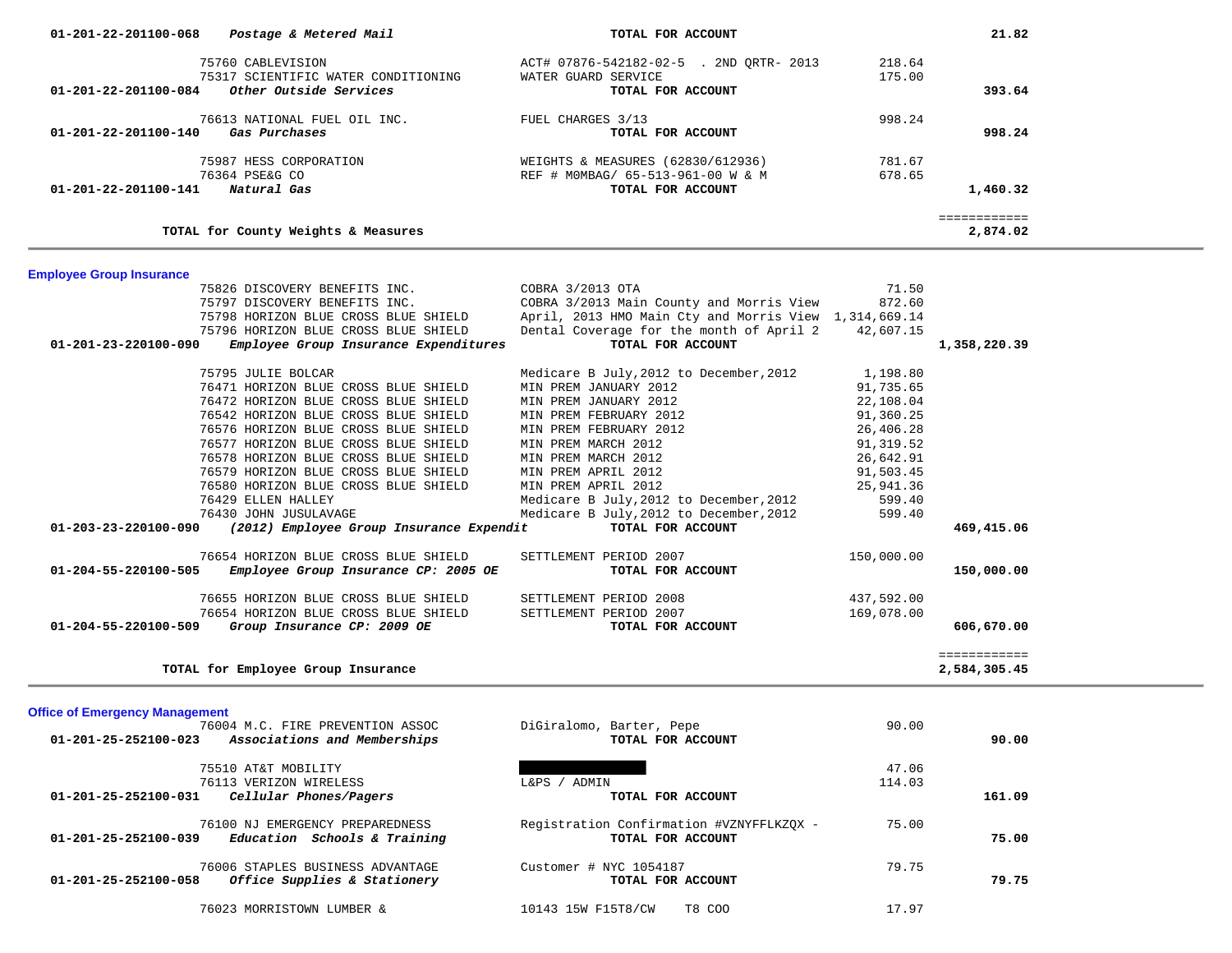| 76002 TREASURER-STATE OF NEW JERSEY                      | NJ Uniform Fire Code Service             | 30.00  |          |
|----------------------------------------------------------|------------------------------------------|--------|----------|
| 74630 ACCREDITED LOCK SUPPLY CO                          | 12 Padlock, Resettable Combination, 3/1/ | 160.80 |          |
| 74630 ACCREDITED LOCK SUPPLY CO                          | Freight                                  | 10.59  |          |
| 75076 ACCREDITED LOCK SUPPLY CO                          | Cust #86492 -12 Padlock, Resettable Comb | 182.40 |          |
| 75076 ACCREDITED LOCK SUPPLY CO                          | Freight                                  | 10.70  |          |
| 76276 JEFFREY PAUL                                       | Equipment / Supplies for the Mobile Comm | 131.29 |          |
| 01-201-25-252100-059<br>Other General Expenses           | TOTAL FOR ACCOUNT                        |        | 543.75   |
| 76634 COUNTY OF MORRIS                                   | 1ST HALF 4/13 METERED MAIL               | 1.58   |          |
| 76634 COUNTY OF MORRIS                                   | 1ST HALF 4/13 METERED MAIL               | 5.00   |          |
| $01 - 201 - 25 - 252100 - 068$<br>Postage & Metered Mail | TOTAL FOR ACCOUNT                        |        | 6.58     |
| 69098 MAJOR POLICE SUPPLY                                | MAB - Vehicle Parts and Labor            | 611.44 |          |
| 01-203-25-252100-059<br>(2012) Other General Expenses    | TOTAL FOR ACCOUNT                        |        | 611.44   |
|                                                          |                                          |        |          |
| TOTAL for Office of Emergency Management                 |                                          |        | 1,567.61 |

### **Communications Center**

| 75204 AWARENESS PROTECTIVE<br>76058 LIFESAVERS INC<br>76056 LIFESAVERS INC<br>76056 LIFESAVERS INC<br>76054 NATIONAL ACADEMIES OF<br>76054 NATIONAL ACADEMIES OF<br>76057 SELECT ADVANTAGE<br>71499 VALENCIA COLLEGE | Per invoice, 3/11/13, Telecommunications<br>Per invoice, 4/5/13, Administration fee<br>Per invoice, Practice Valve, pkg./10<br>Per invoice Shipping & handling<br>EPD Retesting for D.Hagedorn<br>EPD Retesting for C.Boyd<br>Per invoice, 4/1/13, 911 Dispatcher Asse<br>Per invoice dtd, 1/15/2013, Online TDD T | 2,465.00<br>15.00<br>59.95<br>7.28<br>30.00<br>30.00<br>25.00<br>490.00 |          |
|----------------------------------------------------------------------------------------------------------------------------------------------------------------------------------------------------------------------|--------------------------------------------------------------------------------------------------------------------------------------------------------------------------------------------------------------------------------------------------------------------------------------------------------------------|-------------------------------------------------------------------------|----------|
| 74583 PRIORITY DISPATCH CORP.<br>Education Schools & Training<br>01-201-25-252105-039                                                                                                                                | Per invoice, 2/15/13, NJ Emergency Fire D<br>TOTAL FOR ACCOUNT                                                                                                                                                                                                                                                     | 5,310.00                                                                | 8,432.23 |
| 76047 DEER PARK                                                                                                                                                                                                      | 2/28/13, 0434508784 for 1/29-2/28/13                                                                                                                                                                                                                                                                               | 59.83                                                                   |          |
| 01-201-25-252105-058<br>Office Supplies & Stationery                                                                                                                                                                 | TOTAL FOR ACCOUNT                                                                                                                                                                                                                                                                                                  |                                                                         | 59.83    |
| 76634 COUNTY OF MORRIS                                                                                                                                                                                               | 1ST HALF 4/13 METERED MAIL                                                                                                                                                                                                                                                                                         | 40.27                                                                   |          |
| 01-201-25-252105-068<br>Postage & Metered Mail                                                                                                                                                                       | TOTAL FOR ACCOUNT                                                                                                                                                                                                                                                                                                  |                                                                         | 40.27    |
| 74576 MOTOROLA SOLUTIONS INC                                                                                                                                                                                         | Per invoice, 2/15/13, Radio repair, Sher                                                                                                                                                                                                                                                                           | 393.00                                                                  |          |
| 76293 ROYAL COMMUNICATIONS INC.                                                                                                                                                                                      | Per invoice, 1/25/13, #99080,1999 E-350                                                                                                                                                                                                                                                                            | 50.00                                                                   |          |
| 76293 ROYAL COMMUNICATIONS INC.                                                                                                                                                                                      | Per invoice, 1/25/13,#1-50, 2001 Blk Imp                                                                                                                                                                                                                                                                           | 250.00                                                                  |          |
| 76293 ROYAL COMMUNICATIONS INC.                                                                                                                                                                                      | Per invoice, 1/25/13,#3-34, 2003 Ford Ex                                                                                                                                                                                                                                                                           | 350.00                                                                  |          |
| 76293 ROYAL COMMUNICATIONS INC.                                                                                                                                                                                      | Per invoice, 1/25/13, #3-66 Sert Van, ins                                                                                                                                                                                                                                                                          | 275.00                                                                  |          |
| 76293 ROYAL COMMUNICATIONS INC.                                                                                                                                                                                      | Per invoice, 1/25/13, #13-5, 2013 Chevy                                                                                                                                                                                                                                                                            | 1,200.00                                                                |          |
| 76293 ROYAL COMMUNICATIONS INC.                                                                                                                                                                                      | Per invoice, 1/25/13, #5-29, 2005 Explor                                                                                                                                                                                                                                                                           | 50.00                                                                   |          |
| 76293 ROYAL COMMUNICATIONS INC.                                                                                                                                                                                      | Per invoice, 1/25/13, #8-37, 2008 Expedi                                                                                                                                                                                                                                                                           | 75.00                                                                   |          |
| 76293 ROYAL COMMUNICATIONS INC.                                                                                                                                                                                      | Per invoice, 1/25/13, #6-20, 2005 Expedi                                                                                                                                                                                                                                                                           | 50.00                                                                   |          |
| 76108 ROYAL COMMUNICATIONS INC.                                                                                                                                                                                      | 3/28. Installed customer supplied XTL150                                                                                                                                                                                                                                                                           | 225.00                                                                  |          |
| 76108 ROYAL COMMUNICATIONS INC.                                                                                                                                                                                      | 3/28/13, Repaired bad/worn wiring to sire                                                                                                                                                                                                                                                                          | 90.00                                                                   |          |
| 76108 ROYAL COMMUNICATIONS INC.                                                                                                                                                                                      | 3/28/13, Grill light problem, #11-12,201                                                                                                                                                                                                                                                                           | 50.00                                                                   |          |
| 76108 ROYAL COMMUNICATIONS INC.                                                                                                                                                                                      | 3/28/13, #3-35, 2003 Ford Corwn Victoria                                                                                                                                                                                                                                                                           | 360.00                                                                  |          |
| 76108 ROYAL COMMUNICATIONS INC.                                                                                                                                                                                      | 3/28/13, Removed all emergency cquip. & 1                                                                                                                                                                                                                                                                          | 300.00                                                                  |          |
| 76108 ROYAL COMMUNICATIONS INC.                                                                                                                                                                                      | 3/28/13, #13-5,2013 Chevy Tahoe, install                                                                                                                                                                                                                                                                           | 1,150.00                                                                |          |
| 76108 ROYAL COMMUNICATIONS INC.                                                                                                                                                                                      | 3/28/13, #4-42,2004 Ford Expedition, rem                                                                                                                                                                                                                                                                           | 300.00                                                                  |          |
| 76108 ROYAL COMMUNICATIONS INC.                                                                                                                                                                                      | 3/28/13, #13-6,2013 chevy Tahoe, install                                                                                                                                                                                                                                                                           | 1,200.00                                                                |          |
| Radio Repairs<br>01-201-25-252105-072                                                                                                                                                                                | TOTAL FOR ACCOUNT                                                                                                                                                                                                                                                                                                  |                                                                         | 6,368.00 |
| 75206 GUARDIAN TRACKING LLC<br>Software Maintenance<br>01-201-25-252105-078                                                                                                                                          | Annual Subscription for Internet access<br>TOTAL FOR ACCOUNT                                                                                                                                                                                                                                                       | 1,812.00                                                                | 1,812.00 |
| 76107 LANGUAGE LINE SERVICES<br>01-201-25-252105-117<br>Interpretor Fees                                                                                                                                             | $902 - 0110022$ , $3/31$ $(3/1 - 3/31/13)$<br>TOTAL FOR ACCOUNT                                                                                                                                                                                                                                                    | 928.20                                                                  | 928.20   |
| 76055 AMERICAN TOWER CORPORATION                                                                                                                                                                                     | Tower rent for Green Pond for April, 201                                                                                                                                                                                                                                                                           | 1,800.00                                                                |          |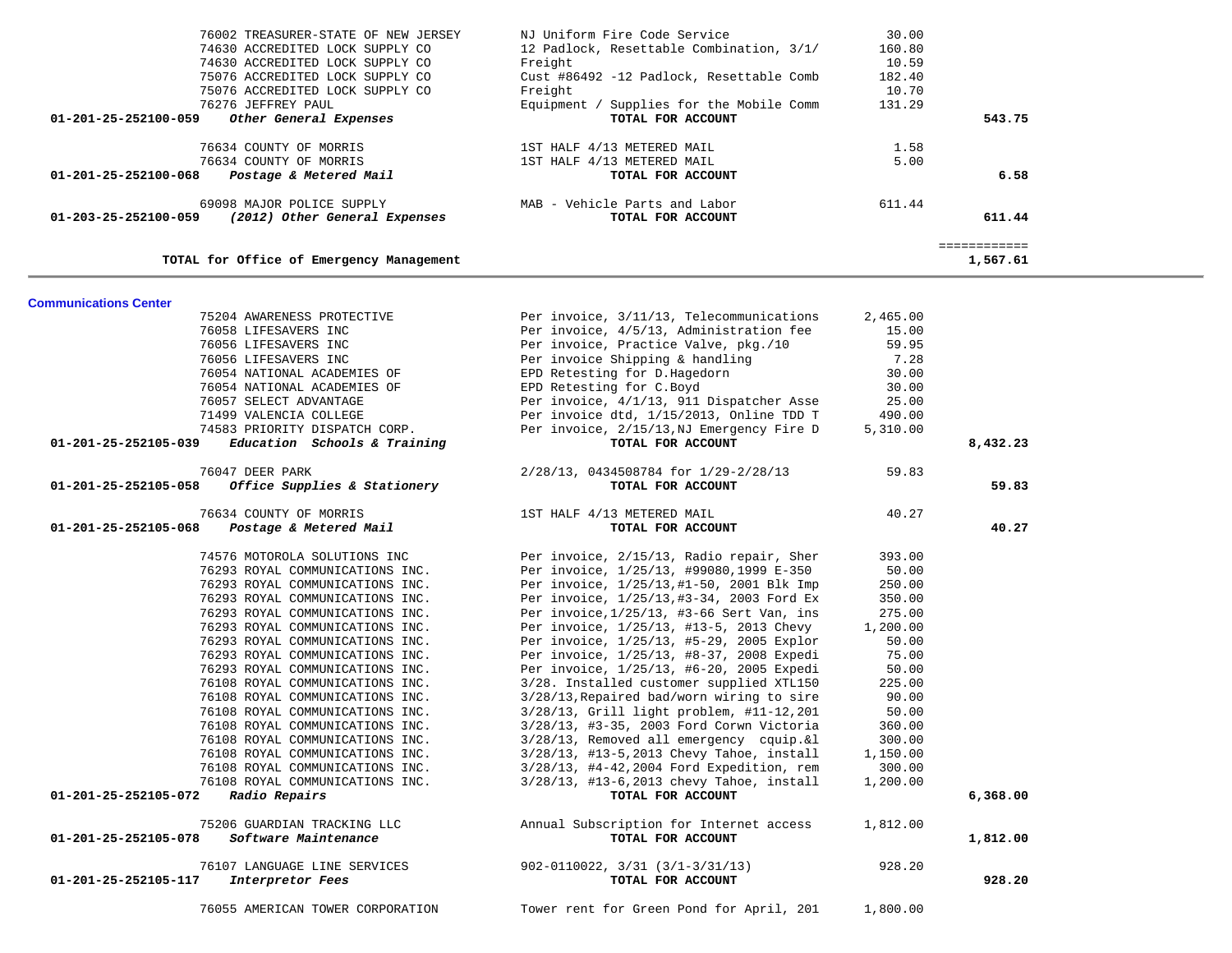| 76104 BOROUGH OF BUTLER<br>76045 JERSEY CENTRAL POWER & LIGHT<br>76045 JERSEY CENTRAL POWER & LIGHT<br>76045 JERSEY CENTRAL POWER & LIGHT<br>76045 JERSEY CENTRAL POWER & LIGHT<br>76045 JERSEY CENTRAL POWER & LIGHT<br>76045 JERSEY CENTRAL POWER & LIGHT<br>76045 JERSEY CENTRAL POWER & LIGHT                            | 3680-0 dtd 4/4/13 Denise Drive cell towe<br>10 00 78 7716 0 5, 3/20/13 Dover(2/19-3/<br>100 097 970 519, 3/21/13, 0 W. Hanover Dr,<br>100 078 774 427 3/27/13, Boonton, (2/23-<br>100 100 194 933, 3/27/13, High Ridge Rd,<br>100 097 920 035, 3/27/13, W. Springtown R<br>100 082 995 745, 3/28/13, Flanders Annex<br>100 078 770 714, 3/28/13, Flanders, (2/27 | 767.36<br>364.25<br>1,381.44<br>572.14<br>327.50<br>330.99<br>3.25<br>423.68 |                           |
|------------------------------------------------------------------------------------------------------------------------------------------------------------------------------------------------------------------------------------------------------------------------------------------------------------------------------|------------------------------------------------------------------------------------------------------------------------------------------------------------------------------------------------------------------------------------------------------------------------------------------------------------------------------------------------------------------|------------------------------------------------------------------------------|---------------------------|
| 76045 JERSEY CENTRAL POWER & LIGHT<br>Electricity<br>01-201-25-252105-137                                                                                                                                                                                                                                                    | 100 078 772 546, 3/28/13, Oak Ridge, (2/2<br>TOTAL FOR ACCOUNT                                                                                                                                                                                                                                                                                                   | 511.45                                                                       | 4,682.06                  |
| 74572 ATLANTIC TOMORROWS OFFICE<br>$01 - 201 - 25 - 252105 - 258$<br>Equipment                                                                                                                                                                                                                                               | Per Invoice, 1/23/13, service call on fax<br>TOTAL FOR ACCOUNT                                                                                                                                                                                                                                                                                                   | 158.00                                                                       | 158.00                    |
| 64388 COMPLETE SECURITY SYSTEMS, INC.<br>01-203-25-252105-131 (2012) County Wide Radio System                                                                                                                                                                                                                                | Per invoice dated 9/10/12, Additions to<br>TOTAL FOR ACCOUNT                                                                                                                                                                                                                                                                                                     | 3,100.00                                                                     | 3,100.00                  |
| 60596 COMPLETE SECURITY SYSTEMS, INC.<br>01-203-25-252105-168<br>$(2012)$ Assets over \$1,000                                                                                                                                                                                                                                | 6/4/12, Per quote Supply and install 2 P<br>TOTAL FOR ACCOUNT                                                                                                                                                                                                                                                                                                    | 2,390.00                                                                     | 2,390.00                  |
| 76292 UNIVERSAL UNIFORM SALES CO INC<br>76292 UNIVERSAL UNIFORM SALES CO INC<br>76292 UNIVERSAL UNIFORM SALES CO INC<br>76292 UNIVERSAL UNIFORM SALES CO INC<br>76292 UNIVERSAL UNIFORM SALES CO INC<br>76292 UNIVERSAL UNIFORM SALES CO INC<br>76292 UNIVERSAL UNIFORM SALES CO INC<br>76292 UNIVERSAL UNIFORM SALES CO INC | Partial pay for original Purchase Order                                                                                                                                                                                                                                                                                                                          | 947.98<br>185.80<br>924.95<br>687.98<br>969.98<br>946.99<br>169.98<br>109.99 |                           |
| 76292 UNIVERSAL UNIFORM SALES CO INC<br>01-203-25-252105-202 (2012) Uniform And Accessories                                                                                                                                                                                                                                  | TOTAL FOR ACCOUNT                                                                                                                                                                                                                                                                                                                                                | 969.98                                                                       | 5,913.63                  |
|                                                                                                                                                                                                                                                                                                                              |                                                                                                                                                                                                                                                                                                                                                                  |                                                                              |                           |
| TOTAL for Communications Center                                                                                                                                                                                                                                                                                              |                                                                                                                                                                                                                                                                                                                                                                  |                                                                              | ============<br>35,684.22 |
|                                                                                                                                                                                                                                                                                                                              |                                                                                                                                                                                                                                                                                                                                                                  |                                                                              |                           |
|                                                                                                                                                                                                                                                                                                                              |                                                                                                                                                                                                                                                                                                                                                                  |                                                                              |                           |
| 73113 FORENSIC DRUG ABUSE                                                                                                                                                                                                                                                                                                    | 2013 SUAREZ MEMBERSHIP                                                                                                                                                                                                                                                                                                                                           | 197.00                                                                       |                           |
| 73113 FORENSIC DRUG ABUSE<br>Books & Periodicals<br>01-201-25-254100-028                                                                                                                                                                                                                                                     | 2013 FONSECA MEMBERSHIP<br>TOTAL FOR ACCOUNT                                                                                                                                                                                                                                                                                                                     | 197.00                                                                       | 394.00                    |
| 76290 STAPLES BUSINESS ADVANTAGE<br>Office Supplies & Stationery<br>01-201-25-254100-058                                                                                                                                                                                                                                     | AC#1032179 Cust#NYC1054187 3/23/13<br>TOTAL FOR ACCOUNT                                                                                                                                                                                                                                                                                                          | 288.11                                                                       | 288.11                    |
| 75916 FEDEX                                                                                                                                                                                                                                                                                                                  | CASE 14-13-0190 3/25/13                                                                                                                                                                                                                                                                                                                                          | 98.68                                                                        |                           |
| <b>County Medical Examiner Office</b><br>76191 ROBERT ALVES                                                                                                                                                                                                                                                                  | RMB Mileage 1st gtr 2013                                                                                                                                                                                                                                                                                                                                         | 45.85                                                                        |                           |
| 01-201-25-254100-059<br>Other General Expenses                                                                                                                                                                                                                                                                               | TOTAL FOR ACCOUNT                                                                                                                                                                                                                                                                                                                                                |                                                                              | 144.53                    |
| 76634 COUNTY OF MORRIS<br>01-201-25-254100-068<br>Postage & Metered Mail                                                                                                                                                                                                                                                     | 1ST HALF 4/13 METERED MAIL<br>TOTAL FOR ACCOUNT                                                                                                                                                                                                                                                                                                                  | 22.48                                                                        | 22.48                     |
| 75937 NMS LABS<br>75937 NMS LABS<br>75937 NMS LABS<br>76018 NMS LABS<br>76018 NMS LABS<br>76018 NMS LABS<br>Other Outside Services<br>01-201-25-254100-084                                                                                                                                                                   | MORRIS TOXICOLOGY 2/13<br>SUSSEX TOXICOLOGY 2/13<br>WARREN TOXICOLOGY 2/13<br>MORRIS TOXICOLOGY 3/13<br>SUSSEX TOXICOLOGY 3/13<br>WARREN TOXICOLOGY 3/13<br>TOTAL FOR ACCOUNT                                                                                                                                                                                    | 3,677.00<br>460.00<br>1,924.04<br>3,253.00<br>1,308.04<br>764.00             | 11,386.08                 |

 **01-201-25-252105-131** *County Wide Radio System* **TOTAL FOR ACCOUNT 1,800.00**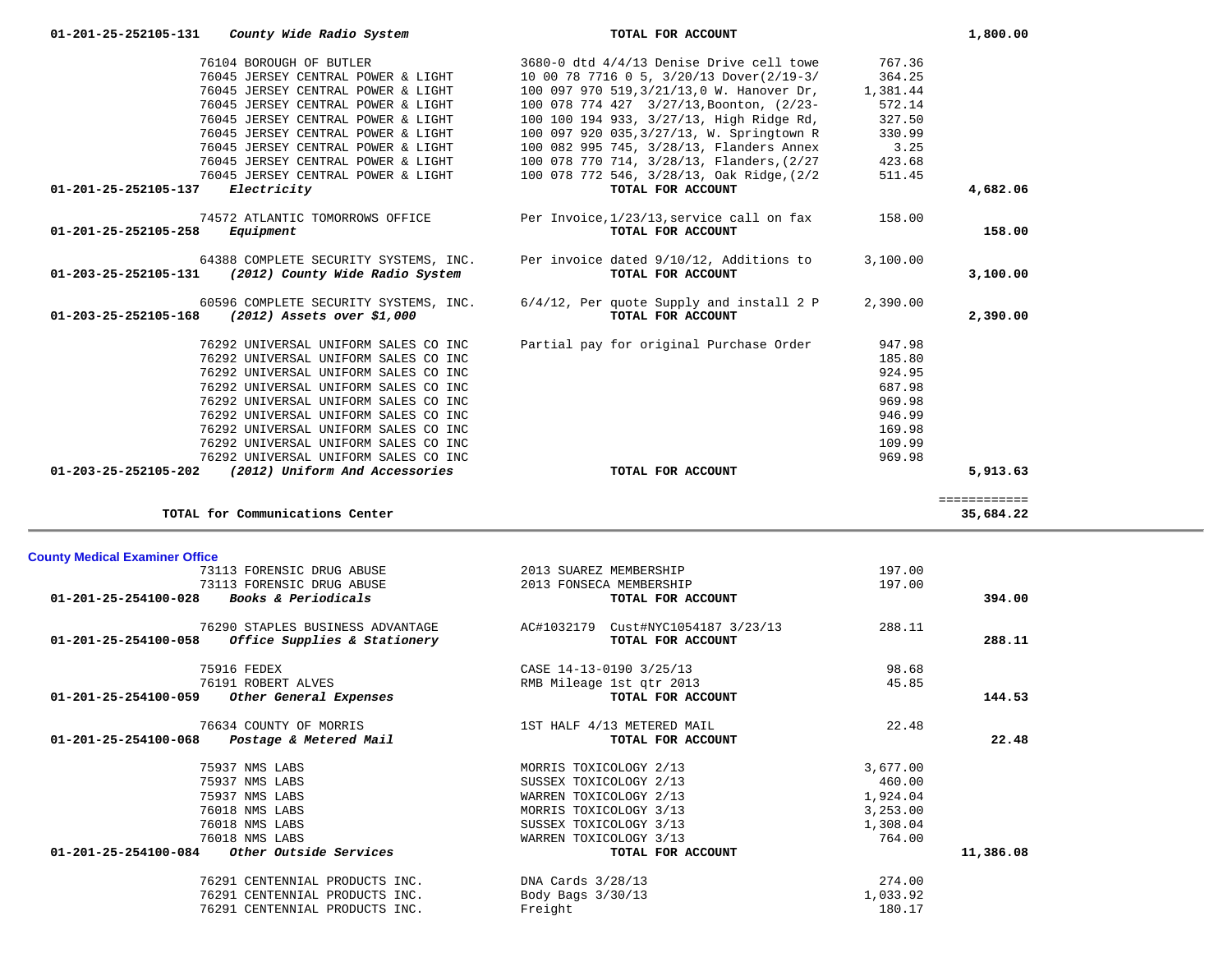**TOTAL for County Medical Examiner Office 13,723.29**

 ============ 13,723.29

| <b>County Sheriff's Department</b>      |                                                                                                                                                                       |                                                                                                                                                                                                                 |                                              |          |
|-----------------------------------------|-----------------------------------------------------------------------------------------------------------------------------------------------------------------------|-----------------------------------------------------------------------------------------------------------------------------------------------------------------------------------------------------------------|----------------------------------------------|----------|
|                                         | 74478 I A B T I<br>01-201-25-270100-023 Associations and Memberships                                                                                                  | Robert Alpaugh, Richard Wall, Richard Wa<br>TOTAL FOR ACCOUNT                                                                                                                                                   | 300.00                                       | 300.00   |
|                                         | 74384 VERIZON WIRELESS<br>01-201-25-270100-031 Cellular Phones/Pagers                                                                                                 | 682268073-00001 1/20/13 - 2/19/13, Inv<br>TOTAL FOR ACCOUNT                                                                                                                                                     | 41.52                                        | 41.52    |
|                                         | 75138 COLT DEFENSE LLC<br>76159 DENISE THORNTON<br>76158 ROBERT GUPKO                                                                                                 | Rifle Armorer Course - $3/12-14/13$ , FIN#3<br>Reimbursement - $(3/19/13 - 3/26/13)$ , Tra<br>Reimbursement - $(3/20/13 - 3/30/13)$ , Tra                                                                       | 450.00<br>1,658.65<br>1,088.77               |          |
|                                         | $01-201-25-270100-039$ Education Schools & Training                                                                                                                   | TOTAL FOR ACCOUNT                                                                                                                                                                                               |                                              | 3,197.42 |
| 01-201-25-270100-050 Law Books          | 75240 WEST PAYMENT CENTER                                                                                                                                             | Acct#1000692998 (NJ Session laws) Inv dt<br>TOTAL FOR ACCOUNT                                                                                                                                                   | 483.96                                       | 483.96   |
|                                         | 74695 CALEA<br>75576 DEER PARK                                                                                                                                        | Exceeded Estimate, Inv dtd 2/21/12, Item<br>$-2/15/13-3/14/1$<br>Water -                                                                                                                                        | 1,085.72<br>194.58                           |          |
| 01-201-25-270100-059                    | Other General Expenses                                                                                                                                                | TOTAL FOR ACCOUNT                                                                                                                                                                                               |                                              | 1,280.30 |
| 01-201-25-270100-068                    | 76634 COUNTY OF MORRIS<br>Postage & Metered Mail                                                                                                                      | 1ST HALF 4/13 METERED MAIL<br>TOTAL FOR ACCOUNT                                                                                                                                                                 | 308.10                                       | 308.10   |
|                                         | 75111 DAILY RECORD<br>01-201-25-270100-070 Publication & Subscriptions                                                                                                | Date Paid for service $3/1/13$ - $2/28/14$ ,<br>TOTAL FOR ACCOUNT                                                                                                                                               | 264.02                                       | 264.02   |
| 01-201-25-270100-082                    | 74703 RAHWAY TRAVEL<br>74703 RAHWAY TRAVEL<br>Travel Expense                                                                                                          | Round Trip Air Tickets - Det.D. Kenny &<br>One Way Air Ticket - Prisoner/Shawn Dasi<br>TOTAL FOR ACCOUNT                                                                                                        | 454.80<br>104.95                             | 559.75   |
| 01-201-25-270100-084                    | 75241 STEVE SEIDLER<br>75110 U.S. SECURITY ASSOCIATES, INC.<br>75120 U.S. SECURITY ASSOCIATES, INC.<br>74480 U.S. SECURITY ASSOCIATES, INC.<br>Other Outside Services | Dogs Training - (3/5, 7, 8, 11 -15/2013)<br>$573-1067-000$ GUARDS - $2/22/13$ - $2/28/13$ ,<br>573-1067-000 GUARDS - 3/1/13-3/7/13, Inv<br>$573-1067-000$ GUARDS - $2/15/13$ - $2/21/13$ ,<br>TOTAL FOR ACCOUNT | 1,140.00<br>2,364.90<br>2,382.80<br>1,906.24 | 7,793.94 |
| 01-201-25-270100-095                    | 75577 STAPLES BUSINESS ADVANTAGE<br>Other Administrative Supplies                                                                                                     | S.Gonzalez/Legal, Acct#1032199, Order dt<br>TOTAL FOR ACCOUNT                                                                                                                                                   | 558.33                                       | 558.33   |
|                                         | 71654 GLOCK INC.<br>71654 GLOCK INC.<br>71654 GLOCK INC.<br>71654 GLOCK INC.<br>71654 GLOCK INC.                                                                      | #SP 00448 - Magazine Spring, Item# G17-<br>#SP 06956 Sight-Polymer-Screw on (MUST b<br>#SP 05686 GLOCK Front Sight Tool (HEX)<br>#SP 05161 - Sight Tool - Rear - (NEW) fi<br>Shipping & Handling                | 48.00<br>15.00<br>25.00<br>120.00<br>10.00   |          |
| $01 - 201 - 25 - 270100 - 116$ Firearms |                                                                                                                                                                       | TOTAL FOR ACCOUNT                                                                                                                                                                                               |                                              | 218.00   |
| 01-201-25-270100-161                    | 74388 VERIZON WIRELESS<br>73381 VERIZON WIRELESS<br>Communications Equipment                                                                                          | 442002049-00001 1/24/13 - 2/23/13, Inv<br>482559481-0001 1/2/13 - 2/1/13, Inv dtd<br>TOTAL FOR ACCOUNT                                                                                                          | 1,479.63<br>1,320.47                         | 2,800.10 |
| 01-201-25-270100-185 Food               | 75132 FAUNA FOODS CORP.<br>75132 FAUNA FOODS CORP.                                                                                                                    | Red Barn Chicken liver roll Lg/4lbs Item<br>PFB Euk PP 30/20 44-lbs Item#IMS30119, I<br>TOTAL FOR ACCOUNT                                                                                                       | 37.98<br>1,196.75                            | 1,234.73 |
|                                         | 74696 CALEA<br>74696 CALEA<br>75124 UNIVERSAL UNIFORM SALES CO INC<br>75124 UNIVERSAL UNIFORM SALES CO INC                                                            | Item#1-499, Inv dtd 3/4/13<br>Shipping & Handling<br>W.Stitt - (Alterations & Emblems) Inv dt<br>P. Mangiafridda (Pants) Inv dtd 2/1/13,                                                                        | 160.00<br>20.00<br>54.00<br>171.80           |          |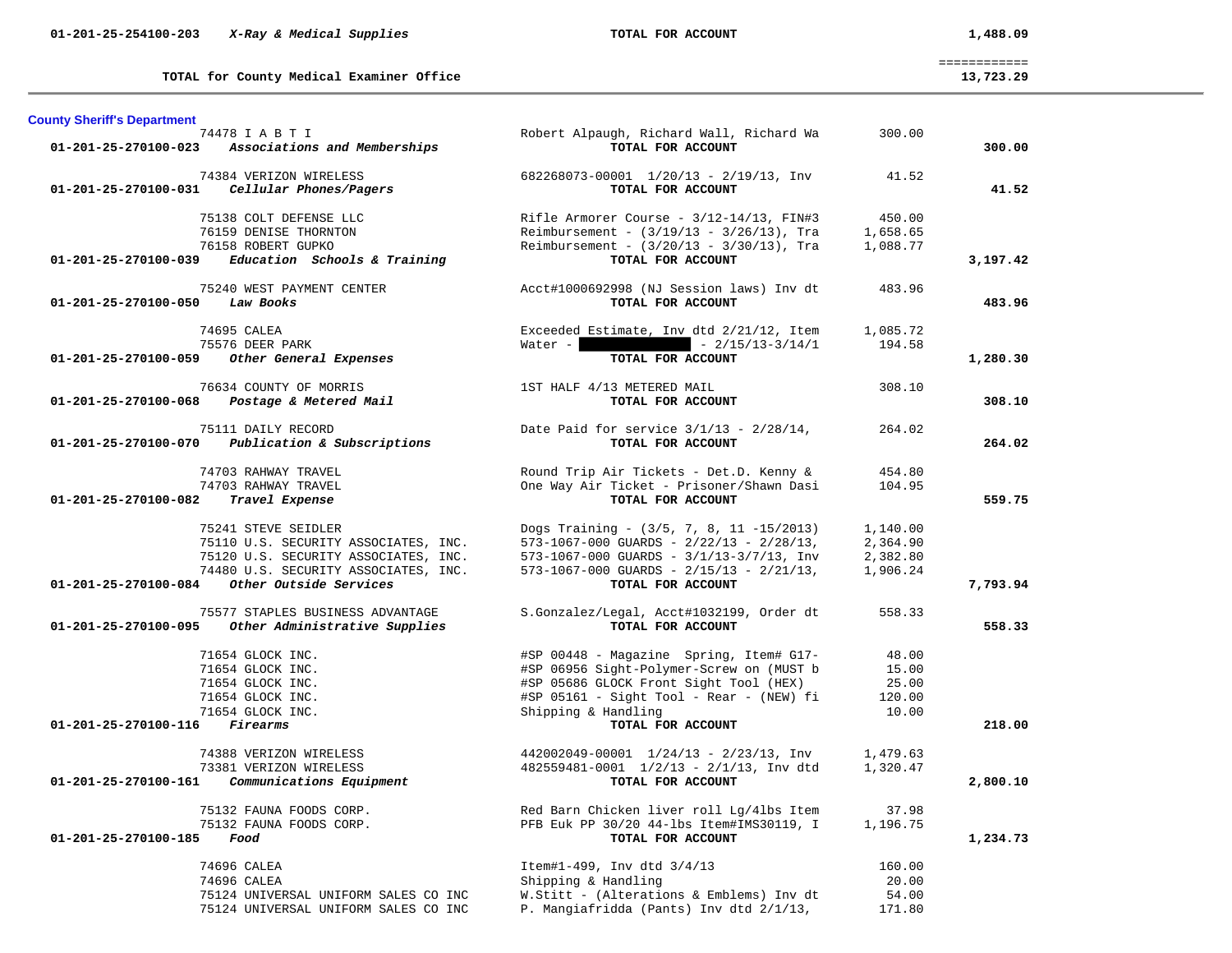| $01 - 201 - 25 - 270100 - 202$ | Uniform And Accessories                                                                                                               | TOTAL FOR ACCOUNT                                                                                                          |                            | 405.80                    |
|--------------------------------|---------------------------------------------------------------------------------------------------------------------------------------|----------------------------------------------------------------------------------------------------------------------------|----------------------------|---------------------------|
|                                | 75137 MIRION TECHNOLOGIES (GDS) INC<br>$01-201-25-270100-203$ X-Ray & Medical Supplies                                                | Acct#11512S, Inv dtd 2/28/13, Film, new<br>TOTAL FOR ACCOUNT                                                               | 721.54                     | 721.54                    |
| 01-201-25-270100-258           | 72069 ROYAL COMMUNICATIONS INC.<br>72069 ROYAL COMMUNICATIONS INC.<br>Equipment                                                       | Item#ACC-7250, 50 AMP Circuit Breaker, I<br>ATC Fuse Holder W/30 AMP Fuse<br>TOTAL FOR ACCOUNT                             | 60.00<br>7.50              | 67.50                     |
| 01-201-25-270100-262           | 75133 AMERICAN TIME RECORDER INC<br>75134 AMERICAN TIME RECORDER INC<br>75131 AMERICAN TIME RECORDER INC<br>Machinery Repairs & Parts | Overhauled Time Stamp - Serial#370546, I<br>Serial #315237<br>Rapid Print (New Year Wheel & Cleaning)<br>TOTAL FOR ACCOUNT | 395.00<br>395.00<br>205.00 | 995.00                    |
| 01-203-25-270100-028           | 72502 PDR DISTRIBUTION, LLC<br>(2012) Books & Periodicals                                                                             | Item# 9781563638138-C, Inv dtd 9/21/12,<br>TOTAL FOR ACCOUNT                                                               | 59.95                      | 59.95                     |
| 01-203-25-270100-039           | 60676 CANINE TACTICAL OPERATIONS<br>(2012) Education Schools & Training                                                               | SKIDDS & CATS 131 (3) day Class (10/2/12<br>TOTAL FOR ACCOUNT                                                              | 900.00                     | 900.00                    |
|                                | 68748 U.S. SECURITY ASSOCIATES, INC.<br>68746 U.S. SECURITY ASSOCIATES, INC.<br>01-203-25-270100-084 (2012) Other Outside Services    | 573-1067-000 GUARDS - 11/9/12 - 11/15/12<br>$573-1067-000$ GUARDS - $11/2/12$ - $11/8/12$<br>TOTAL FOR ACCOUNT             | 1,788.17<br>1,666.10       | 3,454.27                  |
| 01-203-25-270100-161           | 73362 VERIZON WIRELESS<br>(2012) Communications Equipment                                                                             | 442002049-00001 12/24/12 - 1/23/13, Inv<br>TOTAL FOR ACCOUNT                                                               | 1,300.67                   | 1,300.67                  |
|                                | 68998 ODYSSEY AUTOMOTIVE<br>01-203-25-270100-262 (2012) Machinery Repairs & Parts                                                     | Custom Bomb Truck Ramp System - Exterio<br>TOTAL FOR ACCOUNT                                                               | 3,128.00                   | 3,128.00                  |
|                                | TOTAL for County Sheriff's Department                                                                                                 |                                                                                                                            |                            | ============<br>30,072.90 |

the control of the control of the con-

### **County Prosecutor's Office**

| 74352 NJ STATE ASSO. OF CHIEFS POLICE                          | 2013 Dues for Retired Chief William Schi  | 50.00    |          |
|----------------------------------------------------------------|-------------------------------------------|----------|----------|
| 75321 FBI/LEEDA                                                | Captain Michael Rice-2013 Dues-Membershi  | 50.00    |          |
| Associations and Memberships<br>$01 - 201 - 25 - 275100 - 023$ | TOTAL FOR ACCOUNT                         |          | 100.00   |
| 75346 STAPLES BUSINESS ADVANTAGE                               |                                           | 0.14     |          |
| 75348 STAPLES BUSINESS ADVANTAGE                               | Cust.#NYC 1054187 (Toner and Ink Cartrid  | 248.82   |          |
| 01-201-25-275100-037<br>Data Processing Supplies               | TOTAL FOR ACCOUNT                         |          | 248.96   |
| 75144 NJ ASSOCIATION FOR JUSTICE                               | Registration for 28 Assistant Proseuctor  | 8,555.00 |          |
| 72839 REMINGTON ARMS COMPANY INC                               | R9152490 Armorer's Course- Field (Model   | 450.00   |          |
| 76145 JAN-MICHAEL MONRAD                                       | Det.Jan Michael Monrad attending "Basic   | 325.80   |          |
| Education Schools & Training<br>01-201-25-275100-039           | TOTAL FOR ACCOUNT                         |          | 9,330.80 |
| 75149 GANN LAW BOOKS                                           | 2012 2C                                   | 99.00    |          |
| 75149 GANN LAW BOOKS                                           | Expedited Shipping- Attention Niomi       | 11.00    |          |
| 75345 WEST PAYMENT CENTER                                      | Account #1003917278-Appellate Team- Feb.  | 1,280.40 |          |
| 75345 WEST PAYMENT CENTER                                      | Account #1000176025-Records- February 20  | 1,298.60 |          |
| 01-201-25-275100-050<br>Law Books                              | TOTAL FOR ACCOUNT                         |          | 2,689.00 |
| 75480 STAPLES BUSINESS ADVANTAGE                               | Customer #NY1054187                       | 329.16   |          |
| 75480 STAPLES BUSINESS ADVANTAGE                               | Custoner #NYC 1054187                     | 249.69   |          |
| 75480 STAPLES BUSINESS ADVANTAGE                               | Customer #NYC1054187                      | 89.27    |          |
| 75348 STAPLES BUSINESS ADVANTAGE                               | Cust.#NYC 1054187 (Binders, plastic tabs, | 235.40   |          |
| 75143 STATIONERS INC                                           | Official Police Notebooks                 | 270.00   |          |
| 75143 STATIONERS INC                                           | Shipping                                  | 20.69    |          |
| 75140 ALPHA GRAPHICS MORRISTOWN                                | 11x14 for Chief John R. Speirs            | 35.00    |          |
| 75349 CASTLE PRINTING                                          | Digital Press Run-Visitor Badges-Numbere  | 75.00    |          |
| 75482 MINUTEMAN PRESS                                          | Chief Speirs- Job 37396- Business Cards   | 99.40    |          |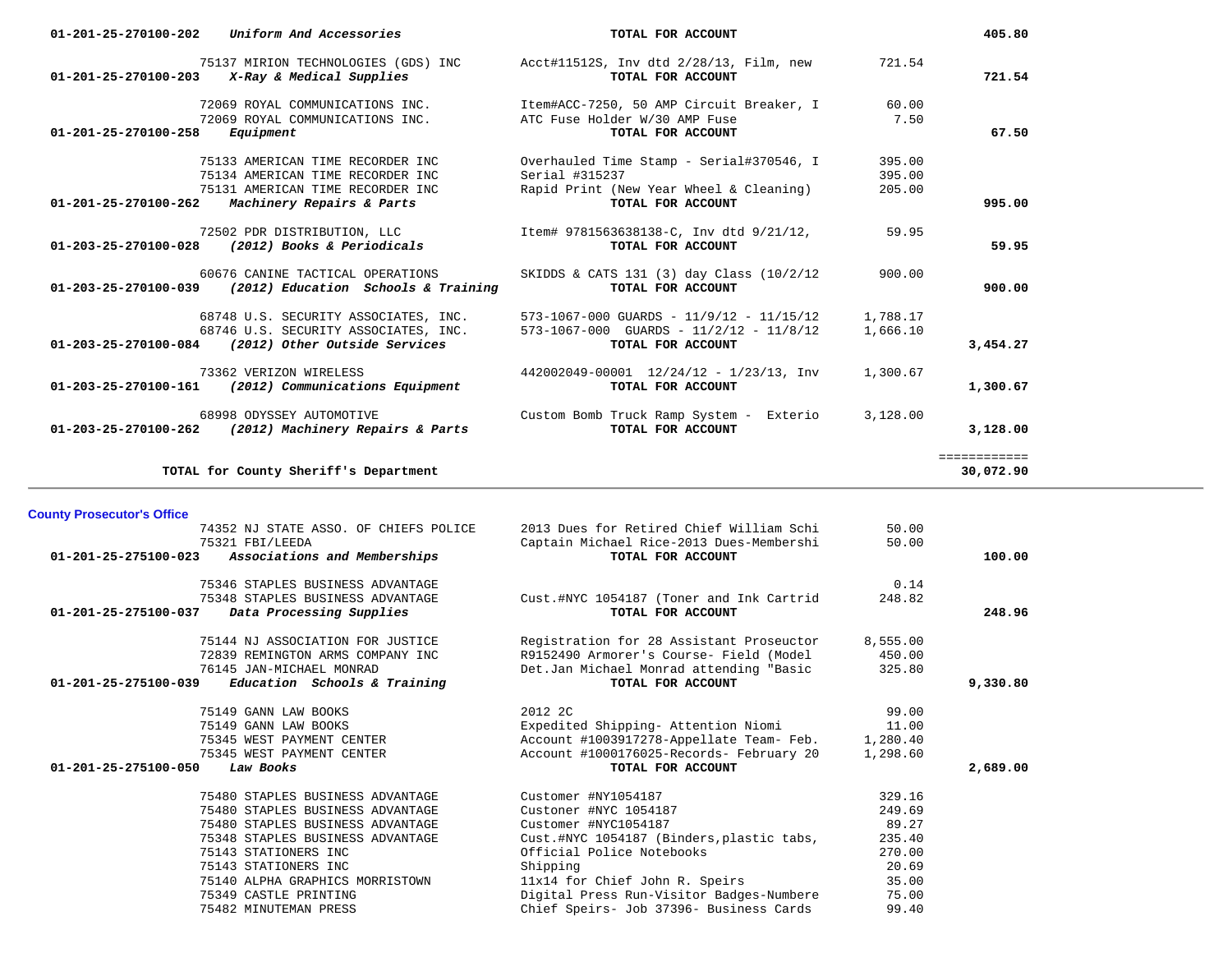| 01-201-25-275100-058<br>Office Supplies & Stationery                                                                                                                                       | TOTAL FOR ACCOUNT                                                                                                                                                                                 |                                        | 1,403.61                  |
|--------------------------------------------------------------------------------------------------------------------------------------------------------------------------------------------|---------------------------------------------------------------------------------------------------------------------------------------------------------------------------------------------------|----------------------------------------|---------------------------|
| 76634 COUNTY OF MORRIS<br>Postage & Metered Mail<br>01-201-25-275100-068                                                                                                                   | 1ST HALF 4/13 METERED MAIL<br>TOTAL FOR ACCOUNT                                                                                                                                                   | 1,341.12                               | 1,341.12                  |
| 76140 PATRICIA STEWART<br>01-201-25-275100-082<br>Travel Expense                                                                                                                           | Coordinator's Meeting- Trenton to Morris<br>TOTAL FOR ACCOUNT                                                                                                                                     | 41.62                                  | 41.62                     |
| 75337 LONGFELLOWS SANDWICH DELI<br>75460 M.C. BAR ASSOCIATION<br>75336 ZONTA CLUB OF MORRISTOWN<br>01-201-25-275100-088<br>Meeting Exp Advisory Board Etc                                  | Morris Leadership Meeting 3/20/13<br>First Assistant Thomas A.Zelante attendi<br>2013 Woman of the Year-April 16,2013.<br>TOTAL FOR ACCOUNT                                                       | 180.00<br>70.00<br>150.00              | 400.00                    |
| 75371 IACIS<br>75147 THE 200 CLUB OF MORRIS COUNTY<br>75323 SPRINT NEXTEL<br>75350 SPRINT NEXTEL                                                                                           | Detective Jan Michael Monrad** Registrat<br>41st Annual Valor & Meritorious Awards D<br>Account #899669942-(2/12-3/11/13)<br>Account #296629811-Air Cards feb07-mar0                              | 2,795.00<br>340.00<br>161.97<br>119.97 |                           |
| Investigation Expense<br>01-201-25-275100-118                                                                                                                                              | TOTAL FOR ACCOUNT                                                                                                                                                                                 |                                        | 3,416.94                  |
| 75339 DEER PARK<br>01-201-25-275100-147<br>Water                                                                                                                                           | Account #0434996856 2/15/13--3/14/13<br>TOTAL FOR ACCOUNT                                                                                                                                         | 183.92                                 | 183.92                    |
| 75518 STATE TOXICOLOGY LABORATORY<br>Medical<br>01-201-25-275100-189                                                                                                                       | 1/24/2013 Drug Tests-Backgrounds- Specia<br>TOTAL FOR ACCOUNT                                                                                                                                     | 270.00                                 | 270.00                    |
| 75322 EMBROIDME<br>Uniform And Accessories<br>01-201-25-275100-202                                                                                                                         | Shirts- Chief Spiers<br>TOTAL FOR ACCOUNT                                                                                                                                                         | 75.00                                  | 75.00                     |
| 69171 VERIZON WIRELESS<br>01-203-25-275100-031<br>(2012) Cellular Phones/Pagers                                                                                                            | Account #982471570-00001<br>TOTAL FOR ACCOUNT                                                                                                                                                     | 752.55                                 | 752.55                    |
| 75519 W.B. MASON COMPANY INC<br>(2012) Office Supplies & Stationery<br>01-203-25-275100-058                                                                                                | 2013 compact desk calanders<br>TOTAL FOR ACCOUNT                                                                                                                                                  | 972.50                                 | 972.50                    |
| 75532 T-MOBILE USA<br>75532 T-MOBILE USA<br>01-203-25-275100-118<br>(2012) Investigation Expense                                                                                           | 2012-160432 E911 Locator Tools-Case #20<br>2012-162990 T-Mobil pen register tools-<br>TOTAL FOR ACCOUNT                                                                                           | 900.00<br>875.00                       | 1,775.00                  |
| 67594 NMS LABS<br>67594 NMS LABS<br>(2012) Court Expenses-Extradition<br>01-203-25-275100-126                                                                                              | 6/18/12 State vs Jason Cambell-Impair St<br>6/18/12 State vs Jason Cambell Drug Impa<br>TOTAL FOR ACCOUNT                                                                                         | 79.00<br>310.00                        | 389.00                    |
| 75518 STATE TOXICOLOGY LABORATORY<br>75518 STATE TOXICOLOGY LABORATORY<br>75518 STATE TOXICOLOGY LABORATORY<br>75518 STATE TOXICOLOGY LABORATORY<br>(2012) Medical<br>01-203-25-275100-189 | Drug Tests-Backgrounds- Specialized Crim<br>Drug Tests-Backgrounds- Specialized Crim<br>Drug Tests-Backgrounds- Specialized Crim<br>Drug Tests-Backgrounds- Specialized Crim<br>TOTAL FOR ACCOUNT | 135.00<br>180.00<br>180.00<br>135.00   | 630.00                    |
|                                                                                                                                                                                            |                                                                                                                                                                                                   |                                        |                           |
| TOTAL for County Prosecutor's Office                                                                                                                                                       |                                                                                                                                                                                                   |                                        | ============<br>24,020.02 |
| <b>County Jail</b>                                                                                                                                                                         |                                                                                                                                                                                                   |                                        |                           |
| 74523 VERIZON WIRELESS<br>72968 VERIZON WIRELESS                                                                                                                                           | CELL PHONES DATED 2.26.13<br>CELL PHONES DATED 1.26.13                                                                                                                                            | 346.50<br>372.98                       |                           |
| Cellular Phones/Pagers<br>01-201-25-280100-031                                                                                                                                             | TOTAL FOR ACCOUNT                                                                                                                                                                                 |                                        | 719.48                    |
| 74729 CMI EDUCATION INSTITUTE, INC.<br>74266 NATIONAL SEMINARS GROUP<br>74266 NATIONAL SEMINARS GROUP                                                                                      | TRAINING FOR J.TAYLOR ON 4.17.13<br>TRAINING FOR M. CHERECHES ON 3.14.13<br>TRAINING FOR M.MORSCH ON 3.14.13                                                                                      | 226.89<br>249.00<br>249.00             |                           |
| $01-201-25-280100-039$ Education Schools & Training                                                                                                                                        | TOTAL FOR ACCOUNT                                                                                                                                                                                 |                                        | 724.89                    |

75520 STAPLES BUSINESS ADVANTAGE OFFICE SUPPLIES DATED 3.19.13 176.94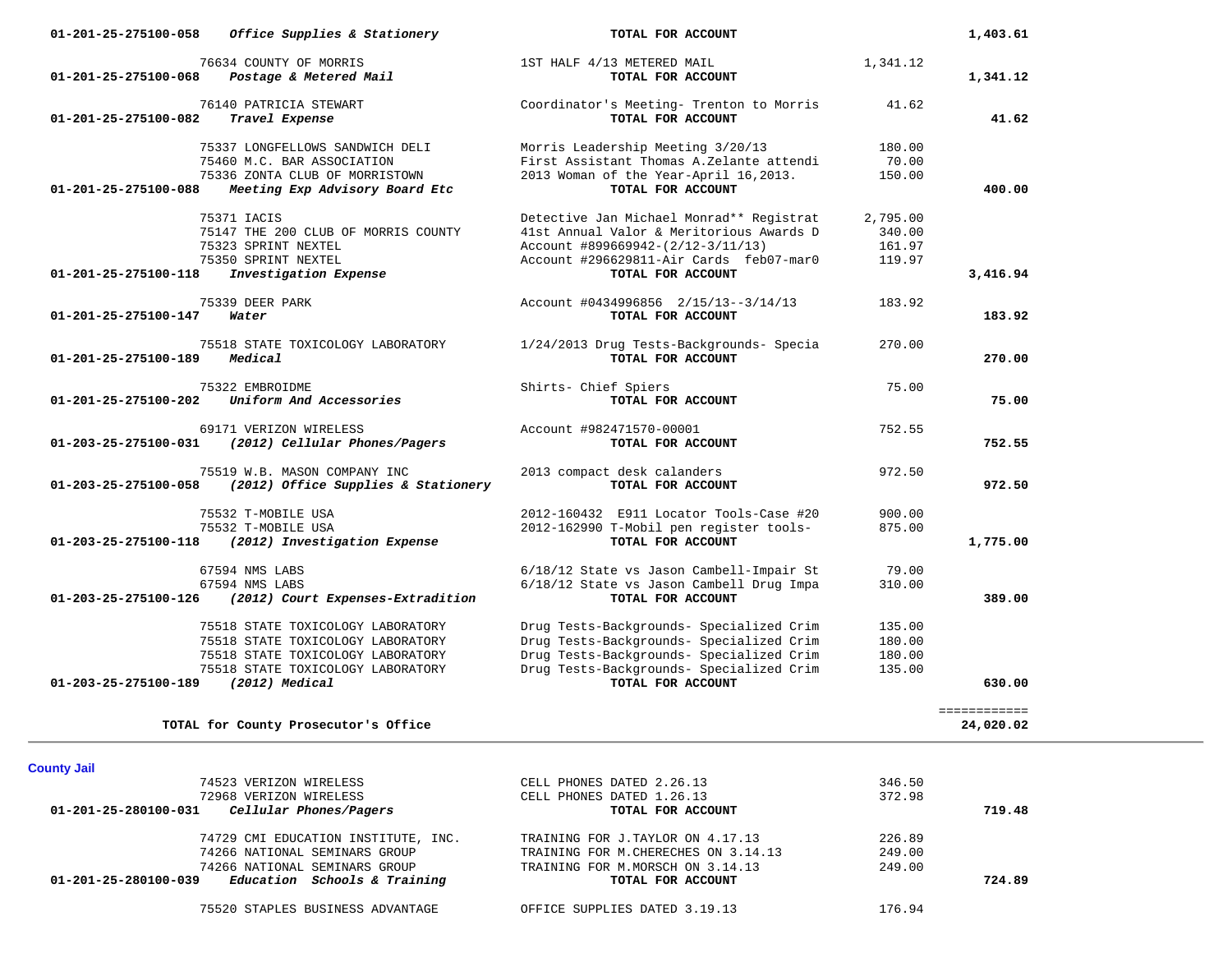| 01-201-25-280100-058                    | Office Supplies & Stationery                                                                                     | TOTAL FOR ACCOUNT                                                                                                                                                                                                                       |           | 176.94       |
|-----------------------------------------|------------------------------------------------------------------------------------------------------------------|-----------------------------------------------------------------------------------------------------------------------------------------------------------------------------------------------------------------------------------------|-----------|--------------|
| 01-201-25-280100-068                    | $76634$ COUNTY OF MORRIS $$\tt lST$ HALF $4/13$ METERED MAIL $$\tt POSAg$ as $\tt RedGOUN$                       | TOTAL FOR ACCOUNT                                                                                                                                                                                                                       | 37.95     | 37.95        |
|                                         |                                                                                                                  |                                                                                                                                                                                                                                         |           |              |
|                                         |                                                                                                                  | 74509 ACME AMERICAN REPAIRS INC.<br>76151 CITYSIDE ARCHIVES, LTD COUNTY JAIL<br>29.70<br>1 Other Outside Services                                                                                                                       |           |              |
|                                         | $01-201-25-280100-084$ Other Outside Services                                                                    | TOTAL FOR ACCOUNT                                                                                                                                                                                                                       |           | 201.96       |
|                                         |                                                                                                                  |                                                                                                                                                                                                                                         | 144.25    |              |
|                                         |                                                                                                                  |                                                                                                                                                                                                                                         | 45.20     |              |
| 01-201-25-280100-128 Security Equipment |                                                                                                                  | TOTAL FOR ACCOUNT                                                                                                                                                                                                                       |           | 189.45       |
|                                         |                                                                                                                  | 74508 KYOCERA MITA AMERICA, INC. LEASE PAYMENT FOR COPIERS IN RECORDS, MED 3,923.70                                                                                                                                                     |           |              |
|                                         | $01 - 201 - 25 - 280100 - 164$ Office Machines - Rental                                                          | TOTAL FOR ACCOUNT                                                                                                                                                                                                                       |           | 3,923.70     |
|                                         | 75071 ARAMARK CORRECTIONAL SERVICES                                                                              | STAFF AND INMATE MEALS DATED 3.14.13 16,625.63                                                                                                                                                                                          |           |              |
|                                         | 75461 ARAMARK CORRECTIONAL SERVICES                                                                              |                                                                                                                                                                                                                                         |           |              |
|                                         | 75461 ARAMARK CORRECTIONAL SERVICES                                                                              | STAFF AND INMATE MEALS DATED 3.21.13<br>PROFESSIONAL GUEST MEALS DATED 3.21.13 294.50                                                                                                                                                   |           |              |
|                                         | 75461 ARAMARK CORRECTIONAL SERVICES                                                                              | STAFF MEALS DATED 3.21.13                                                                                                                                                                                                               | 40.00     |              |
| 01-201-25-280100-185                    | Food                                                                                                             | TOTAL FOR ACCOUNT                                                                                                                                                                                                                       |           | 33,980.25    |
|                                         | 74935 BIO-REFERENCE LABORATORIES, INC                                                                            |                                                                                                                                                                                                                                         |           |              |
|                                         | 74936 DENTRUST DENTAL INC.                                                                                       | INMATE XRAYS FOR FEB. 2013 DATED 3.1.13 1,411.76<br>INMATE DENTAL CARE FOR FEB. 2013 DATED 3. 3,529.00                                                                                                                                  |           |              |
|                                         | 74938 DERMATOLOGY CONSULTANTS OF                                                                                 | MEDICAL CARE FOR D.DORANDO DATED 1.25.13                                                                                                                                                                                                | 230.00    |              |
|                                         | 74728 LK PHYSICIANS AND HOSP SPPY                                                                                |                                                                                                                                                                                                                                         | 195.00    |              |
|                                         | 74728 LK PHYSICIANS AND HOSP SPPY                                                                                | MEDICAL SUPPLIES DATED 2.25.13<br>MEDICAL SUPPLIES DATED 2.25.13                                                                                                                                                                        | 95.00     |              |
|                                         | 74937 UNIVERSITY PHYSICIAN ASSO.                                                                                 | MEDICAL CARE FOR G.JEFFERSON DATED 1.8.1 1,404.00                                                                                                                                                                                       |           |              |
| 01-201-25-280100-189 Medical            |                                                                                                                  | TOTAL FOR ACCOUNT                                                                                                                                                                                                                       |           | 6,864.76     |
|                                         | 74697 UNIVERSAL UNIFORM SALES CO INC                                                                             | UNIFORMS FOR GUIDA DATED 1.22.13                                                                                                                                                                                                        | 356.90    |              |
|                                         | $01-201-25-280100-202$ Uniform And Accessories                                                                   | TOTAL FOR ACCOUNT                                                                                                                                                                                                                       |           | 356.90       |
|                                         | 74264 CULLIGAN<br>THE FOSTER & COMPANY, INC.<br>75075 FOSTER & COMPANY, INC.<br>75325 GRAINGER<br>75325 GRAINGER | SOLAR SALT DATED 2.1.13                                                                                                                                                                                                                 | 1,260.00  |              |
|                                         |                                                                                                                  | MAINTENANCE HARDWARE DATED 3.6.13                                                                                                                                                                                                       | 193.77    |              |
|                                         |                                                                                                                  | MAINTENANCE HARDWARE DATED 3.6.13                                                                                                                                                                                                       | 20.06     |              |
|                                         |                                                                                                                  | LAMP HOLDER DATED 3.8.13                                                                                                                                                                                                                | 16.32     |              |
|                                         |                                                                                                                  | GAS LINE SUPPLIES DATED 3.14.13                                                                                                                                                                                                         | 140.85    |              |
| 01-201-25-280100-249                    | Bldg Maintenance Supplies                                                                                        | TOTAL FOR ACCOUNT                                                                                                                                                                                                                       |           | 1,631.00     |
|                                         |                                                                                                                  | 75324 JOHNSTONE SUPPLY MOTOR FOR MECHANICAL ROOM PLUS FREIGHT D<br>75324 JOHNSTONE SUPPLY PARTS FOR DRYER DATED 3.13.13 13<br>75324 JOHNSTONE SUPPLY PARTS FOR DRYER DATED 3.13.13 13<br>76324 JOHNSTONE SUPPLY CREDIT MEMO TOTAL FOR A |           |              |
|                                         |                                                                                                                  |                                                                                                                                                                                                                                         |           |              |
|                                         |                                                                                                                  |                                                                                                                                                                                                                                         |           |              |
|                                         |                                                                                                                  |                                                                                                                                                                                                                                         |           | 726.82       |
|                                         | 69866 BIO- REFERENCE LABORATORIES                                                                                | INMATE LAB WORK FOR NOVEMBER 2012 DATED                                                                                                                                                                                                 | 2,878.99  |              |
| 01-203-25-280100-189                    | (2012) Medical                                                                                                   | TOTAL FOR ACCOUNT                                                                                                                                                                                                                       |           | 2,878.99     |
|                                         |                                                                                                                  | FIRE SAFETY GEAR DATED 12.12.12. STATE C                                                                                                                                                                                                | 12,807.60 |              |
|                                         | 72995 SAFE -T<br>01-203-25-280100-266 (2012) Safety Items                                                        | TOTAL FOR ACCOUNT                                                                                                                                                                                                                       |           | 12,807.60    |
|                                         |                                                                                                                  |                                                                                                                                                                                                                                         |           | ============ |
|                                         | TOTAL for County Jail                                                                                            |                                                                                                                                                                                                                                         |           | 65,220.69    |

**County Youth Detention Facilit**

| 74560 LOOSELEAF LAW PUBLICATIONS INC                   | NJ Criminal Code                         | 23.90 |       |
|--------------------------------------------------------|------------------------------------------|-------|-------|
| 74560 LOOSELEAF LAW PUBLICATIONS INC                   | NJ Motor Vehicle & Traffic Laws          | 11.95 |       |
| 74560 LOOSELEAF LAW PUBLICATIONS INC                   | postage and Handling                     | 6.85  |       |
| <i>Books &amp; Periodicals</i><br>01-201-25-281100-028 | TOTAL FOR ACCOUNT                        |       | 42.70 |
|                                                        |                                          |       |       |
| 75395 CABLEVISION                                      | Boxes and Power to Learn filterAcct #078 | 40.57 |       |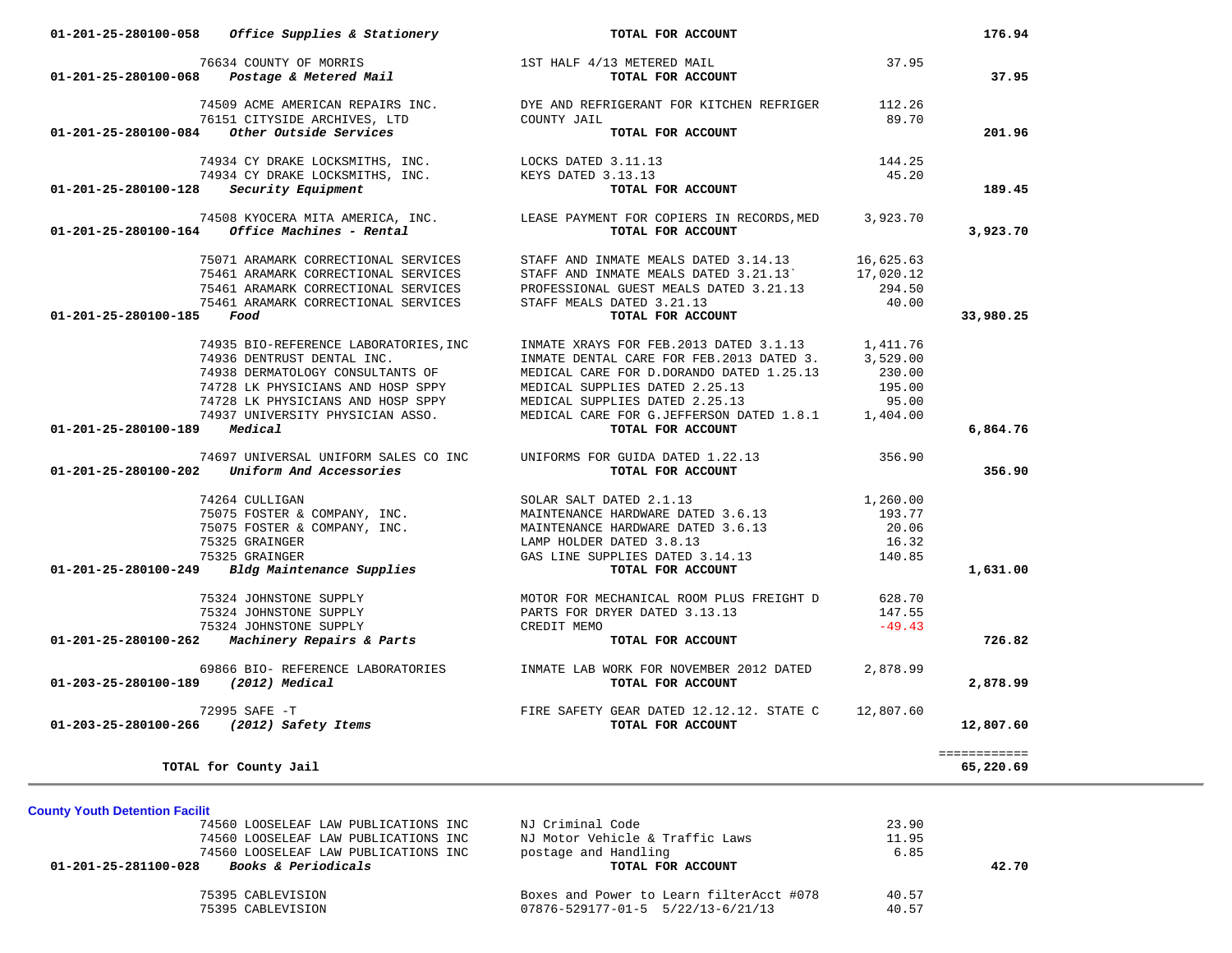| 01-201-25-281100-039                                | Education Schools & Training             | TOTAL FOR ACCOUNT                        |        | 81.14        |
|-----------------------------------------------------|------------------------------------------|------------------------------------------|--------|--------------|
|                                                     | 76025 STAPLES BUSINESS ADVANTAGE         | laminating pouch,                        | 8.17   |              |
|                                                     | 76025 STAPLES BUSINESS ADVANTAGE         | toner, tape, HP 45 ink jet, furniture po | 118.46 |              |
|                                                     | 76025 STAPLES BUSINESS ADVANTAGE         | touch keyboard                           | 39.99  |              |
|                                                     | 75393 STAPLES BUSINESS ADVANTAGE         | Phone                                    | 59.95  |              |
| 01-201-25-281100-058                                | Office Supplies & Stationery             | TOTAL FOR ACCOUNT                        |        | 226.57       |
|                                                     | 76634 COUNTY OF MORRIS                   | 1ST HALF 4/13 METERED MAIL               | 59.76  |              |
| 01-201-25-281100-068                                | Postage & Metered Mail                   | TOTAL FOR ACCOUNT                        |        | 59.76        |
|                                                     | 76008 COMPUTER CABLE & CONNECTOR CO      | Data Switch                              | 18.00  |              |
|                                                     | 76286 TOM POLLIO                         | Lamp for control Room-ordered from Amazo | 40.09  |              |
| $01 - 201 - 25 - 281100 - 162$ Furniture & Fixtures |                                          | TOTAL FOR ACCOUNT                        |        | 58.09        |
|                                                     | 75388 DEER PARK                          | 0434495636 2-15-13-3-14-13               | 37.62  |              |
| 01-201-25-281100-185                                | Food                                     | TOTAL FOR ACCOUNT                        |        | 37.62        |
|                                                     | 75394 BOB BARKER COMPANY, INC.           | Latex Gloves                             | 883.34 |              |
| 01-201-25-281100-189                                | Medical                                  | TOTAL FOR ACCOUNT                        |        | 883.34       |
|                                                     | 75392 UNIVERSAL UNIFORM SALES CO INC     | belt, badges and buttons, jacket, emblem | 221.95 |              |
|                                                     | 75392 UNIVERSAL UNIFORM SALES CO INC     | full uniform for new officer - Galarza   | 563.49 |              |
| 01-201-25-281100-202                                | Uniform And Accessories                  | TOTAL FOR ACCOUNT                        |        | 785.44       |
|                                                     | 75735 COMPUTER CABLE & CONNECTOR CO      | SVGA Cable Assembly                      | 12.29  |              |
| 01-201-25-281100-262                                | Machinery Repairs & Parts                | TOTAL FOR ACCOUNT                        |        | 12.29        |
|                                                     |                                          |                                          |        | ============ |
|                                                     | TOTAL for County Youth Detention Facilit |                                          |        | 2,186.95     |

**Road Repairs** 

 75573 SPACE FARMS INC Deer Removal 2/1-2/28/2013 3,696.00  **01-201-26-290100-036** *Contracted Services* **TOTAL FOR ACCOUNT 3,696.00** 75572 STAPLES BUSINESS ADVANTAGE Brother PC-201, HP 950XL 64.09 75572 STAPLES BUSINESS ADVANTAGE anti-scratch screen protector 8.85 75984 MUNICIPAL CAPITAL CORP quarterly copier lease Ricoh Aficio C205 586.83  **01-201-26-290100-058** *Office Supplies & Stationery* **TOTAL FOR ACCOUNT 659.77** 76634 COUNTY OF MORRIS 1ST HALF 4/13 METERED MAIL 10.92  **01-201-26-290100-068** *Postage & Metered Mail* **TOTAL FOR ACCOUNT 10.92** 76613 NATIONAL FUEL OIL INC. FUEL CHARGES 3/13 4,245.68 75689 WASHINGTON TWP MUNICIPAL 4th quarter fuel per agreement 4,374.11  **01-201-26-290100-140** *Gas Purchases* **TOTAL FOR ACCOUNT 8,619.79** 75566 VERIZON 973-361-2726 132 16Y 3/01/2013 248.89 76433 VERIZON 973 361-2726 132 16Y billing date 4/1/20 274.00  **01-201-26-290100-146** *Telephone* **TOTAL FOR ACCOUNT 522.89** 75602 HUNAN WOK Meals 2/7-3/12/2013 400.00 75602 HUNAN WOK 15% gratuity 60.00 75597 KORNER STORE INC meals 2/4-3/21/2013 410.00 75597 KORNER STORE INC 15% Gratuity 61.50 75594 TOWNSQUARE DINER RESTAURANT meals 2/11-2/20/2013 130.00 75594 TOWNSQUARE DINER RESTAURANT 15% gratuity 19.50  **01-201-26-290100-188** *Meals* **TOTAL FOR ACCOUNT 1,081.00** 75991 ANTHONY FOX work boots per contract 90.00 75616 JEFF FREDERICKS boots per contract 90.00 work boots per contract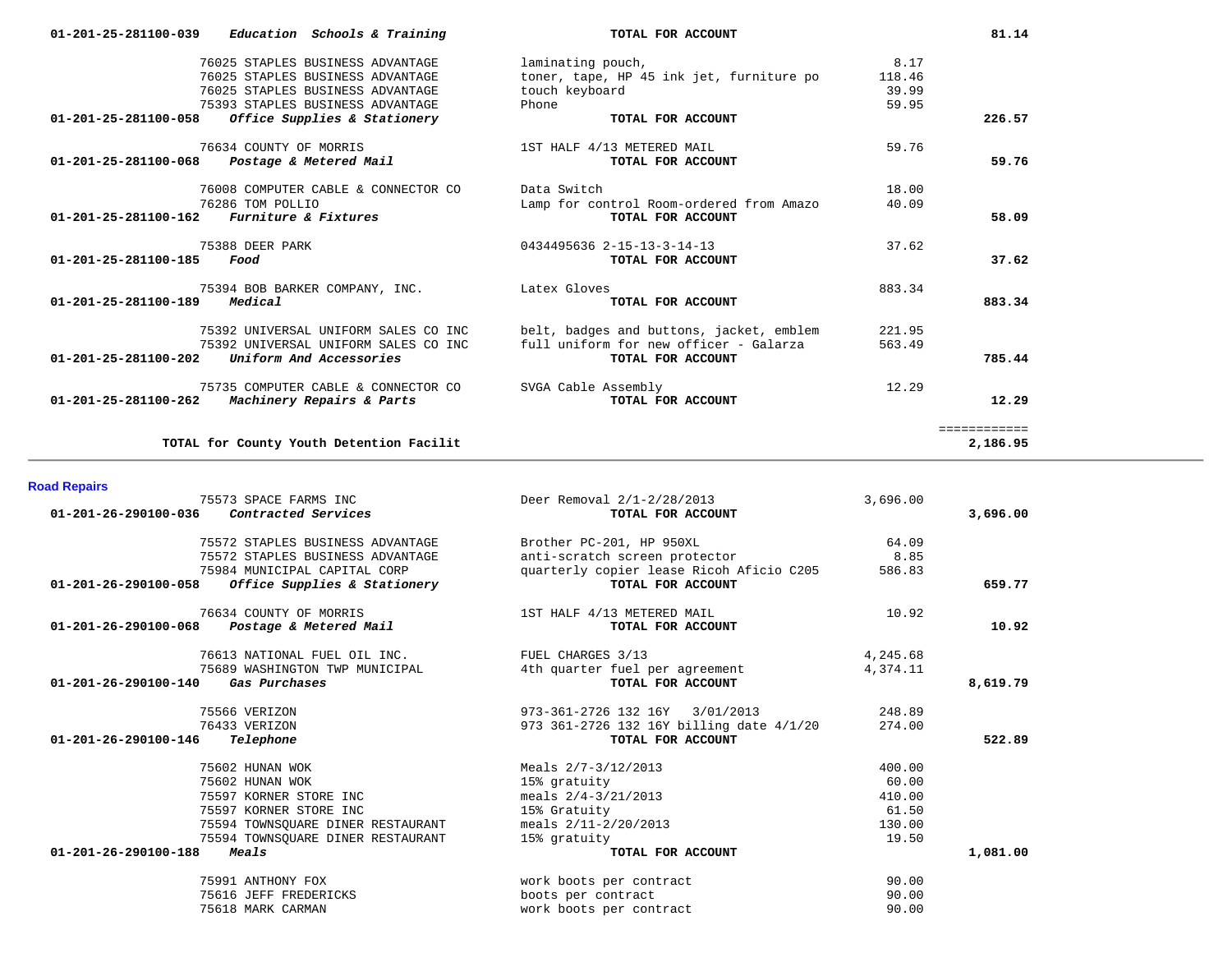| 75575 REED SYSTEMS, LTD.                                         | - \$300.00 Customer Discount                                                       | $-300.00$       |              |
|------------------------------------------------------------------|------------------------------------------------------------------------------------|-----------------|--------------|
| 01-201-26-290100-242<br>Snow Removal & Ice Control               | TOTAL FOR ACCOUNT                                                                  |                 | 4,201.63     |
| 75570 TILCON NEW YORK INC.                                       | quarry process                                                                     | 108.62          |              |
| 75570 TILCON NEW YORK INC.                                       | 8 3/8" stone                                                                       | 175.31          |              |
| 01-201-26-290100-244<br>Stone                                    | TOTAL FOR ACCOUNT                                                                  |                 | 283.93       |
|                                                                  |                                                                                    |                 |              |
| 75591 MORRISTOWN LUMBER &                                        | hose couplers                                                                      | 3.78            |              |
| 75591 MORRISTOWN LUMBER &                                        | mailboxes, post                                                                    | 503.76          |              |
| 75590 NORTHEASTERN HARDWARE CO INC                               | handles                                                                            | 77.88           |              |
| 75607 PEIRCE EQUIPMENT CO.                                       | 1"keg penetrator                                                                   | 446.00          |              |
| 75607 PEIRCE EQUIPMENT CO.                                       | 8"tube handle                                                                      | 145.44          |              |
| 75607 PEIRCE EQUIPMENT CO.                                       | 1" nozzle extension                                                                | 48.00           |              |
| 75568 SHEAFFER SUPPLY INC.                                       | snips, hose clamps                                                                 | 45.71           |              |
| Construction Materials<br>01-201-26-290100-260                   | TOTAL FOR ACCOUNT                                                                  |                 | 1,270.57     |
| 75563 DEER PARK                                                  | 0434540175 Montville Garage 3/15-4/14/20                                           | 6.27            |              |
| 75562 DEER PARK                                                  | 0434540159 2/15-3/14/2013 Hanover Garage                                           | 16.13           |              |
| 01-201-26-290100-266<br>Safety Items                             | TOTAL FOR ACCOUNT                                                                  |                 | 22.40        |
|                                                                  |                                                                                    |                 |              |
|                                                                  |                                                                                    |                 | ============ |
| TOTAL for Road Repairs                                           |                                                                                    |                 | 40,804.91    |
|                                                                  |                                                                                    |                 |              |
| <b>Bridges and Culverts</b>                                      |                                                                                    |                 |              |
| 75347 COUNTY CONCRETE CORP.<br>75347 COUNTY CONCRETE CORP.       | NJDOT Class B concrete ticket 1043089 3/<br>Winter concrete ticket 1043089 3/15/13 | 285.00<br>12.75 |              |
|                                                                  |                                                                                    |                 |              |
|                                                                  |                                                                                    |                 |              |
| 75347 COUNTY CONCRETE CORP.                                      | delivery charge                                                                    | 215.00          |              |
| 75089 COUNTY CONCRETE CORP.                                      | NJDOT Class B concrete                                                             | 285.00          |              |
| 75089 COUNTY CONCRETE CORP.                                      | Winter Concrete charge                                                             | 12.75           |              |
| 75089 COUNTY CONCRETE CORP.                                      | Delivery charge                                                                    | 215.00          |              |
| 75185 COUNTY CONCRETE CORP.                                      | NJDOT Class B                                                                      | 380.00          |              |
| 75185 COUNTY CONCRETE CORP.                                      | Winter Concrete Char                                                               | 17.00           |              |
| 75185 COUNTY CONCRETE CORP.                                      | Delivery Charge                                                                    | 215.00          |              |
| 01-201-26-292100-227<br>Concrete                                 | TOTAL FOR ACCOUNT                                                                  |                 | 1,637.50     |
| 74902 COUNTY WELDING SUPPLY CO                                   | CWS 125 CF Argon                                                                   | 2.95            |              |
| 74902 COUNTY WELDING SUPPLY CO                                   | CWS 125 AR/CO2 75/25                                                               | 2.95            |              |
| 74902 COUNTY WELDING SUPPLY CO                                   | CWS Medium Acetylene                                                               | 11.80           |              |
|                                                                  | CWS 125 CF Oxygen                                                                  | 2.95            |              |
| 74902 COUNTY WELDING SUPPLY CO<br>74902 COUNTY WELDING SUPPLY CO | CWS 251 CF Oxygen                                                                  | 14.75           |              |
| 75085 COUNTY WELDING SUPPLY CO                                   | CWS 125 CF Argon                                                                   | 2.95            |              |
| 75085 COUNTY WELDING SUPPLY CO                                   | CWS 125 AR/CO2 75/25                                                               | 2.95            |              |
| 75085 COUNTY WELDING SUPPLY CO                                   | CWS Medium Acetylene                                                               | 11.80           |              |
| 75085 COUNTY WELDING SUPPLY CO                                   | CWS 125 CF Oxygen                                                                  | 2.95            |              |

## 75613 RICH LITTLE boots per contract 90.00  **01-201-26-290100-207** *Uniform & Clothing Allowance* **TOTAL FOR ACCOUNT 360.00** 75569 TILCON NEW YORK INC. I-6 1,994.43 75571 TILCON NEW YORK INC. I-5, I-6 348.42 75571 TILCON NEW YORK INC.  $I-5$ ,  $I-6$  1,229.29 75571 TILCON NEW YORK INC. I-5, I-6 1,292.25 75571 TILCON NEW YORK INC. I-5, I-6 866.62  **01-201-26-290100-222** *Bituminous Concrete* **TOTAL FOR ACCOUNT 5,731.01** 75178 PEQUANNOCK TOWNSHIP Snow Removal/Salting 3/18-3/19/2013 1,800.00 75194 TREE KING INC<br>
75194 TREE KING INC<br>
75194 TREE KING INC<br>
2,767.50<br>
Storm 3/6-3/8/2013 Rt 18 Bartley<br>
2,767.50 Storm 3/6-3/8/2013 Rt 18 Bartley 2,767.50 75733 TREE KING INC storm 3/17/2013 Rt's 10,11,18 6,210.00 75574 PEQUANNOCK TOWNSHIP<br>3 **Contracted Snow/Ice Removal** Snow removal & salting 2/2/2013 800.00<br>**TOTAL FOR ACCOUNT 01-201-26-290100-228** *Contracted Snow/Ice Removal* **TOTAL FOR ACCOUNT 14,345.00** 75575 REED SYSTEMS, LTD. Envirobrine liquid agent w/corrosion 4,501.63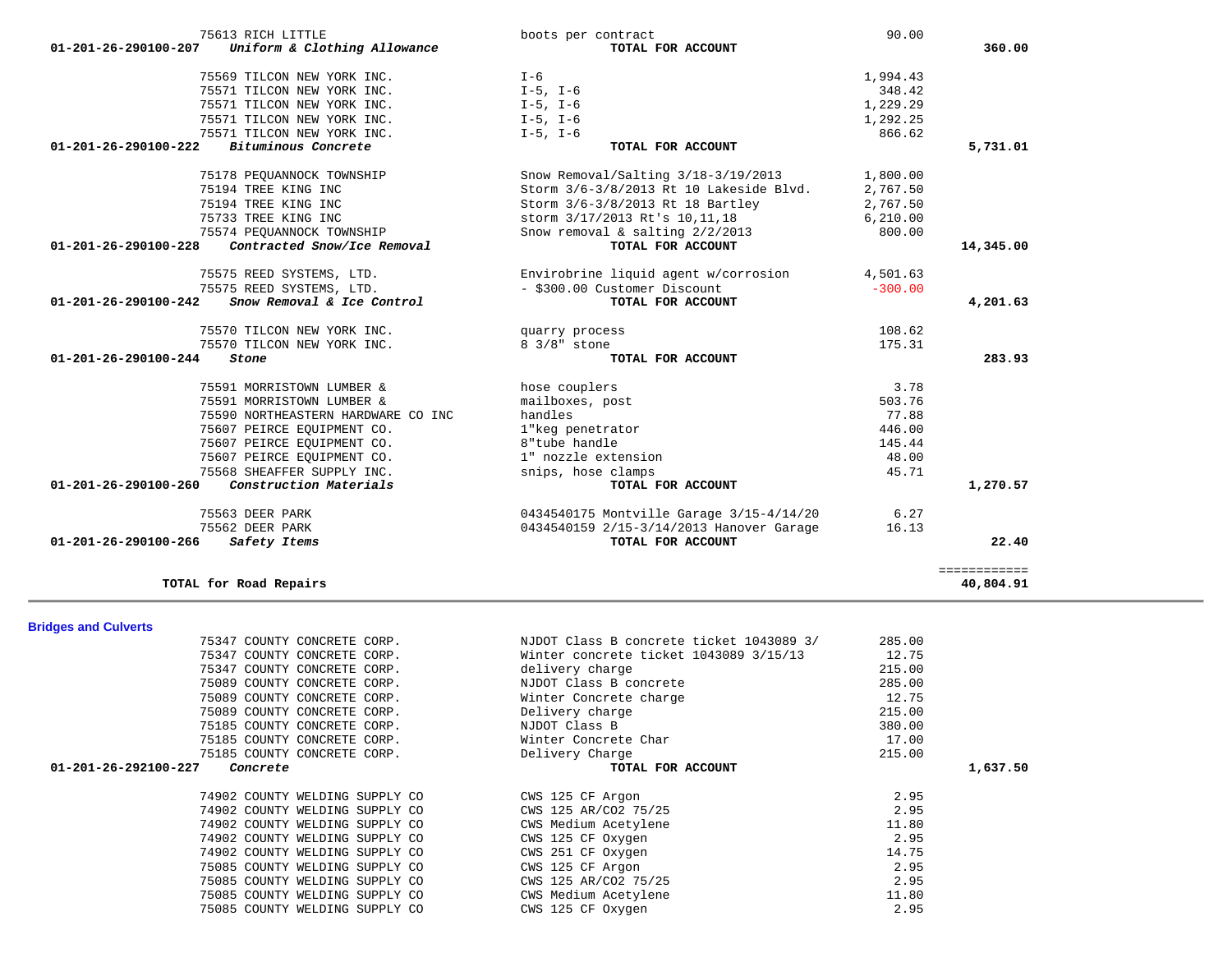| 75085 COUNTY WELDING SUPPLY CO                                                            | CWS 251 CF Oxygen                        | 14.75     |                          |  |
|-------------------------------------------------------------------------------------------|------------------------------------------|-----------|--------------------------|--|
| 75087 COUNTY WELDING SUPPLY CO                                                            | UN1072 Oxygen Compressed 2.2, CWS 251cf  | 17.50     |                          |  |
| 75087 COUNTY WELDING SUPPLY CO                                                            | Hazardous Material Compliance Charge     | 3.00      |                          |  |
| 75086 COUNTY WELDING SUPPLY CO                                                            | UN1072 Oxygen Compressed 2.2, CWS 251cf  | 18.50     |                          |  |
| 75086 COUNTY WELDING SUPPLY CO                                                            | Hazardous Material Compliance Charge     | 3.00      |                          |  |
| 75084 COUNTY WELDING SUPPLY CO                                                            | UN1072 Oxygen Compressed 2.2 CWS 251cf c | 18.50     |                          |  |
| 75084 COUNTY WELDING SUPPLY CO                                                            | hazardous material compliance charge     | 3.00      |                          |  |
|                                                                                           |                                          |           |                          |  |
| Welding-Oxygen-Acetylene Etc<br>01-201-26-292100-248                                      | TOTAL FOR ACCOUNT                        |           | 134.30                   |  |
| 73267 CABLEVISION                                                                         | cable for the wharton garage.billing per | 469.62    |                          |  |
| 01-201-26-292100-259<br>Equipment Rental                                                  | TOTAL FOR ACCOUNT                        |           | 469.62                   |  |
|                                                                                           |                                          |           |                          |  |
| 75319 KENVIL POWER EQUIPMENT, INC.                                                        | Parts13024 WSR6F                         | 5.49      |                          |  |
| 75319 KENVIL POWER EQUIPMENT, INC.                                                        | Fuel Filter Min Ord                      | 6.44      |                          |  |
| 75319 KENVIL POWER EOUIPMENT, INC.                                                        | Air Filter                               | 5.23      |                          |  |
| 75319 KENVIL POWER EQUIPMENT, INC.                                                        | Labor / 2-Cylcle Engine Service Labor    | 63.75     |                          |  |
| 75319 KENVIL POWER EQUIPMENT, INC.                                                        | Labor / Starter Recoil Rebuild Labor     | 9.92      |                          |  |
| 75319 KENVIL POWER EQUIPMENT, INC.                                                        | Processing Surcharge                     | 0.99      |                          |  |
| 75319 KENVIL POWER EQUIPMENT, INC.                                                        | EPA Waste/Disposal Surcharge             | 4.00      |                          |  |
| 75319 KENVIL POWER EQUIPMENT, INC.                                                        | Lubricants / Cleaners                    | 4.00      |                          |  |
| Construction Materials<br>01-201-26-292100-260                                            | TOTAL FOR ACCOUNT                        |           | 99.82                    |  |
|                                                                                           |                                          |           |                          |  |
| 75184 COUNTY CONCRETE CORP.                                                               | NJDOT Class B                            | 90.00     |                          |  |
| 75184 COUNTY CONCRETE CORP.                                                               | delivery charge                          | 215.00    |                          |  |
| 01-203-26-292100-227<br>(2012) Concrete                                                   | TOTAL FOR ACCOUNT                        |           | 305.00                   |  |
|                                                                                           |                                          |           |                          |  |
| TOTAL for Bridges and Culverts                                                            |                                          |           | ============<br>2,646.24 |  |
|                                                                                           |                                          |           |                          |  |
|                                                                                           |                                          |           |                          |  |
| <b>Shade Tree Commission</b>                                                              |                                          |           |                          |  |
|                                                                                           |                                          |           |                          |  |
| 75564 DEER PARK                                                                           | 0434593380 2/15-3/14/2013                | 7.97      |                          |  |
| 75496 KENVIL POWER EQUIPMENT, INC.                                                        | skin pack 5.5 wedge                      | 19.77     |                          |  |
| 75501 SHEAFFER SUPPLY INC.                                                                | ply nylon slings, wire hook              | 440.20    |                          |  |
| 01-201-26-300100-098<br>Other Operating&Repair Supply                                     | TOTAL FOR ACCOUNT                        |           | 467.94                   |  |
|                                                                                           |                                          |           |                          |  |
|                                                                                           |                                          |           | ============             |  |
| TOTAL for Shade Tree Commission                                                           |                                          |           | 467.94                   |  |
|                                                                                           |                                          |           |                          |  |
| <b>Buildings &amp; Grounds</b>                                                            |                                          |           |                          |  |
| 76063 LAZ PARKING                                                                         | 590803109/ JUROR PARKING - MARCH 2013    | 4,461.75  |                          |  |
| 01-201-26-310100-062<br>Parking Lot Rental                                                | TOTAL FOR ACCOUNT                        |           | 4,461.75                 |  |
| 76061 EMPLOYMENT HORIZONS, INC.                                                           | CLEANING SERVICES - MARCH 2013/ DATED 0  | 31,010.00 |                          |  |
|                                                                                           |                                          |           |                          |  |
| 75540 TOWN OF MORRISTOWN                                                                  | RE: ADMINISTRATION & RECORDS BLDG/ 03-0  | 1,734.00  |                          |  |
| 75540 TOWN OF MORRISTOWN                                                                  | RE: MC COURTHOUSE/ DATED 03-01-13        | 1,402.00  |                          |  |
| 75540 TOWN OF MORRISTOWN                                                                  | RE: 30 SHUYLER/ DATED 03-01-13           | 494.00    |                          |  |
| 75211 TREASURER-STATE OF NEW JERSEY                                                       | REG# 1422-00107-001 SEU BLDG / INSPECTIO | 368.00    |                          |  |
| 75211 TREASURER-STATE OF NEW JERSEY                                                       | REG# 1422-00116-001 RE: MV-1/ INSPECTION | 1,036.00  |                          |  |
| 75211 TREASURER-STATE OF NEW JERSEY                                                       | REG#1422-00116-002 RE: MV2/ INSPECTION F | 408.00    |                          |  |
| 01-201-26-310100-084 Other Outside Services                                               | TOTAL FOR ACCOUNT                        |           | 36,452.00                |  |
|                                                                                           |                                          |           |                          |  |
| 76074 STAPLES BUSINESS ADVANTAGE<br>Other Operating&Repair Supply<br>01-201-26-310100-098 | RE: B & G/ 03-14-13<br>TOTAL FOR ACCOUNT | 78.80     | 78.80                    |  |
|                                                                                           |                                          |           |                          |  |
| 75248 COMPLETE SECURITY SYSTEMS, INC.                                                     | RE: CH/ 02-07-13                         | 140.00    |                          |  |
| 75248 COMPLETE SECURITY SYSTEMS, INC.                                                     | RE: SCHUYLER/ 02-21-13                   | 140.00    |                          |  |
| 75248 COMPLETE SECURITY SYSTEMS, INC.                                                     | RE: CH/ 02-12-13                         | 35.00     |                          |  |
| 75248 COMPLETE SECURITY SYSTEMS, INC.                                                     | RE: CH/ 02-12-13                         | 70.00     |                          |  |
| 75248 COMPLETE SECURITY SYSTEMS, INC.<br>Security Equipment<br>01-201-26-310100-128       | RE: K-9/ 03-08-13<br>TOTAL FOR ACCOUNT   | 140.00    | 525.00                   |  |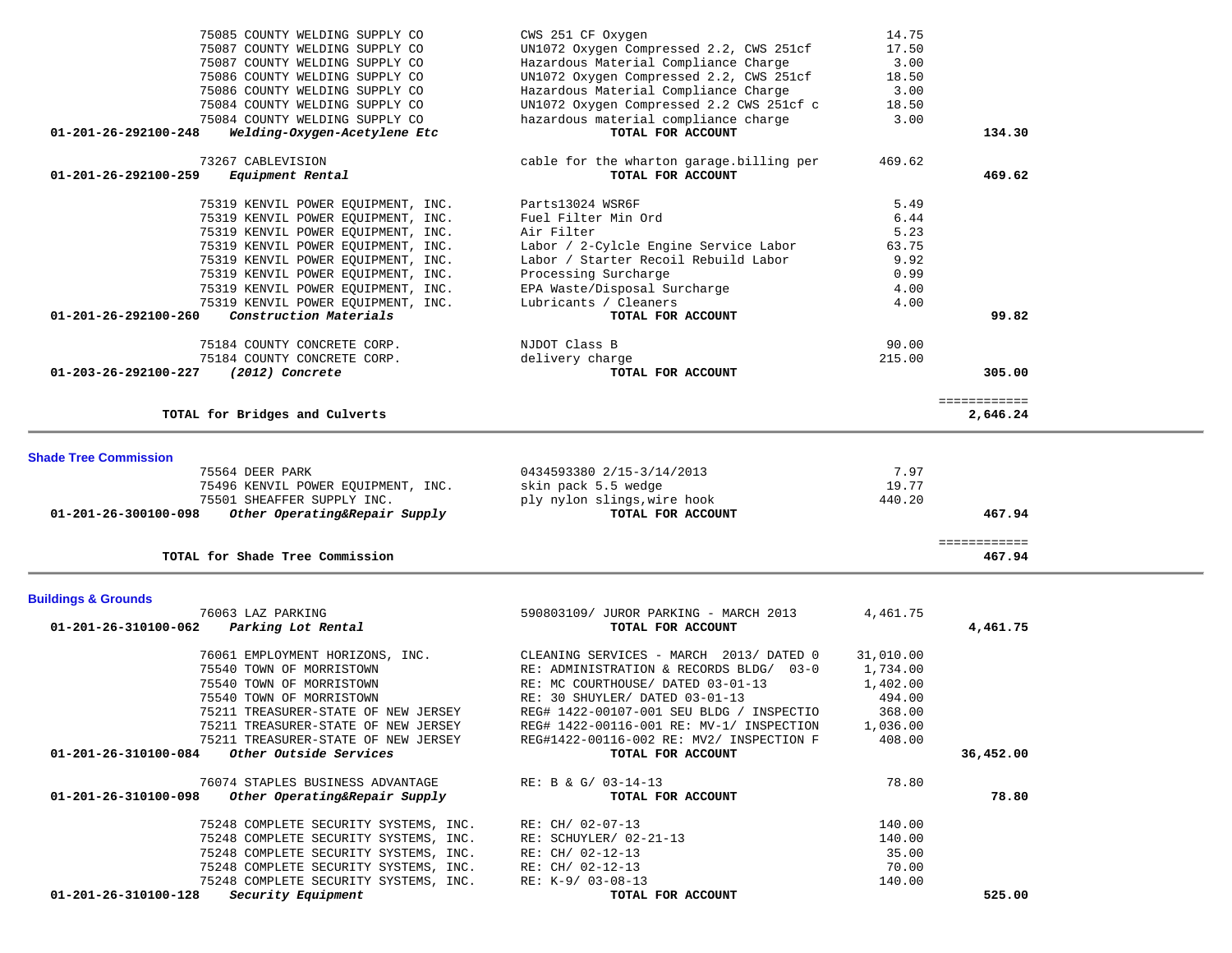| 75906 SQUEO BERARDINO 2013 WORK BOOTS - HILL 01-201-26-310100-207 <i>Uniform &amp; Clothing Allowance</i>                                                                                                                                  | POTS - HILL 84.99<br><b>TOTAL FOR ACCOUNT</b>                                                                                                                                |                   | 174.99   |
|--------------------------------------------------------------------------------------------------------------------------------------------------------------------------------------------------------------------------------------------|------------------------------------------------------------------------------------------------------------------------------------------------------------------------------|-------------------|----------|
|                                                                                                                                                                                                                                            |                                                                                                                                                                              |                   |          |
|                                                                                                                                                                                                                                            |                                                                                                                                                                              |                   |          |
|                                                                                                                                                                                                                                            |                                                                                                                                                                              |                   |          |
|                                                                                                                                                                                                                                            |                                                                                                                                                                              |                   |          |
|                                                                                                                                                                                                                                            |                                                                                                                                                                              |                   |          |
|                                                                                                                                                                                                                                            |                                                                                                                                                                              |                   |          |
|                                                                                                                                                                                                                                            |                                                                                                                                                                              |                   |          |
|                                                                                                                                                                                                                                            |                                                                                                                                                                              |                   |          |
|                                                                                                                                                                                                                                            |                                                                                                                                                                              |                   |          |
|                                                                                                                                                                                                                                            |                                                                                                                                                                              |                   | 1,824.26 |
|                                                                                                                                                                                                                                            |                                                                                                                                                                              |                   |          |
|                                                                                                                                                                                                                                            |                                                                                                                                                                              |                   |          |
|                                                                                                                                                                                                                                            |                                                                                                                                                                              |                   |          |
|                                                                                                                                                                                                                                            |                                                                                                                                                                              |                   | 8,125.00 |
| $(1-201-26-310100-242$ Fisch Barry Mour Monten Supply GROUP INC.<br>1639 UNIVERSAL SUPPLY GROUP INC.<br>164.59<br>1636 MADISON PLUMENNG SUPPLY CONNECTIBITY OF RESP. WHAT ON GROUP INC.<br>164.59<br>164.59<br>16365 MADISON PLUMENNG SUP  |                                                                                                                                                                              |                   |          |
| 75545 GRAINGER WO68655/RE: B & G/03-18-13<br>75545 GRAINGER WO68653/RE: B & G/03-15-13<br>75245 KUIKEN BROTHERS CO. INC. WO68633/RE: B & G/01-17-13<br>75542 BAYWAY LUMBER 75542 AVAINT TOTAL FOR ACCOUNT<br>01-201-26-310100-249 Bldg Mai |                                                                                                                                                                              |                   |          |
|                                                                                                                                                                                                                                            |                                                                                                                                                                              |                   |          |
|                                                                                                                                                                                                                                            |                                                                                                                                                                              |                   |          |
|                                                                                                                                                                                                                                            |                                                                                                                                                                              |                   |          |
|                                                                                                                                                                                                                                            |                                                                                                                                                                              |                   | 1,526.22 |
|                                                                                                                                                                                                                                            |                                                                                                                                                                              |                   |          |
|                                                                                                                                                                                                                                            |                                                                                                                                                                              |                   |          |
|                                                                                                                                                                                                                                            |                                                                                                                                                                              |                   |          |
|                                                                                                                                                                                                                                            |                                                                                                                                                                              |                   |          |
|                                                                                                                                                                                                                                            |                                                                                                                                                                              |                   |          |
|                                                                                                                                                                                                                                            |                                                                                                                                                                              |                   |          |
|                                                                                                                                                                                                                                            |                                                                                                                                                                              |                   |          |
|                                                                                                                                                                                                                                            |                                                                                                                                                                              |                   |          |
|                                                                                                                                                                                                                                            |                                                                                                                                                                              |                   |          |
|                                                                                                                                                                                                                                            |                                                                                                                                                                              |                   |          |
| 01-201-26-310100-264 Heat & A/C                                                                                                                                                                                                            |                                                                                                                                                                              |                   | 9,727.16 |
|                                                                                                                                                                                                                                            |                                                                                                                                                                              |                   |          |
|                                                                                                                                                                                                                                            |                                                                                                                                                                              |                   |          |
|                                                                                                                                                                                                                                            |                                                                                                                                                                              |                   |          |
|                                                                                                                                                                                                                                            |                                                                                                                                                                              |                   |          |
|                                                                                                                                                                                                                                            |                                                                                                                                                                              |                   |          |
|                                                                                                                                                                                                                                            |                                                                                                                                                                              |                   |          |
|                                                                                                                                                                                                                                            |                                                                                                                                                                              |                   |          |
|                                                                                                                                                                                                                                            |                                                                                                                                                                              |                   |          |
|                                                                                                                                                                                                                                            |                                                                                                                                                                              |                   |          |
|                                                                                                                                                                                                                                            |                                                                                                                                                                              |                   |          |
|                                                                                                                                                                                                                                            |                                                                                                                                                                              |                   |          |
|                                                                                                                                                                                                                                            |                                                                                                                                                                              |                   |          |
|                                                                                                                                                                                                                                            |                                                                                                                                                                              |                   |          |
|                                                                                                                                                                                                                                            |                                                                                                                                                                              |                   |          |
|                                                                                                                                                                                                                                            | 75551 TURTLE & HUGHES, INC. WO68408/ RE: HOMELESS/ 02-14-13                                                                                                                  | 151.24            |          |
|                                                                                                                                                                                                                                            |                                                                                                                                                                              |                   |          |
| 75551 TURTLE & HUGHES, INC.<br>75551 TURTLE & HUGHES, INC.                                                                                                                                                                                 | WO66838/ RE: LIBRARY/ 02-15-13                                                                                                                                               | 1,156.26<br>19.29 |          |
| 75551 TURTLE & HUGHES, INC.                                                                                                                                                                                                                | wo68424/ RE: CTY GRG/ 02-19-13<br>WO68365/ RE: CTY GRG/ 02-21-13                                                                                                             | 20.58             |          |
| 75551 TURTLE & HUGHES, INC.                                                                                                                                                                                                                | W068461/ RE: PSTA/ 02-22-13                                                                                                                                                  | 178.87            |          |
| 75551 TURTLE & HUGHES, INC.                                                                                                                                                                                                                | W068436/ RE: PSTA/ 02-22-13                                                                                                                                                  | 231.14            |          |
| 75551 TURTLE & HUGHES, INC.                                                                                                                                                                                                                | WO68461/ RE: PSTA/ 02-22-13                                                                                                                                                  | 694.54            |          |
| 75551 TURTLE & HUGHES, INC.                                                                                                                                                                                                                | WO67347/ RE: LAW & PUB SAFETY/ 02-25-13                                                                                                                                      | 54.06             |          |
| 75550 TURTLE & HUGHES, INC.                                                                                                                                                                                                                | WO68199/ RE: EXT SERVICES/ 02-25-13                                                                                                                                          | 122.20            |          |
| 75550 TURTLE & HUGHES, INC.                                                                                                                                                                                                                |                                                                                                                                                                              |                   |          |
| 75550 TURTLE & HUGHES, INC.                                                                                                                                                                                                                |                                                                                                                                                                              |                   |          |
| 75550 TURTLE & HUGHES, INC.                                                                                                                                                                                                                |                                                                                                                                                                              |                   |          |
| 75550 TURTLE & HUGHES, INC.                                                                                                                                                                                                                | WO68435/RE: WARRANTS/02-26-13<br>WO68436/RE: PSTA/03-04-13<br>WO68436/RE: PSTA/03-04-13<br>WO68199/RE: EXT SERVICES/02-26-13<br>T9.60<br>WO68436/RE: PSTA/02-27-13<br>237.15 |                   |          |

75880 LIDIA AVELAR 2013 WORK BOOT - NIGHT CREW 90.00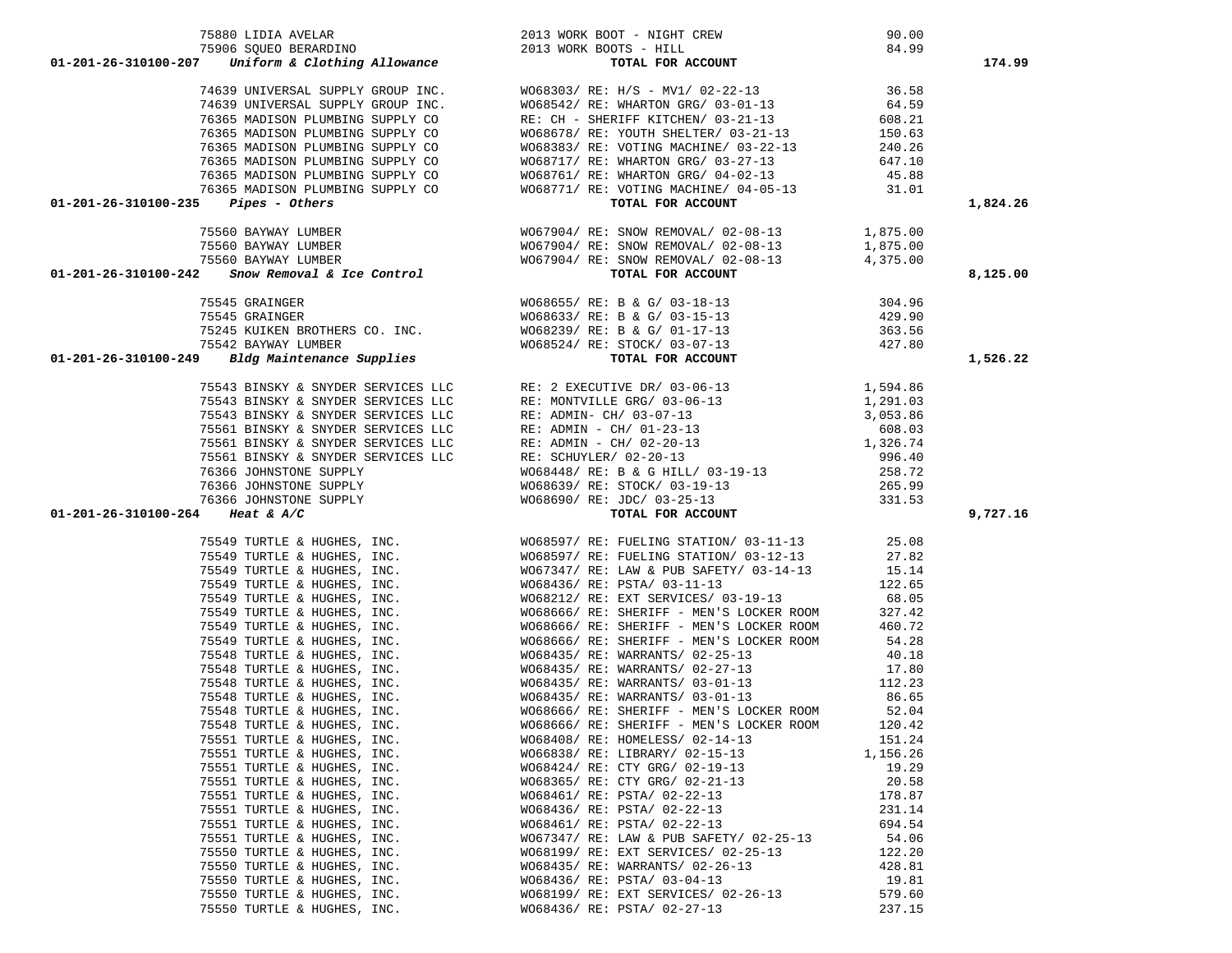| 75550 TURTLE & HUGHES, INC.<br>75550 TURTLE & HUGHES, INC.<br>75550 TURTLE & HUGHES, INC.<br>75547 TURTLE & HUGHES, INC.<br>75547 TURTLE & HUGHES, INC.<br>Electrical<br>01-201-26-310100-265 | W068436/ RE: PSTA/ 02-27-13<br>W068436/ RE: PSTA/ 03-05-13<br>W068424/ RE: CTY GRG/ 03-11-13<br>W068409/ RE: CTY GRG BULBS/ 02-14-13<br>W068409/ RE: HEALTH MNGMNT -BULBS/ 02-21<br>TOTAL FOR ACCOUNT | 22.28<br>17.46<br>98.88<br>507.54<br>140.00 | 6,210.19                  |  |
|-----------------------------------------------------------------------------------------------------------------------------------------------------------------------------------------------|-------------------------------------------------------------------------------------------------------------------------------------------------------------------------------------------------------|---------------------------------------------|---------------------------|--|
| TOTAL for Buildings & Grounds                                                                                                                                                                 |                                                                                                                                                                                                       |                                             | ============<br>69,105.37 |  |
| <b>Motor Services Center</b>                                                                                                                                                                  |                                                                                                                                                                                                       |                                             |                           |  |
|                                                                                                                                                                                               | $74959$ FRED PRYOR SEMINARS $$\tt HOW$$ TO DEAL WITH UNACCEPTABLE EMPLOYEE B $74959$ FRED PRYOR SEMINARS $$\tt HOW$$ TO DEAL WITH UNACCEPTABLE EMPLOYEE B                                             | 149.00                                      |                           |  |
|                                                                                                                                                                                               |                                                                                                                                                                                                       | 149.00                                      |                           |  |
| $01-201-26-315100-039$ Education Schools & Training                                                                                                                                           | TOTAL FOR ACCOUNT                                                                                                                                                                                     |                                             | 298.00                    |  |
| 75697 BOONTON AUTO PARTS                                                                                                                                                                      | CHROMABASE                                                                                                                                                                                            | 93.20                                       |                           |  |
| 75697 BOONTON AUTO PARTS                                                                                                                                                                      | TAPE                                                                                                                                                                                                  | 48.51                                       |                           |  |
| 74944 CABLEVISION                                                                                                                                                                             |                                                                                                                                                                                                       | 54.95                                       |                           |  |
| 75732 CLEAN VENTURE, INC.                                                                                                                                                                     | WASTE DISPOSAL                                                                                                                                                                                        | 2,818.75                                    |                           |  |
| 75837 MUNICIPAL CAPITAL CORP                                                                                                                                                                  | LEASE ON COPIER                                                                                                                                                                                       | 151.52                                      |                           |  |
| 75709 MSC INDUSTRIAL SUPPLY CO.                                                                                                                                                               | SCREW, WASHER                                                                                                                                                                                         | 154.30                                      |                           |  |
| 75709 MSC INDUSTRIAL SUPPLY CO.                                                                                                                                                               | CAP SCREW                                                                                                                                                                                             | 101.00                                      |                           |  |
| 75709 MSC INDUSTRIAL SUPPLY CO.                                                                                                                                                               | DRILL BIT                                                                                                                                                                                             | 208.16<br>74.50                             |                           |  |
| 75709 MSC INDUSTRIAL SUPPLY CO.<br>75709 MSC INDUSTRIAL SUPPLY CO.                                                                                                                            | SCREW<br>PINS, WASHER, COTTER PIN, GREASE FITTING                                                                                                                                                     | 119.11                                      |                           |  |
| 75284 MSC INDUSTRIAL SUPPLY CO.                                                                                                                                                               | SEALER, INSERT, WHEEL WEIGHT                                                                                                                                                                          | 612.16                                      |                           |  |
| 75284 MSC INDUSTRIAL SUPPLY CO.                                                                                                                                                               | MASK                                                                                                                                                                                                  | 34.96                                       |                           |  |
| 75284 MSC INDUSTRIAL SUPPLY CO.                                                                                                                                                               | MASK                                                                                                                                                                                                  | 104.00                                      |                           |  |
| 75284 MSC INDUSTRIAL SUPPLY CO.                                                                                                                                                               | GLOVES, BACKHAND PAD                                                                                                                                                                                  | 74.12                                       |                           |  |
| 75284 MSC INDUSTRIAL SUPPLY CO.                                                                                                                                                               | NUT, WASHER                                                                                                                                                                                           | 31.51                                       |                           |  |
| 75284 MSC INDUSTRIAL SUPPLY CO.                                                                                                                                                               | CONNECTOR, RING                                                                                                                                                                                       | 127.05                                      |                           |  |
| 75284 MSC INDUSTRIAL SUPPLY CO.                                                                                                                                                               | VALVE                                                                                                                                                                                                 | 8.34                                        |                           |  |
| 75677 ROYAL COMMUNICATIONS INC.                                                                                                                                                               | RADIO                                                                                                                                                                                                 | 200.00                                      |                           |  |
| 75290 SHEAFFER SUPPLY, INC.                                                                                                                                                                   | NUTS & BOLTS                                                                                                                                                                                          | 45.30                                       |                           |  |
| 75292 Y-PERS INC                                                                                                                                                                              | ABSORBANT PADS                                                                                                                                                                                        | 227.29                                      |                           |  |
| 75829 ALPHA GRAPHICS MORRISTOWN                                                                                                                                                               | LAMINATING                                                                                                                                                                                            | 20.00                                       |                           |  |
| 75836 MSC INDUSTRIAL SUPPLY CO.                                                                                                                                                               | BOLT                                                                                                                                                                                                  | 109.94                                      |                           |  |
| 75715 POSTER COMPLIANCE CENTER                                                                                                                                                                | 1 YR COMPLIANCE PLAN                                                                                                                                                                                  | 79.00                                       |                           |  |
| 75845 RUBBERCYCLE<br>$01-201-26-315100-098$ Other Operating&Repair Supply                                                                                                                     | TIRE RECYCLING<br>TOTAL FOR ACCOUNT                                                                                                                                                                   | 705.50                                      | 6,203.17                  |  |
|                                                                                                                                                                                               |                                                                                                                                                                                                       |                                             |                           |  |
| 75694 AMERICAN WEAR INC.                                                                                                                                                                      | UNIFORMS<br>UNIFORMS                                                                                                                                                                                  | 205.75                                      |                           |  |
| 75694 AMERICAN WEAR INC.                                                                                                                                                                      | UNIFORMS & MATS                                                                                                                                                                                       | 390.74                                      |                           |  |
| 01-201-26-315100-207 Uniform & Clothing Allowance                                                                                                                                             | TOTAL FOR ACCOUNT                                                                                                                                                                                     |                                             | 596.49                    |  |
| 75699 CRAFT OIL CORP                                                                                                                                                                          | OIL 5W30                                                                                                                                                                                              | 922.44                                      |                           |  |
| $01-201-26-315100-232$ Lubricants & Anti Freeze                                                                                                                                               | TOTAL FOR ACCOUNT                                                                                                                                                                                     |                                             | 922.44                    |  |
| 75834 GRAINGER                                                                                                                                                                                | SOCKET ADAPTER                                                                                                                                                                                        | 38.72                                       |                           |  |
| 75834 GRAINGER                                                                                                                                                                                | SWITCH FOR GRINDRE                                                                                                                                                                                    | 15.90                                       |                           |  |
| 75710 MY TOOL LADY                                                                                                                                                                            | CUT OFF TOOL                                                                                                                                                                                          | 102.00                                      |                           |  |
| Small Tools<br>01-201-26-315100-239                                                                                                                                                           | TOTAL FOR ACCOUNT                                                                                                                                                                                     |                                             | 156.62                    |  |
|                                                                                                                                                                                               |                                                                                                                                                                                                       |                                             |                           |  |
| 75276 GREELCO INC                                                                                                                                                                             | RING, WHEEL, CURB SHOE, CUTTING EDGE, BOLT                                                                                                                                                            | 13,626.90                                   |                           |  |
| 75724 WEST CHESTER MACHINERY AND<br>75291 WEST CHESTER MACHINERY AND                                                                                                                          | <b>9FT PLOW BLADE</b><br>PLOW BLADES                                                                                                                                                                  | 170.00<br>170.00                            |                           |  |
| Snow Plowing Parts<br>01-201-26-315100-241                                                                                                                                                    | TOTAL FOR ACCOUNT                                                                                                                                                                                     |                                             | 13,966.90                 |  |
|                                                                                                                                                                                               |                                                                                                                                                                                                       |                                             |                           |  |
| 74412 METALS USA PLATES &                                                                                                                                                                     | CARBON FLAT                                                                                                                                                                                           | 210.00                                      |                           |  |
| 01-201-26-315100-243<br>Steel                                                                                                                                                                 | TOTAL FOR ACCOUNT                                                                                                                                                                                     |                                             | 210.00                    |  |
| 75701 GOODYEAR AUTO SERVICE                                                                                                                                                                   | TIRES                                                                                                                                                                                                 | 182.20                                      |                           |  |
|                                                                                                                                                                                               |                                                                                                                                                                                                       |                                             |                           |  |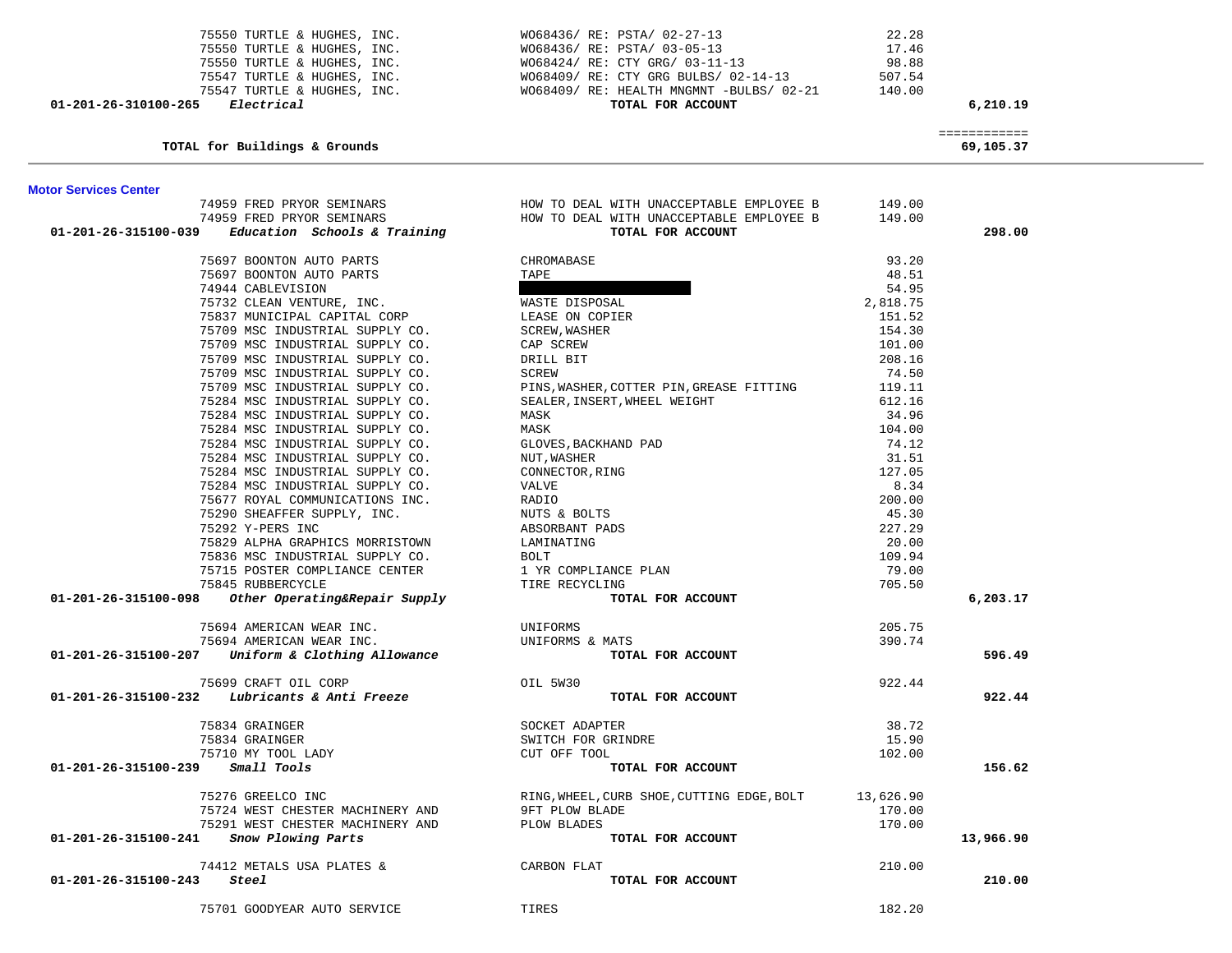|                      | 75701 GOODYEAR AUTO SERVICE          | TIRES                                                                                                                                                                                                                                                                    | 164.29    |          |
|----------------------|--------------------------------------|--------------------------------------------------------------------------------------------------------------------------------------------------------------------------------------------------------------------------------------------------------------------------|-----------|----------|
|                      | 75281 INTER CITY TIRE                | TIRES                                                                                                                                                                                                                                                                    | 12.00     |          |
|                      | 75281 INTER CITY TIRE                | TIRES                                                                                                                                                                                                                                                                    | 189.09    |          |
|                      | 75281 INTER CITY TIRE                | TIRES                                                                                                                                                                                                                                                                    | 741.63    |          |
|                      | 75281 INTER CITY TIRE                | TIRES                                                                                                                                                                                                                                                                    | 1,200.96  |          |
|                      | 75703 INTER CITY TIRE                | TIRES                                                                                                                                                                                                                                                                    | 612.16    |          |
|                      | 75703 INTER CITY TIRE                | TIRES                                                                                                                                                                                                                                                                    | 956.64    |          |
|                      | 75296 SERVICE TIRE TRUCK CENTERS INC | TIRES                                                                                                                                                                                                                                                                    | 156.00    |          |
|                      | 75296 SERVICE TIRE TRUCK CENTERS INC | TIRES                                                                                                                                                                                                                                                                    | 220.93    |          |
|                      | 75720 SERVICE TIRE TRUCK CENTERS INC | TIRES                                                                                                                                                                                                                                                                    | 60.44     |          |
|                      | 75720 SERVICE TIRE TRUCK CENTERS INC | TIRES                                                                                                                                                                                                                                                                    | 25.00     |          |
|                      | 75719 STS TIRE & AUTO CENTERS        | TIRES                                                                                                                                                                                                                                                                    | 292.89    |          |
|                      | 75827 GOODYEAR AUTO SERVICE          | TIRES                                                                                                                                                                                                                                                                    | 404.44    |          |
| 01-201-26-315100-245 | Tires                                | TOTAL FOR ACCOUNT                                                                                                                                                                                                                                                        |           | 5,218.67 |
|                      | 75723 GTS WELCO                      |                                                                                                                                                                                                                                                                          | 105.85    |          |
|                      | 74967 GTS WELCO                      |                                                                                                                                                                                                                                                                          | 36.56     |          |
|                      | 74967 GTS WELCO                      |                                                                                                                                                                                                                                                                          | 37.78     |          |
|                      | 75847 GTS WELCO                      |                                                                                                                                                                                                                                                                          | 42.48     |          |
|                      | 75847 GTS WELCO                      |                                                                                                                                                                                                                                                                          | 50.24     |          |
|                      | 75847 GTS WELCO                      |                                                                                                                                                                                                                                                                          | 254.20    |          |
| 01-201-26-315100-248 | Welding-Oxygen-Acetylene Etc         | AUDITIONS TANKS<br>ELECTRODE<br>ELECTR M&R STUD PLUS<br>ELECTR M&R STUD PLUS<br>ELECTR M&R STUD PLUS<br>ELECTR HF WSME<br>TOTAL FOR ACCOUNT                                                                                                                              |           | 527.11   |
|                      |                                      |                                                                                                                                                                                                                                                                          |           |          |
|                      | 75722 TOMAR INDUSTRIES INC           | RUSTFREE                                                                                                                                                                                                                                                                 | 79.00     |          |
|                      | 75722 TOMAR INDUSTRIES INC           | GLOVES, ANTIMICROBIAL, DEGREASER, GLASS                                                                                                                                                                                                                                  | 332.45    |          |
|                      | 75722 TOMAR INDUSTRIES INC           | FACIAL TISSUES, CLEANER, FOLD WHITE TOWE                                                                                                                                                                                                                                 | 228.65    |          |
|                      | 75722 TOMAR INDUSTRIES INC           | HAND DRYER                                                                                                                                                                                                                                                               | $-520.00$ |          |
| 01-201-26-315100-252 | Janitorial Supplies                  | TOTAL FOR ACCOUNT                                                                                                                                                                                                                                                        |           | 120.10   |
|                      | 75693 AIR BRAKE & EQUIPMENT          | TURBOCHARGER<br>BOLT, GASKET<br>STUD, NUT<br>STARTER<br>HEAD<br>HEAD<br>GRP 31 STUD 925C<br>DRAG LINK<br>GRP 31 STUD 925C<br>NET STARTER<br>ALTERNATOR<br>BELT, ELEMENT<br>CREDIT<br>CREDIT<br>CREDIT<br>CREDIT<br>CREDIT<br>CREDIT<br>CREDIT<br>CREDIT<br>CREDIT<br>CRE | 2,015.60  |          |
|                      | 75693 AIR BRAKE & EQUIPMENT          |                                                                                                                                                                                                                                                                          | 83.69     |          |
|                      | 75693 AIR BRAKE & EQUIPMENT          |                                                                                                                                                                                                                                                                          | 78.96     |          |
|                      | 75693 AIR BRAKE & EQUIPMENT          |                                                                                                                                                                                                                                                                          | 364.97    |          |
|                      | 75693 AIR BRAKE & EQUIPMENT          |                                                                                                                                                                                                                                                                          | 60.66     |          |
|                      | 75693 AIR BRAKE & EQUIPMENT          |                                                                                                                                                                                                                                                                          | 461.84    |          |
|                      | 75693 AIR BRAKE & EQUIPMENT          |                                                                                                                                                                                                                                                                          | 111.72    |          |
|                      | 75294 AIR BRAKE & EQUIPMENT          |                                                                                                                                                                                                                                                                          | 406.38    |          |
|                      | 75295 CHERRY VALLEY TRACTOR          |                                                                                                                                                                                                                                                                          | 30.31     |          |
|                      | 75280 GUARANTEED REBUILDERS INC      |                                                                                                                                                                                                                                                                          | 135.00    |          |
|                      | 75702 HOOVER TRUCK CENTERS INC       |                                                                                                                                                                                                                                                                          | 85.78     |          |
|                      | 75702 HOOVER TRUCK CENTERS INC       |                                                                                                                                                                                                                                                                          | 60.80     |          |
|                      | 75702 HOOVER TRUCK CENTERS INC       |                                                                                                                                                                                                                                                                          | $-77.00$  |          |
|                      | 75702 HOOVER TRUCK CENTERS INC       |                                                                                                                                                                                                                                                                          | $-45.40$  |          |
|                      | 75704 JESCO INC.                     |                                                                                                                                                                                                                                                                          | 18.10     |          |
|                      | 75704 JESCO INC.                     |                                                                                                                                                                                                                                                                          | 359.86    |          |
|                      | 75705 KENVIL POWER EQUIPMENT, INC.   |                                                                                                                                                                                                                                                                          | 41.33     |          |
|                      | 75707 MID-ATLANTIC TRUCK CENTRE INC  |                                                                                                                                                                                                                                                                          | 348.69    |          |
|                      | 75707 MID-ATLANTIC TRUCK CENTRE INC  |                                                                                                                                                                                                                                                                          | 376.16    |          |
|                      | 75708 MONTAGE ENTERPRISES INC.       |                                                                                                                                                                                                                                                                          | 313.90    |          |
|                      | 75708 MONTAGE ENTERPRISES INC.       | C-SHFT BRG & HSG                                                                                                                                                                                                                                                         | 119.00    |          |
|                      | 75282 MID-ATLANTIC TRUCK CENTRE INC  | GRILLE                                                                                                                                                                                                                                                                   | 581.26    |          |
|                      | 75282 MID-ATLANTIC TRUCK CENTRE INC  | CREDIT                                                                                                                                                                                                                                                                   | $-62.84$  |          |
|                      | 75282 MID-ATLANTIC TRUCK CENTRE INC  | CREDIT                                                                                                                                                                                                                                                                   | $-66.73$  |          |
|                      | 75286 NIELSEN DODGE - C-J-R          | LAMP                                                                                                                                                                                                                                                                     | 37.08     |          |
|                      | 75286 NIELSEN DODGE - C-J-R          | FILTER                                                                                                                                                                                                                                                                   | 76.80     |          |
|                      | 75286 NIELSEN DODGE - C-J-R          | FENDER                                                                                                                                                                                                                                                                   | 141.60    |          |
|                      | 75828 AIR BRAKE & EQUIPMENT          | RADIATOR                                                                                                                                                                                                                                                                 | 1,803.68  |          |
|                      | 75828 AIR BRAKE & EQUIPMENT          | CLAMP                                                                                                                                                                                                                                                                    | 36.81     |          |
|                      | 75830 AMERICAN HOSE & HYDRAULICS     | CYLINDER REPAIR                                                                                                                                                                                                                                                          | 226.00    |          |
|                      | 75283 MONTAGE ENTERPRISES INC.       | HEX SHAFT AND DISC                                                                                                                                                                                                                                                       | 73.95     |          |
| 01-201-26-315100-261 | Spare Parts for Equipment            | TOTAL FOR ACCOUNT                                                                                                                                                                                                                                                        |           | 8,197.96 |
|                      | 75695 BEYER CHRYSLER JEEP            | SOCKET                                                                                                                                                                                                                                                                   | 7.50      |          |
|                      |                                      |                                                                                                                                                                                                                                                                          |           |          |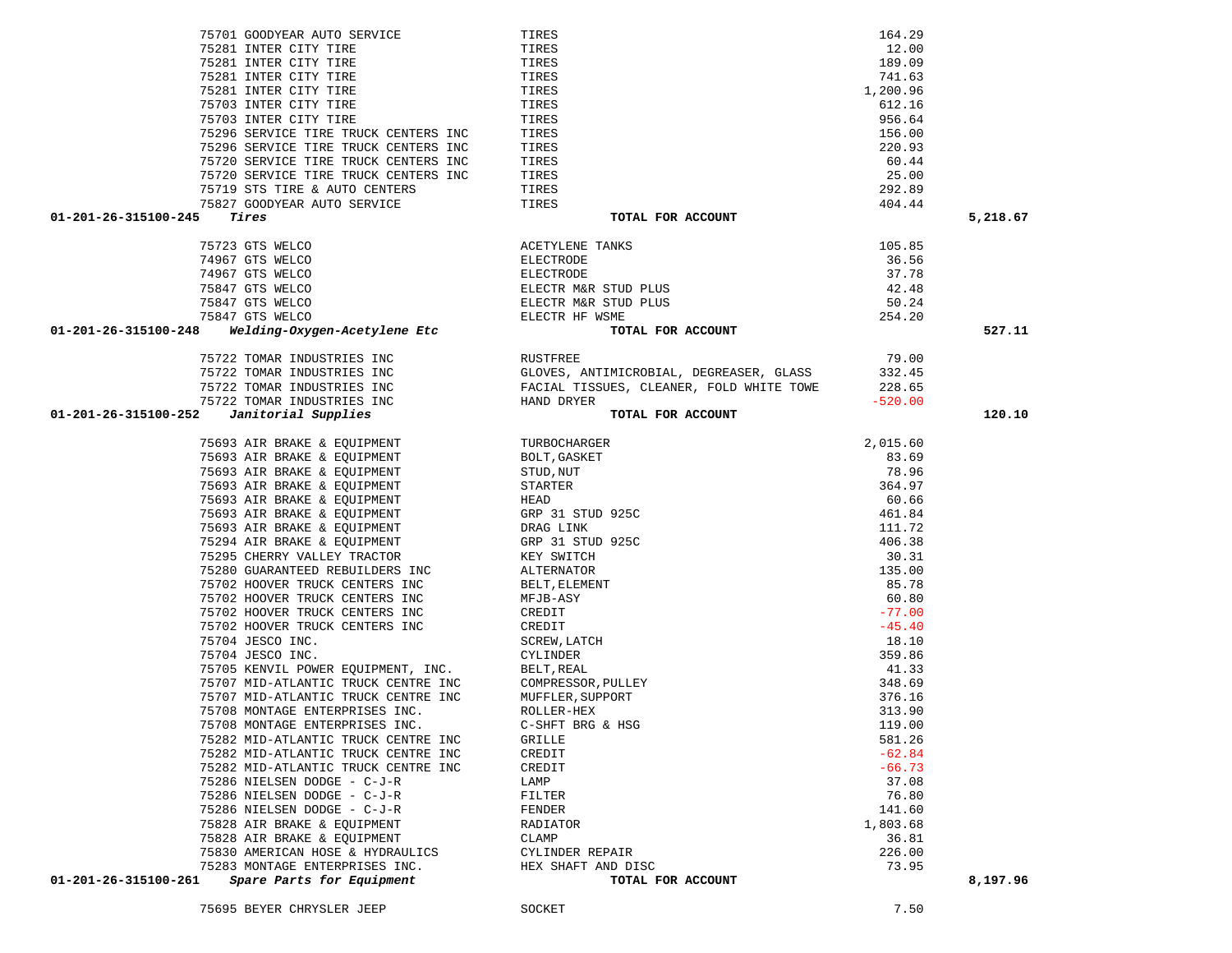|                                                                                                                                                                                                                                                              | LINK                                                                                                                                                                                                                                                             | 106.50    |
|--------------------------------------------------------------------------------------------------------------------------------------------------------------------------------------------------------------------------------------------------------------|------------------------------------------------------------------------------------------------------------------------------------------------------------------------------------------------------------------------------------------------------------------|-----------|
|                                                                                                                                                                                                                                                              | KIT BRAK                                                                                                                                                                                                                                                         | 68.16     |
| 75696 BEYER FORD<br>75696 BEYER FORD<br>75278 CY DRAKE LOCKSMITHS, INC.                                                                                                                                                                                      | REKEY                                                                                                                                                                                                                                                            | 33.00     |
|                                                                                                                                                                                                                                                              | FILTER, ROTOR, PAD, HUB BEARING, COUPLER, SH 1, 319.92                                                                                                                                                                                                           |           |
| 75277 D&B AUTO SUPPLY                                                                                                                                                                                                                                        |                                                                                                                                                                                                                                                                  |           |
|                                                                                                                                                                                                                                                              | WHEEL NUT, FILTER, GASKET, ROTOR, FILTER, PA                                                                                                                                                                                                                     | 318.68    |
| 75277 D&B AUTO SUPPLY<br>75277 D&B AUTO SUPPLY<br>75277 D&B AUTO SUPPLY<br>75277 D&B AUTO SUPPLY<br>75698 D&B AUTO SUPPLY<br>75698 D&B AUTO SUPPLY<br>75698 D&B AUTO SUPPLY<br>75698 D&B AUTO SUPPLY<br>75698 D&B AUTO SUPPLY<br>75698 D&B AUTO SUPPLY<br>75 | PLASTIC WELDING SYSTEM, MIR ADH, FILTER, D                                                                                                                                                                                                                       | 611.99    |
|                                                                                                                                                                                                                                                              | FILTER, ROTOR, PAD, COIL, SENSOR, STRUT 1, 049.13<br>COOL CON, RELAY, STABILIZER, ROTOR, FILTER, 759.74                                                                                                                                                          |           |
|                                                                                                                                                                                                                                                              |                                                                                                                                                                                                                                                                  |           |
|                                                                                                                                                                                                                                                              | FILTER, COUPLER, ADAPTER, FITTING, DROP LGT                                                                                                                                                                                                                      | 192.05    |
|                                                                                                                                                                                                                                                              |                                                                                                                                                                                                                                                                  |           |
|                                                                                                                                                                                                                                                              | DRUM BRAKE, STABILIZER, SHOCK, SENSOR,                                                                                                                                                                                                                           | 267.05    |
|                                                                                                                                                                                                                                                              | GASKET, CONVERTOR, BEARING, ROTOR, FILTER, H 1,888.73<br>PADS, HARDWARE KIT, PIN KIT, LAMP, VBELT, RO 544.84                                                                                                                                                     |           |
|                                                                                                                                                                                                                                                              |                                                                                                                                                                                                                                                                  |           |
|                                                                                                                                                                                                                                                              | FUEL PUMP, PIPE, MUFFLER, PIPE, BOLT, BEARIN 772.40                                                                                                                                                                                                              |           |
|                                                                                                                                                                                                                                                              |                                                                                                                                                                                                                                                                  |           |
|                                                                                                                                                                                                                                                              |                                                                                                                                                                                                                                                                  | $-67.50$  |
|                                                                                                                                                                                                                                                              |                                                                                                                                                                                                                                                                  | $-101.84$ |
|                                                                                                                                                                                                                                                              |                                                                                                                                                                                                                                                                  | $-10.98$  |
|                                                                                                                                                                                                                                                              |                                                                                                                                                                                                                                                                  | $-13.50$  |
|                                                                                                                                                                                                                                                              |                                                                                                                                                                                                                                                                  | $-88.94$  |
|                                                                                                                                                                                                                                                              |                                                                                                                                                                                                                                                                  |           |
| 75279 FLEMINGTON BUICK CHEVROLET                                                                                                                                                                                                                             |                                                                                                                                                                                                                                                                  | 301.67    |
| 75279 FLEMINGTON BUICK CHEVROLET                                                                                                                                                                                                                             |                                                                                                                                                                                                                                                                  | 50.04     |
| 75700 FLEMINGTON BUICK CHEVROLET<br>75712 NIELSEN DODGE - C-J-R                                                                                                                                                                                              |                                                                                                                                                                                                                                                                  | 93.35     |
|                                                                                                                                                                                                                                                              |                                                                                                                                                                                                                                                                  | 70.60     |
| 75712 NIELSEN DODGE - C-J-R                                                                                                                                                                                                                                  |                                                                                                                                                                                                                                                                  | 133.20    |
|                                                                                                                                                                                                                                                              |                                                                                                                                                                                                                                                                  |           |
|                                                                                                                                                                                                                                                              |                                                                                                                                                                                                                                                                  | 112.80    |
|                                                                                                                                                                                                                                                              |                                                                                                                                                                                                                                                                  | 43.68     |
| <sup>75712</sup> NIELSEN DODGE - C-J-R<br>75712 NIELSEN DODGE - C-J-R<br>75712 NIELSEN DODGE - C-J-R<br>75712 NIELSEN DODGE - C-J-R<br>75712 NIELSEN DODGE - C-J-R<br>75712 NIELSEN DODGE - C-J-R<br>75712 NIELSEN DODGE - C-J-R<br>75712 NIELSEN DODGE - C- |                                                                                                                                                                                                                                                                  | 40.56     |
|                                                                                                                                                                                                                                                              |                                                                                                                                                                                                                                                                  | 42.60     |
|                                                                                                                                                                                                                                                              |                                                                                                                                                                                                                                                                  | 70.24     |
|                                                                                                                                                                                                                                                              |                                                                                                                                                                                                                                                                  |           |
|                                                                                                                                                                                                                                                              |                                                                                                                                                                                                                                                                  | 43.08     |
| 75712 NIELSEN DODGE - C-J-R<br>75712 NIELSEN DODGE - C-J-R<br>75842 PLAINSMAN AUTO SUPPLY<br>75842 PLAINSMAN AUTO SUPPLY                                                                                                                                     | DS, HARDWINDER, NUFFLER, AND REDIT<br>REDIT<br>REDIT<br>REDIT<br>REDIT<br>CREDIT<br>CREDIT<br>CREDIT<br>CREDIT<br>SWITCH, CYLINDER<br>CABLE<br>DEFLECTOR, NUT, HOUSING<br>GASKET, BOLT, STUD, NUT, SHIELD<br>BLADE-WIPER<br>MANIFOLD<br>SENSOR<br>FILTER<br>MANI | 236.00    |
|                                                                                                                                                                                                                                                              |                                                                                                                                                                                                                                                                  | 70.36     |
|                                                                                                                                                                                                                                                              | REFRIGERANT, FILTER, THERMOSTAT, END, HOSE,                                                                                                                                                                                                                      | 522.10    |
|                                                                                                                                                                                                                                                              | HUB BEARING ASSY, SEAL, LOWER BALL JOINT, D 320.95                                                                                                                                                                                                               |           |
|                                                                                                                                                                                                                                                              |                                                                                                                                                                                                                                                                  |           |
| 75842 PLAINSMAN AUTO SUPPLY<br>75842 PLAINSMAN AUTO SUPPLY<br>75842 PLAINSMAN AUTO SUPPLY                                                                                                                                                                    | END, MUFFLER, TAIL PIPE, EXHAUST INSULATOR, 652.52                                                                                                                                                                                                               |           |
|                                                                                                                                                                                                                                                              | SWAY BAR                                                                                                                                                                                                                                                         | 84.20     |
|                                                                                                                                                                                                                                                              | GAUGE, BRAKE AWAY KIT, BELT                                                                                                                                                                                                                                      | 12.59     |
|                                                                                                                                                                                                                                                              | TUBING, FILTER                                                                                                                                                                                                                                                   | 54.55     |
| 75714 PLAINSMAN AUTO SUPPLY<br>75714 PLAINSMAN AUTO SUPPLY<br>75714 PLAINSMAN AUTO SUPPLY<br>75714 PLAINSMAN AUTO SUPPLY<br>75714 PLAINSMAN AUTO SUPPLY<br>75714 PLAINSMAN AUTO SUPPLY<br>75714 PLAINSMAN AUTO SUPPLY                                        |                                                                                                                                                                                                                                                                  |           |
|                                                                                                                                                                                                                                                              |                                                                                                                                                                                                                                                                  |           |
|                                                                                                                                                                                                                                                              |                                                                                                                                                                                                                                                                  |           |
|                                                                                                                                                                                                                                                              |                                                                                                                                                                                                                                                                  |           |
|                                                                                                                                                                                                                                                              |                                                                                                                                                                                                                                                                  |           |
|                                                                                                                                                                                                                                                              |                                                                                                                                                                                                                                                                  |           |
|                                                                                                                                                                                                                                                              |                                                                                                                                                                                                                                                                  |           |
|                                                                                                                                                                                                                                                              |                                                                                                                                                                                                                                                                  |           |
|                                                                                                                                                                                                                                                              |                                                                                                                                                                                                                                                                  |           |
|                                                                                                                                                                                                                                                              |                                                                                                                                                                                                                                                                  |           |
|                                                                                                                                                                                                                                                              |                                                                                                                                                                                                                                                                  |           |
|                                                                                                                                                                                                                                                              |                                                                                                                                                                                                                                                                  |           |
|                                                                                                                                                                                                                                                              |                                                                                                                                                                                                                                                                  |           |
|                                                                                                                                                                                                                                                              |                                                                                                                                                                                                                                                                  |           |
|                                                                                                                                                                                                                                                              |                                                                                                                                                                                                                                                                  |           |
|                                                                                                                                                                                                                                                              |                                                                                                                                                                                                                                                                  |           |
| 75833 FLEMINGTON BUICK CHEVROLET                                                                                                                                                                                                                             | CREDIT                                                                                                                                                                                                                                                           | $-26.00$  |
| 75838 NIELSEN DODGE - C-J-R                                                                                                                                                                                                                                  | STRUT, NUT                                                                                                                                                                                                                                                       | 238.32    |
|                                                                                                                                                                                                                                                              |                                                                                                                                                                                                                                                                  |           |
| 75838 NIELSEN DODGE - C-J-R                                                                                                                                                                                                                                  | PAD, ROTOR                                                                                                                                                                                                                                                       | 360.80    |
| 75838 NIELSEN DODGE - C-J-R                                                                                                                                                                                                                                  | BOLT                                                                                                                                                                                                                                                             | 12.56     |
| 75838 NIELSEN DODGE - C-J-R                                                                                                                                                                                                                                  | EXHAUST                                                                                                                                                                                                                                                          | 60.56     |
| 75839 NORMAN GALE OLDSMOBILE CORP                                                                                                                                                                                                                            | CAP, SOLENOID                                                                                                                                                                                                                                                    | 51.13     |
| 75839 NORMAN GALE OLDSMOBILE CORP                                                                                                                                                                                                                            | RETAINER                                                                                                                                                                                                                                                         | 19.26     |
|                                                                                                                                                                                                                                                              |                                                                                                                                                                                                                                                                  |           |
| 75839 NORMAN GALE OLDSMOBILE CORP                                                                                                                                                                                                                            | STRAP                                                                                                                                                                                                                                                            | 16.41     |
| 75843 OUALITY AUTO GLASS, INC                                                                                                                                                                                                                                | WINDHSIELD INSTALL (11-12)                                                                                                                                                                                                                                       | 190.04    |
| 75844 ROUTE 23 AUTO MALL LLC                                                                                                                                                                                                                                 | PANEL ASY                                                                                                                                                                                                                                                        | 98.50     |
| 75717 ROUTE 23 AUTO MALL LLC                                                                                                                                                                                                                                 | RESISTOR ASY                                                                                                                                                                                                                                                     | 38.25     |
| 75717 ROUTE 23 AUTO MALL LLC                                                                                                                                                                                                                                 | PANEL ASY                                                                                                                                                                                                                                                        | 98.50     |
|                                                                                                                                                                                                                                                              |                                                                                                                                                                                                                                                                  |           |
| 75717 ROUTE 23 AUTO MALL LLC                                                                                                                                                                                                                                 | COVER-WHEEL                                                                                                                                                                                                                                                      | 77.52     |

|                                                                                                                                                                                                                                                                                       | LINK                                                                                                                                                                                                                                                       | 106.50    |
|---------------------------------------------------------------------------------------------------------------------------------------------------------------------------------------------------------------------------------------------------------------------------------------|------------------------------------------------------------------------------------------------------------------------------------------------------------------------------------------------------------------------------------------------------------|-----------|
|                                                                                                                                                                                                                                                                                       | KIT BRAK                                                                                                                                                                                                                                                   | 68.16     |
| 75696 BEYER FORD<br>75696 BEYER FORD<br>75278 CY DRAKE LOCKSMITHS, INC.                                                                                                                                                                                                               | REKEY                                                                                                                                                                                                                                                      | 33.00     |
| 75277 D&B AUTO SUPPLY                                                                                                                                                                                                                                                                 | FILTER, ROTOR, PAD, HUB BEARING, COUPLER, SH                                                                                                                                                                                                               | 1,319.92  |
|                                                                                                                                                                                                                                                                                       |                                                                                                                                                                                                                                                            | 318.68    |
| 75277 D&B AUTO SUPPLY<br>75277 D&B AUTO SUPPLY<br>75277 D&B AUTO SUPPLY<br>75277 D&B AUTO SUPPLY<br>75698 D&B AUTO SUPPLY<br>75698 D&B AUTO SUPPLY<br>75698 D&B AUTO SUPPLY<br>75698 D&B AUTO SUPPLY<br>75698 D&B AUTO SUPPLY<br>75698 D&B AUTO SUPPLY<br>75698 D&B AUTO SUPPLY<br>75 | WHEEL NUT, FILTER, GASKET, ROTOR, FILTER, PA                                                                                                                                                                                                               |           |
|                                                                                                                                                                                                                                                                                       | PLASTIC WELDING SYSTEM, MIR ADH, FILIDA, 2<br>FILTER, ROTOR, PAD, COIL, SENSOR, STRUT 1,049.13<br>FILTER, 759.74                                                                                                                                           |           |
|                                                                                                                                                                                                                                                                                       |                                                                                                                                                                                                                                                            |           |
|                                                                                                                                                                                                                                                                                       |                                                                                                                                                                                                                                                            |           |
|                                                                                                                                                                                                                                                                                       | FILTER, COUPLER, ADAPTER, FITTING, DROP LGT                                                                                                                                                                                                                | 192.05    |
|                                                                                                                                                                                                                                                                                       | DRUM BRAKE, STABILIZER, SHOCK, SENSOR,                                                                                                                                                                                                                     | 267.05    |
|                                                                                                                                                                                                                                                                                       | GASKET, CONVERTOR, BEARING, ROTOR, FILTER, H 1,888.73                                                                                                                                                                                                      |           |
|                                                                                                                                                                                                                                                                                       | PADS, HARDWARE KIT, PIN KIT, LAMP, VBELT, RO                                                                                                                                                                                                               | 544.84    |
|                                                                                                                                                                                                                                                                                       |                                                                                                                                                                                                                                                            | 772.40    |
|                                                                                                                                                                                                                                                                                       |                                                                                                                                                                                                                                                            | $-67.50$  |
|                                                                                                                                                                                                                                                                                       |                                                                                                                                                                                                                                                            |           |
|                                                                                                                                                                                                                                                                                       |                                                                                                                                                                                                                                                            | $-101.84$ |
|                                                                                                                                                                                                                                                                                       |                                                                                                                                                                                                                                                            | $-10.98$  |
| T-5698 D&B AUTO SUPPLY<br>75698 D&B AUTO SUPPLY<br>75698 D&B AUTO SUPPLY                                                                                                                                                                                                              |                                                                                                                                                                                                                                                            | $-13.50$  |
|                                                                                                                                                                                                                                                                                       |                                                                                                                                                                                                                                                            | $-88.94$  |
| 75279 FLEMINGTON BUICK CHEVROLET                                                                                                                                                                                                                                                      |                                                                                                                                                                                                                                                            | 301.67    |
| 75279 FLEMINGTON BUICK CHEVROLET                                                                                                                                                                                                                                                      |                                                                                                                                                                                                                                                            | 50.04     |
|                                                                                                                                                                                                                                                                                       |                                                                                                                                                                                                                                                            | 93.35     |
|                                                                                                                                                                                                                                                                                       |                                                                                                                                                                                                                                                            | 70.60     |
|                                                                                                                                                                                                                                                                                       |                                                                                                                                                                                                                                                            | 133.20    |
|                                                                                                                                                                                                                                                                                       |                                                                                                                                                                                                                                                            |           |
|                                                                                                                                                                                                                                                                                       |                                                                                                                                                                                                                                                            | 112.80    |
|                                                                                                                                                                                                                                                                                       |                                                                                                                                                                                                                                                            | 43.68     |
|                                                                                                                                                                                                                                                                                       |                                                                                                                                                                                                                                                            | 40.56     |
|                                                                                                                                                                                                                                                                                       |                                                                                                                                                                                                                                                            | 42.60     |
|                                                                                                                                                                                                                                                                                       |                                                                                                                                                                                                                                                            | 70.24     |
|                                                                                                                                                                                                                                                                                       |                                                                                                                                                                                                                                                            | 43.08     |
|                                                                                                                                                                                                                                                                                       |                                                                                                                                                                                                                                                            | 236.00    |
|                                                                                                                                                                                                                                                                                       |                                                                                                                                                                                                                                                            | 70.36     |
|                                                                                                                                                                                                                                                                                       | REFRIGERANT, FILTER, THERMOSTAT, END, HOSE,                                                                                                                                                                                                                | 522.10    |
| 75279 FLEMINGTON BUICK CHEVROLET<br>75700 FLEMINGTON BUICK CHEVROLET<br>75712 NIELSEN DODGE - C-J-R<br>75712 NIELSEN DODGE - C-J-R<br>75712 NIELSEN DODGE - C-J-R<br>75712 NIELSEN DODGE - C-J-R<br>75712 NIELSEN DODGE - C-J-R<br>75712 NIELSEN D                                    | <br>S.HARDWARE<br>S.HARDWARE<br>EDIT<br>REDIT<br>REDIT<br>REDIT<br>REDIT<br>CREDIT<br>CREDIT<br>CREDIT<br>CREDIT<br>SENDT<br>CREDIT<br>SENDE CABLE<br>DEFLECTOR ,NUT ,HOUSING<br>GASKET, BOLT ,STUD ,NUT , SHIELD<br>BLADE-WIPER<br>MANIFOLD<br>SENSOR<br> | 320.95    |
|                                                                                                                                                                                                                                                                                       | HUB BEARING ASSY, SEAL, LOWER BALL JOINT, D                                                                                                                                                                                                                |           |
| 75842 PLAINSMAN AUTO SUPPLY<br>75842 PLAINSMAN AUTO SUPPLY                                                                                                                                                                                                                            | END, MUFFLER, TAIL PIPE, EXHAUST INSULATOR, 652.52                                                                                                                                                                                                         |           |
| 75842 PLAINSMAN AUTO SUFFIL<br>75714 PLAINSMAN AUTO SUPPLY<br>75714 PLAINSMAN AUTO SUPPLY<br>75714 PLAINSMAN AUTO SUPPLY                                                                                                                                                              | SWAY BAR                                                                                                                                                                                                                                                   | 84.20     |
|                                                                                                                                                                                                                                                                                       | GAUGE, BRAKE AWAY KIT, BELT                                                                                                                                                                                                                                | 12.59     |
|                                                                                                                                                                                                                                                                                       | TUBING, FILTER                                                                                                                                                                                                                                             | 54.55     |
|                                                                                                                                                                                                                                                                                       |                                                                                                                                                                                                                                                            |           |
|                                                                                                                                                                                                                                                                                       | CONVERTOR, STUD, FILTER, BELT, PIN, HYD FLUI 616.07<br>ELBOW, CONNECTOR, PADS, PLUG, MARKER, FUSE, J 273.32                                                                                                                                                |           |
|                                                                                                                                                                                                                                                                                       | SHOCK, ROTOR, FILTER, DRIVE FLEX, HANDLE, 3/                                                                                                                                                                                                               | 509.85    |
| 75714 PLAINSMAN AUTO SUPPLY<br>75714 PLAINSMAN AUTO SUPPLY<br>75714 PLAINSMAN AUTO SUPPLY                                                                                                                                                                                             | ISOLATOR, PADS                                                                                                                                                                                                                                             | 151.94    |
|                                                                                                                                                                                                                                                                                       | ISOLATOR,PADS<br>WINDSHIELD INSTALL (3-30)                                                                                                                                                                                                                 |           |
|                                                                                                                                                                                                                                                                                       |                                                                                                                                                                                                                                                            |           |
|                                                                                                                                                                                                                                                                                       |                                                                                                                                                                                                                                                            |           |
|                                                                                                                                                                                                                                                                                       |                                                                                                                                                                                                                                                            |           |
|                                                                                                                                                                                                                                                                                       |                                                                                                                                                                                                                                                            |           |
|                                                                                                                                                                                                                                                                                       |                                                                                                                                                                                                                                                            |           |
|                                                                                                                                                                                                                                                                                       |                                                                                                                                                                                                                                                            |           |
|                                                                                                                                                                                                                                                                                       |                                                                                                                                                                                                                                                            |           |
|                                                                                                                                                                                                                                                                                       |                                                                                                                                                                                                                                                            |           |
| 75833 FLEMINGTON BUICK CHEVROLET                                                                                                                                                                                                                                                      | BATTERY                                                                                                                                                                                                                                                    | 207.30    |
| 75833 FLEMINGTON BUICK CHEVROLET                                                                                                                                                                                                                                                      | CREDIT                                                                                                                                                                                                                                                     | $-26.00$  |
|                                                                                                                                                                                                                                                                                       |                                                                                                                                                                                                                                                            |           |
| 75838 NIELSEN DODGE - C-J-R                                                                                                                                                                                                                                                           | STRUT, NUT                                                                                                                                                                                                                                                 | 238.32    |
| 75838 NIELSEN DODGE - C-J-R                                                                                                                                                                                                                                                           | PAD, ROTOR                                                                                                                                                                                                                                                 | 360.80    |
| 75838 NIELSEN DODGE - C-J-R                                                                                                                                                                                                                                                           | BOLT                                                                                                                                                                                                                                                       | 12.56     |
| 75838 NIELSEN DODGE - C-J-R                                                                                                                                                                                                                                                           | EXHAUST                                                                                                                                                                                                                                                    | 60.56     |
| 75839 NORMAN GALE OLDSMOBILE CORP                                                                                                                                                                                                                                                     | CAP, SOLENOID                                                                                                                                                                                                                                              | 51.13     |
| 75839 NORMAN GALE OLDSMOBILE CORP                                                                                                                                                                                                                                                     | RETAINER                                                                                                                                                                                                                                                   | 19.26     |
| 75839 NORMAN GALE OLDSMOBILE CORP                                                                                                                                                                                                                                                     | STRAP                                                                                                                                                                                                                                                      | 16.41     |
| 75843 QUALITY AUTO GLASS, INC                                                                                                                                                                                                                                                         | WINDHSIELD INSTALL (11-12)                                                                                                                                                                                                                                 | 190.04    |
| 75844 ROUTE 23 AUTO MALL LLC                                                                                                                                                                                                                                                          | PANEL ASY                                                                                                                                                                                                                                                  | 98.50     |
|                                                                                                                                                                                                                                                                                       |                                                                                                                                                                                                                                                            | 38.25     |
| 75717 ROUTE 23 AUTO MALL LLC                                                                                                                                                                                                                                                          | RESISTOR ASY                                                                                                                                                                                                                                               |           |
| 75717 ROUTE 23 AUTO MALL LLC                                                                                                                                                                                                                                                          | PANEL ASY                                                                                                                                                                                                                                                  | 98.50     |
| 75717 ROUTE 23 AUTO MALL LLC                                                                                                                                                                                                                                                          | COVER-WHEEL                                                                                                                                                                                                                                                | 77.52     |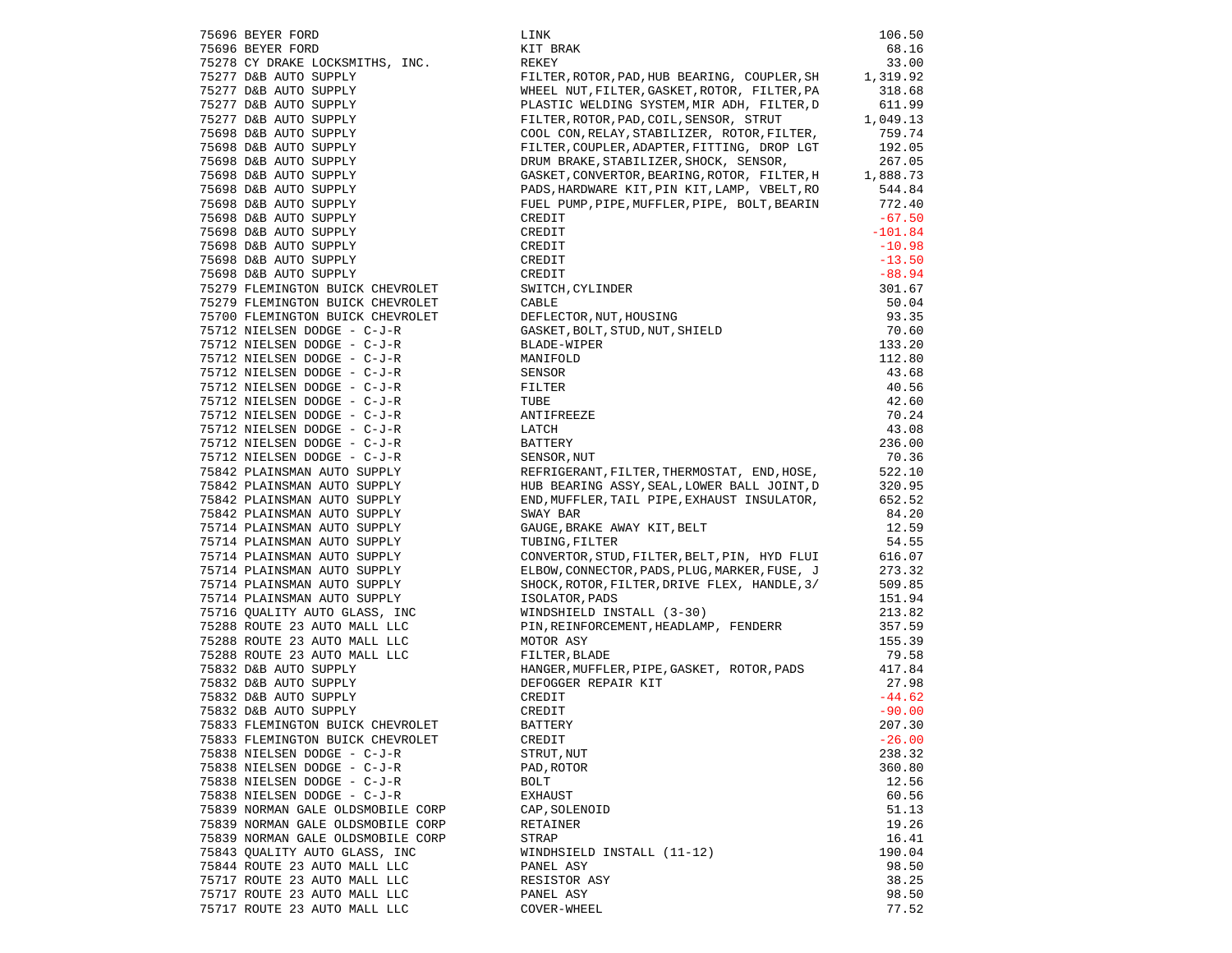| 75846 SMITH MOTOR CO., INC.             | 216.23<br>FILTER, THERMOSTAT, ELEMENT |  |
|-----------------------------------------|---------------------------------------|--|
| 75846 SMITH MOTOR CO., INC.<br>CREDIT   | $-60.00$                              |  |
| 75846 SMITH MOTOR CO., INC.<br>CREDIT   | $-526.68$                             |  |
| 75846 SMITH MOTOR CO., INC.<br>CREDIT   | $-87.13$                              |  |
| 75846 SMITH MOTOR CO., INC.<br>CREDIT   | $-90.45$                              |  |
| Vehicle Repairs<br>01-201-26-315100-291 | 15,114.82<br>TOTAL FOR ACCOUNT        |  |

### TOTAL for Motor Services Center

 ============ 51,532.28

| <b>Health Management</b>       |                             |                                          |          |              |
|--------------------------------|-----------------------------|------------------------------------------|----------|--------------|
|                                | 76113 VERIZON WIRELESS      | HEALTH MANAGEMENT - O&E<br>$L&PS$ /      | 114.03   |              |
| $01 - 201 - 27 - 330100 - 031$ | Cellular Phone/Pagers       | TOTAL FOR ACCOUNT                        |          | 114.03       |
|                                | 76098 FEDEX                 | $4326 - 9584 - 0$                        | 19.82    |              |
| $01 - 201 - 27 - 330100 - 068$ | Postage & Metered Mail      | TOTAL FOR ACCOUNT                        |          | 19.82        |
|                                | 76118 CARLOS PEREZ JR.      | reimbursement for mileage                | 72.06    |              |
|                                | 76118 CARLOS PEREZ JR.      | reimbursement for mileage                | 8.05     |              |
|                                | 76101 ARLENE STOLLER        | Mileage Reimbursement                    | 59.15    |              |
| $01 - 201 - 27 - 330100 - 084$ | Other Outside Services      | TOTAL FOR ACCOUNT                        |          | 139.26       |
|                                | 76634 COUNTY OF MORRIS      | 1ST HALF 4/13 METERED MAIL               | 74.13    |              |
|                                | 74457 DYNASIL PRODUCTS      | Ouote #0307PAD13-02S Radioactive Source  | 2,800.00 |              |
|                                | 74457 DYNASIL PRODUCTS      | shipping                                 | 80.00    |              |
|                                | 74364 FIREFIGHTER ONE LLC   | Estimate # 131819 Calibration Cylinder   | 303.20   |              |
|                                | 74364 FIREFIGHTER ONE LLC   | Estimate 131838 Gas, 100L, 100 PPM Isobu | 165.60   |              |
| $01 - 201 - 27 - 330100 - 210$ | Environmental Compliance    | TOTAL FOR ACCOUNT                        |          | 3,422.93     |
|                                | 75745 DEER PARK             | 0434540191 billing period 2/15/13-3/14/1 | 41.37    |              |
| $01 - 201 - 27 - 330100 - 258$ | Equipment                   | TOTAL FOR ACCOUNT                        |          | 41.37        |
|                                |                             |                                          |          | ------------ |
|                                | TOTAL for Health Management |                                          |          | 3,737.41     |

**Human Services** 

| 75938 NJ ASSOCIATION OF COUNTY<br>Associations and Memberships<br>01-201-27-331100-023                             | Payment for County Human Services Direct<br>TOTAL FOR ACCOUNT                           | 75.00           | 75.00  |
|--------------------------------------------------------------------------------------------------------------------|-----------------------------------------------------------------------------------------|-----------------|--------|
| 76634 COUNTY OF MORRIS<br>01-201-27-331100-068<br>Postage & Metered Mail                                           | 1ST HALF 4/13 METERED MAIL<br>TOTAL FOR ACCOUNT                                         | 72.33           | 72.33  |
| 75974 CAESAR'S ENTERTAINMENT CORP.<br>75974 CAESAR'S ENTERTAINMENT CORP.<br>01-201-27-331100-082<br>Travel Expense | Room Reservation for Frank Pinto for the<br>Additional Room Charge<br>TOTAL FOR ACCOUNT | 178.00<br>20.00 | 198.00 |
| 76007 SODEXO INC & AFFILIATES<br>Meeting Exp Advisory Board Etc<br>01-201-27-331100-088                            | Sandwiches and beverages for attendees a<br>TOTAL FOR ACCOUNT                           | 43.90           | 43.90  |
| TOTAL for Human Services                                                                                           |                                                                                         |                 | 389.23 |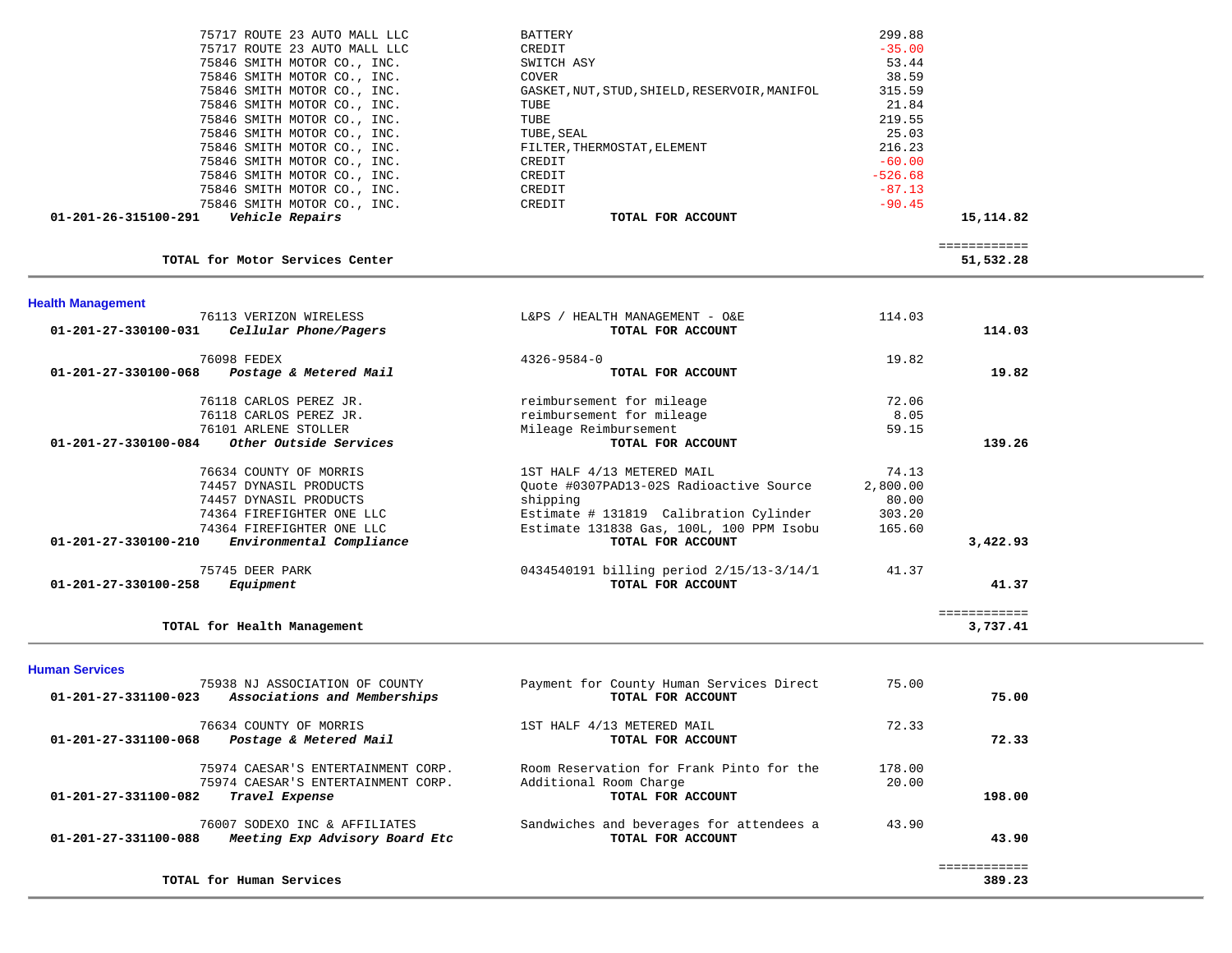| <b>Youth Shelter</b> |                                                    |                                          |          |              |
|----------------------|----------------------------------------------------|------------------------------------------|----------|--------------|
|                      | 74629 BOB BARKER COMPANY, INC.                     | washcloths                               | 17.96    |              |
|                      | 74629 BOB BARKER COMPANY, INC.                     | body wash White Rain Citrus              | 28.50    |              |
|                      | 74629 BOB BARKER COMPANY, INC.                     | Premium towels                           | 91.86    |              |
|                      | 74629 BOB BARKER COMPANY, INC.                     | dial liquid soap                         | 85.35    |              |
|                      | 74629 BOB BARKER COMPANY, INC.                     | Vaseline Lip Therapy                     | 82.16    |              |
|                      | 74629 BOB BARKER COMPANY, INC.                     | Small resident shower shoes              | 8.45     |              |
|                      | 74629 BOB BARKER COMPANY, INC.                     | large resident shower shoes              | 8.45     |              |
|                      | 74629 BOB BARKER COMPANY, INC.                     | xlg resident shower shoes                | 8.45     |              |
|                      | 74629 BOB BARKER COMPANY, INC.                     | body wash White Rain Ocean               | 28.50    |              |
|                      | 74629 BOB BARKER COMPANY, INC.                     | body wash Suave Sunshine                 | 32.86    |              |
|                      | 74629 BOB BARKER COMPANY, INC.                     | Freight                                  | 70.38    |              |
| 01-201-27-331110-059 | Other General Expenses                             | TOTAL FOR ACCOUNT                        |          | 462.92       |
|                      | 76634 COUNTY OF MORRIS                             | 1ST HALF 4/13 METERED MAIL               | 8.74     |              |
| 01-201-27-331110-068 | Postage and Metered Mail                           | TOTAL FOR ACCOUNT                        |          | 8.74         |
|                      | 76020 WAL-MART STORE                               | 6032202020168804 Resident Holiday Suppli | 142.98   |              |
| 01-201-27-331110-084 | Other Outside Services                             | TOTAL FOR ACCOUNT                        |          | 142.98       |
|                      | 76078 MUNICIPAL CAPITAL CORP                       | 2nd 1/4 2013                             | 1,029.09 |              |
| 01-201-27-331110-164 | Office Machines - Rental                           | TOTAL FOR ACCOUNT                        |          | 1,029.09     |
|                      | 75389 DEER PARK                                    | 0434508388 2/15-3/14/13 Gal Drinking W   | 18.81    |              |
|                      | 75971 LOVEYS PIZZA & GRILL                         | Resident Rewards                         | 92.72    |              |
|                      | 76138 ALBERTSON INC                                | 6030375100026118 Closing Date 4/3/13     | 110.23   |              |
| 01-201-27-331110-185 | Food                                               | TOTAL FOR ACCOUNT                        |          | 221.76       |
|                      | 75819 ATLANTIC HEALTH/                             | March 2013                               | 6,766.66 |              |
| 01-201-27-331110-189 | Medical                                            | TOTAL FOR ACCOUNT                        |          | 6,766.66     |
|                      | 73979 AGWAY MORRISTOWN                             | Flowers for planting                     | 6.47     |              |
|                      | 01-203-27-331110-059 (2012) Other General Expenses | TOTAL FOR ACCOUNT                        |          | 6.47         |
|                      |                                                    |                                          |          | ============ |
|                      | TOTAL for Youth Shelter                            |                                          |          | 8,638.62     |

### **Office on Aging**

| איייאי ייס טעוויס                                    |                                            |        |        |
|------------------------------------------------------|--------------------------------------------|--------|--------|
| 75934 BETH DENMEAD                                   | Car Insurance Reimbursement for mar, 201   | 12.00  |        |
| 75935 CARMEN N. AYALA                                | Car Insurance Reimbursement for Mar, 2013  | 12.00  |        |
| 75931 KRISTINE A. BEIRNE                             | Car Insurance Reimbursement for Mar, 2013  | 12.00  |        |
| 75930 KELLY-ANN FREY                                 | Car Insurance Reimbursement for Feb, 201   | 12.00  |        |
| 75930 KELLY-ANN FREY                                 | Car Insurance Reimbursement for Mar, 2013  | 12.00  |        |
| 75936 KAREN WEBSTER                                  | Car Insurance Reimbursement for Mar, 2013  | 12.00  |        |
| 75933 PATRICIA DUMPERT                               | Car Insurance Reimbursement for Mar, 2013  | 12.00  |        |
| 75927 VICTORINE FUNG                                 | Car Insurance Reimbursement for Mar 2013   | 12.00  |        |
| 76463 JOSEPH BLEVINS                                 | Car Insurance Reimbursement for Mar, 201   | 12.00  |        |
| 76464 OPHELIA V. CRUSE                               | Car Insurance Reimbursement for Mar, 201   | 12.00  |        |
| 01-201-27-333100-048<br>Insurance                    | TOTAL FOR ACCOUNT                          |        | 120.00 |
| 75363 STAPLES BUSINESS ADVANTAGE                     | Paper 25% cot. 24# 500 sshts, seb reman to | 250.54 |        |
| 75380 W.B. MASON COMPANY INC                         | Paper, xero/dup/we/ltr 20#                 | 404.52 |        |
| 74110 W.B. MASON COMPANY INC                         | Phone, c12939B, corded Bk                  | 29.92  |        |
| 01-201-27-333100-058<br>Office Supplies & Stationery | TOTAL FOR ACCOUNT                          |        | 684.98 |
| 76634 COUNTY OF MORRIS                               | 1ST HALF 4/13 METERED MAIL                 | 212.46 |        |
| 01-201-27-333100-068<br>Postage & Metered Mail       | TOTAL FOR ACCOUNT                          |        | 212.46 |
| 75934 BETH DENMEAD                                   | Miles Reimbursement for Mar, 2013          | 100.45 |        |
| 75935 CARMEN N. AYALA                                | Miles Reimbursement for Mar, 2013          | 39.55  |        |
| 75931 KRISTINE A. BEIRNE                             | Miles Reimbursement for Mar, 2013          | 43.05  |        |
| 75930 KELLY-ANN FREY                                 | Miles Reimbursement for Feb, 2013          | 70.00  |        |
|                                                      |                                            |        |        |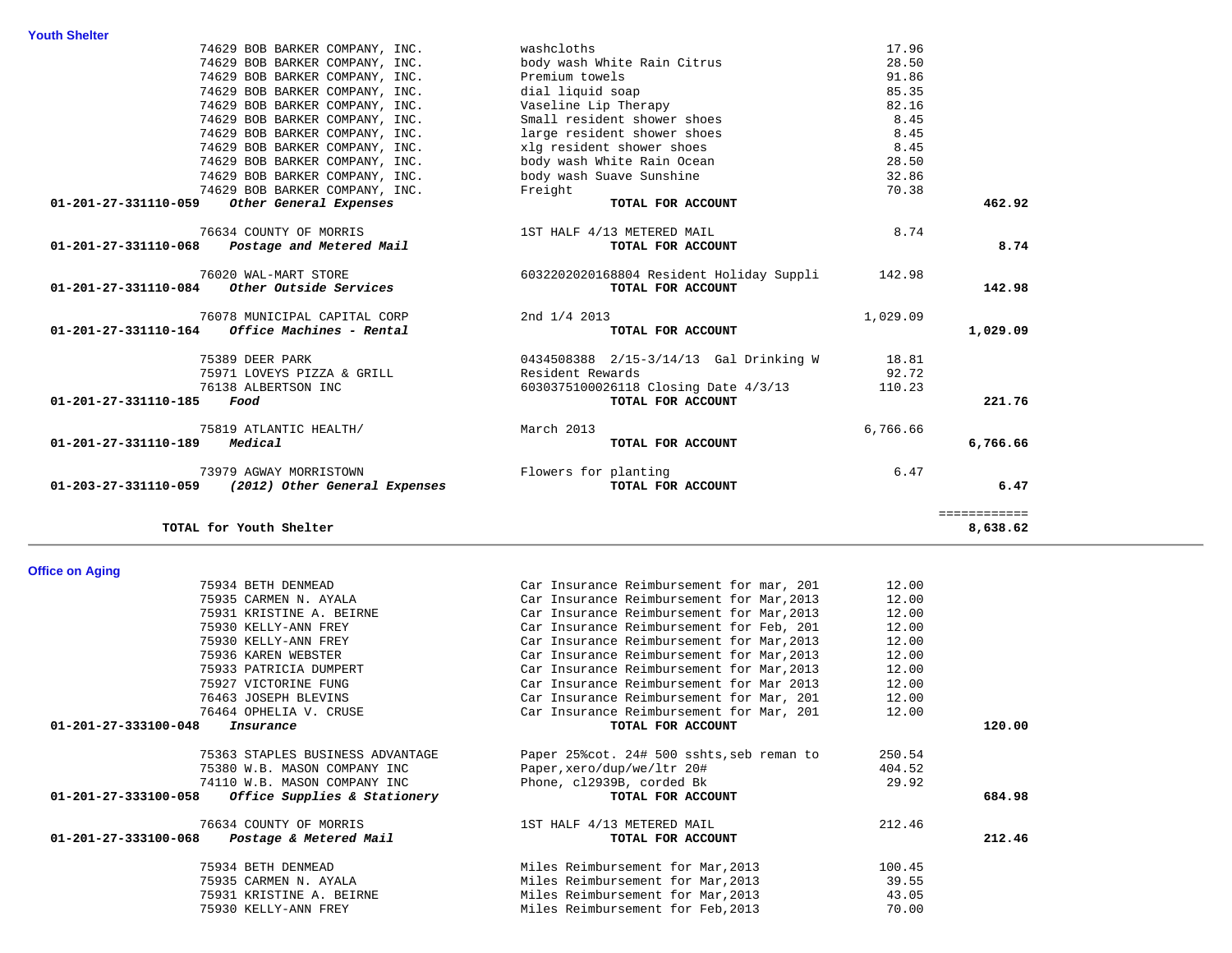|                                         |                                        | Miles Reimbursement for Mar, 2013         | 72.10     |                        |  |
|-----------------------------------------|----------------------------------------|-------------------------------------------|-----------|------------------------|--|
|                                         | 75930 KELLY-ANN FREY                   | Miles Reimbursement for Mar, 2013         |           |                        |  |
|                                         | 75936 KAREN WEBSTER                    |                                           | 37.80     |                        |  |
|                                         | 75929 MARIA ROSARIO                    | Miles Reimbursement for Jan-Feb-Mar, 2013 | 21.98     |                        |  |
|                                         | 75933 PATRICIA DUMPERT                 | Miles Reimbursement for Mar, 2013         | 41.30     |                        |  |
|                                         | 75927 VICTORINE FUNG                   | Miles Reimbursement for Mar, 2013         | 44.80     |                        |  |
|                                         | 75927 VICTORINE FUNG                   | Tolls to and from APSA Supervisor Meetin  | 2.50      |                        |  |
|                                         | 76463 JOSEPH BLEVINS                   | Miles Reimbursement for Mar, 2013         | 80.15     |                        |  |
|                                         | 76464 OPHELIA V. CRUSE                 | Miles Reimbursement for Mar, 2013         | 59.85     |                        |  |
| 01-201-27-333100-082                    | Travel Expense                         | TOTAL FOR ACCOUNT                         |           | 613.53                 |  |
|                                         | 75684 BENAY QUADREL                    | Interpreter Services. Advisory Meeting 2  | 175.00    |                        |  |
| 01-201-27-333100-117                    | Interpretor Fees                       | TOTAL FOR ACCOUNT                         |           | 175.00                 |  |
|                                         |                                        |                                           |           | ============           |  |
|                                         | TOTAL for Office on Aging              |                                           |           | 1,805.97               |  |
|                                         |                                        |                                           |           |                        |  |
| <b>Grant in Aid</b>                     | 75941 EL PRIMER PASO                   | January ESL CLASSES                       | 1,440.00  |                        |  |
|                                         | 75941 EL PRIMER PASO                   | Preschool Classes                         | 2,772.00  |                        |  |
|                                         | 75941 EL PRIMER PASO                   | Preschool Scholarships                    | 1,950.00  |                        |  |
|                                         | 75941 EL PRIMER PASO                   | Family Childcare Services                 | 1,200.00  |                        |  |
|                                         | 75981 EL PRIMER PASO                   | February ESL Classes                      | 1,440.00  |                        |  |
|                                         |                                        | Preschool Classes                         |           |                        |  |
|                                         | 75981 EL PRIMER PASO                   |                                           | 2,772.00  |                        |  |
|                                         | 75981 EL PRIMER PASO                   | Preschool Scholarships                    | 1,950.00  |                        |  |
|                                         | 75981 EL PRIMER PASO                   | Family Childcare Services                 | 1,200.00  |                        |  |
| 01-201-27-342000-459                    | Grant in Aid GIA: HISPANIC AFFAIRS     | TOTAL FOR ACCOUNT                         |           | 14,724.00              |  |
|                                         | 76568 FAMILY SERVICE OF MORRIS COUNTY  | GIA 1360<br>Period 01 201                 | 704.00    |                        |  |
|                                         | 76569 FAMILY SERVICE OF MORRIS COUNTY  | GIA 1341<br>Period 01 201                 | 7,995.00  |                        |  |
| 01-201-27-342000-462                    | Grant in Aid GIA: FAMILY SERVICES      | TOTAL FOR ACCOUNT                         |           | 8,699.00               |  |
|                                         | 76563 VISITING NURSE ASSOC. OF         | GIA 1319<br>Period Q1                     | 11,646.00 |                        |  |
| 01-201-27-342000-481                    | Grant in Aid GIA: VNAANJ               | TOTAL FOR ACCOUNT                         |           | 11,646.00              |  |
|                                         |                                        |                                           |           | ============           |  |
|                                         | TOTAL for Grant in Aid                 |                                           |           | 35,069.00              |  |
|                                         |                                        |                                           |           |                        |  |
| <b>Seniors, Disabled &amp; Veterans</b> | 76467 LEXIS NEXIS/MATTHEW BENDER       | Nylap Veterans Ben 1-2e & Federal Vets 1  | 204.73    |                        |  |
| 01-201-27-343100-039                    | Education, Schools & Training          | TOTAL FOR ACCOUNT                         |           | 204.73                 |  |
|                                         |                                        |                                           |           |                        |  |
|                                         | TOTAL for Seniors, Disabled & Veterans |                                           |           | ============<br>204.73 |  |
|                                         |                                        |                                           |           |                        |  |
| <b>County Board of Social Service</b>   |                                        |                                           |           |                        |  |
|                                         | 75528 PAPER MART INC                   | Purchase of office supplies/Order #11725  | 830.10    |                        |  |
| 01-201-27-345100-058                    | Office Supplies & Stationery           | TOTAL FOR ACCOUNT                         |           | 830.10                 |  |
|                                         | 76151 CITYSIDE ARCHIVES, LTD           | TEMPORARY ASSISTANCE - ACCT#0804          | 636.00    |                        |  |
|                                         | 76112 CITYSIDE ARCHIVES, LTD           | TEMPORARY ASSISTANCE                      | 795.00    |                        |  |
|                                         | 75109 LANGUAGE LINE SERVICES           | Over the phone interpretation service on  | 11.90     |                        |  |
|                                         | 76455 BENAY QUADREL                    | Sign Language Interpreting Service on 03  | 170.00    |                        |  |
| 01-201-27-345100-059                    | Other General Expenses                 | TOTAL FOR ACCOUNT                         |           | 1,612.90               |  |
|                                         |                                        |                                           |           |                        |  |
|                                         | 75942 LASZLO CSENGETO                  | Postage expense                           | 8.51      |                        |  |
| 01-201-27-345100-068                    | Postage & Metered Mail                 | TOTAL FOR ACCOUNT                         |           | 8.51                   |  |
|                                         | 76456 VERIZON                          | Acct no. 973 631-5312 641 87Y/03-28-13 t  | 910.76    |                        |  |
| 01-201-27-345100-146                    | Telephone                              | TOTAL FOR ACCOUNT                         |           | 910.76                 |  |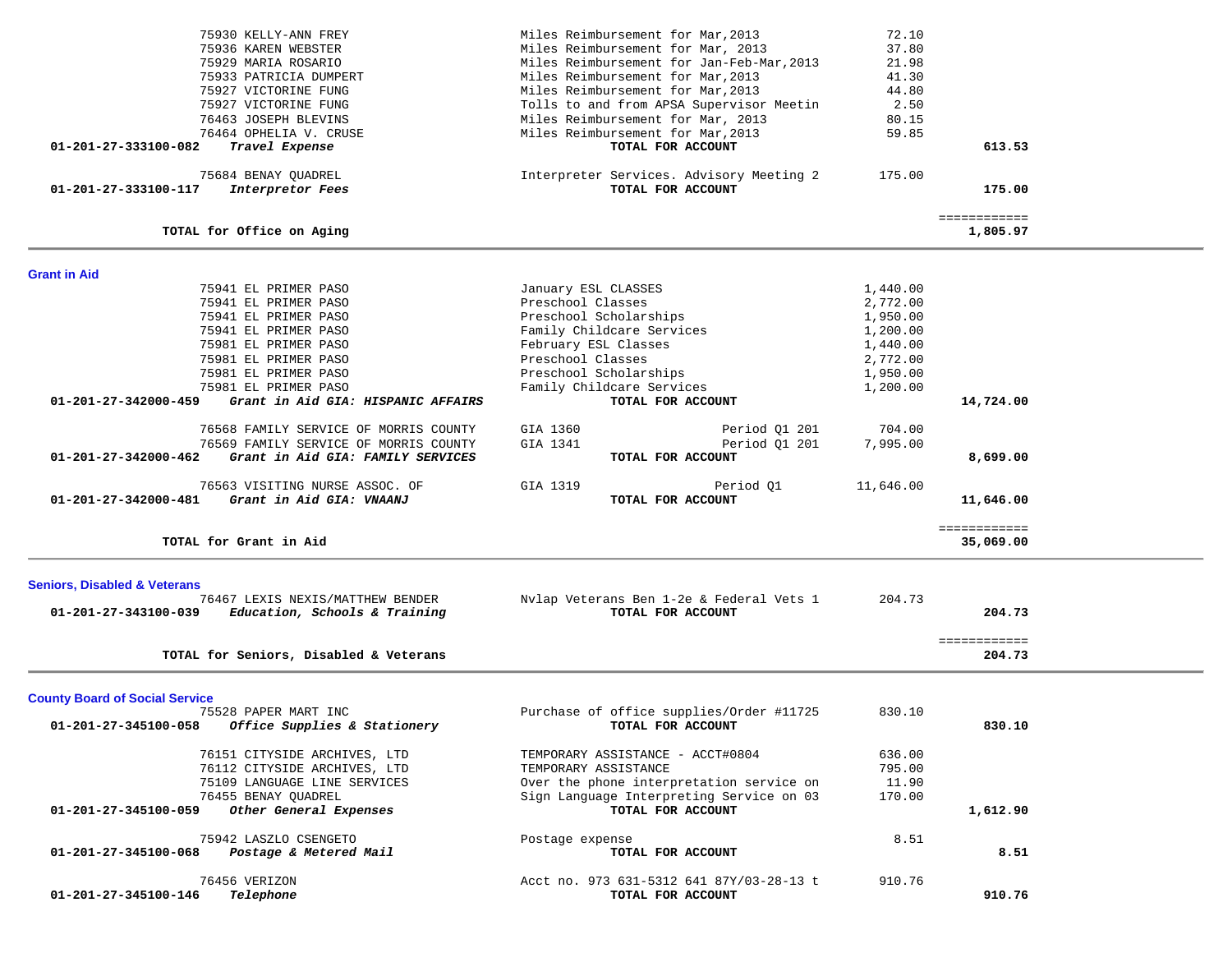| 01-201-27-345100-164           | Office Machines - Rental                 | TOTAL FOR ACCOUNT                        |            | 2,067.00                   |
|--------------------------------|------------------------------------------|------------------------------------------|------------|----------------------------|
|                                | 76119 CITYSIDE ARCHIVES, LTD             | STORAGE SERVICES - OTA                   | 543.42     |                            |
|                                | 76122 CITYSIDE ARCHIVES, LTD             | STORAGE SERVICES - OTA                   | 534.92     |                            |
| 01-201-27-345100-257           | Rental - Other                           | TOTAL FOR ACCOUNT                        |            | 1,078.34                   |
|                                | 75910 HORIZON BLUE CROSS BLUE SHIELD     | HMO Invoice for the month of April 2013  | 154,696.04 |                            |
|                                | 75932 HORIZON BLUE CROSS BLUE SHIELD     | Dental coverage for the month of April 2 | 4,270.63   |                            |
| 01-201-27-345100-329           | Hospital Insurance Premiums              | TOTAL FOR ACCOUNT                        |            | 158,966.67                 |
|                                | 75914 JERRY THIEL                        | SSS - Mileage reimb. for March 2013      | 65.10      |                            |
|                                | 75911 JAMES MCDANIEL                     | CSP - Mileage reimb. for January to Marc | 148.75     |                            |
|                                | 75942 LASZLO CSENGETO                    | ADM - Mileage reimb. for March 2013      | 31.15      |                            |
|                                | 76458 LAUREN BURD                        | FSS - Mileage reimb. for January through | 104.30     |                            |
|                                | 76452 LINDA CSENGETO                     | SSS - Mileage reimb. for January to Marc | 142.80     |                            |
|                                | 76451 SHAU-YING LIU                      | SSS - Mileage reimb. for February & Marc | 125.65     |                            |
| 01-201-27-345100-332           | Mileage                                  | TOTAL FOR ACCOUNT                        |            | 617.75                     |
|                                | 75913 NANCY WALTER                       | FSS - Insurance reimb. from January thro | 72.00      |                            |
|                                | 76452 LINDA CSENGETO                     | Parking fees                             | 11.25      |                            |
|                                | 76451 SHAU-YING LIU                      | Parking fees                             | 4.50       |                            |
| 01-201-27-345100-333           | Other Allowances                         | TOTAL FOR ACCOUNT                        |            | 87.75                      |
|                                | 75924 WHITES HEALTHCARE                  |                                          | 630.00     |                            |
|                                | 76460 VALLEY PHARMACY                    |                                          | 152.86     |                            |
| $01 - 201 - 27 - 345100 - 338$ | Health Related Services                  | TOTAL FOR ACCOUNT                        |            | 782.86                     |
|                                | 75923 NJ TAXI & BLACK CAR SERVICES LLC   |                                          | 55.22      |                            |
|                                | 76459 NJ TAXI & BLACK CAR SERVICES LLC   |                                          | 29.51      |                            |
|                                | 76457 NJ TAXI & BLACK CAR SERVICES LLC   |                                          | 90.44      |                            |
|                                | 76457 NJ TAXI & BLACK CAR SERVICES LLC   | 02/04/13                                 | 83.06      |                            |
|                                | 76457 NJ TAXI & BLACK CAR SERVICES LLC   |                                          | 54.50      |                            |
|                                | 76457 NJ TAXI & BLACK CAR SERVICES LLC   |                                          | 55.69      |                            |
| 01-201-27-345100-340           | Transportation Services                  | TOTAL FOR ACCOUNT                        |            | 368.42                     |
|                                | 75536 STAPLES BUSINESS ADVANTAGE         | X - Stamper 9/16" x 1-1/16"/Order #70936 | 95.00      |                            |
|                                | 75536 STAPLES BUSINESS ADVANTAGE         | X - Stamper Refill ink red 20 ML/Order # | 39.75      |                            |
| 01-203-27-345100-058           | (2012) Office Supplies & Stationery      | TOTAL FOR ACCOUNT                        |            | 134.75                     |
|                                | 76577 HORIZON BLUE CROSS BLUE SHIELD     | MIN PREM MARCH 2012                      | 6,915.86   |                            |
| 01-203-27-345100-328           | (2012) FICA                              | TOTAL FOR ACCOUNT                        |            | 6,915.86                   |
|                                | 76471 HORIZON BLUE CROSS BLUE SHIELD     | MIN PREM JANUARY 2012                    | 6,771.20   |                            |
|                                | 76542 HORIZON BLUE CROSS BLUE SHIELD     | MIN PREM FEBRUARY 2012                   | 6,636.70   |                            |
|                                | 76579 HORIZON BLUE CROSS BLUE SHIELD     | MIN PREM APRIL 2012                      | 6,915.86   |                            |
| 01-203-27-345100-329           | (2012) Hospital Insurance Premiums       | TOTAL FOR ACCOUNT                        |            | 20,323.76                  |
|                                | TOTAL for County Board of Social Service |                                          |            | ============<br>194,705.43 |
|                                |                                          |                                          |            |                            |
| MV:Administration              |                                          |                                          |            |                            |
|                                | 76419 AKUA OPOMEA ABEBRESE               | LPN, 3/31/2013                           | 672.00     |                            |
|                                | 76419 AKUA OPOMEA ABEBRESE               | LPN, 4/2/2013                            | 448.00     |                            |
|                                | 76419 AKUA OPOMEA ABEBRESE               | LPN, 4/3/2013                            | 224.00     |                            |
|                                | 76419 AKUA OPOMEA ABEBRESE               | LPN, 4/4/2013                            | 216.16     |                            |
|                                | 76419 AKUA OPOMEA ABEBRESE               | LPN, 4/5/2013                            | 224.00     |                            |
|                                | 76419 AKUA OPOMEA ABEBRESE               | LPN, 4/8/2013                            | 228.20     |                            |
|                                | 76419 AKUA OPOMEA ABEBRESE               | LPN, 4/9/2013                            | 224.00     |                            |
|                                | 76419 AKUA OPOMEA ABEBRESE               | LPN, 4/10/2013                           | 224.00     |                            |
|                                | 76419 AKUA OPOMEA ABEBRESE               | LPN, 4/11/2013                           | 448.00     |                            |
|                                |                                          |                                          |            |                            |

 75119 PITNEY BOWES CREDIT CORP Charges for Schedule 401 (12/30/12 - 03/ 870.00 75119 PITNEY BOWES CREDIT CORP Schedule 402 1,197.00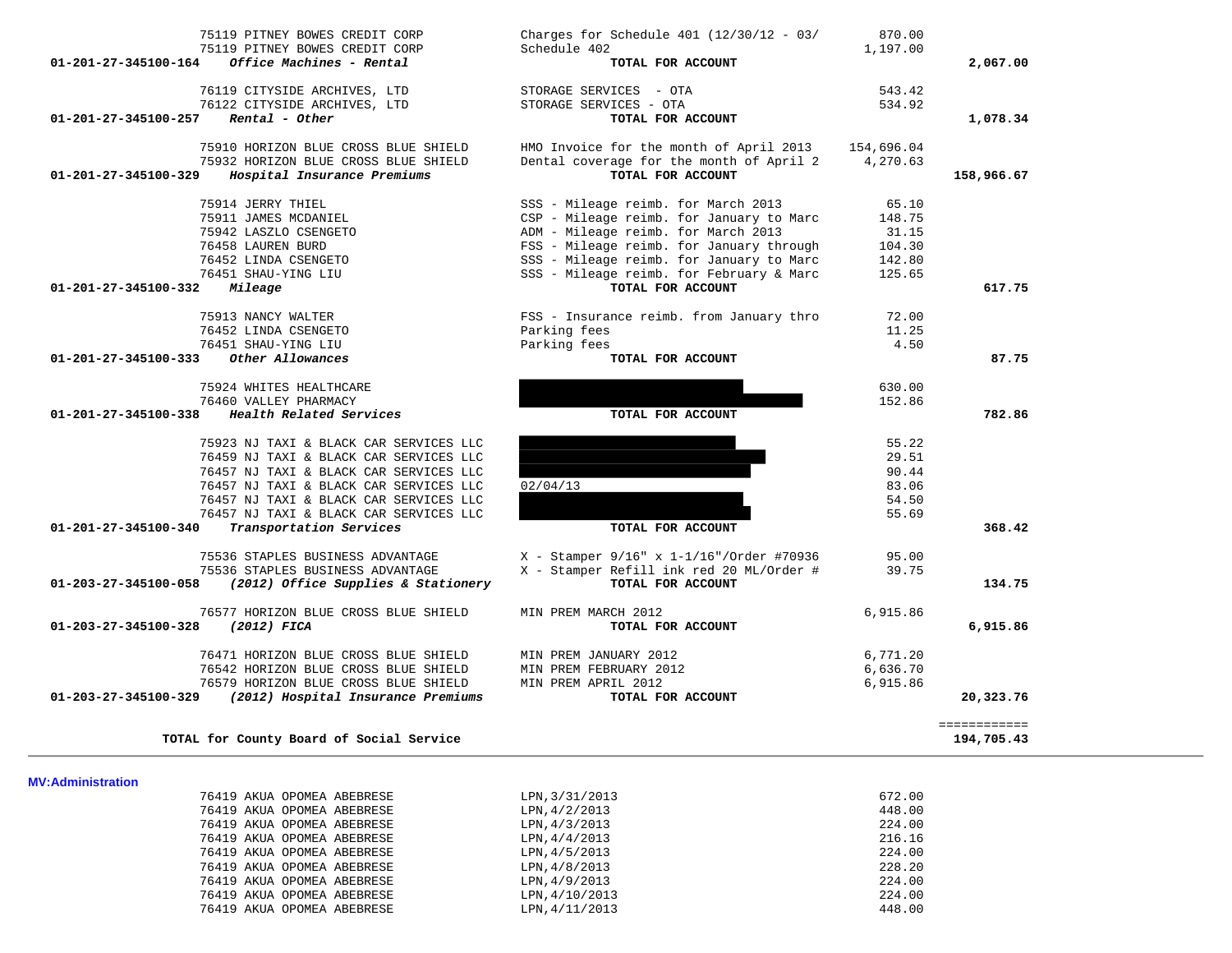|                                                      | LPN, 4/12/2013                                                                     |        |
|------------------------------------------------------|------------------------------------------------------------------------------------|--------|
| 76419 AKUA OPOMEA ABEBRESE                           |                                                                                    | 448.00 |
| 76419 AKUA OPOMEA ABEBRESE                           | LPN, 4/13/2013                                                                     | 448.00 |
| 76418 ARNEL P GARCIA                                 |                                                                                    | 224.00 |
| 76418 ARNEL P GARCIA                                 |                                                                                    | 224.00 |
| 76418 ARNEL P GARCIA<br>76418 ARNEL P GARCIA         | LPN, 4/2/2013<br>LPN, 4/3/2013<br>LPN, 4/4/2013<br>LPN, 4/9/2013<br>LPN, 4/10/2013 | 224.00 |
|                                                      |                                                                                    | 223.72 |
| 76418 ARNEL P GARCIA<br>76417 BARKEL FLEMMING        |                                                                                    | 224.00 |
|                                                      | LPN, 3/31/2013                                                                     | 336.00 |
| 76417 BARKEL FLEMMING                                | LPN, 4/1/2013                                                                      | 224.00 |
| 76417 BARKEL FLEMMING                                | LPN, 4/2/2013                                                                      | 224.00 |
| 76417 BARKEL FLEMMING                                | LPN, 4/4/2013                                                                      | 224.00 |
| 76417 BARKEL FLEMMING                                | LPN, 4/5/2013                                                                      | 222.60 |
| 76417 BARKEL FLEMMING                                | LPN,4/7/2013                                                                       | 224.00 |
|                                                      | LPN, 4/8/2013                                                                      |        |
| 76417 BARKEL FLEMMING                                |                                                                                    | 224.00 |
| 76417 BARKEL FLEMMING                                | LPN,4/9/2013<br>LPN,3/31/2013                                                      | 224.00 |
| 76416 CARRELLE L CALIXTE                             |                                                                                    | 336.00 |
| 76416 CARRELLE L CALIXTE                             | LPN,4/1/2013                                                                       | 224.00 |
| 76416 CARRELLE L CALIXTE                             | LPN,4/2/2013                                                                       | 224.00 |
| 76416 CARRELLE L CALIXTE<br>76416 CARRELLE L CALIXTE | LPN,4/3/2013                                                                       | 224.00 |
|                                                      | LPN, 4/4/2013                                                                      | 224.00 |
| 76416 CARRELLE L CALIXTE                             | LPN,4/6/2013                                                                       | 224.00 |
| 76416 CARRELLE L CALIXTE<br>76416 CARRELLE L CALIXTE | LPN, 4/7/2013                                                                      | 224.00 |
|                                                      | LPN, 4/8/2013                                                                      | 224.00 |
| 76416 CARRELLE L CALIXTE<br>76416 CARRELLE L CALIXTE | LPN, 4/9/2013                                                                      | 224.00 |
| 76416 CARRELLE L CALIXTE                             | LPN, 4/10/2013                                                                     | 224.00 |
| 76416 CARRELLE L CALIXTE                             | LPN, 4/12/2013                                                                     | 448.00 |
| 76420 CHARLES NADARAJAH                              | RN, 3/31/2013                                                                      | 840.00 |
|                                                      |                                                                                    |        |
| 76420 CHARLES NADARAJAH                              | RN, 4/6/2013                                                                       | 560.00 |
| 76420 CHARLES NADARAJAH                              | RN,4/7/2013                                                                        | 280.00 |
| 76420 CHARLES NADARAJAH                              | RN,4/12/2013                                                                       | 280.00 |
| 76421 DANILO LAPID<br>76421 DANILO LAPID             | RN, 4/3/2013                                                                       | 280.00 |
|                                                      | RN, 4/4/2013                                                                       | 279.65 |
| 76421 DANILO LAPID                                   | RN, 4/10/2013                                                                      | 280.00 |
| 76421 DANILO LAPID                                   | RN,4/10/2013<br>RN,4/11/2013                                                       | 277.20 |
| 76422 DAVID JEAN-LOUIS                               | LPN, 3/31/2013<br>LPN, 4/1/2013                                                    | 336.00 |
| 76422 DAVID JEAN-LOUIS                               |                                                                                    | 224.00 |
| 76422 DAVID JEAN-LOUIS                               |                                                                                    | 224.00 |
| 76422 DAVID JEAN-LOUIS                               | LPN,4/3/2013<br>LPN,4/4/2013                                                       | 224.00 |
| 76422 DAVID JEAN-LOUIS                               |                                                                                    | 224.00 |
| 76422 DAVID JEAN-LOUIS                               | LPN,4/6/2013<br>LPN,4/7/2013                                                       | 224.00 |
| 76422 DAVID JEAN-LOUIS                               |                                                                                    | 224.00 |
| 76422 DAVID JEAN-LOUIS                               | LPN,4/8/2013<br>LPN,4/10/2013                                                      | 224.00 |
|                                                      |                                                                                    |        |
| 76422 DAVID JEAN-LOUIS                               | LPN,4/11`/2013                                                                     | 224.00 |
| 76422 DAVID JEAN-LOUIS                               | LPN, 4/12/2013                                                                     | 224.00 |
| 76423 EVELYN TOLENTINO                               | RN, 3/31/2013                                                                      | 420.00 |
| 76423 EVELYN TOLENTINO                               | RN, 4/6/2013                                                                       | 280.00 |
| 76423 EVELYN TOLENTINO                               | RN, 4/7/2013                                                                       | 288.75 |
| 76423 EVELYN TOLENTINO                               | RN, 4/12/2013                                                                      | 350.00 |
| 76424 EDITHA MARQUEZ                                 | RN, 3/31/2013                                                                      | 420.00 |
| 76424 EDITHA MARQUEZ                                 | RN, 4/1/2013                                                                       | 560.00 |
| 76424 EDITHA MARQUEZ                                 | RN, 4/4/2013                                                                       | 315.00 |
| 76424 EDITHA MAROUEZ                                 | RN, 4/8/2013                                                                       | 280.00 |
| 76424 EDITHA MARQUEZ                                 | RN, 4/9/2013                                                                       | 279.65 |
| 76424 EDITHA MARQUEZ                                 | RN, 4/11/2013                                                                      | 280.00 |
| 76425 GEORGINA GRAY-HORSLEY                          | LPN, 4/6/2013                                                                      | 455.00 |
| 76425 GEORGINA GRAY-HORSLEY                          | LPN, 4/9/2013                                                                      | 224.00 |
|                                                      |                                                                                    | 224.00 |
| 76425 GEORGINA GRAY-HORSLEY                          | LPN, 4/11/2013                                                                     |        |
| 76425 GEORGINA GRAY-HORSLEY                          | LPN, 4/13/2013                                                                     | 448.00 |
| 76426 HARRIET VALLECER RN                            | RN, 4/4/2013                                                                       | 280.00 |
| 76426 HARRIET VALLECER RN                            | RN, 4/5/2013                                                                       | 280.00 |
| 76426 HARRIET VALLECER RN                            | RN, 4/11/2013                                                                      | 280.00 |
| 76426 HARRIET VALLECER RN                            | RN, 4/12/2013                                                                      | 280.00 |
| 76415 ILLIENE CHARLES, RN                            | RN, 4/2/2013                                                                       | 280.00 |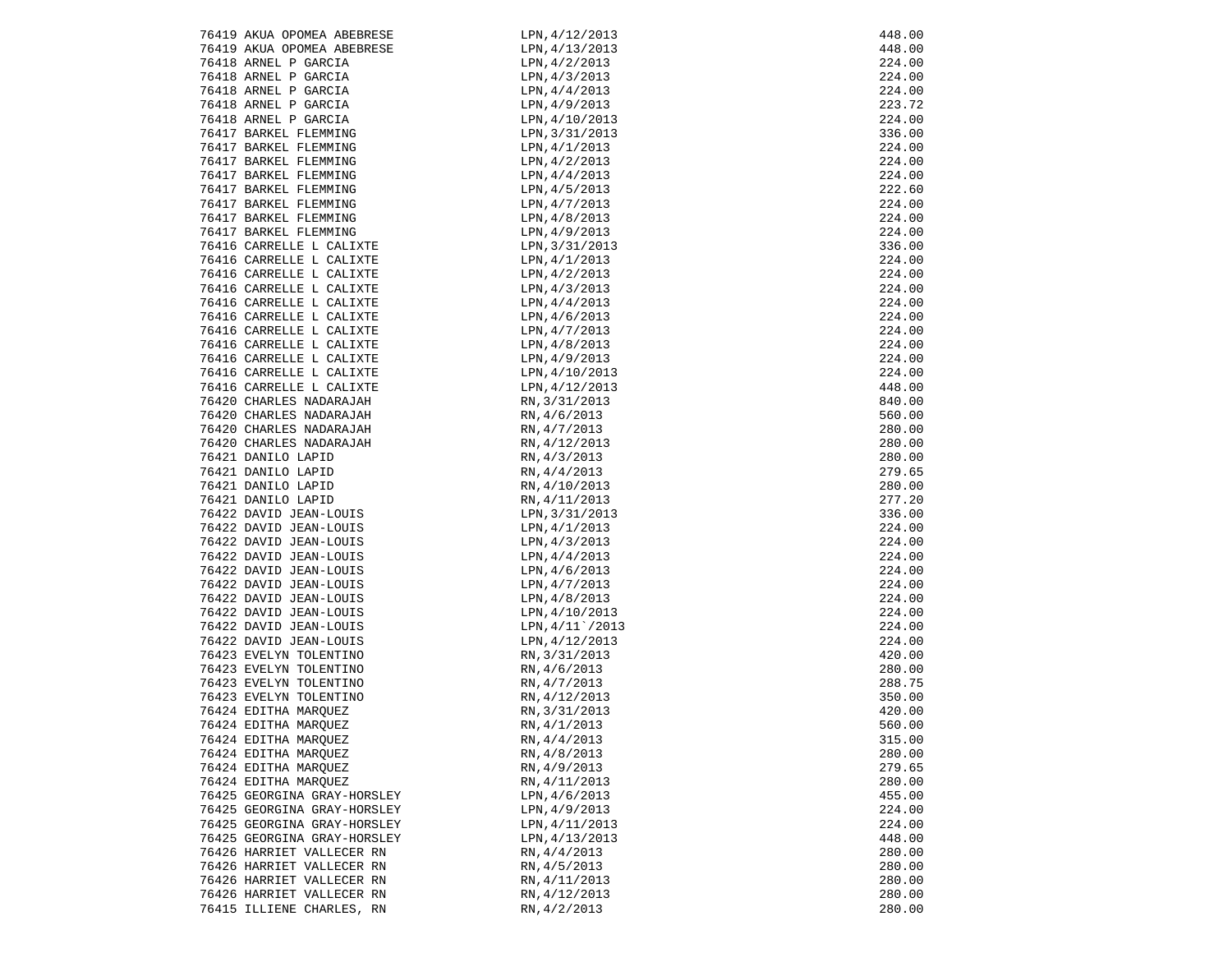| 76415 ILLIENE CHARLES, RN                                       | RN, 4/6/2013                     | 280.00 |
|-----------------------------------------------------------------|----------------------------------|--------|
| 76415 ILLIENE CHARLES, RN                                       | RN, 4/8/2013                     | 280.00 |
| 76415 ILLIENE CHARLES, RN                                       | RN, 4/10/2013                    | 280.00 |
| 76415 ILLIENE CHARLES, RN                                       | RN,4/11/2013<br>RN,4/1/2013      | 280.00 |
| 76415 ILLIENE CHARLES, RN                                       | RN, 4/1/2013                     | 280.00 |
| 76414 JESSY JACOB                                               | LPN, 4/10/2013                   | 207.20 |
| 76413 JOYCE REED                                                | LPN, 3/31/2013                   | 336.00 |
| 76413 JOYCE REED                                                | LPN, 4/1/2013                    | 224.00 |
| 76413 JOYCE REED                                                | LPN, 4/2/2013                    | 224.00 |
| 76413 JOYCE REED                                                | LPN, 4/3/2013                    | 224.00 |
| 76413 JOYCE REED                                                | LPN, 4/4/2013                    | 224.00 |
| 76413 JOYCE REED                                                | LPN, 4/5/2013                    | 224.00 |
|                                                                 | LPN, 4/6/2013                    | 147.84 |
| 76413 JOYCE REED<br>76413 JOYCE REED<br>76412 LOUISE R. MACCHIA | LPN, 4/7/2013                    | 224.00 |
|                                                                 | RN, 4/1/2013                     | 280.00 |
| 76412 LOUISE R. MACCHIA                                         | RN, 4/2/2013                     | 280.00 |
| 76412 LOUISE R. MACCHIA                                         | RN, 4/3/2013                     | 280.00 |
| 76412 LOUISE R. MACCHIA                                         | RN,4/4/2013                      | 280.00 |
| 76412 LOUISE R. MACCHIA                                         | RN, 4/5/2013                     | 280.00 |
| 76412 LOUISE R. MACCHIA                                         | RN, 4/8/2013                     | 280.00 |
| 76412 LOUISE R. MACCHIA                                         | RN,4/9/2013                      | 280.00 |
| 76412 LOUISE R. MACCHIA                                         | RN, 4/11/2013                    | 280.00 |
| 76412 LOUISE R. MACCHIA                                         | RN,4/12/2013                     | 122.50 |
| 76410 MA. LIZA IMPERIAL                                         | RN, 4/1/2013                     | 280.00 |
| 76410 MA. LIZA IMPERIAL                                         | RN,4/2/2013                      | 558.95 |
| 76410 MA. LIZA IMPERIAL                                         | RN, 4/3/2013                     | 280.00 |
| 76410 MA. LIZA IMPERIAL                                         | RN,4/5/2013                      | 558.95 |
| 76410 MA. LIZA IMPERIAL                                         | 2013 8 10, 2013<br>RN , 4/6/2013 | 280.00 |
| 76410 MA. LIZA IMPERIAL                                         |                                  | 558.25 |
| 76410 MA. LIZA IMPERIAL                                         | RN, 4/8/2013<br>RN, 4/9/2013     | 261.80 |
| 76411 MADUKWE IMO IBOKO, RN                                     |                                  | 840.00 |
| 76411 MADUKWE IMO IBOKO, RN                                     | RN,3/31/2013<br>RN,4/6/2013      | 560.00 |
| 76411 MADUKWE IMO IBOKO, RN                                     |                                  | 560.00 |
| 76411 MADUKWE IMO IBOKO, RN                                     | RN,4/7/2013<br>RN,4/13/2013      | 560.00 |
| 76409 MARIA CAMPOS                                              | RN,4/13/2013                     | 280.00 |
| 76407 MARIA CARMELITA OBLINA                                    | EDN, 4/13/2013<br>LPN, 4/6/2013  | 224.00 |
| 76407 MARIA CARMELITA OBLINA                                    |                                  | 224.00 |
| 76407 MARIA CARMELITA OBLINA                                    | LPN,4/7/2013<br>LPN,4/13/2013    | 490.00 |
| 76408 MARTHA YAGHI                                              | RN,4/1/2013                      | 280.00 |
|                                                                 |                                  | 278.95 |
| 76408 MARTHA YAGHI<br>איז<br>קידואי                             | RN, 4/2/2013                     |        |
| 76408 MARTHA YAGHI                                              | RN, 4/5/2013                     | 280.00 |
| 76408 MARTHA YAGHI                                              | RN, 4/9/2013<br>RN, 4/12/2013    | 280.00 |
| 76408 MARTHA YAGHI                                              |                                  | 280.00 |
| 76406 MELOJANE CELESTINO                                        | RN, 4/1/2013                     | 280.00 |
| 76406 MELOJANE CELESTINO                                        | RN, 4/3/2013                     | 280.00 |
| 76406 MELOJANE CELESTINO                                        | RN, 4/8/2013                     | 280.00 |
| 76406 MELOJANE CELESTINO                                        | RN, 4/10/2013                    | 280.00 |
| 76405 MICHELLE CAPILI                                           | RN, 4/4/2013                     | 280.00 |
| 76405 MICHELLE CAPILI                                           | RN, 4/9/2013                     | 280.00 |
| 76405 MICHELLE CAPILI                                           | RN, 4/13/2013                    | 280.00 |
| 76404 MIRLENE ESTRIPLET                                         | RN, 3/31/2013                    | 420.00 |
| 76404 MIRLENE ESTRIPLET                                         | RN, 4/1/2013                     | 560.00 |
| 76404 MIRLENE ESTRIPLET                                         | RN, 4/2/2013                     | 280.00 |
| 76404 MIRLENE ESTRIPLET                                         | RN, 4/3/2013                     | 280.00 |
| 76404 MIRLENE ESTRIPLET                                         | RN, 4/4/2013                     | 280.00 |
| 76404 MIRLENE ESTRIPLET                                         | RN, 4/6/2013                     | 560.00 |
| 76404 MIRLENE ESTRIPLET                                         | RN, 4/7/2013                     | 280.00 |
| 76404 MIRLENE ESTRIPLET                                         | RN, 4/9/2013                     | 280.00 |
| 76404 MIRLENE ESTRIPLET                                         | RN, 4/10/2013                    | 280.00 |
| 76404 MIRLENE ESTRIPLET                                         | RN, 4/11/2013                    | 280.00 |
| 76404 MIRLENE ESTRIPLET                                         | RN, 4/12/2013                    | 560.00 |
| 76404 MIRLENE ESTRIPLET                                         | RN, 4/13/2013                    | 280.00 |
| 76403 RINCY M PAZBAYATTIL JOSE                                  | RN, 4/3/2013                     | 280.00 |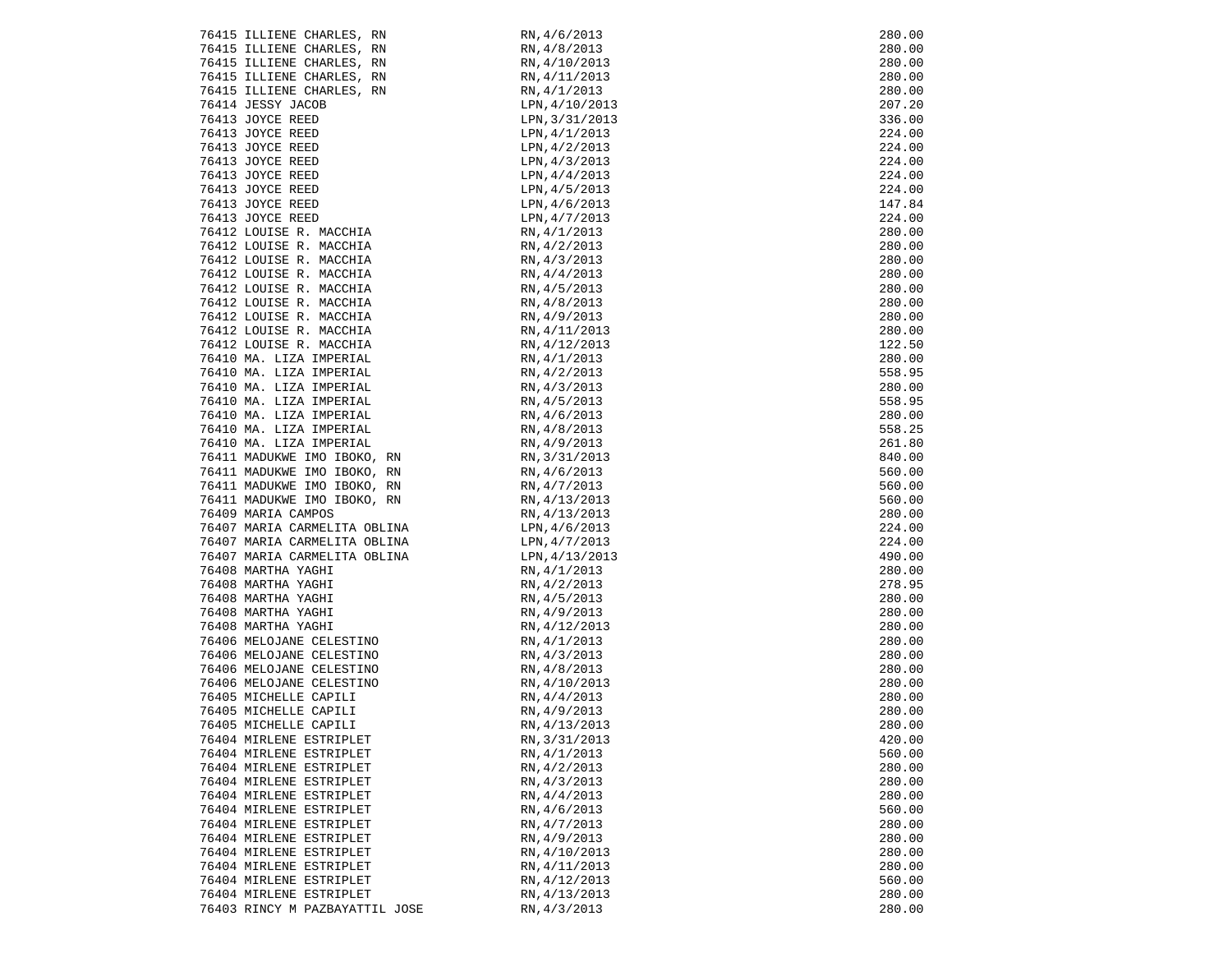|                      | 76402 ROSE DUMAPIT                          | RN, 4/13/2013                                                          | 280.00    |           |
|----------------------|---------------------------------------------|------------------------------------------------------------------------|-----------|-----------|
|                      | 76401 ROSEMARY BATANE COBCOBO               | RN, 4/4/2013                                                           | 280.00    |           |
|                      | 76401 ROSEMARY BATANE COBCOBO               | RN, 4/5/2013                                                           | 280.00    |           |
|                      | 76401 ROSEMARY BATANE COBCOBO               | RN, 4/12/2013                                                          | 280.00    |           |
|                      | 76401 ROSEMARY BATANE COBCOBO               | RN, 4/13/2013                                                          | 280.00    |           |
|                      | 76400 SUZIE COLLIN                          | RN, 4/1/2013                                                           | 280.00    |           |
|                      | 76400 SUZIE COLLIN                          | RN, 4/2/2013                                                           | 280.00    |           |
|                      | 76400 SUZIE COLLIN                          | RN, 4/3/2013                                                           | 280.00    |           |
|                      | 76400 SUZIE COLLIN                          | RN, 4/4/2013                                                           | 306.25    |           |
|                      | 76400 SUZIE COLLIN                          | RN, 4/5/2013                                                           | 280.00    |           |
|                      | 76400 SUZIE COLLIN                          | RN, 4/8/2013                                                           | 280.00    |           |
|                      | 76400 SUZIE COLLIN                          | RN, 4/9/2013                                                           | 280.00    |           |
|                      | 76400 SUZIE COLLIN                          | RN, 4/10/2013                                                          | 280.00    |           |
|                      | 76400 SUZIE COLLIN                          | RN, 4/11/2013                                                          | 280.00    |           |
|                      | 76400 SUZIE COLLIN                          | RN, 4/12/2013                                                          | 280.00    |           |
| 01-201-27-350100-013 | Temporary Help - Per Diem Nurses            | TOTAL FOR ACCOUNT                                                      |           | 46,918.62 |
|                      | 76212 BARON HR HEALTHCARE LLC               | 30510,3/10/2013 thru 3/14/2013                                         | 1,578.87  |           |
|                      | 76212 BARON HR HEALTHCARE LLC               | 30510,3/3/2013 thru 3/8/2013                                           | 1,260.08  |           |
|                      | 76212 BARON HR HEALTHCARE LLC               | 30510, 3/17/2013 thru 3/21/2013                                        | 1,268.80  |           |
|                      | 76212 BARON HR HEALTHCARE LLC               | 30510,1/27/2013 thru 2/1/2013                                          | 4,898.55  |           |
|                      | 76399 VIVIAN BLANDURA                       | RN, 3/31/2013                                                          | 420.00    |           |
|                      | 76399 VIVIAN BLANDURA                       | RN, 4/7/2013                                                           | 280.00    |           |
|                      | 76399 VIVIAN BLANDURA                       | RN, 4/11/2013                                                          | 279.65    |           |
|                      | 76399 VIVIAN BLANDURA                       | RN, 4/13/2013                                                          | 280.00    |           |
| 01-201-27-350100-016 | Outside Salaries & Wages                    | TOTAL FOR ACCOUNT                                                      |           | 10,265.95 |
|                      | 74737 NJAC                                  | Annual Membership for 2013                                             | 1,200.00  |           |
| 01-201-27-350100-023 | Associations and Memberships                | TOTAL FOR ACCOUNT                                                      |           | 1,200.00  |
|                      | 76236 PREMIER HEALTHCARE                    | Professional Management Services, April~2                              | 66,998.85 |           |
| 01-201-27-350100-035 | Consultation Fee                            | TOTAL FOR ACCOUNT                                                      |           | 66,998.85 |
|                      |                                             | 76223 FAMILY SERVICE OF MORRIS COUNTY Social Work Services, March~2013 | 21,000.00 |           |
|                      | 01-201-27-350100-036 Contracted Services    | TOTAL FOR ACCOUNT                                                      |           | 21,000.00 |
|                      | 76230 OPTIMUS EMR, INC.                     | 1020, April~2013                                                       | 1,336.32  |           |
| 01-201-27-350100-040 | Electronic Data Processing                  | TOTAL FOR ACCOUNT                                                      |           | 1,336.32  |
|                      | 76211 ATLANTIC TOMORROWS OFFICE             | 1013152, 3/27/2013                                                     | 326.00    |           |
|                      | 76264 STAPLES BUSINESS ADVANTAGE            | 1032198, 3/26/2013                                                     | 344.41    |           |
|                      | 75605 STAPLES BUSINESS ADVANTAGE            | 1032198,1/11/2013                                                      | 227.57    |           |
|                      | 75605 STAPLES BUSINESS ADVANTAGE            | 1032198,11/17/2012[credit memo]                                        | $-4.53$   |           |
| 01-201-27-350100-058 | Office Supplies & Stationery                | TOTAL FOR ACCOUNT                                                      |           | 893.45    |
|                      | 76634 COUNTY OF MORRIS                      | 1ST HALF 4/13 METERED MAIL                                             | 108.88    |           |
|                      | 01-201-27-350100-068 Postage & Metered Mail | TOTAL FOR ACCOUNT                                                      |           | 108.88    |
|                      | 76112 CITYSIDE ARCHIVES, LTD                | MORRIS VIEW                                                            | 995.00    |           |
| 01-201-27-350100-143 | Rubbish & Trash Removal                     | TOTAL FOR ACCOUNT                                                      |           | 995.00    |
|                      | 76266 VERIZON                               | 973 984 0357 078 33Y, 3/22/2013 thru 4/21                              | 27.53     |           |
| 01-201-27-350100-146 | Telephone                                   | TOTAL FOR ACCOUNT                                                      |           | 27.53     |
|                      | 74740 ATLANTIC TOMORROWS OFFICE             | 1013152, 2/6/2013                                                      | 443.50    |           |
| 01-201-27-350100-164 | Office Machines - Rental                    | TOTAL FOR ACCOUNT                                                      |           | 443.50    |
|                      | 76210 BARON HR HEALTHCARE LLC               | 30510, December Holiday Overtime                                       | 1,017.44  |           |
|                      | 76262 STAFFING REMEDIES                     | 132589, 7/18/2012                                                      | 1,603.10  |           |
|                      | 76262 STAFFING REMEDIES                     | 132589,9/12/2012                                                       | 107.40    |           |
|                      | 76262 STAFFING REMEDIES                     | 132589,6/27/2012                                                       | 959.86    |           |

 76402 ROSE DUMAPIT RN,3/31/2013 840.00 76402 ROSE DUMAPIT RN,4/6/2013 280.00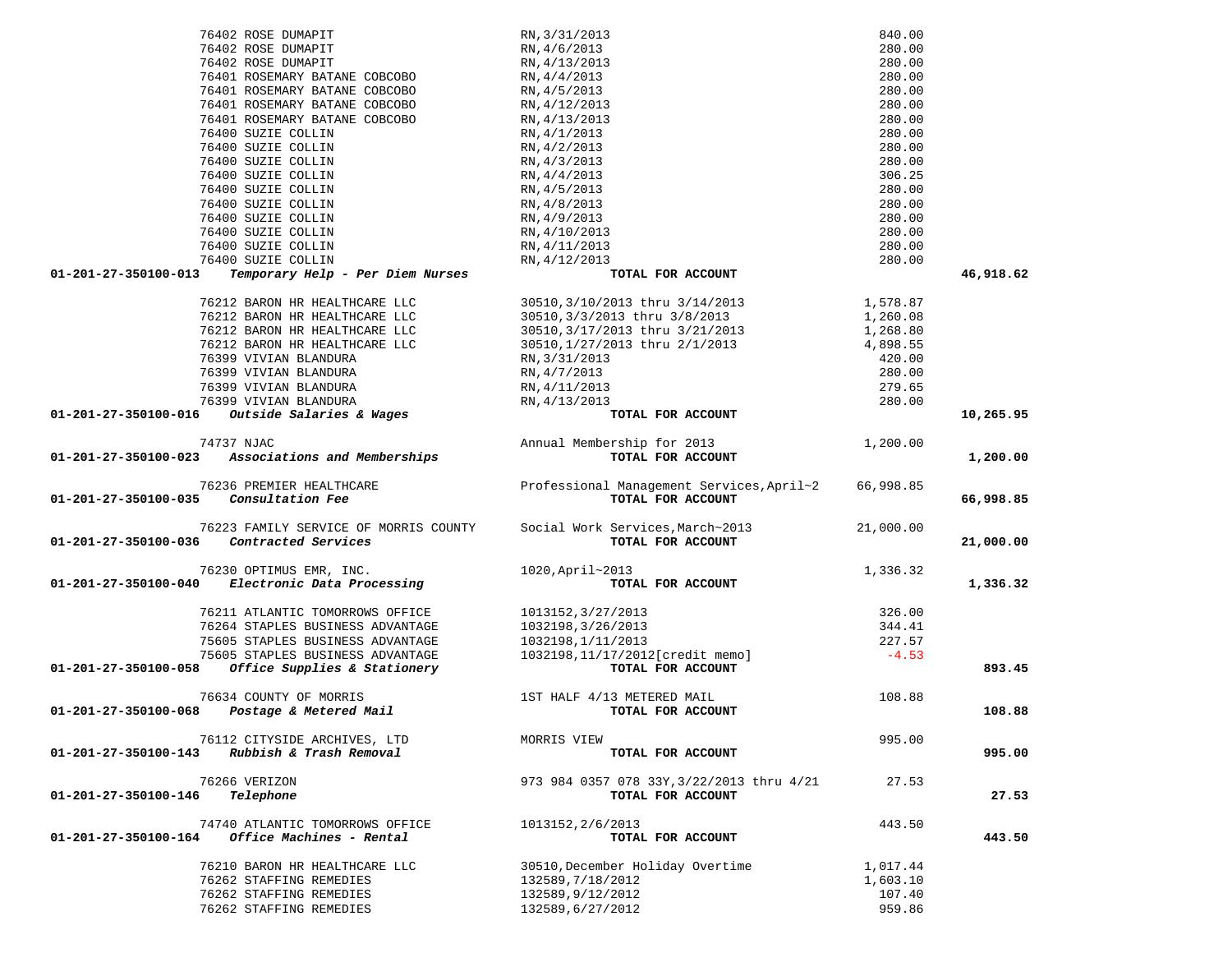**TOTAL for MV:Administration 153,875.90**

============

153,875.90

| 76258 SOUTHEAST MORRIS COUNTY<br>76258 SOUTHEAST MORRIS COUNTY<br>76258 SOUTHEAST MORRIS COUNTY | 20-999918709, 2/11/2013~3/13/2013<br>20-999796081,1st Qtr. 2013<br>20-999790878,1st Qtr. 2013 | 5,357.35<br>332.92<br>357.28 |              |
|-------------------------------------------------------------------------------------------------|-----------------------------------------------------------------------------------------------|------------------------------|--------------|
| 76258 SOUTHEAST MORRIS COUNTY<br>01-201-27-350110-147<br>Water                                  | 20-999790658,1st Qtr. 2013<br>TOTAL FOR ACCOUNT                                               | 213.15                       | 6,260.70     |
| 75361 GRAINGER                                                                                  | 806843231, 2/21/2013                                                                          | 223.04                       |              |
| 75361 GRAINGER                                                                                  | 806843231, 2/06/2013                                                                          | 79.60                        |              |
| 75361 GRAINGER<br>75361 GRAINGER                                                                | 806843231, 3/11/2013<br>806843231, 3/08/2013                                                  | 847.97<br>70.96              |              |
| 01-201-27-350110-204<br>Plant Operation                                                         | TOTAL FOR ACCOUNT                                                                             |                              | 1,221.57     |
| 76231 PENN-JERSEY PAPER CO.                                                                     | 20955, 1/8/2013                                                                               | 592.00                       |              |
| 01-201-27-350110-225<br>Chemicals & Sprays                                                      | TOTAL FOR ACCOUNT                                                                             |                              | 592.00       |
| 76219 DIRECT SUPPLY INC                                                                         | 29406, 3/28/2013                                                                              | 212.99                       |              |
| $01 - 201 - 27 - 350110 - 258$<br>Equipment                                                     | TOTAL FOR ACCOUNT                                                                             |                              | 212.99       |
| 76226 J.A. SEXAUER                                                                              | 276829, 3/29/2013                                                                             | 471.72                       |              |
| 76226 J.A. SEXAUER                                                                              | 276829, 3/29/2013                                                                             | 2,544.02                     |              |
| 74734 NATIONAL INDUSTRIES                                                                       | MVNH065, 2/7/2013                                                                             | 16.76                        |              |
| 76255 SCALES INDUSTRIAL                                                                         | 52519224, 3/28/2013                                                                           | 1,132.25                     |              |
| 01-201-27-350110-262 Machinery Repairs & Parts                                                  | TOTAL FOR ACCOUNT                                                                             |                              | 4,164.75     |
|                                                                                                 |                                                                                               |                              |              |
| 76263 SODEXO INC & AFFILIATES<br>(2012) Contracted Services<br>01-203-27-350110-036             | 100022833, December~2012<br>TOTAL FOR ACCOUNT                                                 | 6,034.77                     | 6,034.77     |
| 74726 VANORE ELECTRIC INC                                                                       | Electrical Inspection on $10/25/2012$ & 10                                                    | 1,324.80                     |              |
| $01 - 203 - 27 - 350110 - 204$<br>(2012) Plant Operation                                        | TOTAL FOR ACCOUNT                                                                             |                              | 1,324.80     |
|                                                                                                 |                                                                                               |                              | ============ |
| TOTAL for MV: Building Services                                                                 |                                                                                               |                              | 90,959.71    |

**MV:Dietary**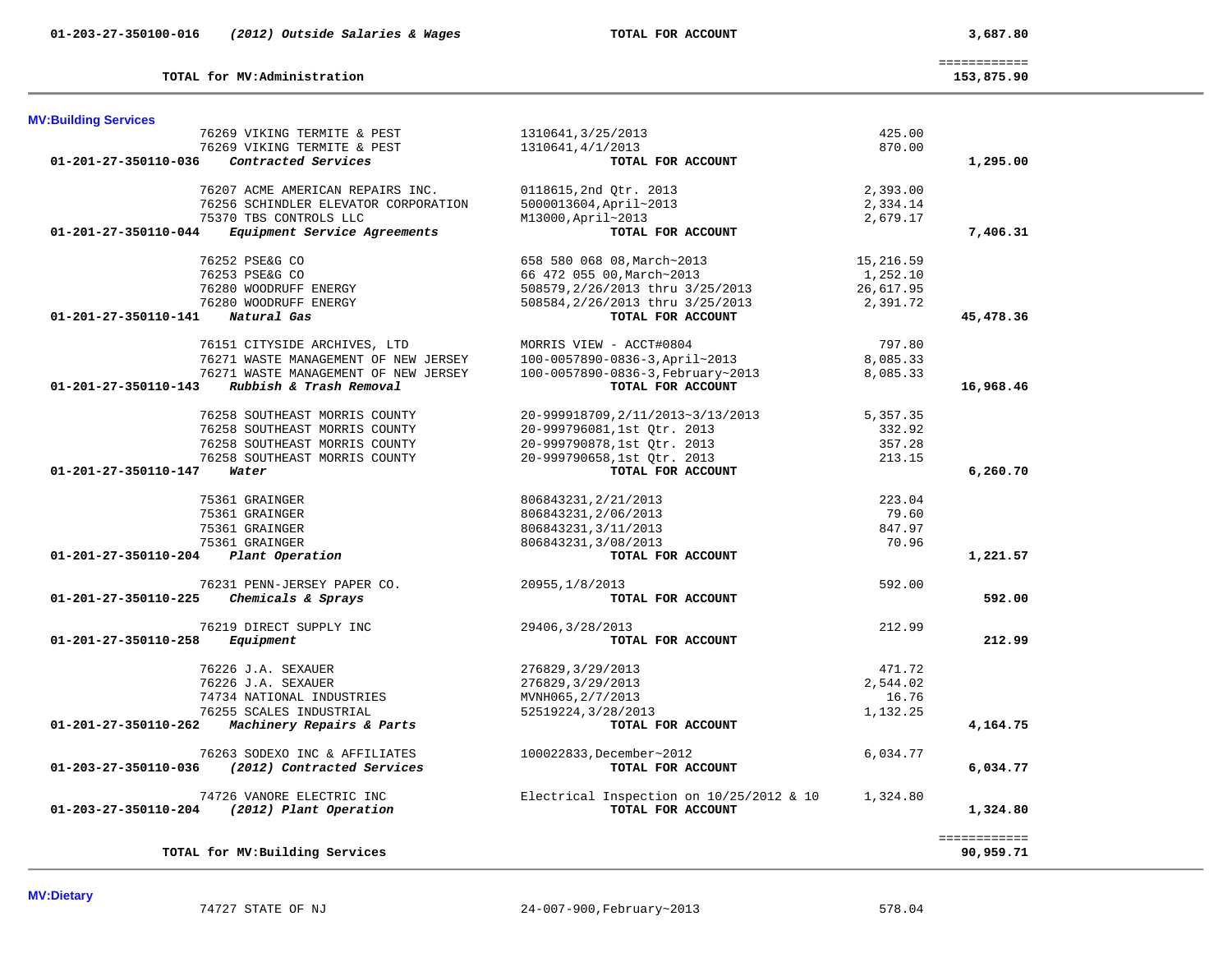| 01-201-27-350115-185 | 74727 STATE OF NJ<br>74727 STATE OF NJ<br>Food                                                                                                                            | 24-007-900, February~2013<br>24-007-900, February~2013<br>TOTAL FOR ACCOUNT                                                                                                                           | 3,403.79<br>874.14                     | 4,855.97                  |  |
|----------------------|---------------------------------------------------------------------------------------------------------------------------------------------------------------------------|-------------------------------------------------------------------------------------------------------------------------------------------------------------------------------------------------------|----------------------------------------|---------------------------|--|
|                      | 76265 STAR LEDGER<br>76265 STAR LEDGER                                                                                                                                    | 947758, w/e 3/30/2013                                                                                                                                                                                 | 51.87<br>10.92                         |                           |  |
| 01-201-27-350115-186 | Coffee / Gift Shop                                                                                                                                                        | 947758, 2/3 4/6/2013<br>TOTAL FOR ACCOUNT                                                                                                                                                             |                                        | 62.79                     |  |
| 01-201-27-350115-262 | 76208 ACME AMERICAN REPAIRS INC.<br>76208 ACME AMERICAN REPAIRS INC.<br>76208 ACME AMERICAN REPAIRS INC.<br>76208 ACME AMERICAN REPAIRS INC.<br>Machinery Repairs & Parts | 0118615, Dietary Machine Repair on 3/6/20<br>0118615, Dietary Machine Repair on /28/20<br>0118615, Dietary Machine Repair on 3/25/2<br>0118615, Dietary Machine Repair on 3/28/2<br>TOTAL FOR ACCOUNT | 389.95<br>1,867.72<br>390.83<br>401.81 | 3,050.31                  |  |
|                      | TOTAL for MV: Dietary                                                                                                                                                     |                                                                                                                                                                                                       |                                        | ============<br>7,969.07  |  |
| <b>MV:Laundry</b>    |                                                                                                                                                                           |                                                                                                                                                                                                       |                                        |                           |  |
|                      | 76222 EMERALD PROFESSIONAL                                                                                                                                                | 285632, 3/27/2013                                                                                                                                                                                     | 13,507.80                              |                           |  |
| 01-201-27-350125-182 | 76254 READY SUPPLY<br>Diapers                                                                                                                                             | B06Q, 3/20/2013<br>TOTAL FOR ACCOUNT                                                                                                                                                                  | 2,960.00                               | 16,467.80                 |  |
|                      | TOTAL for MV: Laundry                                                                                                                                                     |                                                                                                                                                                                                       |                                        | ============<br>16,467.80 |  |
| <b>MV:Nursing</b>    |                                                                                                                                                                           |                                                                                                                                                                                                       |                                        |                           |  |
| 01-201-27-350130-035 | 76235 PHARMA CARE INC<br>Consultation Fee                                                                                                                                 | MORR02, March~2013<br>TOTAL FOR ACCOUNT                                                                                                                                                               | 3,730.32                               | 3,730.32                  |  |
|                      | 76224 JAGDISH DANG                                                                                                                                                        | Psychiatric Services, March~2013                                                                                                                                                                      | 2,200.00                               |                           |  |
|                      | 76225 JAMES H WOLF<br>76236 PREMIER HEALTHCARE                                                                                                                            | Medical Director, 3/28/2013 thru 4/8/2013<br>Nursing Consultation for Admissions, Apri                                                                                                                | 1,437.50<br>9,916.66                   |                           |  |
| 01-201-27-350130-036 | Contracted Services                                                                                                                                                       | TOTAL FOR ACCOUNT                                                                                                                                                                                     |                                        | 13,554.16                 |  |
|                      | 74720 ASSOCIATED SALES AND BAG CO.                                                                                                                                        | 314307, 2/28/2013                                                                                                                                                                                     | 1,090.20                               |                           |  |
|                      | 75367 CARSTENS HEALTH INDUSTRIES INC                                                                                                                                      | 574715, 2/28/2013                                                                                                                                                                                     | 153.71                                 |                           |  |
|                      | 76218 DERMA RITE INDUSTRIES LLC                                                                                                                                           | MORRIV, 3/15/2013                                                                                                                                                                                     | 960.00                                 |                           |  |
|                      | 76222 EMERALD PROFESSIONAL<br>75368 HB & HS, INC.                                                                                                                         | 285632, 3/27/2013<br>Amputee Mesh Sling, 3/6/2013                                                                                                                                                     | 590.00<br>272.00                       |                           |  |
|                      | 76227 JML MEDICAL INC.                                                                                                                                                    | 5MOC02, March~2013                                                                                                                                                                                    | 550.56                                 |                           |  |
|                      | 76231 PENN-JERSEY PAPER CO.                                                                                                                                               | 20955, 3/28/2013                                                                                                                                                                                      | 502.10                                 |                           |  |
|                      | 76254 READY SUPPLY                                                                                                                                                        | B060, 4/3/2013                                                                                                                                                                                        | 328.50                                 |                           |  |
| 01-201-27-350130-046 | General Stores                                                                                                                                                            | TOTAL FOR ACCOUNT                                                                                                                                                                                     |                                        | 4,447.07                  |  |
|                      | 74742 BRIGGS HEALTHCARE                                                                                                                                                   | 114522, 2/15/2013                                                                                                                                                                                     | 528.50                                 |                           |  |
| 01-201-27-350130-070 | Publication & Subscriptions                                                                                                                                               | TOTAL FOR ACCOUNT                                                                                                                                                                                     |                                        | 528.50                    |  |
|                      | 76220 DISCOVER RX                                                                                                                                                         | Medicare, February~2013                                                                                                                                                                               | 29,654.12                              |                           |  |
| 01-201-27-350130-171 | Legend Drugs (Prescription)                                                                                                                                               | TOTAL FOR ACCOUNT                                                                                                                                                                                     |                                        | 29,654.12                 |  |
| 01-201-27-350130-172 | 76220 DISCOVER RX<br>Non-Legend Drugs (OTC)                                                                                                                               | IV Stock Supply, February~2013<br>TOTAL FOR ACCOUNT                                                                                                                                                   | 6,305.33                               | 6,305.33                  |  |
|                      | 75369 GARDEN STATE UROLOGY LLC                                                                                                                                            | Medical Treatment on 1/22/2013                                                                                                                                                                        | 27.03                                  |                           |  |
| 01-201-27-350130-189 | 75365 MORRIS COUNTY ORTHOPAEDIC<br>Medical                                                                                                                                | Treatment on 2/21/2013<br>TOTAL FOR ACCOUNT                                                                                                                                                           | 37.50                                  | 64.53                     |  |
| 01-201-27-350130-191 | 76206 MAYLENE P BAPTISTE<br>Nursing                                                                                                                                       | CNA Re-Certification, 3/25/2013<br>TOTAL FOR ACCOUNT                                                                                                                                                  | 30.00                                  | 30.00                     |  |
|                      | 74010 GOODALE PHARMACY & SURGICAL SUPPLY                                                                                                                                  | 2023, 1/29/2013                                                                                                                                                                                       | 66.00                                  |                           |  |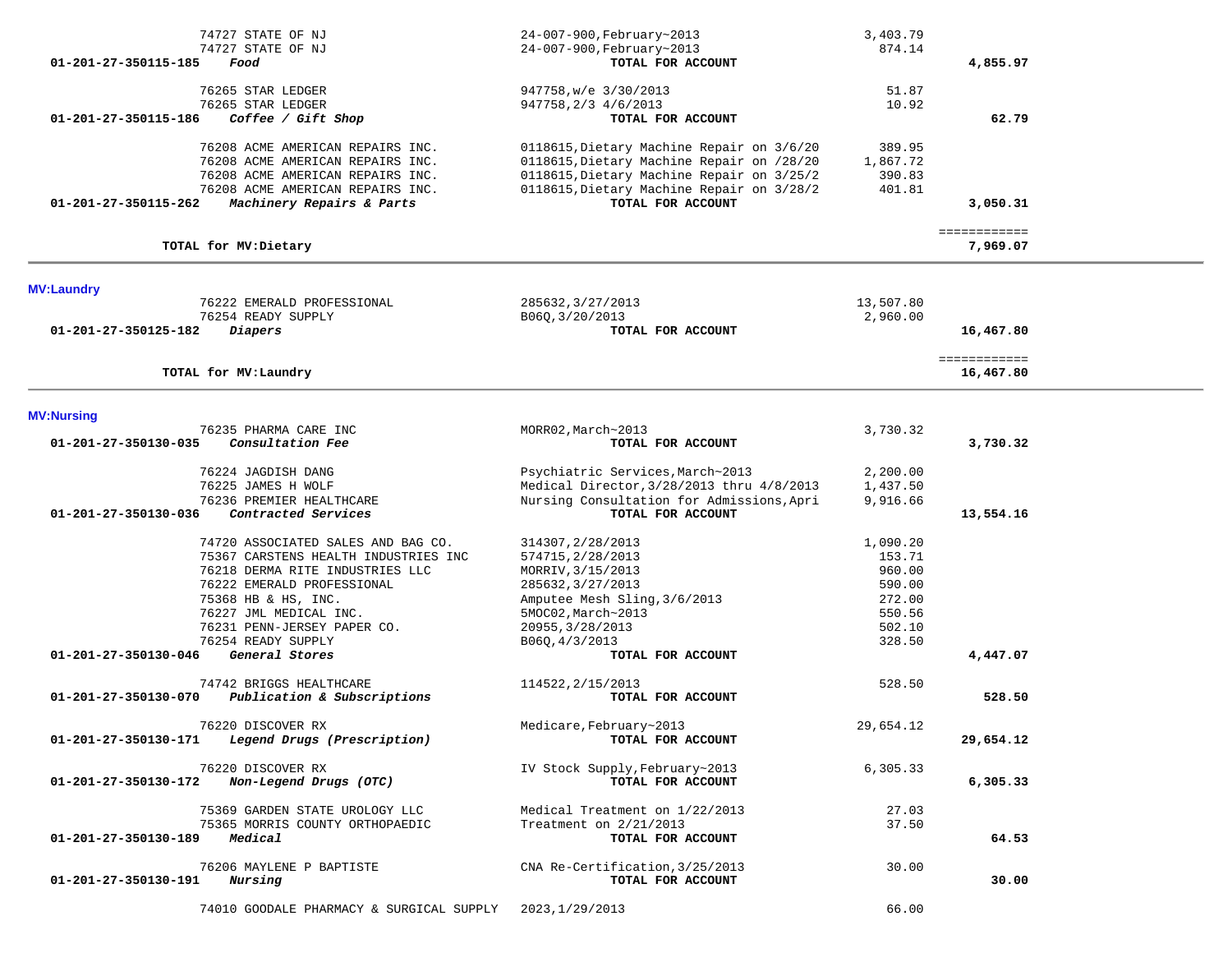| 76261 SPECIALTY MEDICAL PRODUCTS INC.                      | MOVMN, 3/31/2013              | 781.78 |          |
|------------------------------------------------------------|-------------------------------|--------|----------|
| 01-201-27-350130-258<br>Equipment                          | TOTAL FOR ACCOUNT             |        | 781.78   |
| 75364 ON TIME TRANSPORT INC.                               | Resident Transport, 2/5/2013  | 410.00 |          |
| 75364 ON TIME TRANSPORT INC.                               | Resident Transport, 2/5/2013  | 422.00 |          |
| 75364 ON TIME TRANSPORT INC.                               | Resident Transport, 2/6/2013  | 106.00 |          |
| 75364 ON TIME TRANSPORT INC.                               | Resident Transport, 2/6/2013  | 106.00 |          |
| 75364 ON TIME TRANSPORT INC.                               | Resident Transport, 2/4/2013  | 602.00 |          |
| 75364 ON TIME TRANSPORT INC.                               | Resident Transport, 2/8/2013  | 118.00 |          |
| 75364 ON TIME TRANSPORT INC.                               | Resident Transport, 2/13/2013 | 100.00 |          |
| 75364 ON TIME TRANSPORT INC.                               | Resident Transport, 2/13/2013 | 106.00 |          |
| 75364 ON TIME TRANSPORT INC.                               | Resident Transport, 2/13/2013 | 130.00 |          |
| 75364 ON TIME TRANSPORT INC.                               | Resident Transport, 2/12/2013 | 410.00 |          |
| 75364 ON TIME TRANSPORT INC.                               | Resident Transport, 2/14/2013 | 190.00 |          |
| 75364 ON TIME TRANSPORT INC.                               | Resident Transport, 2/19/2013 | 410.00 |          |
| 75364 ON TIME TRANSPORT INC.                               | Resident Transport, 1/28/2013 | 77.00  |          |
| 75364 ON TIME TRANSPORT INC.                               | Resident Transport, 2/18/2013 | 118.00 |          |
| 75364 ON TIME TRANSPORT INC.                               | Resident Transport, 2/20/2013 | 106.00 |          |
| 75364 ON TIME TRANSPORT INC.                               | Resident Transport, 2/20/2013 | 106.00 |          |
| 75364 ON TIME TRANSPORT INC.                               | Resident Transport, 2/20/2013 | 106.00 |          |
| 75364 ON TIME TRANSPORT INC.                               | Resident Transport, 2/19/2013 | 106.00 |          |
| 01-201-27-350130-340<br>Transportation Services            | TOTAL FOR ACCOUNT             |        | 3,729.00 |
| 72057 OPTUMINSIGHT, INC.                                   | 0009193745,9/24/2012          | 99.95  |          |
| 72057 OPTUMINSIGHT, INC.                                   | 0009193745,9/27/2012          | 110.46 |          |
| 72057 OPTUMINSIGHT, INC.                                   | 0009193745,9/27/2012          | 104.95 |          |
| 72057 OPTUMINSIGHT, INC.                                   | 0009193745,10/02/2012         | 129.95 |          |
| 72057 OPTUMINSIGHT, INC.                                   | 0009193745,11/09/2012         | 176.87 |          |
| 72057 OPTUMINSIGHT, INC.                                   | 0009193745,12/13/2012         | 99.36  |          |
| (2012) Publication & Subscriptions<br>01-203-27-350130-070 | TOTAL FOR ACCOUNT             |        | 721.54   |

**TOTAL for MV:Nursing 63,612.35**

#### **MV:Recreation/Volunteer Svc**

|                      | 76281 RABBI YOSEF NEWFIELD       | Passover Service, 3/29/2013               | 175.00   |           |
|----------------------|----------------------------------|-------------------------------------------|----------|-----------|
| 01-201-27-350135-032 | Clergy Services                  | TOTAL FOR ACCOUNT                         |          | 175.00    |
|                      | 76215 CABLEVISION                | 07876-533982-01-02,3/15/2013 thru 4/14/2  | 4,296.99 |           |
|                      | 76216 CLASSIC HAIR CARE          | 6409, March~2013                          | 5,568.00 |           |
|                      | 76216 CLASSIC HAIR CARE          | 6409.March~2013/Supplies                  | 161.89   |           |
| 01-201-27-350135-036 | Contracted Services              | TOTAL FOR ACCOUNT                         |          | 10,026.88 |
|                      | 76209 ARTISTIC AQUARIA INC       | Fish Tank Maintenance, March~2013         | 568.00   |           |
|                      | 76213 BRUSHSTROKES               | Art Appreciation on 3/27/2013             | 135.00   |           |
|                      | 76217 CREATING WITH CLAY LLC     | Art with Clay on $3/13/2013$              | 50.00    |           |
|                      | 76217 CREATING WITH CLAY LLC     | Art with Clay on 4/2/2013                 | 100.00   |           |
|                      | 76221 DOUGLAS TODD FRIED         | Easter Party, 3/26/2013                   | 125.00   |           |
|                      | 76205 KAREN HOGAN                | Enlarged 6 Resident Activity Calendars, 3 | 36.24    |           |
|                      | 76228 MOONLIGHT DESIGNS          | Arts & Crafts Program, 3/29/2013          | 165.00   |           |
|                      | 76229 NICHOLAS L. ROCCAFORTE     | Music Program on 2-D, 4/3/2013            | 75.00    |           |
|                      | 76257 SIKORA'S                   | P00026, Easter Palms for Residents        | 37.35    |           |
|                      | 76260 SPECIAL K HEALTH & FITNESS | Stretching Exercise on 2-D, 3/20/2013     | 100.00   |           |
|                      | 76260 SPECIAL K HEALTH & FITNESS | Stretching Exercise in Atrium, 3/25/2013  | 100.00   |           |
| 01-201-27-350135-194 | Patient Activities               | TOTAL FOR ACCOUNT                         |          | 1,491.59  |
|                      |                                  |                                           |          |           |

============

============

============

11,693.47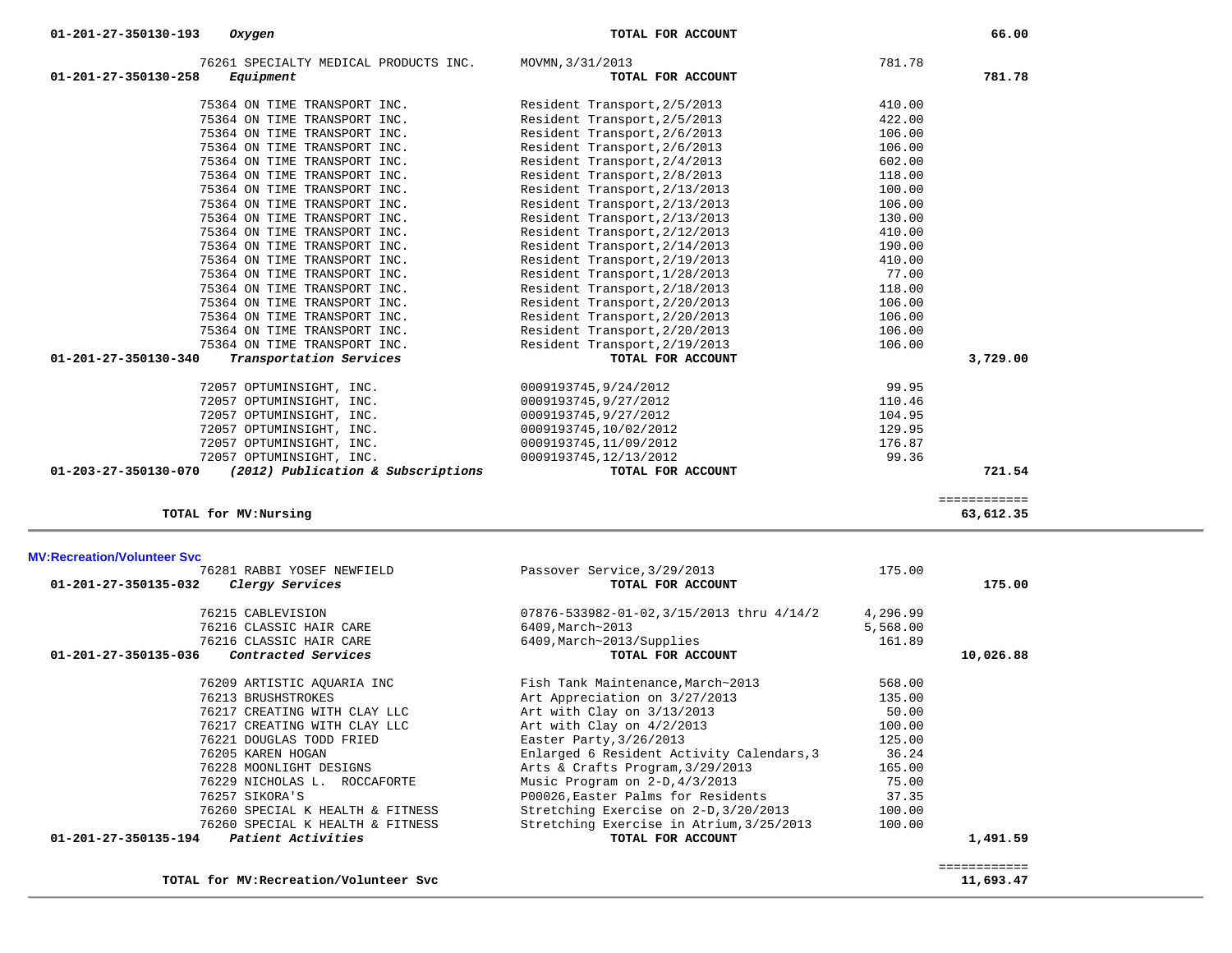| <b>Assistance Dep Child: Local Shr</b> |                                                                                                        |                                                               |                  |              |  |
|----------------------------------------|--------------------------------------------------------------------------------------------------------|---------------------------------------------------------------|------------------|--------------|--|
|                                        | 76454 OFFICE OF TEMPORARY ASSISTANCE<br>01-201-27-354100-091 Assistance Dep Child: Local Shr Program E | For estimated County Share of Temp. Assi<br>TOTAL FOR ACCOUNT | 19,600.00        | 19,600.00    |  |
|                                        |                                                                                                        |                                                               |                  | ============ |  |
|                                        | TOTAL for Assistance Dep Child:Local Shr                                                               |                                                               |                  | 19,600.00    |  |
| <b>Assistance SSI Income Recipien</b>  |                                                                                                        |                                                               |                  |              |  |
| 01-201-27-355100-090                   | 76453 OFFICE OF TEMPORARY ASSISTANCE<br>Assistance SSI Income Recipien Expenditu                       | For Estimated County Share of Assist. to<br>TOTAL FOR ACCOUNT | 74,000.00        | 74,000.00    |  |
|                                        |                                                                                                        |                                                               |                  | ============ |  |
|                                        | TOTAL for Assistance SSI Income Recipien                                                               |                                                               |                  | 74,000.00    |  |
| <b>County Adjuster</b>                 |                                                                                                        |                                                               |                  |              |  |
| 01-201-27-357100-068                   | 76634 COUNTY OF MORRIS<br>Postage & Metered Mail                                                       | 1ST HALF 4/13 METERED MAIL<br>TOTAL FOR ACCOUNT               | 152.46           | 152.46       |  |
|                                        |                                                                                                        |                                                               |                  | ============ |  |
|                                        | TOTAL for County Adjuster                                                                              |                                                               |                  | 152.46       |  |
| <b>Morris Cty Park Commission</b>      |                                                                                                        |                                                               |                  |              |  |
| 01-201-28-370100-090                   | 76468 MORRIS COUNTY PARK COMMISSION<br>Morris Cty Park Commission Expenditures                         | MCPC 2013 TAX SUPPORT REQUEST #3<br>TOTAL FOR ACCOUNT         | 2,279,167.00     | 2,279,167.00 |  |
|                                        |                                                                                                        |                                                               |                  | ============ |  |
|                                        | TOTAL for Morris Cty Park Commission                                                                   |                                                               |                  | 2,279,167.00 |  |
| <b>County Library</b>                  |                                                                                                        |                                                               |                  |              |  |
|                                        | 75238 CENTER POINT PUBLISHING                                                                          | Purchase Order#XCP13-3 dated 03/01/13                         | 71.93            |              |  |
|                                        | 75216 BERNAN                                                                                           | 0782711 dated 02/19/13                                        | 47.00            |              |  |
|                                        | 74541 GANN LAW BOOKS                                                                                   | 000184-0-020 dated 01/25/13; Confirm Ord                      | 105.00           |              |  |
|                                        | 74540 GANN LAW BOOKS                                                                                   | 00184-0-004 dated 01/10/13; Order NJ Pol                      | 59.00            |              |  |
|                                        | 74539 GALE                                                                                             | 116418 dated 01/18/13                                         | 317.70           |              |  |
|                                        | 74539 GALE                                                                                             | 116418 dated 02/07/13                                         | 280.70           |              |  |
|                                        | 74539 GALE                                                                                             | 116418 dated 02/08/13                                         | 80.77            |              |  |
|                                        | 74539 GALE                                                                                             | 116418 dated 02/12/13                                         | 117.00           |              |  |
|                                        | 74539 GALE                                                                                             | 116418 dated 02/13/13                                         | 1,225.80         |              |  |
|                                        | 74539 GALE                                                                                             | 116418 dated 02/19/13                                         | 387.90           |              |  |
|                                        | 74539 GALE                                                                                             | 116418 dated 02/20/13                                         | 27.19            |              |  |
|                                        | 74539 GALE                                                                                             | 116418 dated 02/19/13                                         | 26.39            |              |  |
|                                        | 74539 GALE                                                                                             | 116418 dated 02/22/13                                         | 51.18            |              |  |
|                                        | 74542 GANN LAW BOOKS                                                                                   | 000184 dated 02/20/13; Confirm Order NJ                       | 128.00           |              |  |
|                                        | 75966 INGRAM LIBRARY SERVICES                                                                          | 20C0083 dated 03/20/13<br>20C0083 dated 03/20/13              | 713.53<br>150.53 |              |  |
|                                        | 75966 INGRAM LIBRARY SERVICES<br>75966 INGRAM LIBRARY SERVICES                                         | 20C0083 dated 03/21/13                                        | 49.93            |              |  |
|                                        | 75966 INGRAM LIBRARY SERVICES                                                                          | 20C0083 dated 03/22/13                                        | 236.51           |              |  |
|                                        | 75966 INGRAM LIBRARY SERVICES                                                                          | 20C0083 dated 03/25/13                                        | 147.90           |              |  |
|                                        | 75966 INGRAM LIBRARY SERVICES                                                                          | 20C0083 dated 03/25/13                                        | 34.25            |              |  |
|                                        | 75966 INGRAM LIBRARY SERVICES                                                                          | 20C0083 dated 03/27/13                                        | 229.39           |              |  |
|                                        | 75965 INGRAM LIBRARY SERVICES                                                                          | 20C0083 dated 03/10/13                                        | 57.58            |              |  |
|                                        | 75965 INGRAM LIBRARY SERVICES                                                                          | 20C0083 dated 03/12/13                                        | 162.97           |              |  |
|                                        | 75965 INGRAM LIBRARY SERVICES                                                                          | 20C0083 dated 03/14/13                                        | 38.95            |              |  |
|                                        | 75965 INGRAM LIBRARY SERVICES                                                                          | 20C0083 dated 03/14/13                                        | 492.60           |              |  |
|                                        | 75965 INGRAM LIBRARY SERVICES                                                                          | 20C0083 dated 03/15/13                                        | 114.01           |              |  |
|                                        | 75965 INGRAM LIBRARY SERVICES                                                                          | 20C0083 dated 03/18/13                                        | 28.77            |              |  |
|                                        | 74529 LEXIS NEXIS                                                                                      | 150KMG dated 01/31/13; Jan 01 - Jan 31,                       | 174.00           |              |  |
|                                        | 74529 LEXIS NEXIS                                                                                      | 150KMG dated 2/28/13; Feb 01 - Feb 28, 2                      | 174.00           |              |  |
|                                        | 75220 MANUFACTURERS NEWS INC                                                                           | 10883 dated 02/04/13                                          | 154.45           |              |  |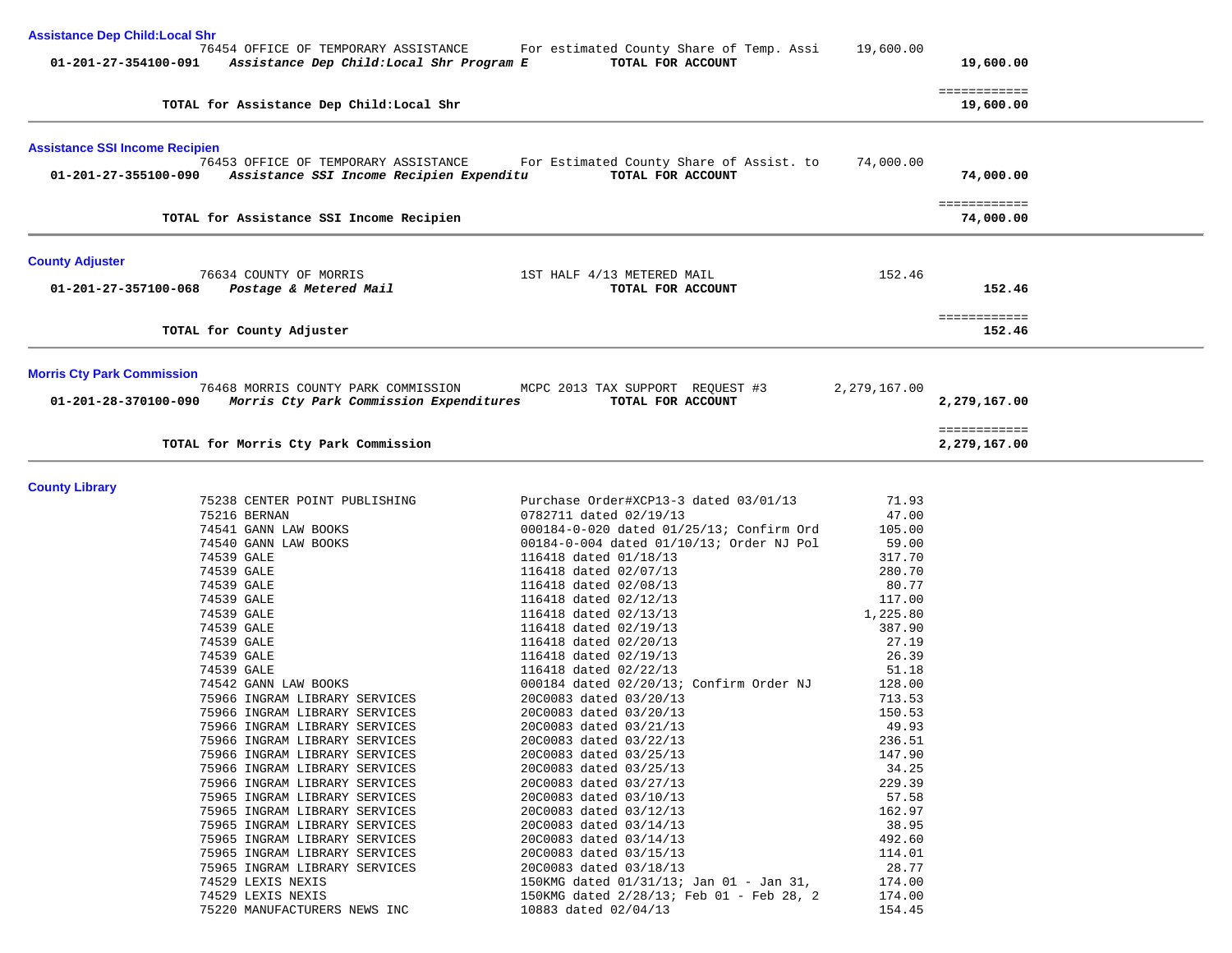| $1,007.22$ $75222 \t{UNITED PARCEL SERVICE} \t{75222 \t{UNITED PARCEL SERVICE} } \t{75222 \t{MITED PARCEL SERVICE} } \t{75222 \t{MITED PARCEL SERVICE} } \t{708309 \t{dated 03/09/13} } \t{708309 \t{dated 03/16/13} } \t{708309 \t{dated 03/16/13} } \t{708309 \t{dated 03/16/13} } \t{708309 \t{dated 03/16/13} }$<br>01-201-29-390100-068 Postage & Metered mail<br>74545 MIDWEST TAPE LLC<br>74545 MIDWEST TAPE LLC<br>74545 MIDWEST TAPE LLC<br>74545 MIDWEST TAPE LLC<br>74545 MIDWEST TAPE LLC<br>74545 MIDWEST TAPE LLC<br>74545 MIDWEST TAPE LLC<br>75221 MI<br>101AL FOR ACCOUNT<br>74557 OCLC ONLINE COMPUTER<br>74557 OCLC ONLINE COMPUTER<br>74557 OCLC ONLINE COMPUTER<br>74557 OCLC ONLINE COMPUTER<br>74557 OCLC ONLINE COMPUTER<br>74557 OCLC ONLINE COMPUTER<br>74557 OCLC ONLINE COMPUTER<br>74557 O<br>-----<br>75968 KARL'S SALES AND SERVICE CO LLC 9732856323 dated 04/04/13 SS2.0CF 1200W 211.63<br>TOTAL FOR ACCOUNT TOP ACCOUNT TO TREE OF ACCOUNT<br>74501 ACME BOOKBINDING COMPANY 16421 dated $12/28/12$<br>01-203-29-390100-027 (2012) Book Binding & Repair TOTAL FOR | 15.99<br>668.12<br>14.99<br>201.31<br>272.64<br>147.95<br>624.08<br>213.70<br>115.35<br>379.20                                                                                                     | 7,110.13<br>284.32<br>1,086.21<br>2,653.33<br>3,492.40                                                                                                                                                                                                                                                                                                                                                                                                                                                                                          |
|------------------------------------------------------------------------------------------------------------------------------------------------------------------------------------------------------------------------------------------------------------------------------------------------------------------------------------------------------------------------------------------------------------------------------------------------------------------------------------------------------------------------------------------------------------------------------------------------------------------------------------------------------------------------------------------------------------------------------------------------------------------------------------------------------------------------------------------------------------------------------------------------------------------------------------------------------------------------------------------------------------------------------------------------------------------------------------------------------|----------------------------------------------------------------------------------------------------------------------------------------------------------------------------------------------------|-------------------------------------------------------------------------------------------------------------------------------------------------------------------------------------------------------------------------------------------------------------------------------------------------------------------------------------------------------------------------------------------------------------------------------------------------------------------------------------------------------------------------------------------------|
|                                                                                                                                                                                                                                                                                                                                                                                                                                                                                                                                                                                                                                                                                                                                                                                                                                                                                                                                                                                                                                                                                                      |                                                                                                                                                                                                    |                                                                                                                                                                                                                                                                                                                                                                                                                                                                                                                                                 |
|                                                                                                                                                                                                                                                                                                                                                                                                                                                                                                                                                                                                                                                                                                                                                                                                                                                                                                                                                                                                                                                                                                      |                                                                                                                                                                                                    |                                                                                                                                                                                                                                                                                                                                                                                                                                                                                                                                                 |
|                                                                                                                                                                                                                                                                                                                                                                                                                                                                                                                                                                                                                                                                                                                                                                                                                                                                                                                                                                                                                                                                                                      |                                                                                                                                                                                                    |                                                                                                                                                                                                                                                                                                                                                                                                                                                                                                                                                 |
|                                                                                                                                                                                                                                                                                                                                                                                                                                                                                                                                                                                                                                                                                                                                                                                                                                                                                                                                                                                                                                                                                                      |                                                                                                                                                                                                    |                                                                                                                                                                                                                                                                                                                                                                                                                                                                                                                                                 |
|                                                                                                                                                                                                                                                                                                                                                                                                                                                                                                                                                                                                                                                                                                                                                                                                                                                                                                                                                                                                                                                                                                      |                                                                                                                                                                                                    |                                                                                                                                                                                                                                                                                                                                                                                                                                                                                                                                                 |
|                                                                                                                                                                                                                                                                                                                                                                                                                                                                                                                                                                                                                                                                                                                                                                                                                                                                                                                                                                                                                                                                                                      |                                                                                                                                                                                                    |                                                                                                                                                                                                                                                                                                                                                                                                                                                                                                                                                 |
|                                                                                                                                                                                                                                                                                                                                                                                                                                                                                                                                                                                                                                                                                                                                                                                                                                                                                                                                                                                                                                                                                                      |                                                                                                                                                                                                    |                                                                                                                                                                                                                                                                                                                                                                                                                                                                                                                                                 |
|                                                                                                                                                                                                                                                                                                                                                                                                                                                                                                                                                                                                                                                                                                                                                                                                                                                                                                                                                                                                                                                                                                      |                                                                                                                                                                                                    |                                                                                                                                                                                                                                                                                                                                                                                                                                                                                                                                                 |
|                                                                                                                                                                                                                                                                                                                                                                                                                                                                                                                                                                                                                                                                                                                                                                                                                                                                                                                                                                                                                                                                                                      |                                                                                                                                                                                                    |                                                                                                                                                                                                                                                                                                                                                                                                                                                                                                                                                 |
|                                                                                                                                                                                                                                                                                                                                                                                                                                                                                                                                                                                                                                                                                                                                                                                                                                                                                                                                                                                                                                                                                                      |                                                                                                                                                                                                    |                                                                                                                                                                                                                                                                                                                                                                                                                                                                                                                                                 |
|                                                                                                                                                                                                                                                                                                                                                                                                                                                                                                                                                                                                                                                                                                                                                                                                                                                                                                                                                                                                                                                                                                      |                                                                                                                                                                                                    |                                                                                                                                                                                                                                                                                                                                                                                                                                                                                                                                                 |
|                                                                                                                                                                                                                                                                                                                                                                                                                                                                                                                                                                                                                                                                                                                                                                                                                                                                                                                                                                                                                                                                                                      |                                                                                                                                                                                                    |                                                                                                                                                                                                                                                                                                                                                                                                                                                                                                                                                 |
|                                                                                                                                                                                                                                                                                                                                                                                                                                                                                                                                                                                                                                                                                                                                                                                                                                                                                                                                                                                                                                                                                                      |                                                                                                                                                                                                    |                                                                                                                                                                                                                                                                                                                                                                                                                                                                                                                                                 |
|                                                                                                                                                                                                                                                                                                                                                                                                                                                                                                                                                                                                                                                                                                                                                                                                                                                                                                                                                                                                                                                                                                      |                                                                                                                                                                                                    |                                                                                                                                                                                                                                                                                                                                                                                                                                                                                                                                                 |
|                                                                                                                                                                                                                                                                                                                                                                                                                                                                                                                                                                                                                                                                                                                                                                                                                                                                                                                                                                                                                                                                                                      |                                                                                                                                                                                                    |                                                                                                                                                                                                                                                                                                                                                                                                                                                                                                                                                 |
|                                                                                                                                                                                                                                                                                                                                                                                                                                                                                                                                                                                                                                                                                                                                                                                                                                                                                                                                                                                                                                                                                                      |                                                                                                                                                                                                    |                                                                                                                                                                                                                                                                                                                                                                                                                                                                                                                                                 |
|                                                                                                                                                                                                                                                                                                                                                                                                                                                                                                                                                                                                                                                                                                                                                                                                                                                                                                                                                                                                                                                                                                      |                                                                                                                                                                                                    |                                                                                                                                                                                                                                                                                                                                                                                                                                                                                                                                                 |
|                                                                                                                                                                                                                                                                                                                                                                                                                                                                                                                                                                                                                                                                                                                                                                                                                                                                                                                                                                                                                                                                                                      |                                                                                                                                                                                                    |                                                                                                                                                                                                                                                                                                                                                                                                                                                                                                                                                 |
|                                                                                                                                                                                                                                                                                                                                                                                                                                                                                                                                                                                                                                                                                                                                                                                                                                                                                                                                                                                                                                                                                                      |                                                                                                                                                                                                    |                                                                                                                                                                                                                                                                                                                                                                                                                                                                                                                                                 |
|                                                                                                                                                                                                                                                                                                                                                                                                                                                                                                                                                                                                                                                                                                                                                                                                                                                                                                                                                                                                                                                                                                      |                                                                                                                                                                                                    |                                                                                                                                                                                                                                                                                                                                                                                                                                                                                                                                                 |
|                                                                                                                                                                                                                                                                                                                                                                                                                                                                                                                                                                                                                                                                                                                                                                                                                                                                                                                                                                                                                                                                                                      |                                                                                                                                                                                                    |                                                                                                                                                                                                                                                                                                                                                                                                                                                                                                                                                 |
|                                                                                                                                                                                                                                                                                                                                                                                                                                                                                                                                                                                                                                                                                                                                                                                                                                                                                                                                                                                                                                                                                                      |                                                                                                                                                                                                    |                                                                                                                                                                                                                                                                                                                                                                                                                                                                                                                                                 |
|                                                                                                                                                                                                                                                                                                                                                                                                                                                                                                                                                                                                                                                                                                                                                                                                                                                                                                                                                                                                                                                                                                      |                                                                                                                                                                                                    |                                                                                                                                                                                                                                                                                                                                                                                                                                                                                                                                                 |
|                                                                                                                                                                                                                                                                                                                                                                                                                                                                                                                                                                                                                                                                                                                                                                                                                                                                                                                                                                                                                                                                                                      |                                                                                                                                                                                                    |                                                                                                                                                                                                                                                                                                                                                                                                                                                                                                                                                 |
|                                                                                                                                                                                                                                                                                                                                                                                                                                                                                                                                                                                                                                                                                                                                                                                                                                                                                                                                                                                                                                                                                                      |                                                                                                                                                                                                    |                                                                                                                                                                                                                                                                                                                                                                                                                                                                                                                                                 |
|                                                                                                                                                                                                                                                                                                                                                                                                                                                                                                                                                                                                                                                                                                                                                                                                                                                                                                                                                                                                                                                                                                      |                                                                                                                                                                                                    |                                                                                                                                                                                                                                                                                                                                                                                                                                                                                                                                                 |
|                                                                                                                                                                                                                                                                                                                                                                                                                                                                                                                                                                                                                                                                                                                                                                                                                                                                                                                                                                                                                                                                                                      |                                                                                                                                                                                                    |                                                                                                                                                                                                                                                                                                                                                                                                                                                                                                                                                 |
|                                                                                                                                                                                                                                                                                                                                                                                                                                                                                                                                                                                                                                                                                                                                                                                                                                                                                                                                                                                                                                                                                                      |                                                                                                                                                                                                    |                                                                                                                                                                                                                                                                                                                                                                                                                                                                                                                                                 |
|                                                                                                                                                                                                                                                                                                                                                                                                                                                                                                                                                                                                                                                                                                                                                                                                                                                                                                                                                                                                                                                                                                      |                                                                                                                                                                                                    | 211.63                                                                                                                                                                                                                                                                                                                                                                                                                                                                                                                                          |
|                                                                                                                                                                                                                                                                                                                                                                                                                                                                                                                                                                                                                                                                                                                                                                                                                                                                                                                                                                                                                                                                                                      |                                                                                                                                                                                                    |                                                                                                                                                                                                                                                                                                                                                                                                                                                                                                                                                 |
|                                                                                                                                                                                                                                                                                                                                                                                                                                                                                                                                                                                                                                                                                                                                                                                                                                                                                                                                                                                                                                                                                                      | 836.64                                                                                                                                                                                             |                                                                                                                                                                                                                                                                                                                                                                                                                                                                                                                                                 |
| $\frac{12}{28}/\frac{12}{12}$ TOTAL FOR ACCOUNT                                                                                                                                                                                                                                                                                                                                                                                                                                                                                                                                                                                                                                                                                                                                                                                                                                                                                                                                                                                                                                                      |                                                                                                                                                                                                    | 836.64                                                                                                                                                                                                                                                                                                                                                                                                                                                                                                                                          |
|                                                                                                                                                                                                                                                                                                                                                                                                                                                                                                                                                                                                                                                                                                                                                                                                                                                                                                                                                                                                                                                                                                      |                                                                                                                                                                                                    |                                                                                                                                                                                                                                                                                                                                                                                                                                                                                                                                                 |
|                                                                                                                                                                                                                                                                                                                                                                                                                                                                                                                                                                                                                                                                                                                                                                                                                                                                                                                                                                                                                                                                                                      |                                                                                                                                                                                                    |                                                                                                                                                                                                                                                                                                                                                                                                                                                                                                                                                 |
|                                                                                                                                                                                                                                                                                                                                                                                                                                                                                                                                                                                                                                                                                                                                                                                                                                                                                                                                                                                                                                                                                                      |                                                                                                                                                                                                    |                                                                                                                                                                                                                                                                                                                                                                                                                                                                                                                                                 |
|                                                                                                                                                                                                                                                                                                                                                                                                                                                                                                                                                                                                                                                                                                                                                                                                                                                                                                                                                                                                                                                                                                      |                                                                                                                                                                                                    |                                                                                                                                                                                                                                                                                                                                                                                                                                                                                                                                                 |
|                                                                                                                                                                                                                                                                                                                                                                                                                                                                                                                                                                                                                                                                                                                                                                                                                                                                                                                                                                                                                                                                                                      |                                                                                                                                                                                                    |                                                                                                                                                                                                                                                                                                                                                                                                                                                                                                                                                 |
|                                                                                                                                                                                                                                                                                                                                                                                                                                                                                                                                                                                                                                                                                                                                                                                                                                                                                                                                                                                                                                                                                                      |                                                                                                                                                                                                    |                                                                                                                                                                                                                                                                                                                                                                                                                                                                                                                                                 |
|                                                                                                                                                                                                                                                                                                                                                                                                                                                                                                                                                                                                                                                                                                                                                                                                                                                                                                                                                                                                                                                                                                      |                                                                                                                                                                                                    |                                                                                                                                                                                                                                                                                                                                                                                                                                                                                                                                                 |
|                                                                                                                                                                                                                                                                                                                                                                                                                                                                                                                                                                                                                                                                                                                                                                                                                                                                                                                                                                                                                                                                                                      |                                                                                                                                                                                                    | 880.97                                                                                                                                                                                                                                                                                                                                                                                                                                                                                                                                          |
|                                                                                                                                                                                                                                                                                                                                                                                                                                                                                                                                                                                                                                                                                                                                                                                                                                                                                                                                                                                                                                                                                                      |                                                                                                                                                                                                    |                                                                                                                                                                                                                                                                                                                                                                                                                                                                                                                                                 |
| TOTAL FOR ACCOUNT                                                                                                                                                                                                                                                                                                                                                                                                                                                                                                                                                                                                                                                                                                                                                                                                                                                                                                                                                                                                                                                                                    |                                                                                                                                                                                                    | 32.37                                                                                                                                                                                                                                                                                                                                                                                                                                                                                                                                           |
|                                                                                                                                                                                                                                                                                                                                                                                                                                                                                                                                                                                                                                                                                                                                                                                                                                                                                                                                                                                                                                                                                                      |                                                                                                                                                                                                    |                                                                                                                                                                                                                                                                                                                                                                                                                                                                                                                                                 |
|                                                                                                                                                                                                                                                                                                                                                                                                                                                                                                                                                                                                                                                                                                                                                                                                                                                                                                                                                                                                                                                                                                      |                                                                                                                                                                                                    |                                                                                                                                                                                                                                                                                                                                                                                                                                                                                                                                                 |
|                                                                                                                                                                                                                                                                                                                                                                                                                                                                                                                                                                                                                                                                                                                                                                                                                                                                                                                                                                                                                                                                                                      |                                                                                                                                                                                                    | 165.00                                                                                                                                                                                                                                                                                                                                                                                                                                                                                                                                          |
|                                                                                                                                                                                                                                                                                                                                                                                                                                                                                                                                                                                                                                                                                                                                                                                                                                                                                                                                                                                                                                                                                                      |                                                                                                                                                                                                    | ============                                                                                                                                                                                                                                                                                                                                                                                                                                                                                                                                    |
|                                                                                                                                                                                                                                                                                                                                                                                                                                                                                                                                                                                                                                                                                                                                                                                                                                                                                                                                                                                                                                                                                                      |                                                                                                                                                                                                    | 16,753.00                                                                                                                                                                                                                                                                                                                                                                                                                                                                                                                                       |
|                                                                                                                                                                                                                                                                                                                                                                                                                                                                                                                                                                                                                                                                                                                                                                                                                                                                                                                                                                                                                                                                                                      | 74545 MIDWEST TAPE LLC 20000011<br>01-203-29-390100-083 (2012) Video & Film Materials<br>01-203-29-390100-095 (2012) Other Administrative Supplies TOTAL FOR ACCOUNT<br>1ST HALF 4/13 METERED MAIL | $\begin{tabular}{lllllllllllllllllllll} \hline & 74503 \text{ HEALTH INDUSTRY BUYERS'} \text{ GUIDE} & \text{Spring 2012 Issue, dated 6/29/12} & 425.00 \\ 74502 \text{ LONGSTREF HOUSE} & 121-oc12, dated 10/07/12 & 157.00 \\ 74531 \text{ ROWMAN & LITTLEFIED} & 0000202247 \text{ dated } 10/17/12 & 85.56 \\ 74534 \text{ THOMSON PROFESSIONAL & & & & & & & & & \\ 74535 \text{ WINTERGREEN$<br>2000001148 Order dated Nov & Dec 2012 32.37<br>75214 METRO IMAGING SERVICES INC Received 1 Minolta SP3000 Toner Cartridg 165.00<br>109.76 |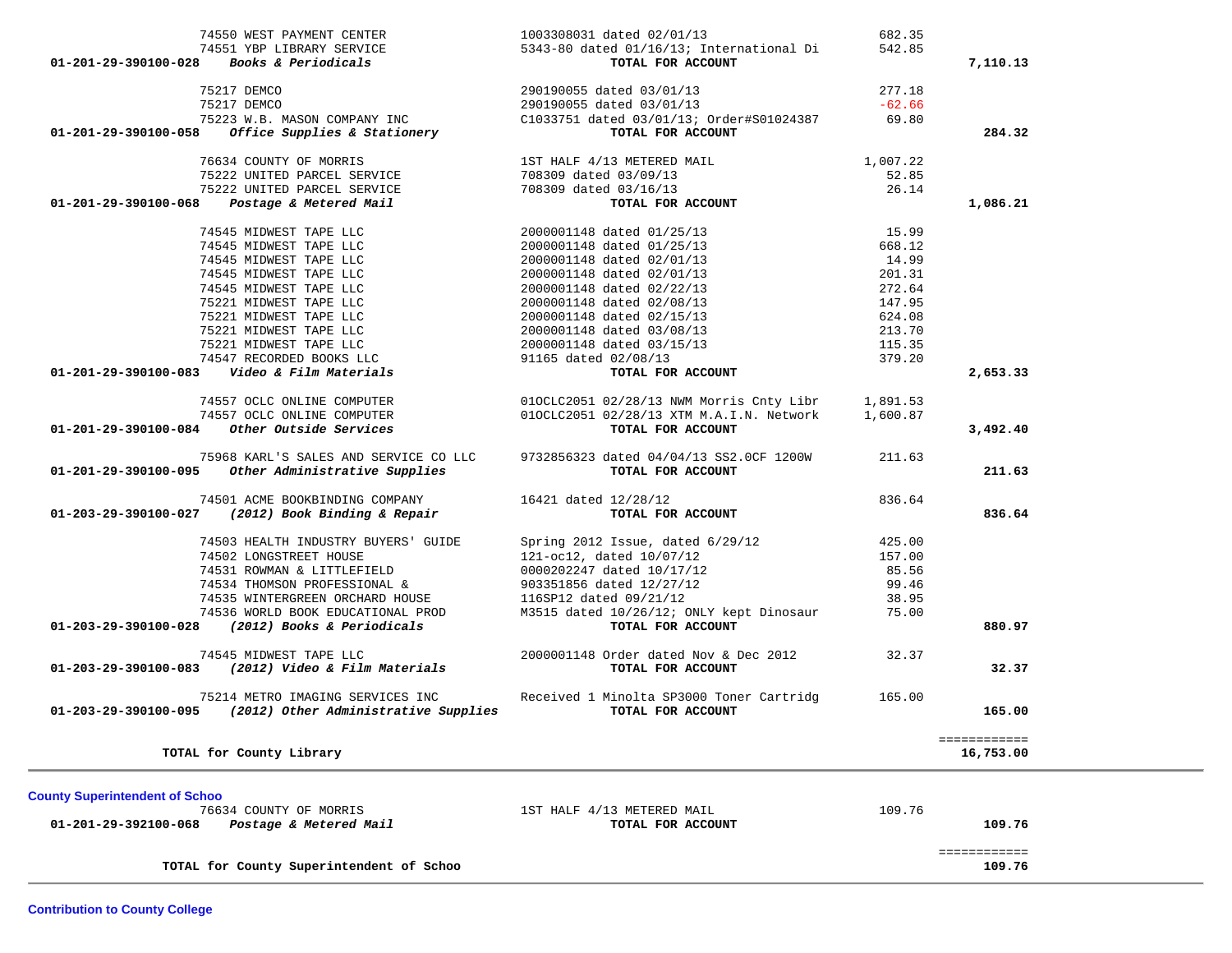|                                  | 76469 COUNTY COLLEGE OF MORRIS                   | 2ND HALF 4/13 OPERATING BUDGET                  | 568,256.75 |                            |  |
|----------------------------------|--------------------------------------------------|-------------------------------------------------|------------|----------------------------|--|
| 01-201-29-395100-090             | Expenditures                                     | TOTAL FOR ACCOUNT                               |            | 568,256.75                 |  |
|                                  | TOTAL for Contribution to County College         |                                                 |            | ============<br>568,256.75 |  |
| <b>Rutgers Extension Service</b> |                                                  |                                                 |            |                            |  |
| 01-201-29-396100-068             | 76634 COUNTY OF MORRIS<br>Postage & Metered Mail | 1ST HALF 4/13 METERED MAIL<br>TOTAL FOR ACCOUNT | 17.30      | 17.30                      |  |
| 01-201-29-396100-082             | 75726 KATHY MURARIK<br>Travel Expense            | mileage & meetings<br>TOTAL FOR ACCOUNT         | 182.60     | 182.60                     |  |
|                                  | 75726 KATHY MURARIK                              | supplies                                        | 49.21      |                            |  |
| 01-201-29-396100-095             | Other Administrative Supplies                    | TOTAL FOR ACCOUNT                               |            | 49.21                      |  |
|                                  | TOTAL for Rutgers Extension Service              |                                                 |            | ============<br>249.11     |  |
| <b>Fire and Police Academy</b>   |                                                  |                                                 |            |                            |  |
|                                  | 75079 NJ DIVISION OF FIRE SAFETY                 | NJ Uniform Fire Code Subscriptions              | 60.00      |                            |  |
|                                  | 75003 NECI                                       | Course Manuals                                  | 2,250.00   |                            |  |
|                                  | 75003 NECI                                       | Shipping                                        | 22.95      |                            |  |
| 01-201-29-407100-028             | Books & Periodicals                              | TOTAL FOR ACCOUNT                               |            | 2,332.95                   |  |
|                                  | 75080 ATLANTIC TRAINING CENTER                   | CPR Card Fee                                    | 300.00     |                            |  |
| 01-201-29-407100-059             | Other General Expenses                           | TOTAL FOR ACCOUNT                               |            | 300.00                     |  |
|                                  | 76634 COUNTY OF MORRIS                           | 1ST HALF 4/13 METERED MAIL                      | 68.86      |                            |  |
| 01-201-29-407100-068             | Postage & Metered Mail                           | TOTAL FOR ACCOUNT                               |            | 68.86                      |  |
|                                  | 73819 KYOCERA MITA AMERICA, INC.                 | 7629689-011 Quarterly Payment 1/1/2013-3        | 851.97     |                            |  |
| 01-201-29-407100-164             | Office Machines - Rental                         | TOTAL FOR ACCOUNT                               |            | 851.97                     |  |
|                                  | 74189 NU-LAR                                     | Mannequinns                                     | 432.00     |                            |  |
|                                  | 74189 NU-LAR                                     | Resusci Babies                                  | 210.00     |                            |  |
|                                  | 74189 NU-LAR                                     | AED                                             | 30.00      |                            |  |
|                                  | 74189 NU-LAR                                     | Batteries                                       | 8.00       |                            |  |
|                                  | 74189 NU-LAR                                     | Parts for Servicing                             | 10.00      |                            |  |
|                                  | 74189 NU-LAR                                     | Travel Time                                     | 25.00      |                            |  |
|                                  | 75002 TRI-DIM FILTER CORPORATION                 | Tri-Pleat Filters                               | 207.36     |                            |  |
|                                  | 75002 TRI-DIM FILTER CORPORATION                 | Shipping/Handling                               | 77.42      |                            |  |
|                                  | 75096 TRI-DIM FILTER CORPORATION                 | HEPA Filters                                    | 4,315.20   |                            |  |
|                                  | 75096 TRI-DIM FILTER CORPORATION                 | Shipping                                        | 553.62     |                            |  |
| 01-201-29-407100-223             | <b>Building Repairs</b>                          | TOTAL FOR ACCOUNT                               |            | 5,868.60                   |  |
|                                  | 75078 TELE-MEASUREMENTS, INC.                    | VGA Cable                                       | 49.00      |                            |  |
|                                  | 73820 SCANTRON CORPORATION                       | 882-E Answer Sheets                             | 231.25     |                            |  |
|                                  | 73820 SCANTRON CORPORATION                       | Shipping                                        | 10.56      |                            |  |
| 01-201-29-407100-258             | Equipment                                        | TOTAL FOR ACCOUNT                               |            | 290.81                     |  |
|                                  | TOTAL for Fire and Police Academy                |                                                 |            | ============<br>9,713.19   |  |
|                                  |                                                  |                                                 |            |                            |  |
| <b>Utilities</b>                 |                                                  |                                                 |            |                            |  |
|                                  | 75711 NATIONAL FUEL OIL INC.                     | 4500.0 GAL. DIESEL FUEL FOR WHARTON             | 14,401.80  |                            |  |
|                                  | 75711 NATIONAL FUEL OIL INC.                     | 1000.0 GAL. DIESEL FUEL FOR MONTVILLE           | 3,114.00   |                            |  |

| 75711 NATIONAL FUEL OIL INC. |  | 4500.0 GAL. DIESEL FOR COUNTY GARAGE     | 14, 114, 25 |
|------------------------------|--|------------------------------------------|-------------|
| 73236 NATIONAL FUEL OIL INC. |  | 1069.0 GAL. DIESEL FUEL FOR MONTVILLE GA | 3,433.31    |
| 73236 NATIONAL FUEL OIL INC. |  | 4300.0 GAL DIESEL FUEL FOR THE HILL      | 13,812.46   |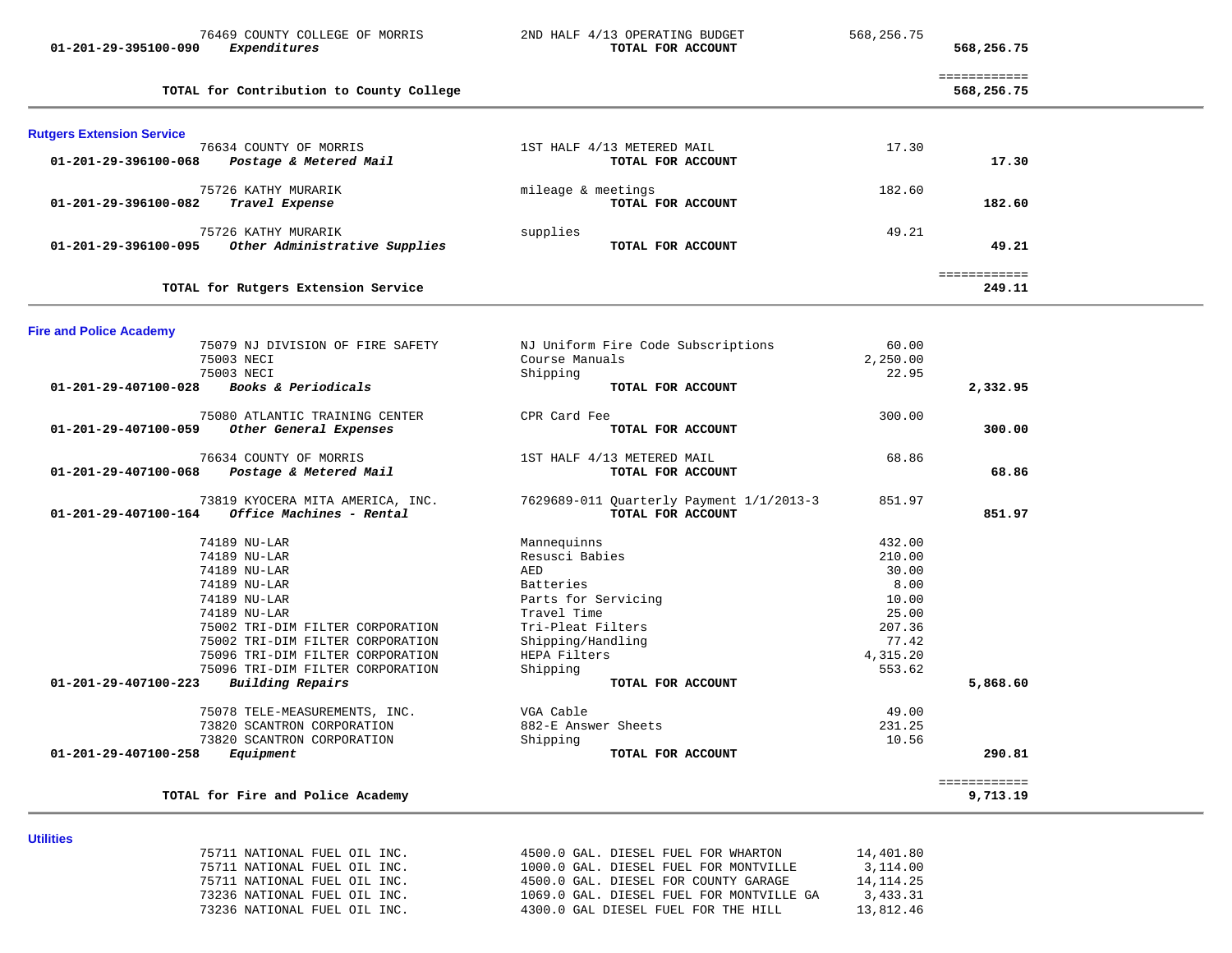| 73236 NATIONAL FUEL OIL INC.                                                                                                                                                                         | 589.0 GAL. DIESEL FUEL FOR MONTVILLE 1,893.16                                                                                                                                                                                                                                                                                                                                                                                                               |            |            |
|------------------------------------------------------------------------------------------------------------------------------------------------------------------------------------------------------|-------------------------------------------------------------------------------------------------------------------------------------------------------------------------------------------------------------------------------------------------------------------------------------------------------------------------------------------------------------------------------------------------------------------------------------------------------------|------------|------------|
|                                                                                                                                                                                                      | 1993.<br>1993. NATIONAL FUEL OIL INC.<br>1993. ANN INC.<br>1992. A GES ANN INC.<br>1992. A GES ANN INC.<br>1992. A GES ANN INC.<br>1992. A GES ANN INC.<br>1990. O GAL. DIESEL FUEL FOR WHARTON GARA<br>1992. A GES ANN INC.<br>1990. O GAL. DIE                                                                                                                                                                                                            |            |            |
|                                                                                                                                                                                                      |                                                                                                                                                                                                                                                                                                                                                                                                                                                             |            |            |
|                                                                                                                                                                                                      |                                                                                                                                                                                                                                                                                                                                                                                                                                                             |            |            |
|                                                                                                                                                                                                      |                                                                                                                                                                                                                                                                                                                                                                                                                                                             |            |            |
|                                                                                                                                                                                                      |                                                                                                                                                                                                                                                                                                                                                                                                                                                             |            |            |
|                                                                                                                                                                                                      |                                                                                                                                                                                                                                                                                                                                                                                                                                                             |            |            |
| 01-201-31-430100-136                                                                                                                                                                                 | TOTAL FOR ACCOUNT<br>TOTAL FOR ACCOUNT<br>75755 JERSEY CENTRAL POWER & LIGHT<br>75985 JERSEY CENTRAL POWER & LIGHT<br>75985 JERSEY CENTRAL POWER & LIGHT<br>75989 JERSEY CENTRAL POWER & LIGHT<br>75989 JERSEY CENTRAL POWER & LIGHT<br>7598                                                                                                                                                                                                                |            | 124,568.57 |
|                                                                                                                                                                                                      |                                                                                                                                                                                                                                                                                                                                                                                                                                                             | 716.51     |            |
|                                                                                                                                                                                                      |                                                                                                                                                                                                                                                                                                                                                                                                                                                             |            |            |
|                                                                                                                                                                                                      | 10 00 79 4382 5 3 - CAC COMPLEX/ 02-20-1                                                                                                                                                                                                                                                                                                                                                                                                                    | 374.32     |            |
|                                                                                                                                                                                                      |                                                                                                                                                                                                                                                                                                                                                                                                                                                             | 7,869.68   |            |
| 75989 JERSEY CENTRAL POWER & LIGHT                                                                                                                                                                   | 20 00 00 0537 8 1 - MASTER ACCT - HILL/                                                                                                                                                                                                                                                                                                                                                                                                                     | 92,206.76  |            |
| 76273 JERSEY CENTRAL POWER & LIGHT                                                                                                                                                                   | 20-00-00-0528-1-7 MASTER ACCOUNT / MORRI                                                                                                                                                                                                                                                                                                                                                                                                                    | 37, 235.38 |            |
| 76086 JERSEY CENTRAL POWER & LIGHT                                                                                                                                                                   | 200-000-971-008/ RUTH DAVIS DRIVE/ 02-2                                                                                                                                                                                                                                                                                                                                                                                                                     | 242.79     |            |
| 76087 JERSEY CENTRAL POWER & LIGHT                                                                                                                                                                   | 20 00 00 0538 4 9 - MASTER ACCOUNT#/ REMO 5,291.21                                                                                                                                                                                                                                                                                                                                                                                                          |            |            |
| 76087 JERSEY CENTRAL POWER & LIGHT                                                                                                                                                                   |                                                                                                                                                                                                                                                                                                                                                                                                                                                             |            |            |
|                                                                                                                                                                                                      |                                                                                                                                                                                                                                                                                                                                                                                                                                                             |            |            |
|                                                                                                                                                                                                      |                                                                                                                                                                                                                                                                                                                                                                                                                                                             |            |            |
|                                                                                                                                                                                                      |                                                                                                                                                                                                                                                                                                                                                                                                                                                             |            |            |
|                                                                                                                                                                                                      |                                                                                                                                                                                                                                                                                                                                                                                                                                                             |            |            |
|                                                                                                                                                                                                      |                                                                                                                                                                                                                                                                                                                                                                                                                                                             |            |            |
|                                                                                                                                                                                                      |                                                                                                                                                                                                                                                                                                                                                                                                                                                             |            |            |
|                                                                                                                                                                                                      |                                                                                                                                                                                                                                                                                                                                                                                                                                                             |            |            |
|                                                                                                                                                                                                      | 76087 JERSEY CENTRAL POWER & LIGHT<br>75993 JERSEY CENTRAL POWER & LIGHT<br>75992 JERSEY CENTRAL POWER & LIGHT<br>76434 BOROUGH OF BUTLER<br>76434 BOROUGH OF BUTLER<br>76434 BOROUGH OF BUTLER<br>76434 BOROUGH OF BUTLER<br>76434 BOROUGH                                                                                                                                                                                                                 |            |            |
| Electricity<br>01-201-31-430100-137                                                                                                                                                                  | $\begin{array}{r} \text{} \\ \text{} \\ \text{1} \\ \text{1} \\ \text{1} \\ \text{2} \\ \text{1} \\ \text{3} \\ \text{1} \\ \text{3} \\ \text{1} \\ \text{3} \\ \text{1} \\ \text{2} \\ \text{1} \\ \text{1} \\ \text{1} \\ \text{2} \\ \text{2} \\ \text{2} \\ \text{3} \\ \text{2} \\ \text{1} \\ \text{2} \\ \text{2} \\ \text{3} \\ \text{2} \\ \text{3} \\ \text{4} \\ \text{5} \\ \text{5} \\ \text{4} \\ \text{5} \\ \text{5} \\ \text{5} \\ \text{$ |            | 144,365.01 |
| 76613 NATIONAL FUEL OIL INC. FUEL CHARGES 3/13<br>75005 ALLIED OIL Gasoline<br>75005 ALLIED OIL Rounding<br>75005 ALLIED OIL Rounding<br>75005 ALLIED OIL L.U.S.T. Tax<br><b>Gas Purchases</b> TOTAL |                                                                                                                                                                                                                                                                                                                                                                                                                                                             |            |            |
|                                                                                                                                                                                                      |                                                                                                                                                                                                                                                                                                                                                                                                                                                             |            |            |
|                                                                                                                                                                                                      |                                                                                                                                                                                                                                                                                                                                                                                                                                                             |            |            |
|                                                                                                                                                                                                      |                                                                                                                                                                                                                                                                                                                                                                                                                                                             | 0.36       |            |
|                                                                                                                                                                                                      | TOTAL FOR ACCOUNT                                                                                                                                                                                                                                                                                                                                                                                                                                           |            |            |
| 01-201-31-430100-140                                                                                                                                                                                 |                                                                                                                                                                                                                                                                                                                                                                                                                                                             |            | 58,912.88  |
|                                                                                                                                                                                                      | 1316 - SUMMARY GROUP #/ MORRIS COUNTY (6 39,558.44 76267 HESS CORPORATION 1317 - SUMMARY GROUP #/ MORRIS COUNTY (6 3,240.76<br>1317 - SUMMARY GROUP #/ MORRIS COUNTY (6 3,240.76<br>1317 - SUMMARY GROUP #/ MORRIS COUNTY (6 3,240.7                                                                                                                                                                                                                        |            |            |
|                                                                                                                                                                                                      |                                                                                                                                                                                                                                                                                                                                                                                                                                                             |            |            |
|                                                                                                                                                                                                      |                                                                                                                                                                                                                                                                                                                                                                                                                                                             |            |            |
|                                                                                                                                                                                                      |                                                                                                                                                                                                                                                                                                                                                                                                                                                             |            |            |
|                                                                                                                                                                                                      |                                                                                                                                                                                                                                                                                                                                                                                                                                                             |            |            |
|                                                                                                                                                                                                      |                                                                                                                                                                                                                                                                                                                                                                                                                                                             |            |            |
| 76204 N.J. NATURAL GAS COMPANY                                                                                                                                                                       | 06-1126-4174-12 RE: WHARTON OFF/ 03-05-1 159.89<br>612830/ 612953 - LONG VALLEY GRG/ 03-06- 388.79                                                                                                                                                                                                                                                                                                                                                          |            |            |
| 76363 HESS CORPORATION                                                                                                                                                                               |                                                                                                                                                                                                                                                                                                                                                                                                                                                             |            |            |
| 76364 PSE&G CO                                                                                                                                                                                       | REF # MOMBAG/ COUNTY OF MORRIS - MUNICIP 30,178.61                                                                                                                                                                                                                                                                                                                                                                                                          |            |            |
| 74561 SUBURBAN PROPANE -2347                                                                                                                                                                         | Propane                                                                                                                                                                                                                                                                                                                                                                                                                                                     | 2,831.76   |            |
|                                                                                                                                                                                                      |                                                                                                                                                                                                                                                                                                                                                                                                                                                             | 1.35       |            |
|                                                                                                                                                                                                      |                                                                                                                                                                                                                                                                                                                                                                                                                                                             | 9.62       |            |
| 74561 SUBURBAN PROPANE -2347 Transportation<br>74561 SUBURBAN PROPANE -2347 Safety P&T Fee<br>101 Natural Gas<br>01-201-31-430100-141 Natural Gas                                                    | THE SECTION OF THE SECTION OF THE SECTION OF THE SECTION OF THE SECTION OF THE SECTION OF THE SECTION OF THE SECTION OF THE SECTION OF THE SECTION OF THE SECTION OF THE SECTION OF THE SECTION OF THE SECTION OF THE SECTION                                                                                                                                                                                                                               |            | 78,658.63  |
|                                                                                                                                                                                                      | יינו ני בער בער 195.30 $195.30$                                                                                                                                                                                                                                                                                                                                                                                                                             |            |            |
| 76196 BOROUGH OF WHARTON 18128 / BLOCK 601 / LOT 4                                                                                                                                                   |                                                                                                                                                                                                                                                                                                                                                                                                                                                             |            |            |
| 01-201-31-430100-144<br>Sewer                                                                                                                                                                        | TOTAL FOR ACCOUNT                                                                                                                                                                                                                                                                                                                                                                                                                                           |            | 195.30     |
| 73459 EXTEL COMMUNICATIONS                                                                                                                                                                           | Telephone Services Main console Maintena 542.88                                                                                                                                                                                                                                                                                                                                                                                                             |            |            |
|                                                                                                                                                                                                      |                                                                                                                                                                                                                                                                                                                                                                                                                                                             | 134.00     |            |
|                                                                                                                                                                                                      | 73458 STATEWIDE COMMUNICATIONS INC Telephone Line Repair - Elections                                                                                                                                                                                                                                                                                                                                                                                        |            |            |
| 76113 VERIZON WIRELESS                                                                                                                                                                               | COUNTY WIDE 486023883-00001 FEB 22 - MA 4,657.11                                                                                                                                                                                                                                                                                                                                                                                                            |            |            |
| 76085 VERIZON                                                                                                                                                                                        | 973-455-0378 979 71Y / RE: PENTHOUSE- A                                                                                                                                                                                                                                                                                                                                                                                                                     | 64.83      |            |
| 76050 CENTURYLINK                                                                                                                                                                                    | Acct # 309973303 3/19/13 908-138-1000-02                                                                                                                                                                                                                                                                                                                                                                                                                    | 1,785.33   |            |
| 76046 VERIZON                                                                                                                                                                                        | 973 644-3258 153 04Y, $3/13/13$ , $(3/13-4/1)$                                                                                                                                                                                                                                                                                                                                                                                                              | 137.13     |            |
| 76046 VERIZON                                                                                                                                                                                        | 973 539-7933 842 07Y, 3/16/13, (3/16-4/15                                                                                                                                                                                                                                                                                                                                                                                                                   | 27.53      |            |
| 76046 VERIZON                                                                                                                                                                                        | 201 V03-1289 703 57Y, 3/16/13, (3/16-4/15                                                                                                                                                                                                                                                                                                                                                                                                                   | 210.14     |            |
| 76046 VERIZON                                                                                                                                                                                        | 201 V03-1541 818 53Y, 3/16/13, (3/16-4/1                                                                                                                                                                                                                                                                                                                                                                                                                    | 200.95     |            |
| 76046 VERIZON                                                                                                                                                                                        | 973 326-8955, $3/25/13$ , $(3/25-4/24/13)$ , Sh                                                                                                                                                                                                                                                                                                                                                                                                             | 27.53      |            |
| 76046 VERIZON                                                                                                                                                                                        | 973 697-0879, $3/22/13$ , $(3/22-4/21/13)$ , J                                                                                                                                                                                                                                                                                                                                                                                                              | 27.53      |            |
| 76046 VERIZON                                                                                                                                                                                        | 973 838-8083 446 48Y, 3/28/13, (3/28-4/2                                                                                                                                                                                                                                                                                                                                                                                                                    | 31.23      |            |
| 76046 VERIZON                                                                                                                                                                                        | 973 361-0398 892 16Y, 4/1/13, (4/1/13-4/                                                                                                                                                                                                                                                                                                                                                                                                                    | 140.78     |            |
| 76046 VERIZON                                                                                                                                                                                        | 973 455-1700 480 36Y, 4/2/13, (4/2/13-5/                                                                                                                                                                                                                                                                                                                                                                                                                    | 114.55     |            |
| 76049 VERIZON                                                                                                                                                                                        | 201 V03-7261 127 66Y 3/16/13 (3/16 - 4/1                                                                                                                                                                                                                                                                                                                                                                                                                    | 10,305.75  |            |

73236 NATIONAL FUEL OIL INC. 3700.0 GAL. DIESEL FUEL FOR COUNTY GARAG 11,892.54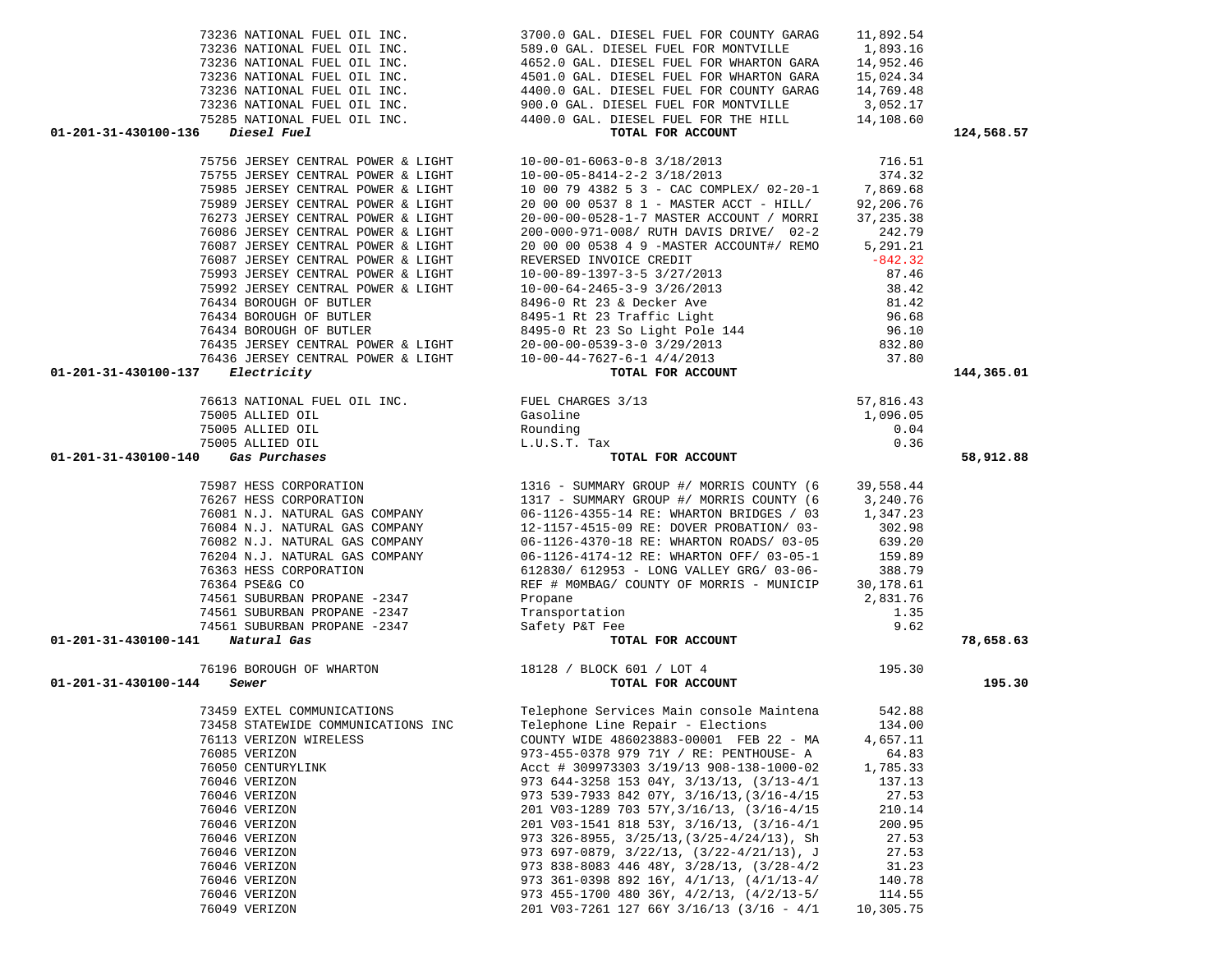|                      |      |  | 75687 SODEXO INC & AFFILIATES |
|----------------------|------|--|-------------------------------|
| 01-201-41-716100-185 | Food |  |                               |

| TOTAL FOR ACCOUNT                        |            | 2,970.49   |
|------------------------------------------|------------|------------|
| Daily Meals .Services for 2/02/2013-3/1/ | 156,672.80 |            |
| Weekend Meals                            | 8,551.20   |            |
| Frozen Meals                             | 5,208.90   |            |
| Boxed Meals                              | 17,101.66  |            |
| Shelf Stable Meals                       | 4,938.84   |            |
| Coffee                                   | 570.05     |            |
| Other                                    | 179.96     |            |
| TOTAL FOR ACCOUNT                        |            | 193,223.41 |

| rition                                |                                          |            |          |
|---------------------------------------|------------------------------------------|------------|----------|
| 76613 NATIONAL FUEL OIL INC.          | FUEL CHARGES 3/13                        | 2,970.49   |          |
| 01-201-41-716100-140<br>Gas Purchases | TOTAL FOR ACCOUNT                        |            | 2,970.49 |
| 75687 SODEXO INC & AFFILIATES         | Daily Meals .Services for 2/02/2013-3/1/ | 156,672.80 |          |
| 75687 SODEXO INC & AFFILIATES         | Weekend Meals                            | 8,551.20   |          |
| 75687 SODEXO INC & AFFILIATES         | Frozen Meals                             | 5,208.90   |          |
| 75687 SODEXO INC & AFFILIATES         | Boxed Meals                              | 17,101.66  |          |
| 75687 SODEXO INC & AFFILIATES         | Shelf Stable Meals                       | 4,938.84   |          |
|                                       | $\alpha$ . $\alpha$ $\alpha$             | FRA AF     |          |

**Nutrition** 76613 NATIONAL FUEL OIL INC.

75687 SODEXO INC & AFFILIATES

| FUEL CHARGES 3/13<br>TOTAL FOR ACCOUNT                                                   | 2,970.49                                        | 2,970.4 |
|------------------------------------------------------------------------------------------|-------------------------------------------------|---------|
| Daily Meals .Services for 2/02/2013-3/1/<br>Weekend Meals<br>Frozen Meals<br>Boxed Meals | 156,672.80<br>8,551.20<br>5,208.90<br>17,101.66 |         |
| Shelf Stable Meals<br>$C = C - C$                                                        | 4,938.84<br>ERA AF                              |         |

 ============ **TOTAL for Utilities 446,605.46**

| 01-203-31-430100-140 |  |  | (2012) Gas Purchases        |
|----------------------|--|--|-----------------------------|
|                      |  |  | 74911 TOWNSHIP OF WASHINGTO |
|                      |  |  |                             |

|                   |  |  | 74911 TOWNSHIP OF WASHINGTON |
|-------------------|--|--|------------------------------|
| 203-31-430100-140 |  |  | (2012) Gas Purchases         |

| 01-201-31-430100-147                         | 76868 SOTTIERAT MOREIS COURTY 1970–999-622-4687 CERTRAL AVE 198, 24<br>76888 SOTTIERAT MOREIS COURTY 1970–999-978-4787 (AUSAMI) 1,093, 28<br>76868 SOUTHEAST MOREIS COURTY 1970–999-978-4607 (AUSAMI) 1,093, 28<br>76866 SOUTHEAST | 20,478.25 |
|----------------------------------------------|------------------------------------------------------------------------------------------------------------------------------------------------------------------------------------------------------------------------------------|-----------|
| 74911 TOWNSHIP OF WASHINGTON OEM - 2012 Fuel |                                                                                                                                                                                                                                    |           |
| 01-203-31-430100-140<br>(2012) Gas Purchases |                                                                                                                                                                                                                                    | 153.55    |

 76080 SOUTHEAST MORRIS COUNTY 20-999-790-152/ SEU 141.33 76080 SOUTHEAST MORRIS COUNTY 20-999-790-251/ SCHUYLER 729.88 76080 SOUTHEAST MORRIS COUNTY 20-999-680-438/ YOUTH SHELTER 366.48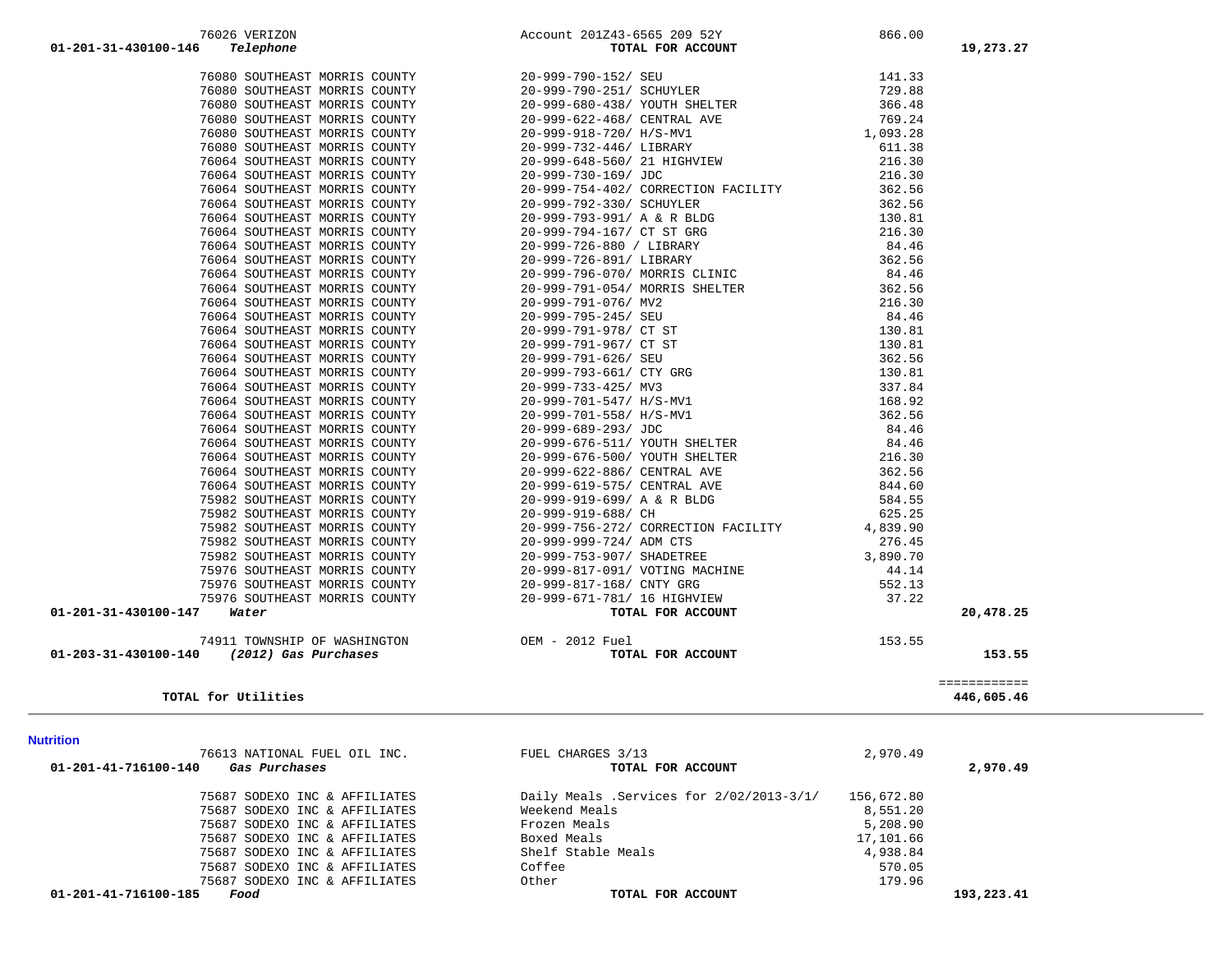| TOTAL for Area Plan Grant                   |                                            |                    |           | 135,452.00 |
|---------------------------------------------|--------------------------------------------|--------------------|-----------|------------|
| 01-203-41-716110-090<br>(2012) Expenditures | TOTAL FOR ACCOUNT                          |                    |           | 28,397.00  |
| 76555 VISITING NURSE ASSOC. OF              | $12 - 14 - 076$                            | 10/1/12<br>Period  | 28,397.00 |            |
| 01-201-41-716110-090<br>Expenditures        | TOTAL FOR ACCOUNT                          |                    |           | 107,055.00 |
| 76554 VISITING NURSE ASSOC. OF              | $13 - 14 - 076$                            | Period 01          | 26,096.00 |            |
| 76556 VMC                                   | $13 - 14 - 026$                            | Period $1/1/13$ -  | 7,600.00  |            |
| 76562 VISITING NURSE ASSOC. OF              | 13-14-076 Period 011135 units @ \$23.67 (t |                    | 20,149.00 |            |
| 76561 VISITING NURSE ASSOC. OF              | $13 - 14 - 076$                            | Period 01          | 2,604.00  |            |
| 76559 VMC                                   | $13 - 14 - 026$                            | $3/1/13 - 3/31/1$  | 5,963.00  |            |
| 76557 VMC                                   | $13 - 14 - 026$                            | $2/1/13 - 2/28/13$ | 6,702.00  |            |
| 76558 NEWBRIDGE SERVICES INC                | Period $1/1/13-3/31/13$                    | 164.75 units       | 8,293.00  |            |
| 76560 FAMILY SERVICE OF MORRIS COUNTY       | $13 - 14 - 087$                            | Period 01          | 5,206.00  |            |
| 76567 FAMILY SERVICE OF MORRIS COUNTY       | 13-14-087                                  | Period 01          | 4,734.00  |            |
| 76566 FAMILY SERVICE OF MORRIS COUNTY       | $13 - 14 - 088$                            | Period 01 201      | 6,045.00  |            |
| 76565 FAMILY SERVICE OF MORRIS COUNTY       | CM 13-14-089                               | Period 01 2013     | 5,018.00  |            |
| 76564 FAMILY SERVICE OF MORRIS COUNTY       | <b>CMM</b>                                 | Period 01 201      | 8,645.00  |            |
| Area Plan Grant                             |                                            |                    |           |            |
|                                             |                                            |                    |           |            |

#### **Grant Fund**

#### **Bio-Terrorism Grant**

|                      | 76617 COUNTY OF MORRIS                   | 1ST HALF 4/13 METERED MAIL               | 40.14    |          |
|----------------------|------------------------------------------|------------------------------------------|----------|----------|
|                      | 76113 VERIZON WIRELESS                   | L&PS / HEALTH MANAGEMENT - GRANT         | 340.69   |          |
|                      | 75967 CABLEVISION                        | 07876 616465 01 8 Billing period 4/1/201 | 166.26   |          |
|                      | 74706 FEDEX                              | acct 4326-9584-0 invoice dated 3/4/13    | 622.79   |          |
|                      | 75197 W.B. MASON COMPANY INC             | Customer C1033751 Invoice dated 2/19/201 | 717.88   |          |
|                      | 75197 W.B. MASON COMPANY INC             | Customer C1033751 Invoice dated 3/4/2013 | $-72.15$ |          |
|                      | 76099 ARLENE STOLLER                     | Mileage Reimbursement                    | 177.21   |          |
| 02-213-41-718305-391 | Public Health Emer Grant(8/10/12-6/30/13 | TOTAL FOR ACCOUNT                        |          | 1,992.82 |
|                      |                                          |                                          |          |          |

|                               | _____________<br>------------ |
|-------------------------------|-------------------------------|
| TOTAL for Bio-Terrorism Grant | .992.82                       |

**TANF** 

| 76183 SOPHIE WESTFIELD          | Travel for 2/25 & 3/25/13.               | 50.12     |  |
|---------------------------------|------------------------------------------|-----------|--|
| 75516 VERIZON                   |                                          | 2.36      |  |
| 76181 WARREN COUNTY DIVISON OF  | Reimbursement for WFNJ TANF and GA/FS wo | 40,000.00 |  |
| 76180 TECHNOFORCE LLC           |                                          | 780.65    |  |
| 75430 US LIFE INSURANCE COMPANY |                                          | 20.12     |  |
| 75436 TELESEARCH INC            |                                          | 42.43     |  |
| 74818 DAILY RECORD              |                                          | 5.00      |  |
| 75489 STATE SHUTTTLE INC        | Transportation from Mar. 11, 2013 - Mar. | 2,920.16  |  |
| 75156 SPRINT NEXTEL             |                                          | 2.57      |  |
| 75152 PRIME TIME PERSONNEL INC  | Erin Darvalics; W/E 2/24/13.             | 730.80    |  |
| 75155 FRED PRYOR SEMINARS       | Attendee: Linda Tunick; 2/6/2013.        | 149.00    |  |
| 74863 DEER PARK                 |                                          | 3.40      |  |
| 75154 ATLANTIC TOMORROWS OFFICE |                                          | 8.94      |  |

 ============  $\begin{array}{r} \texttt{-----} \texttt{-----} \texttt{-----} \\ \texttt{44,715.55} \end{array}$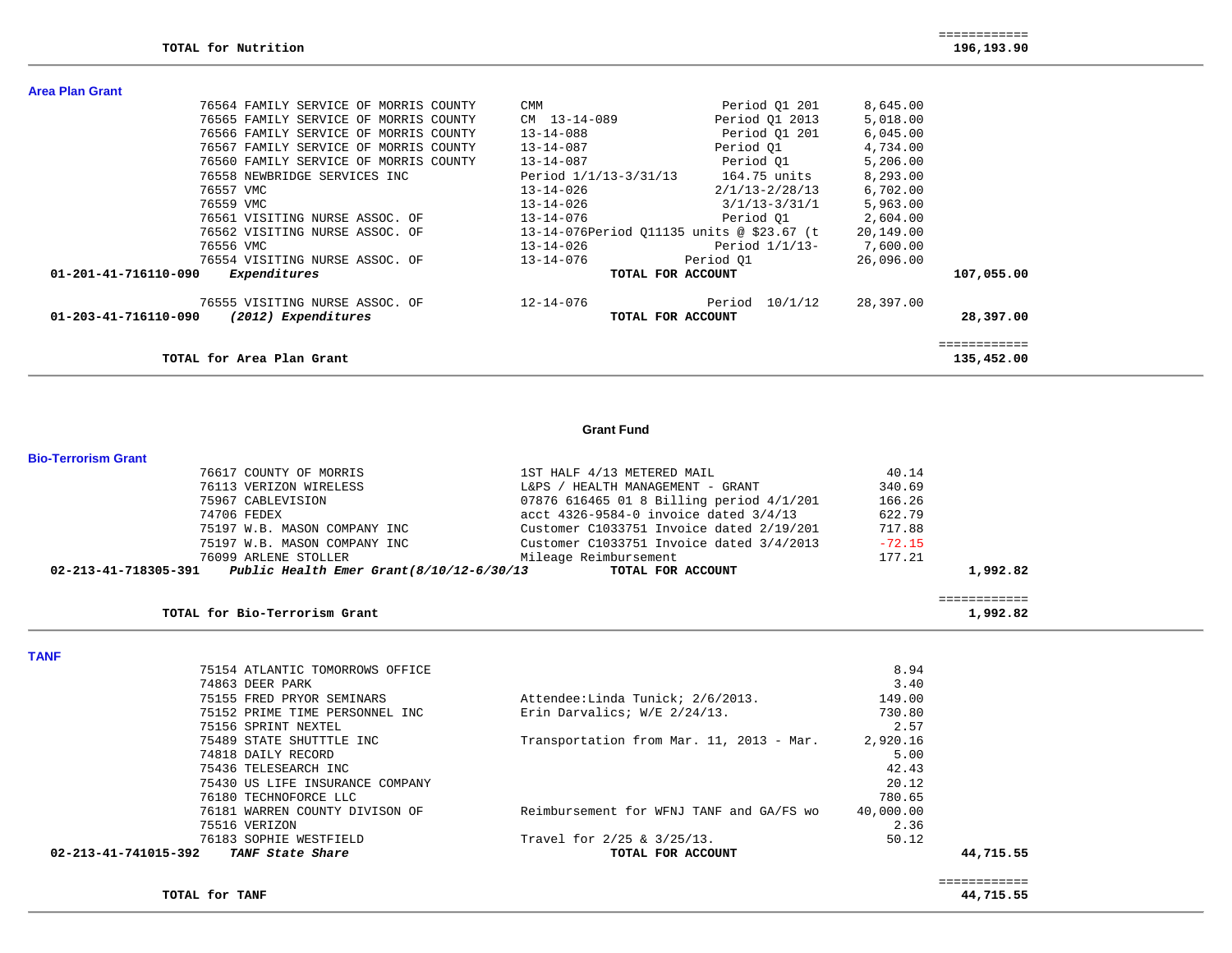| <b>General Assistance</b> |                                     |                            |           |              |
|---------------------------|-------------------------------------|----------------------------|-----------|--------------|
|                           | 75441 ACE HEALTHCARE TRAINING       |                            | 1,500.00  |              |
|                           | 75444 ACE HEALTHCARE TRAINING       |                            | 1,520.00  |              |
|                           | 75454 ACE HEALTHCARE TRAINING       |                            | 1,083.55  |              |
|                           | 75154 ATLANTIC TOMORROWS OFFICE     |                            | 6.70      |              |
|                           |                                     |                            |           |              |
|                           | 74863 DEER PARK                     |                            | 2.55      |              |
|                           | 75156 SPRINT NEXTEL                 |                            | 1.93      |              |
|                           | 75489 STATE SHUTTTLE INC            |                            | 730.04    |              |
|                           | 74818 DAILY RECORD                  |                            | 3.75      |              |
|                           | 75436 TELESEARCH INC                |                            | 31.82     |              |
|                           | 75430 US LIFE INSURANCE COMPANY     |                            | 15.09     |              |
|                           | 75451 WARREN COUNTY COMMUNITY COLL. |                            | 1,236.46  |              |
|                           | 76180 TECHNOFORCE LLC               |                            | 693.91    |              |
|                           | 76181 WARREN COUNTY DIVISON OF      |                            | 10,000.00 |              |
|                           | 75516 VERIZON                       |                            | 1.77      |              |
| 02-213-41-741020-392      | General Assistance State Share      | TOTAL FOR ACCOUNT          |           | 16,827.57    |
|                           |                                     |                            |           |              |
|                           |                                     |                            |           | ============ |
|                           | TOTAL for General Assistance        |                            |           | 16,827.57    |
|                           |                                     |                            |           |              |
|                           |                                     |                            |           |              |
| <b>WIA: Adult</b>         |                                     |                            |           |              |
|                           | 75154 ATLANTIC TOMORROWS OFFICE     |                            | 20.10     |              |
|                           | 75172 AVTECH INSTITUTE              |                            | 1,205.33  |              |
|                           | 75171 AVTECH INSTITUTE              |                            | 1,674.66  |              |
|                           | 75169 AVTECH INSTITUTE              |                            | 1,248.00  |              |
|                           | 75164 AVTECH INSTITUTE              |                            | 362.67    |              |
|                           | 74863 DEER PARK                     |                            | 7.66      |              |
|                           | 75525 INFORMATION & TECHNOLOGY      |                            | 800.00    |              |
|                           |                                     |                            |           |              |
|                           | 75490 JERSEY TRACTOR-TRAILER        |                            | 3,200.00  |              |
|                           | 75458 M.C. SCHOOL OF TECHNOLOGY     |                            | 988.64    |              |
|                           | 75437 NJ HERALD                     |                            | 5.73      |              |
|                           | 76617 COUNTY OF MORRIS              | 1ST HALF 4/13 METERED MAIL | 202.33    |              |
|                           | 76613 NATIONAL FUEL OIL INC.        | FUEL CHARGES 3/13          | 22.67     |              |
|                           | 75156 SPRINT NEXTEL                 |                            | 5.79      |              |
|                           | 74818 DAILY RECORD                  |                            | 11.26     |              |
|                           | 75436 TELESEARCH INC                |                            | 95.47     |              |
|                           | 75430 US LIFE INSURANCE COMPANY     |                            | 45.26     |              |
|                           | 76198 INFORMATION & TECHNOLOGY      |                            | 570.00    |              |
|                           | 76242 INFORMATION & TECHNOLOGY      |                            | 800.00    |              |
|                           | 76243 INFORMATION & TECHNOLOGY      |                            | 510.00    |              |
|                           | 76245 INFORMATION & TECHNOLOGY      |                            | 510.00    |              |
|                           | 76180 TECHNOFORCE LLC               |                            | 1,214.35  |              |
|                           |                                     |                            | 800.00    |              |
|                           | 76197 WILLIAM PATERSON UNIVERSITY   |                            |           |              |
|                           | 75516 VERIZON                       |                            | 5.31      |              |
|                           | 76182 LORI L. KINTNER               | Jan 11, & Jan. 25th.       | 1.54      |              |
|                           | 76182 LORI L. KINTNER               | Feb. 8th & 28th            | 25.06     |              |
|                           | 76182 LORI L. KINTNER               | Mar. 1, 11, 15 and 28th    | 26.60     |              |
|                           | 76189 VIRGINIA DAVIS                |                            | 5.82      |              |
| 02-213-41-742005-391      | WIA: Adult Federal Share            | TOTAL FOR ACCOUNT          |           | 14,364.25    |
|                           |                                     |                            |           |              |
|                           |                                     |                            |           | ============ |

### **TOTAL for WIA: Adult 14,364.25**

#### **WIA: Disclocated Worker**

| 75445 ACE HEALTHCARE TRAINING   |                              | 1,500.00 |
|---------------------------------|------------------------------|----------|
| 75446 ACE HEALTHCARE TRAINING   |                              | 1,500.00 |
| 75442 ACE HEALTHCARE TRAINING   |                              | 1,500.00 |
| 75431 ASHLEY NORTON, INC.       |                              | 3,997.00 |
| 75154 ATLANTIC TOMORROWS OFFICE | 410802 TYPE K Refill staples | 59.20    |
| 75447 AVTECH INSTITUTE          |                              | 1,632.00 |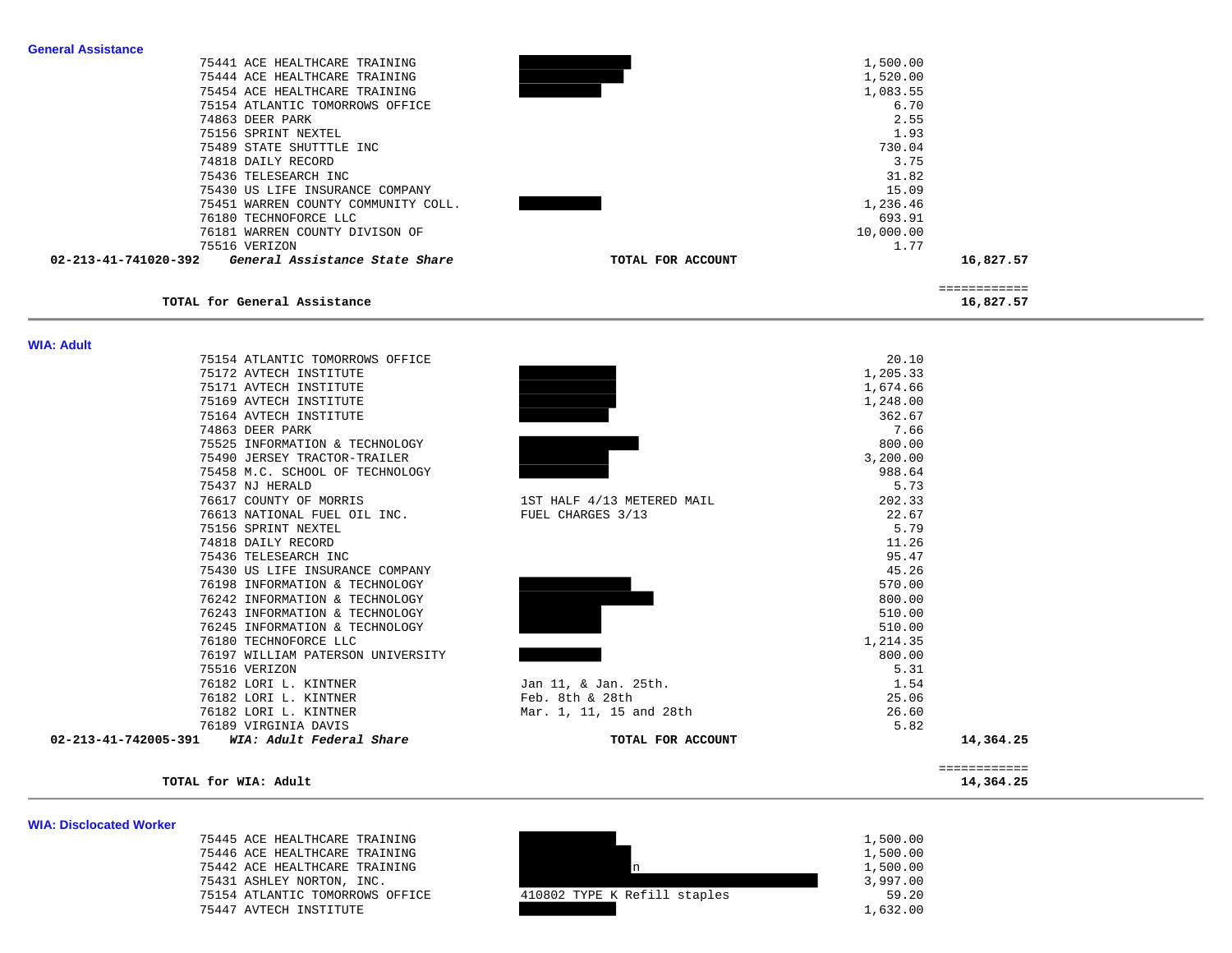76238 INFORMATION & TECHNOLOGY



**TOTAL for WIA: Disclocated Worker 66,920.12**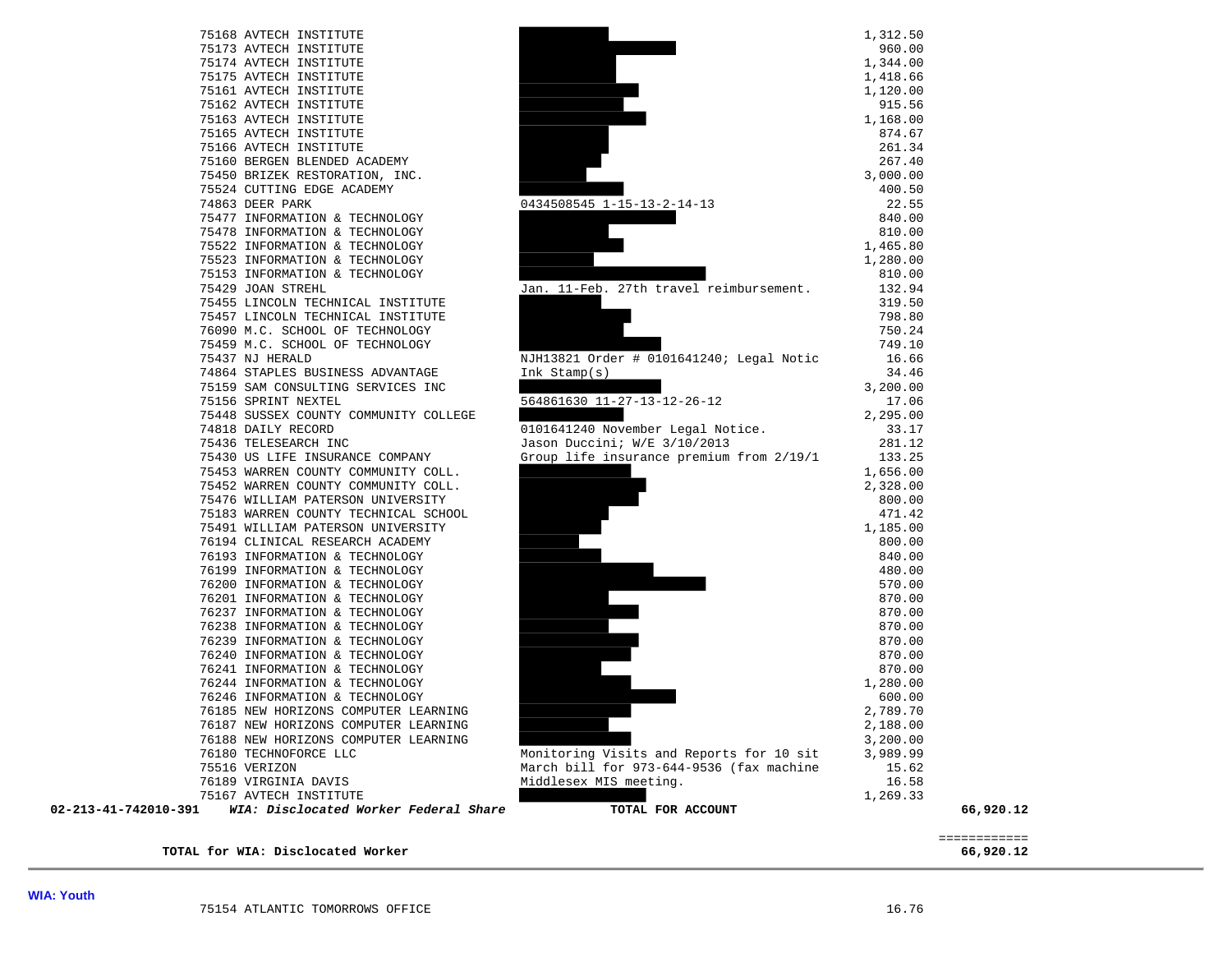| 74863 DEER PARK                                                  |                                          | 6.38      |              |  |
|------------------------------------------------------------------|------------------------------------------|-----------|--------------|--|
| 75437 NJ HERALD                                                  |                                          | 4.91      |              |  |
| 75157 PROJECT SELF SUFFICIENCY                                   |                                          | 137.50    |              |  |
| 75157 PROJECT SELF SUFFICIENCY                                   |                                          | 46.00     |              |  |
| 75157 PROJECT SELF SUFFICIENCY                                   | 165.00                                   |           |              |  |
| 75157 PROJECT SELF SUFFICIENCY                                   |                                          | 687.50    |              |  |
| 75157 PROJECT SELF SUFFICIENCY                                   |                                          | 165.00    |              |  |
| 75158 PROJECT SELF SUFFICIENCY                                   |                                          |           |              |  |
|                                                                  |                                          | 1,413.00  |              |  |
| 75158 PROJECT SELF SUFFICIENCY                                   |                                          | 1,263.00  |              |  |
| 75158 PROJECT SELF SUFFICIENCY                                   |                                          | 1,263.00  |              |  |
| 75156 SPRINT NEXTEL                                              |                                          | 4.83      |              |  |
| 75428 SUSSEX COUNTY TECH SCHOOL                                  | Transportation Services for WIA Summer.  | 10,000.00 |              |  |
| 74818 DAILY RECORD                                               |                                          | 9.38      |              |  |
| 75436 TELESEARCH INC                                             |                                          | 79.56     |              |  |
| 75430 US LIFE INSURANCE COMPANY                                  |                                          | 37.72     |              |  |
| 76184 NEWBRIDGE SERVICES INC                                     |                                          | 3,558.00  |              |  |
| 76180 TECHNOFORCE LLC                                            |                                          | 1,734.78  |              |  |
| 75516 VERIZON                                                    |                                          | 4.42      |              |  |
| 02-213-41-742020-391<br>WIA: Youth Federal Share                 | TOTAL FOR ACCOUNT                        |           | 20,596.74    |  |
|                                                                  |                                          |           |              |  |
|                                                                  |                                          |           | ============ |  |
| TOTAL for WIA: Youth                                             |                                          |           | 20,596.74    |  |
|                                                                  |                                          |           |              |  |
| <b>DEPARTMENT 742135</b>                                         |                                          |           |              |  |
| 75475 AMERICAN INSTITUTE OF                                      |                                          | 550.00    |              |  |
| 75170 AVTECH INSTITUTE                                           |                                          | 1,866.66  |              |  |
| 75435 BTII INSTITUTE, LLC                                        |                                          | 799.67    |              |  |
| 75456 LINCOLN TECHNICAL INSTITUTE                                |                                          | 451.21    |              |  |
| 76192 QTECH-SOL PROFESSIONAL                                     |                                          | 2,300.00  |              |  |
| 76180 TECHNOFORCE LLC                                            |                                          | 260.22    |              |  |
| 02-213-41-742135-391<br>WIA/Ntnl Emrgncy Grant (10/1/10-9/30/13) | TOTAL FOR ACCOUNT                        |           | 6,227.76     |  |
|                                                                  |                                          |           | ============ |  |
| TOTAL for DEPARTMENT 742135                                      |                                          |           | 6,227.76     |  |
|                                                                  |                                          |           |              |  |
| <b>Vehicular Homicide Unit</b>                                   |                                          |           |              |  |
| 75472 FLORHAM PARK POLICE                                        | Phillips Callout 12/17/12                | 220.00    |              |  |
| 75471 MENDHAM BOROUGH                                            | McNicholl Court 2/22/13                  | 220.00    |              |  |
| 75471 MENDHAM BOROUGH                                            | McNicholl Callout 1/12/13                | 220.00    |              |  |
| 75470 MENDHAM TOWNSHIP POLICE                                    | V.Abrusci Callout 1/6/13                 | 220.00    |              |  |
| 75470 MENDHAM TOWNSHIP POLICE                                    | Taquinto Callout 1/15/13                 | 220.00    |              |  |
| 75470 MENDHAM TOWNSHIP POLICE                                    | Taquinto Callout 1/21/13                 | 220.00    |              |  |
| 75470 MENDHAM TOWNSHIP POLICE                                    | V. Abrusci Callout 2/17/13               | 220.00    |              |  |
| 75470 MENDHAM TOWNSHIP POLICE                                    | V.Abrusci Court 2/28/13                  | 220.00    |              |  |
| 75473 TOWN OF BOONTON                                            | Gulla Callout 1/17/13                    | 220.00    |              |  |
| 02-213-41-774305-391<br>DRE Call Out (10/1/12-9/30/13)           | TOTAL FOR ACCOUNT                        |           | 1,980.00     |  |
|                                                                  |                                          |           |              |  |
| TOTAL for Vehicular Homicide Unit                                |                                          |           | ============ |  |
|                                                                  |                                          |           | 1,980.00     |  |
|                                                                  |                                          |           |              |  |
| <b>DEPARTMENT 777110</b>                                         |                                          |           |              |  |
| 75346 STAPLES BUSINESS ADVANTAGE                                 | Account #NYC 1054187- VOCA Grant Ink Car | 2,357.49  |              |  |
| 75346 STAPLES BUSINESS ADVANTAGE                                 | Account #NYC 1054187-VOCA Grant Ink Cart | 23.60     |              |  |
| 02-213-41-777110-392<br>Victim Wit AdvSupp(11/01/10-xt 4/30/13)  | TOTAL FOR ACCOUNT                        |           | 2,381.09     |  |
|                                                                  |                                          |           | ============ |  |
| TOTAL for DEPARTMENT 777110                                      |                                          |           | 2,381.09     |  |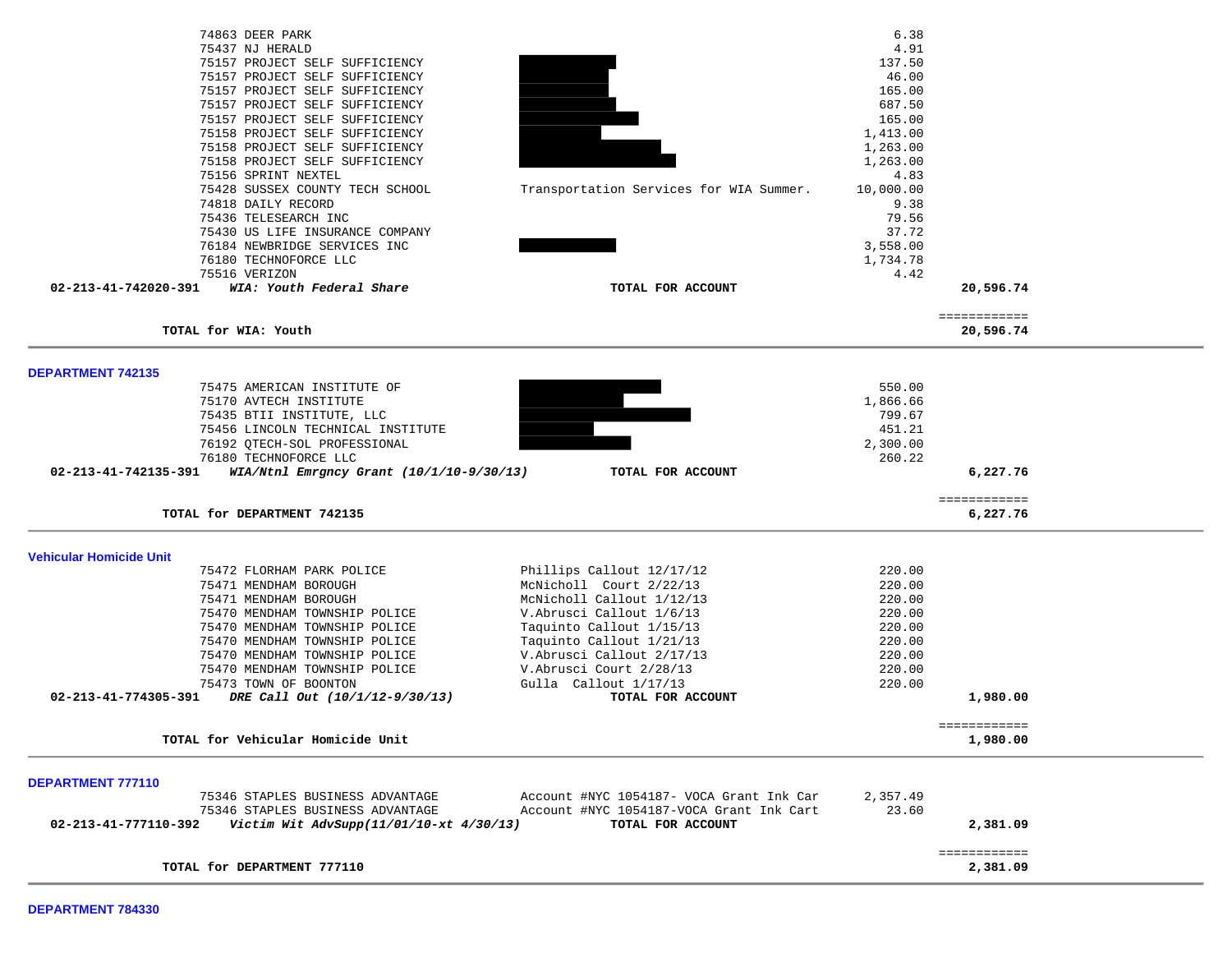| 75427 SPECIALTY VEHICLE SOLUTION, LLC.                               | Inv Date $3/27/13$                                                                   | 28,441.00          |                           |  |
|----------------------------------------------------------------------|--------------------------------------------------------------------------------------|--------------------|---------------------------|--|
| 75427 SPECIALTY VEHICLE SOLUTION, LLC.                               | Inv Date 3/27/13                                                                     | 28,441.00          |                           |  |
| 02-213-41-784330-391<br>FFY10 UASI (1/5/11-7/31/13)                  | TOTAL FOR ACCOUNT                                                                    |                    | 56,882.00                 |  |
| TOTAL for DEPARTMENT 784330                                          |                                                                                      |                    | ============<br>56,882.00 |  |
| <b>MAPS</b>                                                          |                                                                                      |                    |                           |  |
| 76465 NJ NATURAL GAS CO.                                             | NA652823-6 For Service at: West Dewey Av                                             | 177.03             |                           |  |
| 02-213-41-786205-394 MAPS( $1/1/12$ -12/31/12)                       | TOTAL FOR ACCOUNT                                                                    |                    | 177.03                    |  |
| TOTAL for MAPS                                                       |                                                                                      |                    | ============<br>177.03    |  |
|                                                                      |                                                                                      |                    |                           |  |
| <b>MAPS</b><br>76613 NATIONAL FUEL OIL INC.                          | FUEL CHARGES 3/13                                                                    | 8,052.38           |                           |  |
| 02-213-41-786305-392<br>MAPS (1/1/13-12/31/13)                       | TOTAL FOR ACCOUNT                                                                    |                    | 8,052.38                  |  |
| 75380 W.B. MASON COMPANY INC                                         | Paper, xer/dup/we, ltr, 20#                                                          | 202.26             |                           |  |
| 02-213-41-786305-394 MAPS $(1/1/13-12/31/13)$                        | TOTAL FOR ACCOUNT                                                                    |                    | 202.26                    |  |
| TOTAL for MAPS                                                       |                                                                                      |                    | ============<br>8,254.64  |  |
|                                                                      |                                                                                      |                    |                           |  |
| <b>FY08 SCAAP</b>                                                    |                                                                                      |                    |                           |  |
| 72965 ATLANTIC HEALTH SYSTEM                                         | MEDICAL CARE FOR G.WOOD DATED 12.21.12                                               | 14,415.62          |                           |  |
| 74939 UNIVERSITY HOSPITAL                                            | MEDICAL CARE FOR G.JEFFERSON DATED 1.8.1                                             | 19,234.80          |                           |  |
| 74939 UNIVERSITY HOSPITAL                                            | MEDICAL CARE FOR G.JEFFERSON DATED 1.9.1                                             | 174.20             |                           |  |
| 74939 UNIVERSITY HOSPITAL                                            | MEDICAL CARE FOR G.JEFFERSON DATED 1.17.                                             | 174.20             |                           |  |
| 74940 UNIVERSITY PHYSICIAN ASSO.<br>74940 UNIVERSITY PHYSICIAN ASSO. | MEDICAL CARE FOR G.JEFFERSON DATED 1.8.1<br>MEDICAL CARE FOR G.JEFFERSON DATED 1.8.1 | 16,361.15<br>55.25 |                           |  |
| 02-213-41-806815-391 FY08 SCAAP Federal Share                        | TOTAL FOR ACCOUNT                                                                    |                    | 50,415.22                 |  |
|                                                                      |                                                                                      |                    | ============              |  |
| TOTAL for FY08 SCAAP                                                 |                                                                                      |                    | 50,415.22                 |  |
|                                                                      |                                                                                      |                    |                           |  |
| <b>General Operating Support</b><br>71184 RICHARD K. KEARNY          | REGRANT--2013 OUTSIDE REVIEW FEE                                                     | 400.00             |                           |  |
| 02-213-41-860305-392<br>General Operating Spprt(7/1/12-6/30/13)      | TOTAL FOR ACCOUNT                                                                    |                    | 400.00                    |  |
|                                                                      |                                                                                      |                    | ============              |  |
| TOTAL for General Operating Support                                  |                                                                                      |                    | 400.00                    |  |
| <b>NACCHO Grant</b>                                                  |                                                                                      |                    |                           |  |
| 75969 CYNTHIA BELLA                                                  | Reimbursement for MRC training                                                       | 15.98              |                           |  |
| 02-213-41-862705-391<br>NACCHO Grant Federal Share                   | TOTAL FOR ACCOUNT                                                                    |                    | 15.98                     |  |
|                                                                      |                                                                                      |                    | ============              |  |
| TOTAL for NACCHO Grant                                               |                                                                                      |                    | 15.98                     |  |
| <b>DEPARTMENT 864175</b>                                             |                                                                                      |                    |                           |  |
| 76079 MORRISTOWN & ERIE RAILWAY INC                                  | Western-Cullen Hayes - Freight Charges                                               | 116.82             |                           |  |
| 76079 MORRISTOWN & ERIE RAILWAY INC                                  | Wayne Electric Supply Co. - Materials                                                | 25.50              |                           |  |
| 76079 MORRISTOWN & ERIE RAILWAY INC                                  | Seneca Railroad and Mining, Inc. - Mater                                             | 1,507.92           |                           |  |
| 76079 MORRISTOWN & ERIE RAILWAY INC                                  | GE Transportation Systems Global Signali                                             | 4,991.00           |                           |  |
| 76079 MORRISTOWN & ERIE RAILWAY INC                                  | National Railway Supply, LLC for battery                                             | 5,958.43           |                           |  |
| RailGrdCrss/2011-Com-7(6/9/11-6/9/12)<br>02-213-41-864175-391        | TOTAL FOR ACCOUNT                                                                    |                    | 12,599.67                 |  |
|                                                                      |                                                                                      |                    |                           |  |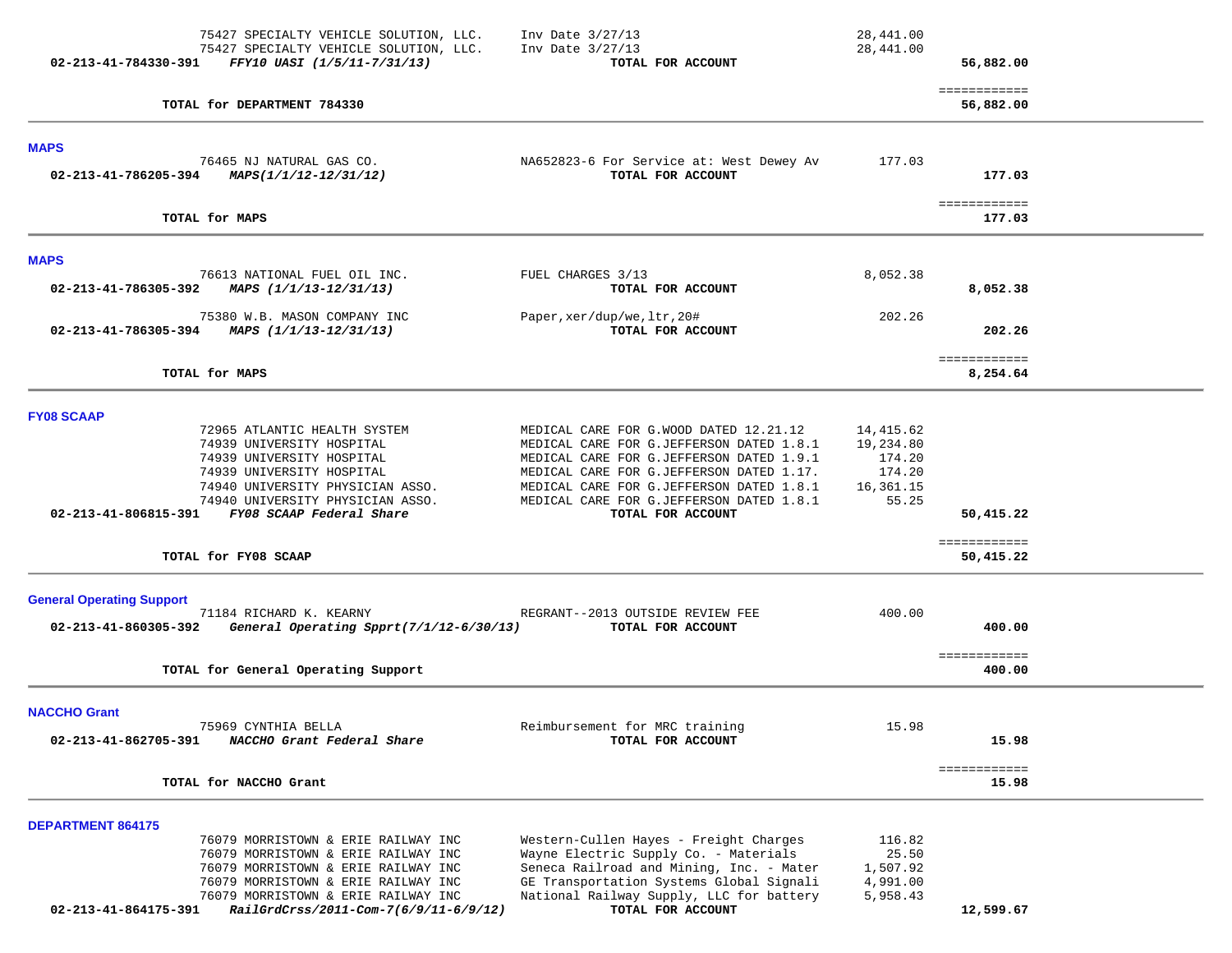| TOTAL for DEPARTMENT 864175                                                           |                                          |                      |                                                               |            | 12,599.67                  |  |
|---------------------------------------------------------------------------------------|------------------------------------------|----------------------|---------------------------------------------------------------|------------|----------------------------|--|
| <b>DEPARTMENT 864180</b>                                                              |                                          |                      |                                                               |            |                            |  |
| 76543 KONKUS CORPORATION<br>STP-C00S210 (8/31/11-8/31/14)<br>02-213-41-864180-391     |                                          |                      | Replacement of Bridge NO. 1401-202 on Mi<br>TOTAL FOR ACCOUNT | 181,082.17 | 181,082.17                 |  |
| TOTAL for DEPARTMENT 864180                                                           |                                          |                      |                                                               |            | ============<br>181,082.17 |  |
|                                                                                       |                                          |                      |                                                               |            |                            |  |
| <b>DEPARTMENT 864405</b>                                                              |                                          |                      |                                                               |            |                            |  |
| 76019 CENTRAL JERSEY TITLE CO INC                                                     |                                          | 1185 Sussex Tpk      |                                                               | 537.00     |                            |  |
| 76019 CENTRAL JERSEY TITLE CO INC                                                     |                                          | 1181 Sussex Tpk      |                                                               | 100.00     |                            |  |
| 76019 CENTRAL JERSEY TITLE CO INC                                                     |                                          | 1202 Sussex Tpk      |                                                               | 100.00     |                            |  |
| 76019 CENTRAL JERSEY TITLE CO INC                                                     |                                          | 1204 Sussex Tpk      |                                                               | 100.00     |                            |  |
| 76019 CENTRAL JERSEY TITLE CO INC                                                     |                                          | 1205 Sussex Tpk      |                                                               | 100.00     |                            |  |
| 76019 CENTRAL JERSEY TITLE CO INC                                                     |                                          | 1201 Sussex Tpk      |                                                               | 673.00     |                            |  |
| 75790 IZENBERG APPRAISAL ASSOCIATES                                                   |                                          | 1200 Sussex Tpk.     |                                                               | 2,430.00   |                            |  |
| 75790 IZENBERG APPRAISAL ASSOCIATES                                                   |                                          | 1196 Sussex Tpk.     |                                                               | 1,980.00   |                            |  |
|                                                                                       | 75871 WATERS, MCPHERSON, MCNEILL, P.C.   | Abraham Zion         |                                                               | 300.00     |                            |  |
|                                                                                       | 75871 WATERS, MCPHERSON, MCNEILL, P.C.   | GRMAE, LLC           |                                                               | 300.00     |                            |  |
|                                                                                       | 75871 WATERS, MCPHERSON, MCNEILL, P.C.   | First Morris Bank    |                                                               | 660.00     |                            |  |
|                                                                                       | 75871 WATERS, MCPHERSON, MCNEILL, P.C.   | GU Randolph, LLC     |                                                               | 192.00     |                            |  |
|                                                                                       | 75871 WATERS, MCPHERSON, MCNEILL, P.C.   | Charles Winter       |                                                               | 1,318.45   |                            |  |
|                                                                                       | 75871 WATERS, MCPHERSON, MCNEILL, P.C.   | Brian Voynick        |                                                               | 847.00     |                            |  |
|                                                                                       | 75871 WATERS, MCPHERSON, MCNEILL, P.C.   |                      | Sussex Randolph Bldg., LP                                     | 372.00     |                            |  |
|                                                                                       | 75871 WATERS, MCPHERSON, MCNEILL, P.C.   | Millbrook Plaza, LLC |                                                               | 336.00     |                            |  |
|                                                                                       | 75871 WATERS, MCPHERSON, MCNEILL, P.C.   | Naomi Silverberg     |                                                               | 422.17     |                            |  |
|                                                                                       | 75871 WATERS, MCPHERSON, MCNEILL, P.C.   |                      | Hebrew Cong. of Mt. Freedom                                   | 156.50     |                            |  |
| 02-213-41-864405-391                                                                  | CR 617/STP-0350(106)ROW(6/27/12-6/27/14) |                      | TOTAL FOR ACCOUNT                                             |            | 10,924.12                  |  |
| TOTAL for DEPARTMENT 864405                                                           |                                          |                      |                                                               |            | ============<br>10,924.12  |  |
|                                                                                       |                                          |                      |                                                               |            |                            |  |
|                                                                                       |                                          |                      | <b>County Capital</b>                                         |            |                            |  |
| <b>Enrgy savng instal-var Cty fac</b>                                                 |                                          |                      |                                                               |            |                            |  |
| 75898 DESESA ENGINEERING CO., INC.<br>Building & Improvements<br>04-216-55-953064-951 |                                          |                      | BOILER REPLACEMENT AT MOTOR SERVICES CEN<br>TOTAL FOR ACCOUNT | 29,598.03  | 29,598.03                  |  |
|                                                                                       |                                          |                      |                                                               |            |                            |  |
| TOTAL for Enrgy savng instal-var Cty fac                                              |                                          |                      |                                                               |            | ============<br>29,598.03  |  |
|                                                                                       |                                          |                      |                                                               |            |                            |  |
| <b>Abatmnt/Dem Fac on Greystone</b>                                                   |                                          |                      |                                                               |            |                            |  |
| 76014 DECOTIIS, FITZPATRICK &                                                         |                                          | $01/13 - 03/13$      |                                                               | 356.50     |                            |  |
| Miscellaneous - Other<br>04-216-55-953071-909                                         |                                          |                      | TOTAL FOR ACCOUNT                                             |            | 356.50                     |  |
|                                                                                       |                                          |                      |                                                               |            | ============               |  |
| TOTAL for Abatmnt/Dem Fac on Greystone                                                |                                          |                      |                                                               |            | 356.50                     |  |
| <b>Roof Rplmnt at Var Cty Fac</b>                                                     |                                          |                      |                                                               |            |                            |  |
| 76352 HIGH GRADE CONTRACTING                                                          |                                          |                      | RE: LONG VALLEY GARAGE/ CLEAN & RETAPE A                      | 5,000.00   |                            |  |
| Building & Improvements<br>04-216-55-953076-951                                       |                                          |                      | TOTAL FOR ACCOUNT                                             |            | 5,000.00                   |  |

============

============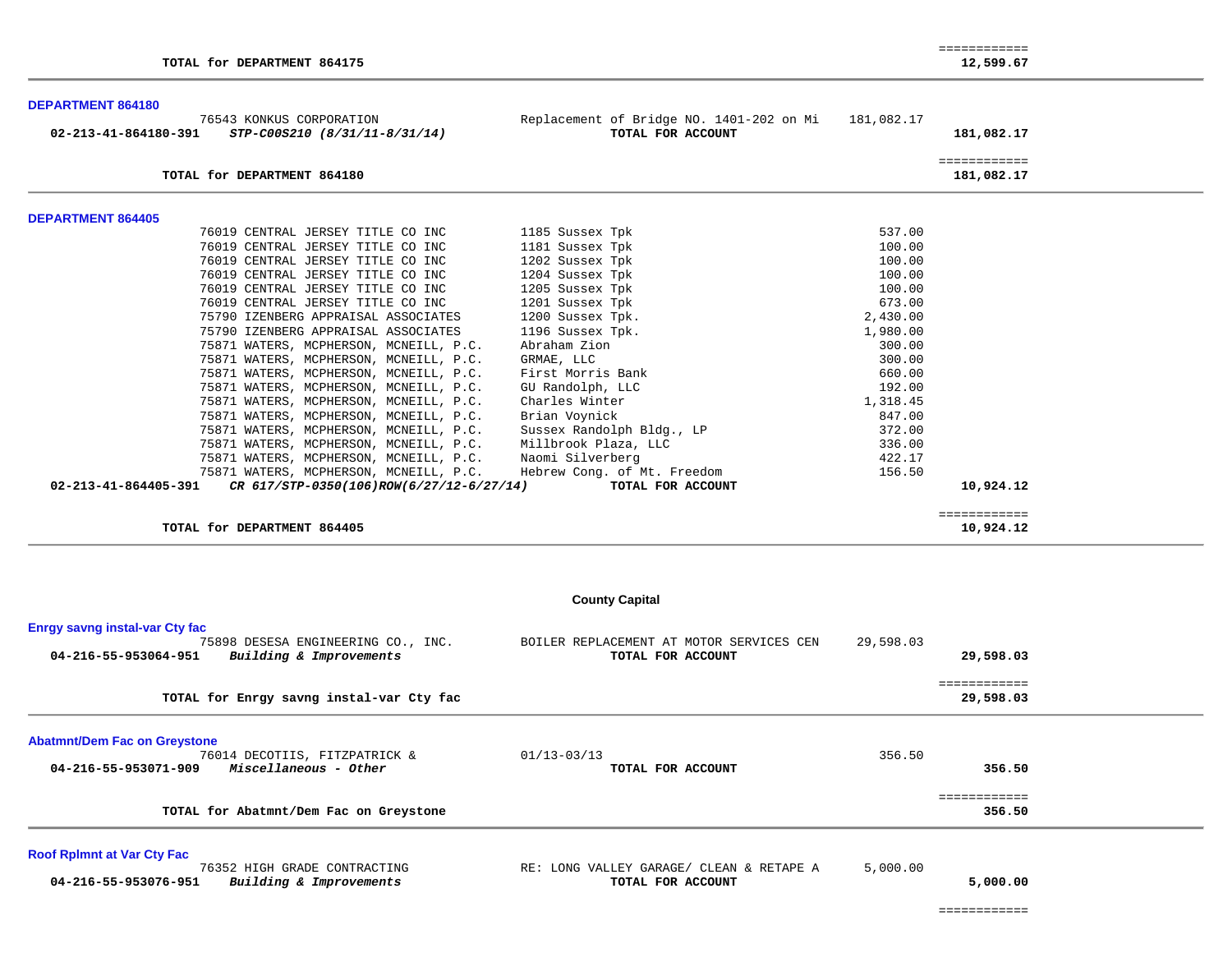| <b>Renov CentralAveBldg Greystone</b>                                                   |                                                                                     |                    |                           |  |
|-----------------------------------------------------------------------------------------|-------------------------------------------------------------------------------------|--------------------|---------------------------|--|
| 76428 THE MUSIAL GROUP PA<br>76427 THE MUSIAL GROUP PA                                  | Construction Inspector for Phase 2 Rehab<br>Final Design and Construction Documents | 5,780.00<br>875.00 |                           |  |
| $04 - 216 - 55 - 953146 - 909$ Miscellaneous - Other                                    | TOTAL FOR ACCOUNT                                                                   |                    | 6,655.00                  |  |
| TOTAL for Renov CentralAveBldg Greystone                                                |                                                                                     |                    | ============<br>6,655.00  |  |
| <b>Road Design/Construction</b>                                                         |                                                                                     |                    |                           |  |
| 75870 WATERS, MCPHERSON, MCNEILL, P.C.                                                  | Stibinger (Roxbury)<br>Johanson Holding                                             | 6.60<br>820.00     |                           |  |
| 75870 WATERS, MCPHERSON, MCNEILL, P.C.<br>Miscellaneous - Other<br>04-216-55-953165-909 | TOTAL FOR ACCOUNT                                                                   |                    | 826.60                    |  |
|                                                                                         |                                                                                     |                    | ============              |  |
| TOTAL for Road Design/Construction                                                      |                                                                                     |                    | 826.60                    |  |
| <b>Repl Boiler PublSaf/MedicalSvc</b>                                                   |                                                                                     |                    |                           |  |
|                                                                                         | 76360 LIBERTY MECHANICAL CONTRACTORS, INC CHILLER REPLACEMENT - A&R BLDG/ 04-25-13  | 102,123.35         |                           |  |
| 04-216-55-953171-951 Building & Improvements                                            | TOTAL FOR ACCOUNT                                                                   |                    | 102,123.35                |  |
|                                                                                         |                                                                                     |                    | ============              |  |
| TOTAL for Repl Boiler PublSaf/MedicalSvc                                                |                                                                                     |                    | 102,123.35                |  |
| <b>DEPARTMENT 953215</b>                                                                |                                                                                     |                    |                           |  |
|                                                                                         | 76060 PANCIELLO CONSTRUCTION LLC RE: BRICK POINTING -COURTHOUSE / 04-07-1           | 2,720.00           |                           |  |
| 04-216-55-953215-951    Restore BrickFacade/Sidewlks-BldgGrounds                        | TOTAL FOR ACCOUNT                                                                   |                    | 2,720.00                  |  |
|                                                                                         |                                                                                     |                    | ============              |  |
| TOTAL for DEPARTMENT 953215                                                             |                                                                                     |                    | 2,720.00                  |  |
| <b>DEPARTMENT 953225</b>                                                                |                                                                                     |                    |                           |  |
| 75821 KELLER & KIRKPATRICK                                                              | Replacement of Br 1107 on Flanders-Drake                                            | 3,410.56           |                           |  |
| 04-216-55-953225-909<br>Bridge Design, Renov, Construc - Var Loc                        | TOTAL FOR ACCOUNT                                                                   |                    | 3,410.56                  |  |
| 76550 SPARWICK CONTRACTING, INC.                                                        | Replacement of Bridge No. 1400-386 on Wh                                            | 45,502.41          |                           |  |
| 04-216-55-953225-951 Bridge Design, Renov, Construc - Var Loc TOTAL FOR ACCOUNT         |                                                                                     |                    | 45,502.41                 |  |
| TOTAL for DEPARTMENT 953225                                                             |                                                                                     |                    | ============<br>48,912.97 |  |
|                                                                                         |                                                                                     |                    |                           |  |
| <b>DEPARTMENT 953282</b>                                                                |                                                                                     |                    |                           |  |
| 75544 CAPOZZI OVERHEAD DOORS, INC.<br>75544 CAPOZZI OVERHEAD DOORS, INC.                | WO68499/ RE: WHARTON GRG/ 03-11-13<br>W068521/ RE: CTY GRG/ 03-11-13                | 503.00<br>535.40   |                           |  |
| 75544 CAPOZZI OVERHEAD DOORS, INC.                                                      | WO68637/ RE: HEALTH MNGMNT/ 03-18-13                                                | 260.00             |                           |  |
| 04-216-55-953282-951<br>Door Replacmnt Var Facil-Bldgs & Grounds                        | TOTAL FOR ACCOUNT                                                                   |                    | 1,298.40                  |  |
| TOTAL for DEPARTMENT 953282                                                             |                                                                                     |                    | ============<br>1,298.40  |  |
|                                                                                         |                                                                                     |                    |                           |  |
| <b>DEPARTMENT 953285</b><br>76355 AUTOMATED BUILDING CONTROLS                           | RE: MC ADMIN & RECORDS - AHU 8 FREEZE STA                                           | 995.00             |                           |  |
| 04-216-55-953285-951<br>Upgrd HVAC Bldg Automtn Sys-BldgsGrnds                          | TOTAL FOR ACCOUNT                                                                   |                    | 995.00                    |  |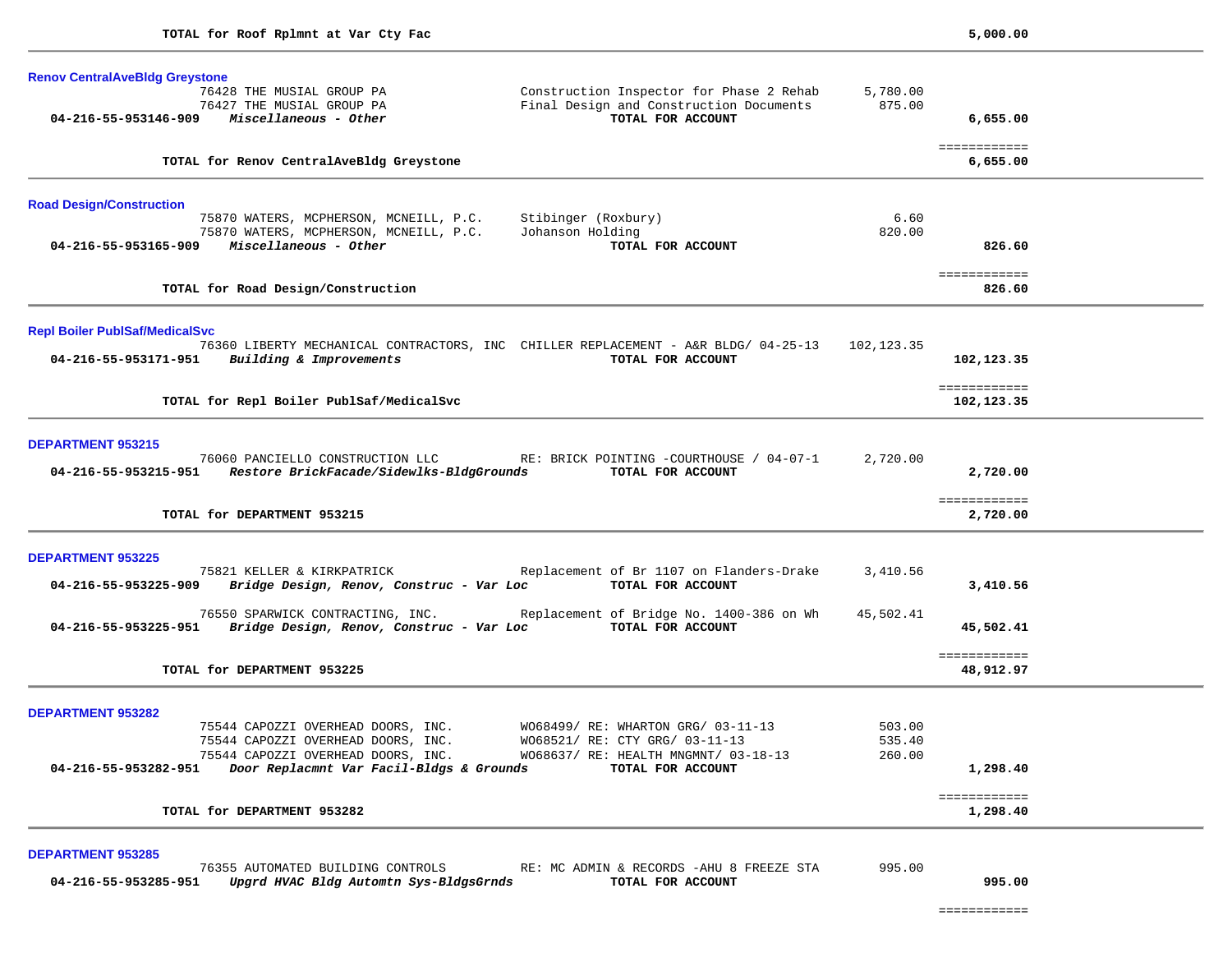| <b>DEPARTMENT 953291</b><br>75824 D.R. JOHNSON & ASSOCIATES, LLC<br>General Engineering Services for the per<br>04-216-55-953291-909 Var Roadway Drainage Proj - Public Works<br>TOTAL FOR ACCOUNT                                                                      | 1,664.32               | 1,664.32                   |  |
|-------------------------------------------------------------------------------------------------------------------------------------------------------------------------------------------------------------------------------------------------------------------------|------------------------|----------------------------|--|
| TOTAL for DEPARTMENT 953291                                                                                                                                                                                                                                             |                        | ============<br>1,664.32   |  |
| <b>DEPARTMENT 953297</b><br>75898 DESESA ENGINEERING CO., INC.<br>APPLICATION # 3<br>04-216-55-953297-951<br>Var Bldg Imprvmnt/Rplcments-Blgs & Grnds<br>TOTAL FOR ACCOUNT                                                                                              | 10,990.72              | 10,990.72                  |  |
| TOTAL for DEPARTMENT 953297                                                                                                                                                                                                                                             |                        | ============<br>10,990.72  |  |
| <b>Repl equip&amp;FacImp-Morris View</b><br>Alarm Chair Pad, TR2<br>73993 SPECIALTY MEDICAL PRODUCTS INC.<br>73993 SPECIALTY MEDICAL PRODUCTS INC.<br>s/h<br>Miscellaneous - Other<br>04-216-55-955025-909<br>TOTAL FOR ACCOUNT                                         | 429.90<br>36.75        | 466.65                     |  |
| 73993 SPECIALTY MEDICAL PRODUCTS INC.<br>Alarm Bed Pads, TR2<br>73993 SPECIALTY MEDICAL PRODUCTS INC.<br>Alarm Chair Pad, TR2<br>Building & Improvements<br>04-216-55-955025-951<br>TOTAL FOR ACCOUNT                                                                   | 2,350.00<br>859.80     | 3,209.80                   |  |
| TOTAL for Repl equip&FacImp-Morris View                                                                                                                                                                                                                                 |                        | ============<br>3,676.45   |  |
| Rpl equip, matresses, beds-MV<br>29406, 3/26/2013<br>76219 DIRECT SUPPLY INC<br>MOVMN, 3/29/2013<br>76259 SPECIALTY MEDICAL PRODUCTS INC.<br>Building & Improvements<br>04-216-55-955082-951<br>TOTAL FOR ACCOUNT                                                       | 11,593.80<br>7,175.00  | 18,768.80<br>============  |  |
| TOTAL for Rpl equip, matresses, beds-MV                                                                                                                                                                                                                                 |                        | 18,768.80                  |  |
| <b>DEPARTMENT 963232</b><br>CAD/RMS data conversion services per att<br>74718 SHI<br>TOTAL FOR ACCOUNT<br>Acq ComputerAidedDispatch/RecordsMgmtSys<br>04-216-55-963232-909                                                                                              | 19,837.31              | 19,837.31                  |  |
| 74718 SHI<br>Split Accounts<br>Acq ComputerAidedDispatch/RecordsMgmtSys<br>04-216-55-963232-955<br>TOTAL FOR ACCOUNT                                                                                                                                                    | 11,162.69              | 11,162.69                  |  |
| TOTAL for DEPARTMENT 963232                                                                                                                                                                                                                                             |                        | ============<br>31,000.00  |  |
| <b>DEPARTMENT 963248</b><br>Partial Billing FNE installation - Ameri<br>75382 MOTOROLA SOLUTIONS INC<br>Partial Billing - Civil Work - American<br>75382 MOTOROLA SOLUTIONS INC<br>04-216-55-963248-952<br>Replace Trunked Radio Sys-Law&PubSaftey<br>TOTAL FOR ACCOUNT | 94,246.62<br>78,538.85 | 172,785.47                 |  |
| TOTAL for DEPARTMENT 963248                                                                                                                                                                                                                                             |                        | ============<br>172,785.47 |  |

**DEPARTMENT 969261**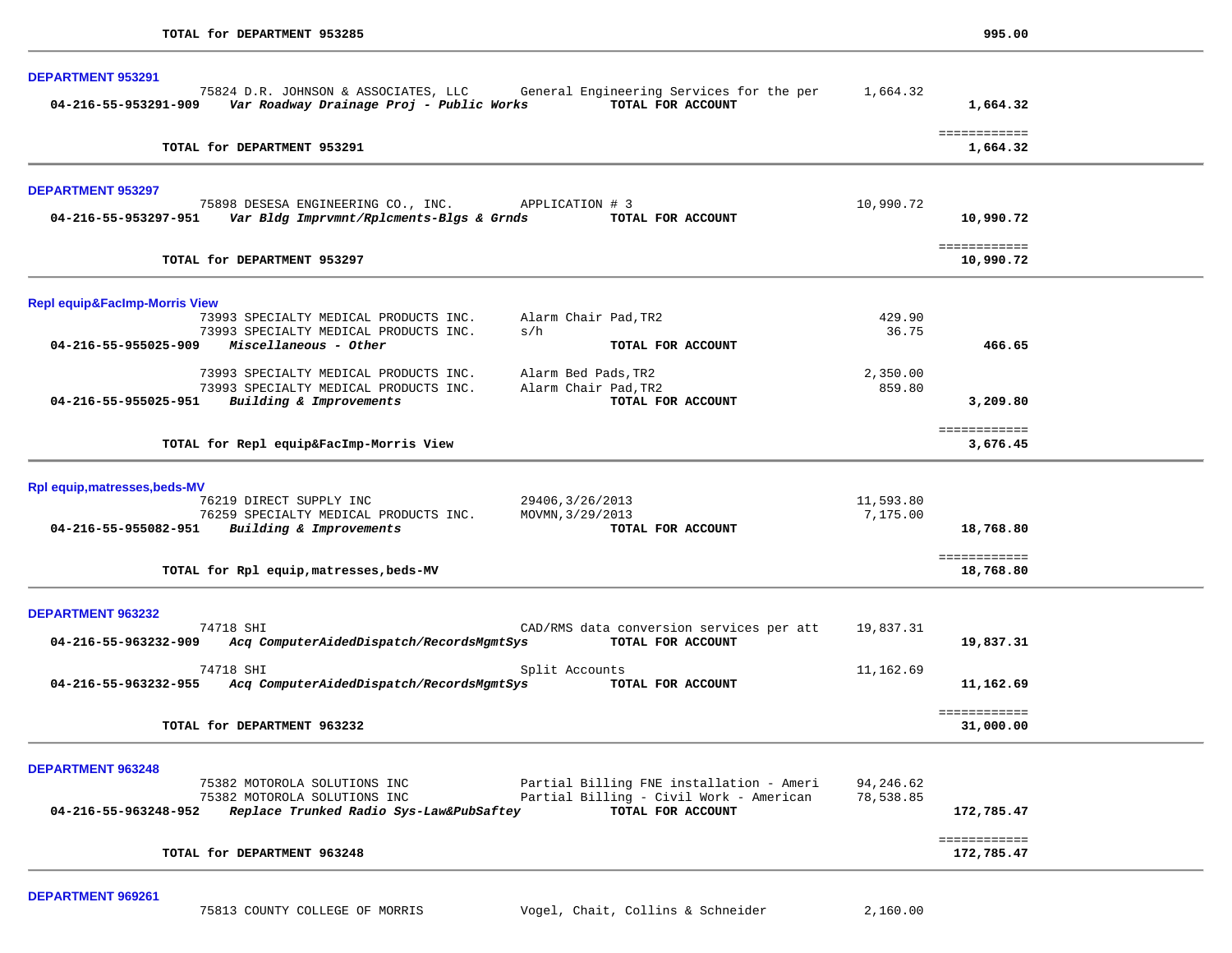| 04-216-55-969261-909                                         | 75813 COUNTY COLLEGE OF MORRIS<br>75813 COUNTY COLLEGE OF MORRIS<br>Renov & Improvmnt to Academic Blgs at CCM                | RBA Group<br>RBA Group<br>TOTAL FOR ACCOUNT                                                                                                                                                      | 826.90<br>4,084.00                                | 7,070.90                               |  |
|--------------------------------------------------------------|------------------------------------------------------------------------------------------------------------------------------|--------------------------------------------------------------------------------------------------------------------------------------------------------------------------------------------------|---------------------------------------------------|----------------------------------------|--|
|                                                              | TOTAL for DEPARTMENT 969261                                                                                                  |                                                                                                                                                                                                  |                                                   | ============<br>7,070.90               |  |
| <b>DEPARTMENT 969283</b>                                     |                                                                                                                              |                                                                                                                                                                                                  |                                                   |                                        |  |
| 04-216-55-969283-909                                         | 75812 COUNTY COLLEGE OF MORRIS<br>75812 COUNTY COLLEGE OF MORRIS<br>HVAC Improvements Various Systems - CCM                  | EI Associates<br>EI Associates<br>TOTAL FOR ACCOUNT                                                                                                                                              | 2,479.36<br>13,950.00                             | 16,429.36                              |  |
|                                                              | TOTAL for DEPARTMENT 969283                                                                                                  |                                                                                                                                                                                                  |                                                   | ============<br>16,429.36              |  |
|                                                              |                                                                                                                              | <b>Dedicated Trust</b>                                                                                                                                                                           |                                                   |                                        |  |
| <b>Motor Vehicle Fines</b><br>13-290-56-575701-888           | 76584 COUNTY OF MORRIS<br>76585 COUNTY OF MORRIS<br>76586 COUNTY OF MORRIS<br>Motor Vehicle Fines                            | TRANSFER FUNDS FOR DEDICATED MOTOR VEHIC<br>TRANSFER FUNDS FOR DEDICATED MOTOR VEHIC<br>TRANSFER FUNDS FOR DEDICATED MOTOR VEHIC<br>TOTAL FOR ACCOUNT                                            | 534,481.77<br>371,390.11<br>908,194.84            | 1,814,066.72                           |  |
|                                                              | TOTAL for Motor Vehicle Fines                                                                                                |                                                                                                                                                                                                  |                                                   | ============<br>1,814,066.72           |  |
| <b>Weights &amp; Measures</b><br>13-290-56-575801-888        | 76581 COUNTY OF MORRIS<br>76582 COUNTY OF MORRIS<br>76583 COUNTY OF MORRIS<br>76608 COUNTY OF MORRIS<br>Weights & Measures   | TRANSFER FUNDS FOR DEDICATED WEIGHTS & M<br>TRANSFER FUNDS FOR DEDICATED WEIGHTS & M<br>RMB EMERGENCY MANAGEMENT ADMINISTRATIVE<br>TRANSFER FUNDS FOR DEDICATED WEIGHTS & M<br>TOTAL FOR ACCOUNT | 89,453.60<br>62,958.02<br>23,000.00<br>104,016.85 | 279,428.47                             |  |
|                                                              | TOTAL for Weights & Measures                                                                                                 |                                                                                                                                                                                                  |                                                   | ============<br>279,428.47             |  |
| <b>Construction Board of Appeals</b><br>13-290-56-576801-888 | 75567 TREASURER STATE OF NEW JERSEY<br>Construction Board of Appeals                                                         | Subscription renewal (April 1, 2013 - Ma<br>TOTAL FOR ACCOUNT                                                                                                                                    | 300.00                                            | 300.00                                 |  |
|                                                              | TOTAL for Construction Board of Appeals                                                                                      |                                                                                                                                                                                                  |                                                   | ============<br>300.00                 |  |
| <b>DEPARTMENT 578001</b><br>13-290-56-578001-888             | 76470 COUNTY OF MORRIS<br>Accumulated Absences<br>TOTAL for DEPARTMENT 578001                                                | RMB CURRENT FOR COMPENSATED ABSENCE PAYM<br>TOTAL FOR ACCOUNT                                                                                                                                    | 42,915.94                                         | 42,915.94<br>============<br>42,915.94 |  |
| <b>County Clerk \$1.00 Fund</b>                              | 75645 MUNICIPAL CAPITAL CORP<br>75645 MUNICIPAL CAPITAL CORP<br>75645 MUNICIPAL CAPITAL CORP<br>75645 MUNICIPAL CAPITAL CORP | lease payment #2 of 12 for savin C9130 d<br>lease payment #3of 12 Savin C9130 in re<br>lease payment#4of 12savin C9130<br>lease payment 2of 12savin 9130                                         | 881.58<br>881.58<br>881.58<br>881.58              |                                        |  |